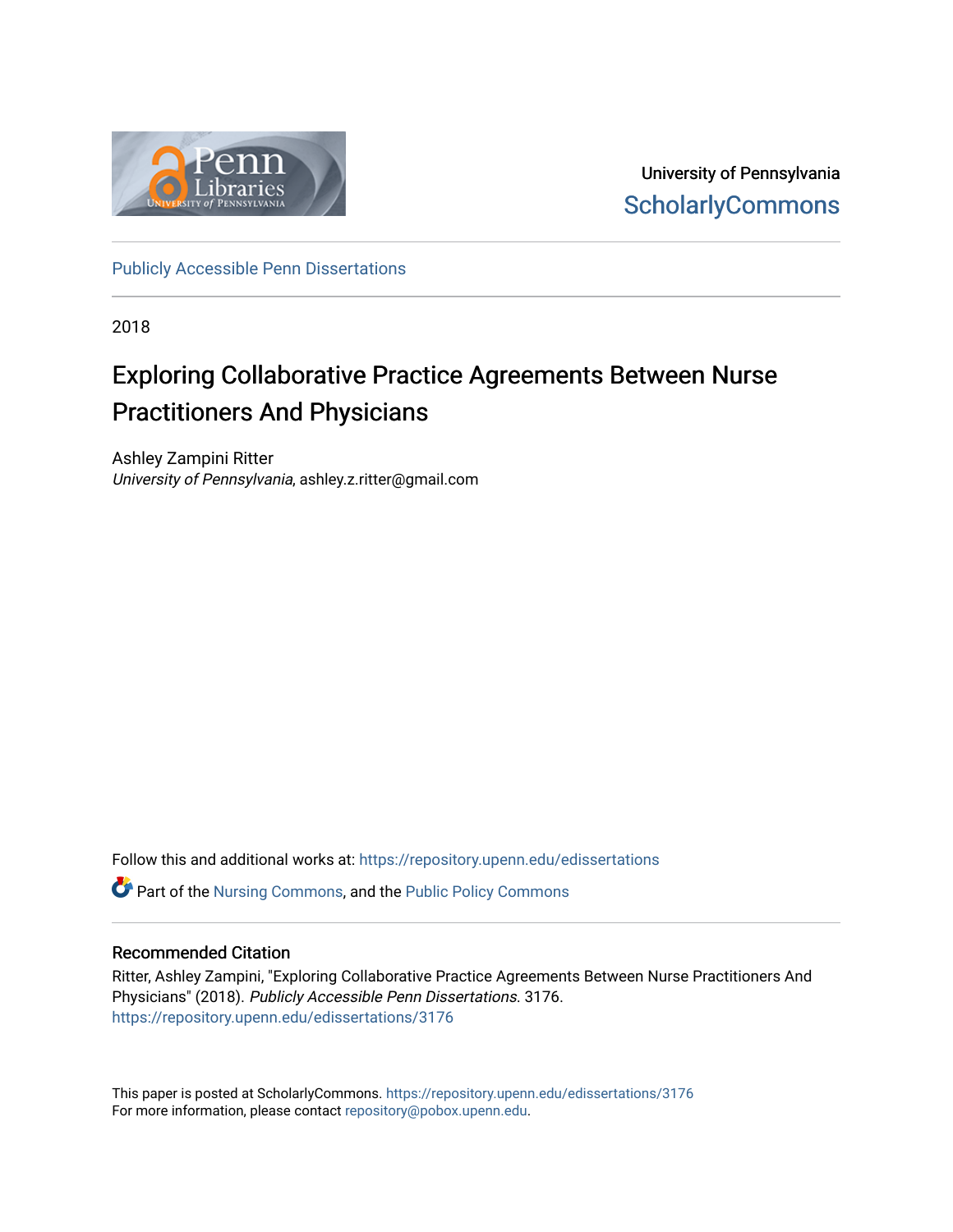# Exploring Collaborative Practice Agreements Between Nurse Practitioners And **Physicians**

## **Abstract**

## Purpose

Twenty states, including Florida, require nurse practitioners to maintain a collaborative practice agreement (CPA) with a physician as a component of state occupational licensure. Occupational licensure can raise prices and limit access to services. Details regarding the terms and cost of participation in a CPA for providers are poorly understood. This study addressed three specific aims: 1) Examine the effects of collaborative practice agreements and similar models of health professional regulation on the cost and delivery of health services. 2) Describe variation in the collaborative services provided by physicians to nurse practitioners under collaborative practice agreements and explore associations between nurse practitioner employer, practice setting, and health professional shortage area (HPSA) with no physician terms in the CPA in Florida. 3) Describe variation in the cost of collaborative practice agreements provided by physicians to nurse practitioners and explore associations between nurse practitioner employer, practice setting, and HPSA with payment by the nurse practitioner for the CPA in Florida.

## Methods

A multi-methods study with distribution of an electronic survey to nurse practitioners in Florida with twosteps of recruitment at the Florida Nurse Practitioner Network Annual Conference and via email utilizing publically available licensure. Data analysis included descriptive statistics, chi-squares, and qualitative descriptive methodology.

## Results

Structures of regulation similar to CPAs in various health disciplines increase the cost of health services and decrease the number of health professionals delivering care. CPAs include vague language, and 24% of nurse practitioners in Florida report no terms of physician collaboration in the agreement. Ten percent of nurse practitioners report paying a physician for participation in a CPA. Nurse practitioner selfemployment and non-hospital practice setting were associated with no terms for physician collaboration and payment to the physician for participation in the CPA. Collaborative practice agreements with no terms for physician collaboration were associated with payment to a physician for the CPA. Associations with HPSA demonstrate non- significant findings.

## **Conclusions**

This dissertation increased our understanding of the structure, terms and cost of CPAs in Florida. Variability in the terms and cost of CPAs do not promote equitable conditions for nurse practitioner and physician collaboration.

## Degree Type

**Dissertation** 

Degree Name Doctor of Philosophy (PhD)

Graduate Group Nursing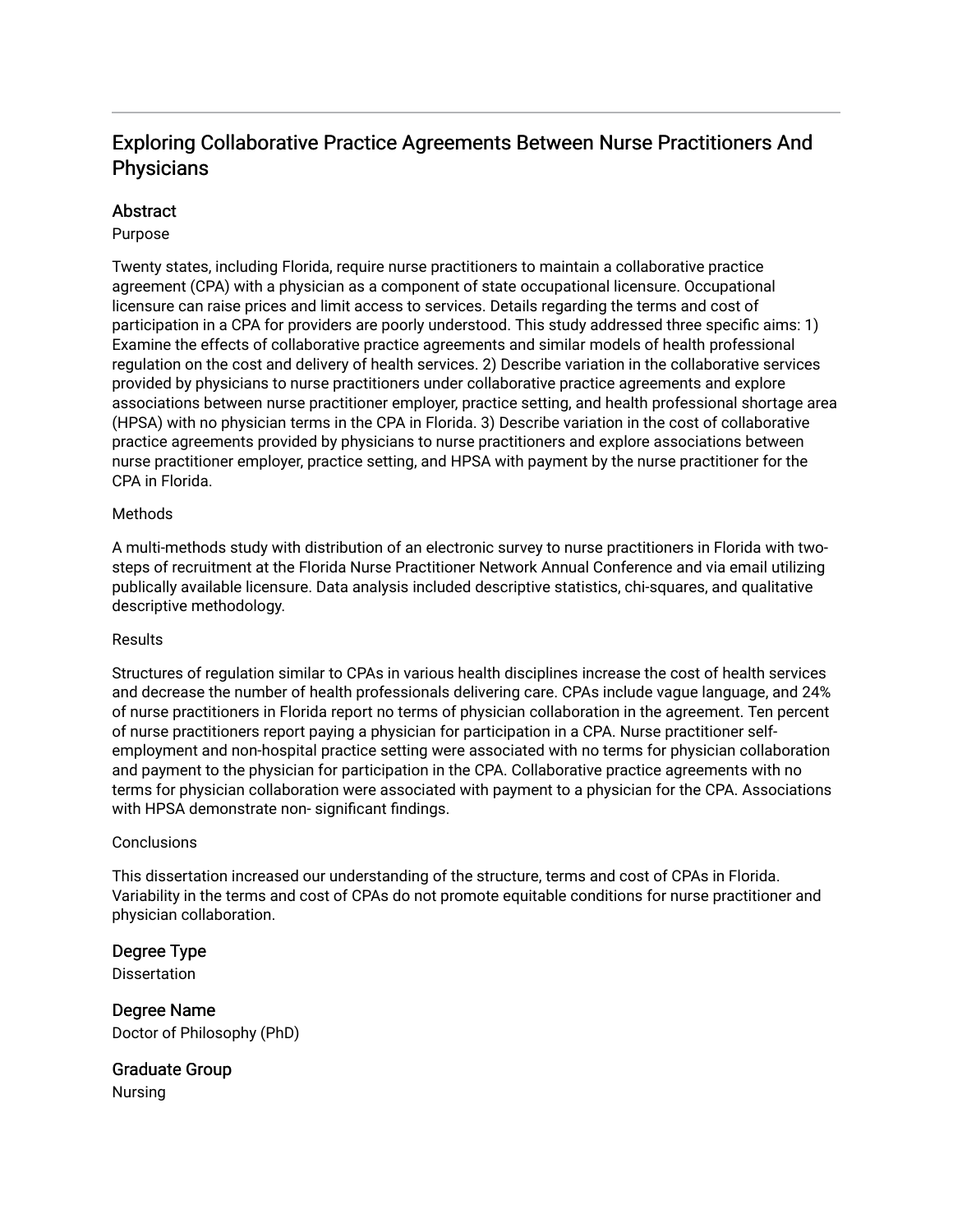# First Advisor

Julie A. Fairman

# Second Advisor

Kathryn H. Bowles

# Keywords

collaborative practice agreement, competition, nurse practitioner, occupational licensure, regulation

# Subject Categories

Nursing | Public Policy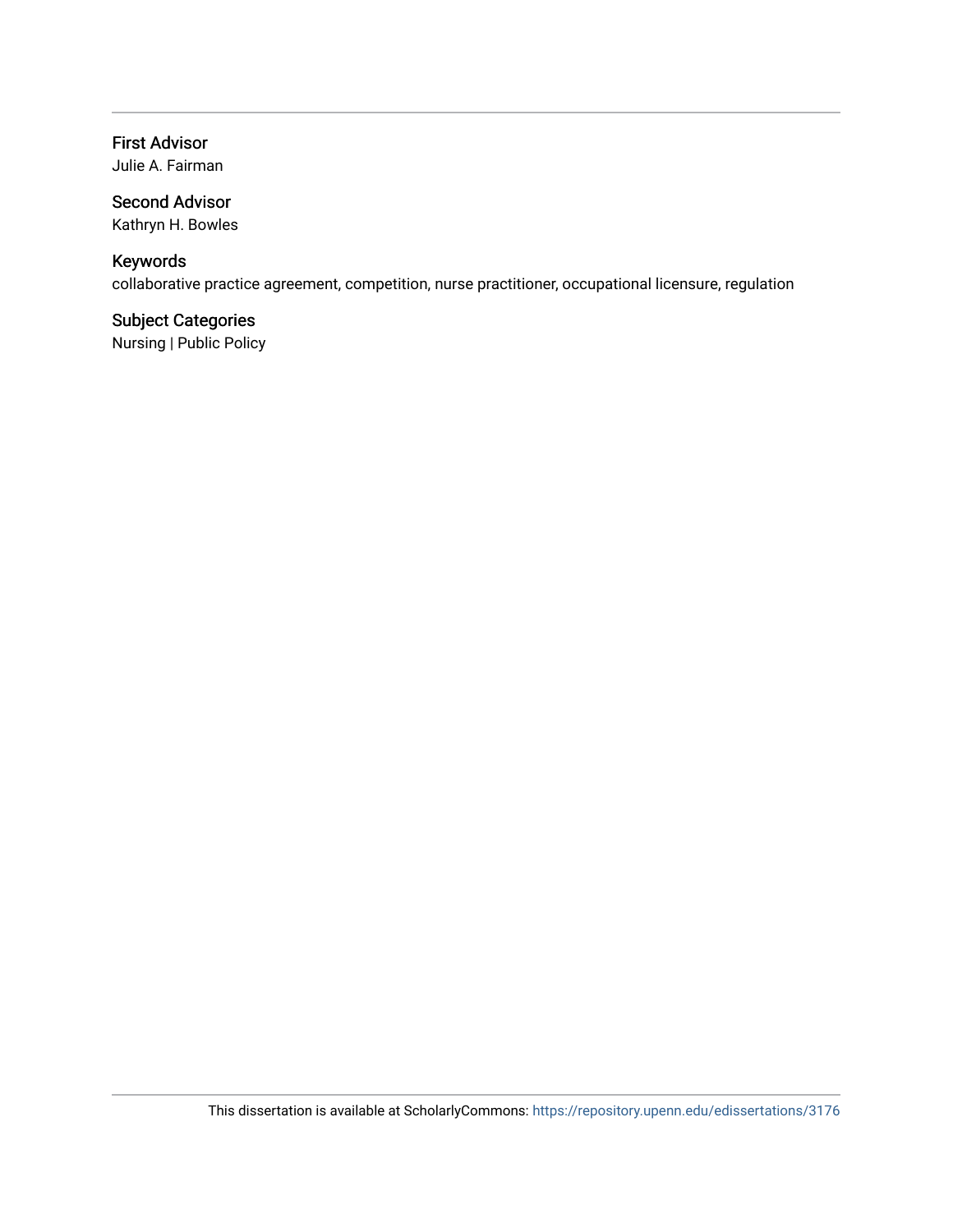### EXPLORING COLLABORATIVE PRACTICE AGREEMENTS BETWEEN NURSE

### PRACTITIONERS AND PHYSICIANS

#### Ashley Z. Ritter

### A DISSERTATION

in

### Nursing

## Presented to the Faculties of the University of Pennsylvania

in

Partial Fulfillment of the Requirements for the

Degree of Doctor of Philosophy

### 2018

Co-Supervisor of Dissertation

Julie A. Fairman, PhD, RN, FAAN

Nightingale Endowed Professor in Honor of Nursing Veterans

\_\_\_\_*\_\_\_\_\_\_\_\_\_\_\_\_\_\_\_\_\_\_\_\_\_\_\_\_\_\_\_\_\_\_\_\_\_\_\_\_\_\_\_\_\_\_\_\_\_\_\_* 

Co-Supervisor of Dissertation

Kathryn H. Bowles, PhD, RN, FAAN, FACMI

Professor of Nursing, vanAmeringen Chair in Nursing Excellence

 $\_$  , and the set of the set of the set of the set of the set of the set of the set of the set of the set of the set of the set of the set of the set of the set of the set of the set of the set of the set of the set of th

\_\_\_\_\_\_\_\_\_\_\_\_\_\_\_\_\_\_\_\_\_\_\_\_\_\_\_\_\_\_\_\_\_\_\_\_\_\_\_\_\_\_\_\_\_\_\_\_\_\_\_\_

Graduate Group Chairperson

Salimah H. Meghani, PhD, MBE, RN, FAAN

Associate Professor of Nursing, Term Chair of Palliative Care

Dissertation Committee:

Ann L. O'Sullivan, PhD, CRNP, FAAN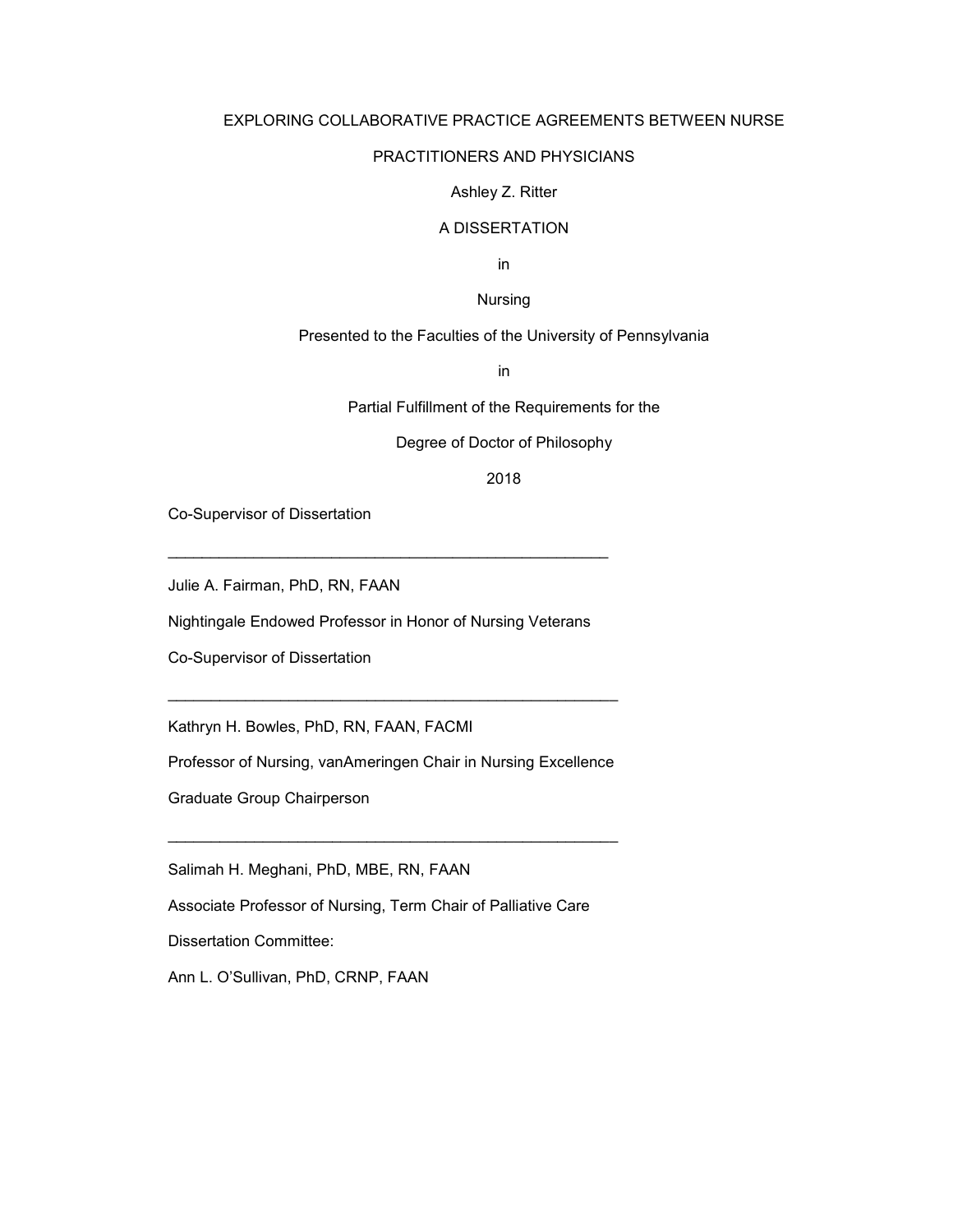## EXPLORING COLLABORATIVE PRACTICE AGREEMENTS BETWEEN NURSE

### PRACTITIONERS AND PHYSICIANS

COPYRIGHT

2018

Ashley Zampini Ritter

This work is licensed under the Creative Commons Attribution-NonCommercial-ShareAlike 3.0 License

To view a copy of this license, visithttps://creativecommons.org/licenses/by-nc-sa/3.0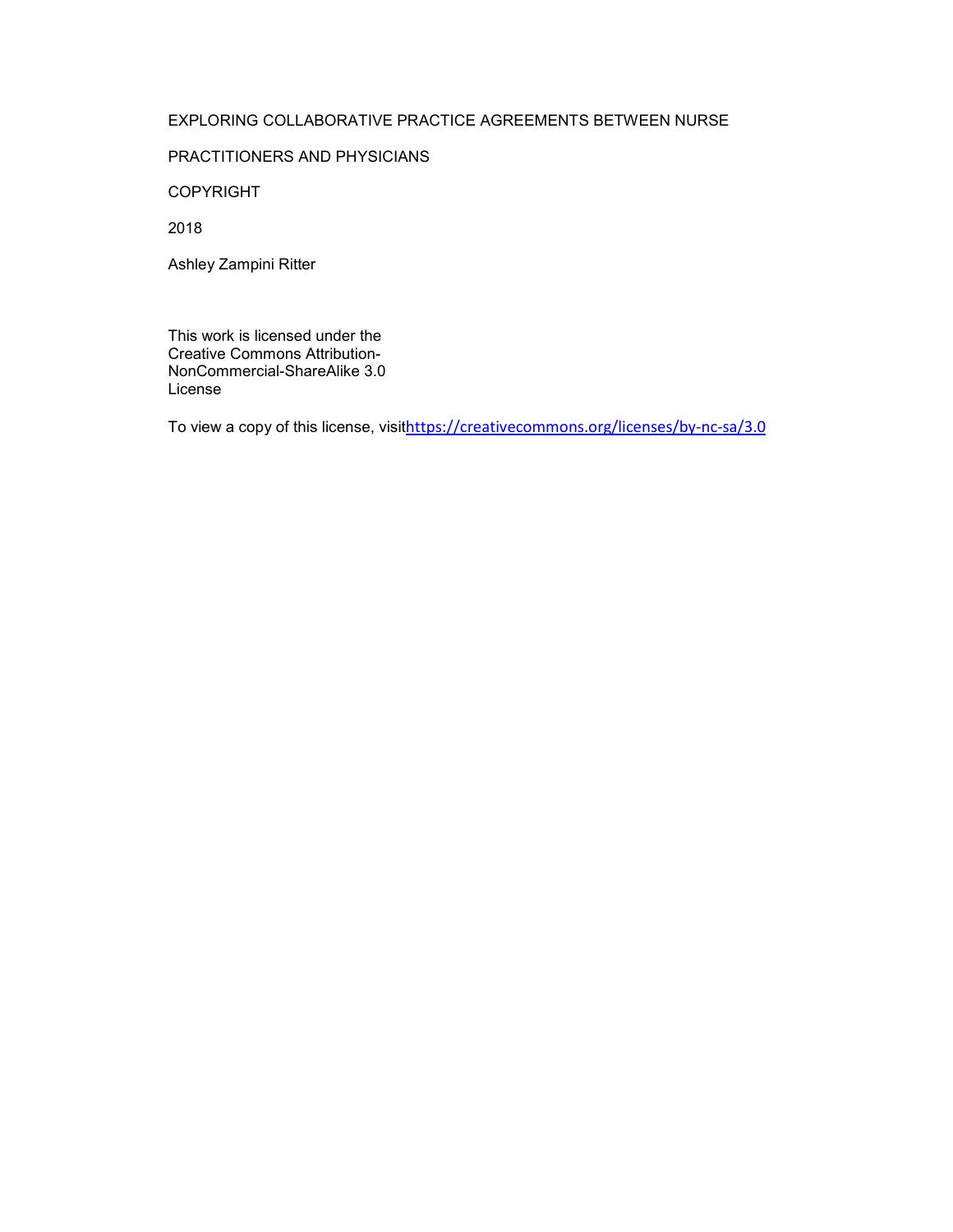*To Fred, Willa, and Rosalie*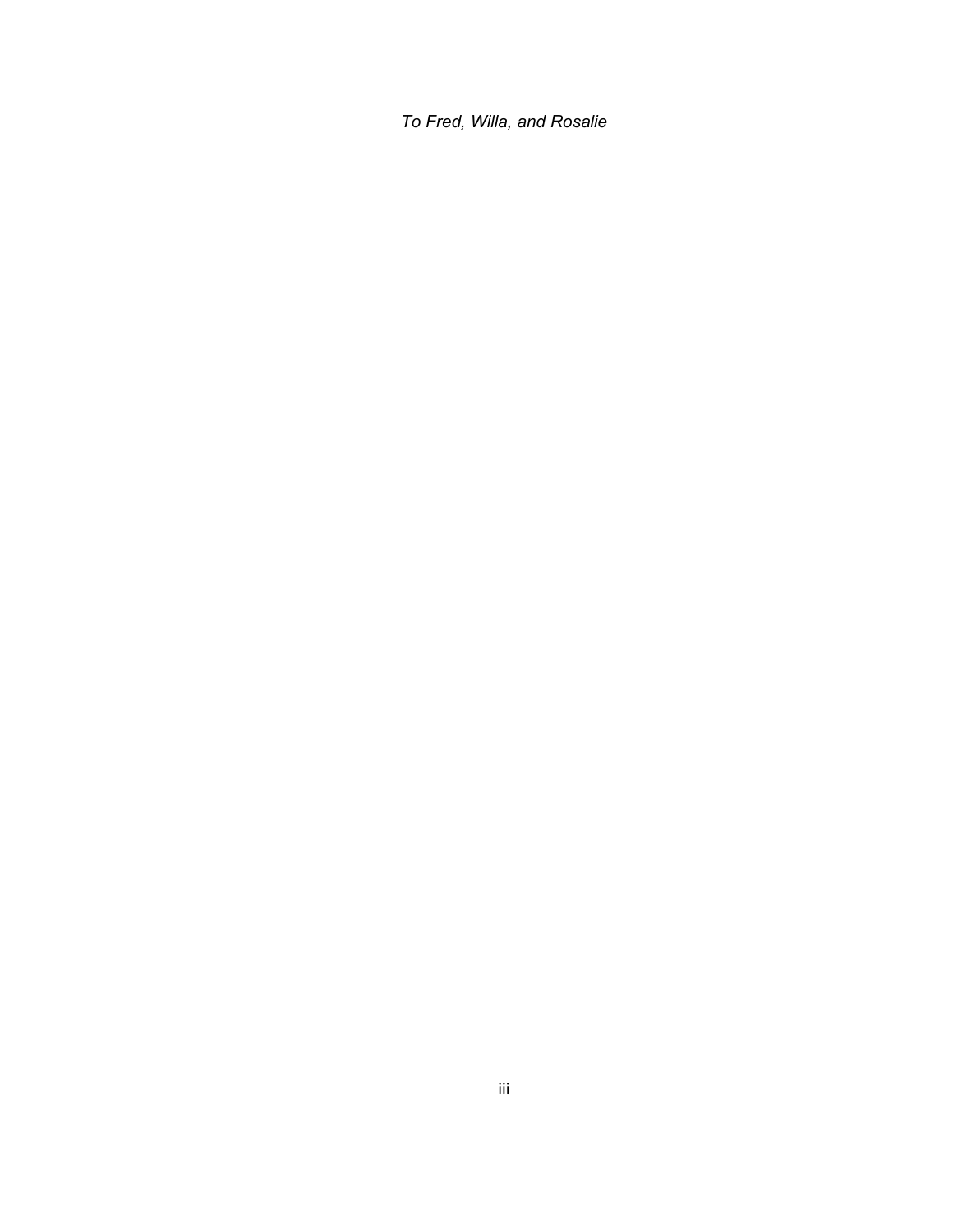#### ACKNOWLEDGMENT

 I would like to thank my dissertation co-chairs, Dr. Kathy Bowles and Dr. Julie Fairman, for their extensive guidance in advancing this work. Your mentorship and encouragement expanded my perspective on a multitude of topics for which I am incredibly grateful. I would also like to thank my committee member, Dr. Ann O'Sullivan, for her confidence in me and wise guidance over the last three years. I am appreciative of the time and expertise of Dr. Margo Brooks Carthon and Dr. Matt McHugh, who both served as readers on my proposal and dissertation defense and provided new perspectives to strengthen this work. I am also incredibly appreciative of Daniel Gilman who served as a key mentor throughout my doctoral studies providing an entirely different lens to examine my work and expanding my knowledge in ways I had never considered. A special thank you to Dr. Christine Bradway and Dr. Sarah Kagan for providing professional guidance continuously over fifteen years from my time at Penn as an undergraduate to the present. I am grateful for all of you and of your willingness to share your skills to cultivate my personal and professional growth.

 To my funders, thank you for seeing promise in me and my work and financially supporting my goals. The Robert Wood Johnson Foundation Future of Nursing Scholars Program provided significant financial support in addition to leadership skills and a network of scholars that I will cherish for a lifetime. I am grateful to the Office of Nursing Research at the University of Pennsylvania School of Nursing, Sigma Theta Tau Xi Chapter, the Doctoral Student Organization, and the Graduate and Professional Student Assembly for funding key elements of this research. This work would not have been possible without their generosity.

 Colleagues and friends enhanced my learning and spirits on a daily basis as I worked toward the completion of my PhD. I will miss the comradery provided in the Doctoral Student Lounge. I appreciate the willingness of my peers to generously lend a hand in learning a new skill, for their company during much needed breaks, for the countless laughs and endless encouragement. A special thank you to Heather, my dear friend since high school, for her problem solving, housing, and company during data collection in Florida.

iv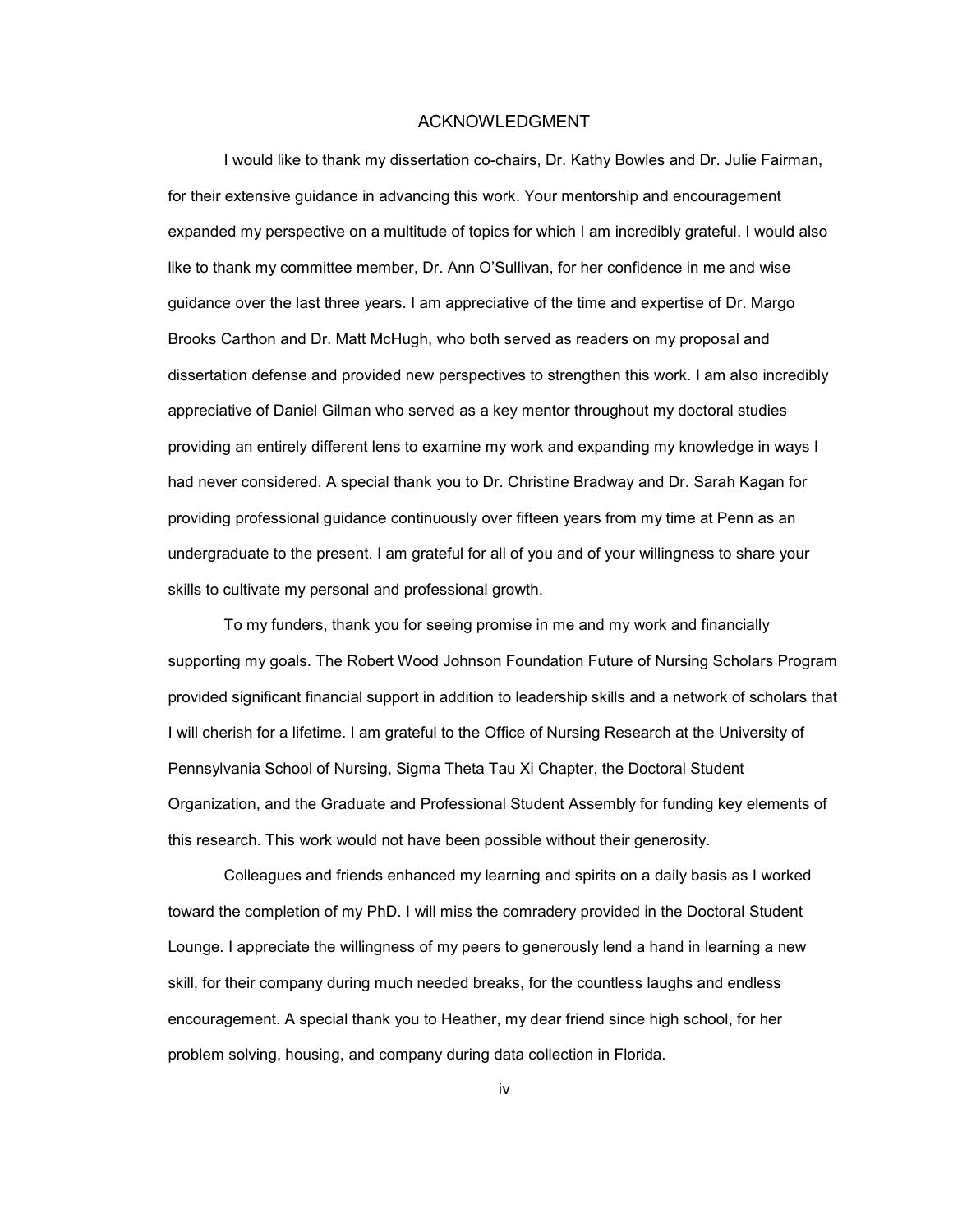Last but certainly not least, thank you to my family. Led by my husband Fred, my family provided the inspiration, grounding, and logistical support required to complete a rigorous academic program. The Sunday dinners, flexible schedules, shared laughs, and their commitment to my aspirations were foundational in allowing me to grow as a mom, wife, daughter, and researcher. I am forever grateful of your partnership and love.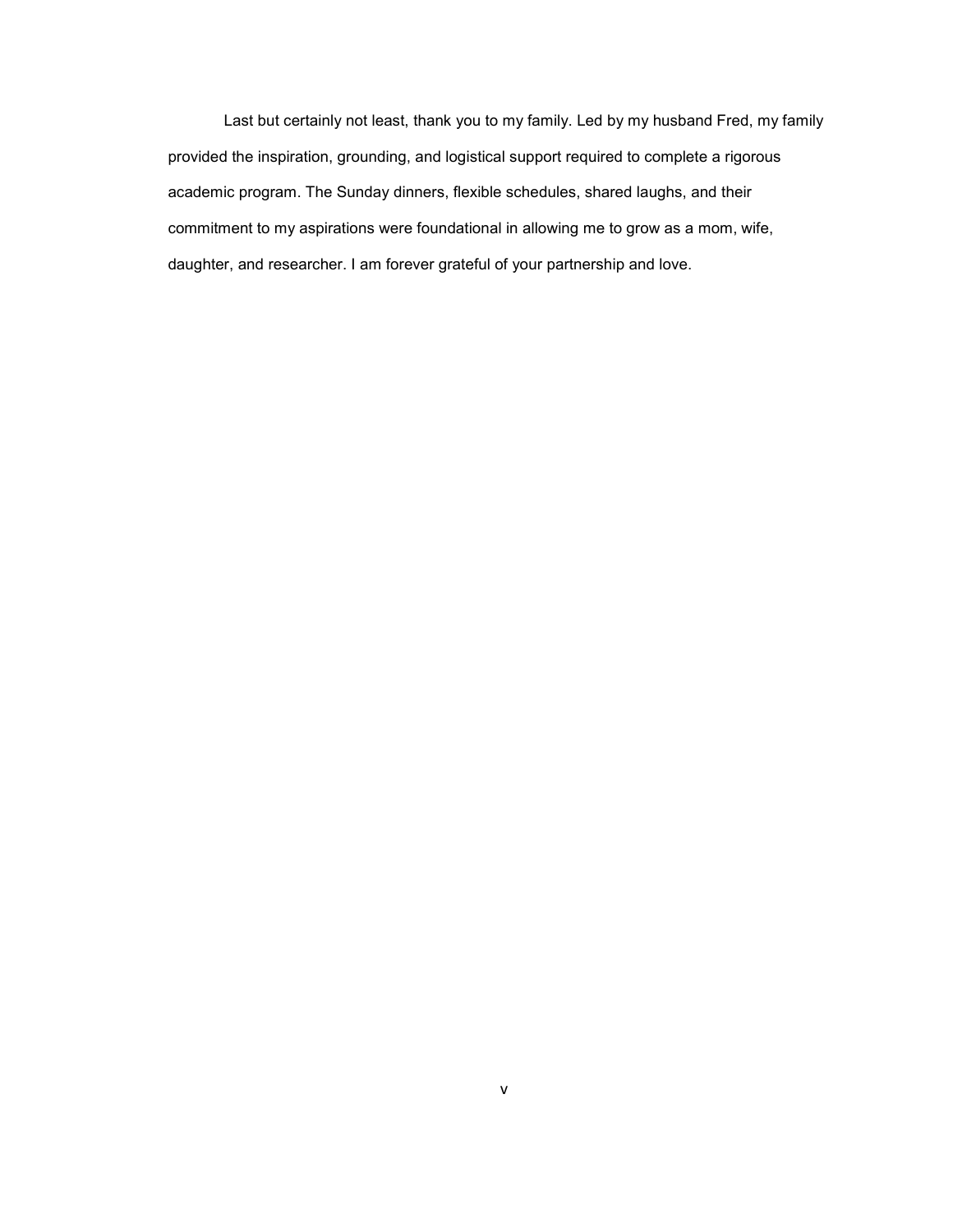### ABSTRACT

# EXPLORING COLLABORATIVE PRACTICE AGREEMENTS BETWEEN NURSE PRACTITIONERS AND PHYSICIANS Ashley Z. Ritter Julie A. Fairman

Kathryn H. Bowles

### Purpose

Twenty states, including Florida, require nurse practitioners to maintain a collaborative practice agreement (CPA) with a physician as a component of state occupational licensure. Occupational licensure can raise prices and limit access to services. Details regarding the terms and cost of participation in a CPA for providers are poorly understood. This study addressed three specific aims: 1) Examine the effects of collaborative practice agreements and similar models of health professional regulation on the cost and delivery of health services. 2) Describe variation in the collaborative services provided by physicians to nurse practitioners under collaborative practice agreements and explore associations between nurse practitioner employer, practice setting, and health professional shortage area (HPSA) with no physician terms in the CPA in Florida. 3) Describe variation in the cost of collaborative practice agreements provided by physicians to nurse practitioners and explore associations between nurse practitioner employer, practice setting, and HPSA with payment by the nurse practitioner for the CPA in Florida.

### Methods

A multi-methods study with distribution of an electronic survey to nurse practitioners in Florida with two-steps of recruitment at the Florida Nurse Practitioner Network Annual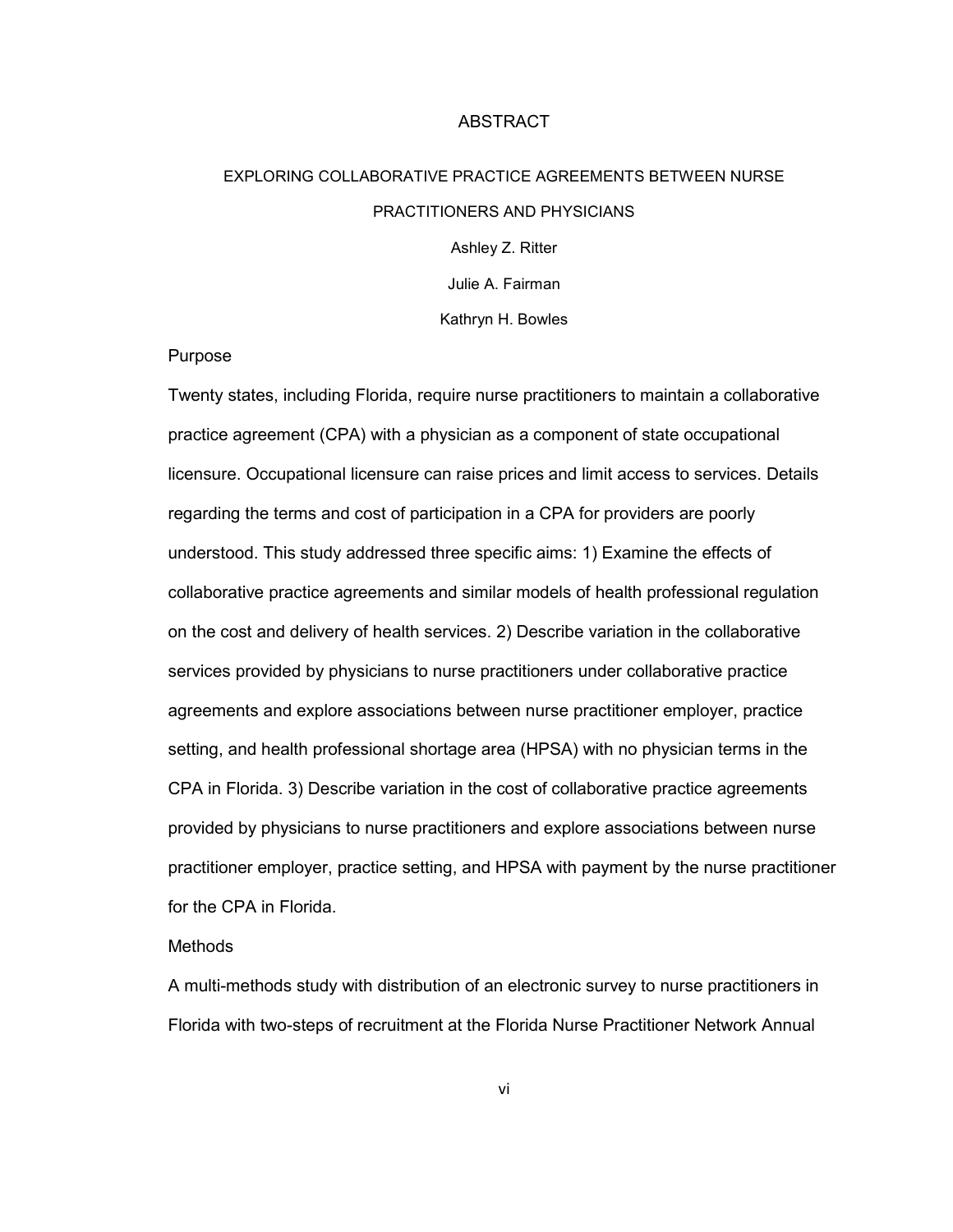Conference and via email utilizing publically available licensure. Data analysis included descriptive statistics, chi-squares, and qualitative descriptive methodology.

## Results

Structures of regulation similar to CPAs in various health disciplines increase the cost of health services and decrease the number of health professionals delivering care. CPAs include vague language, and 24% of nurse practitioners in Florida report no terms of physician collaboration in the agreement. Ten percent of nurse practitioners report paying a physician for participation in a CPA. Nurse practitioner self-employment and non-hospital practice setting were associated with no terms for physician collaboration and payment to the physician for participation in the CPA. Collaborative practice agreements with no terms for physician collaboration were associated with payment to a physician for the CPA. Associations with HPSA demonstrate non- significant findings. **Conclusions** 

This dissertation increased our understanding of the structure, terms and cost of CPAs in Florida. Variability in the terms and cost of CPAs do not promote equitable conditions for nurse practitioner and physician collaboration.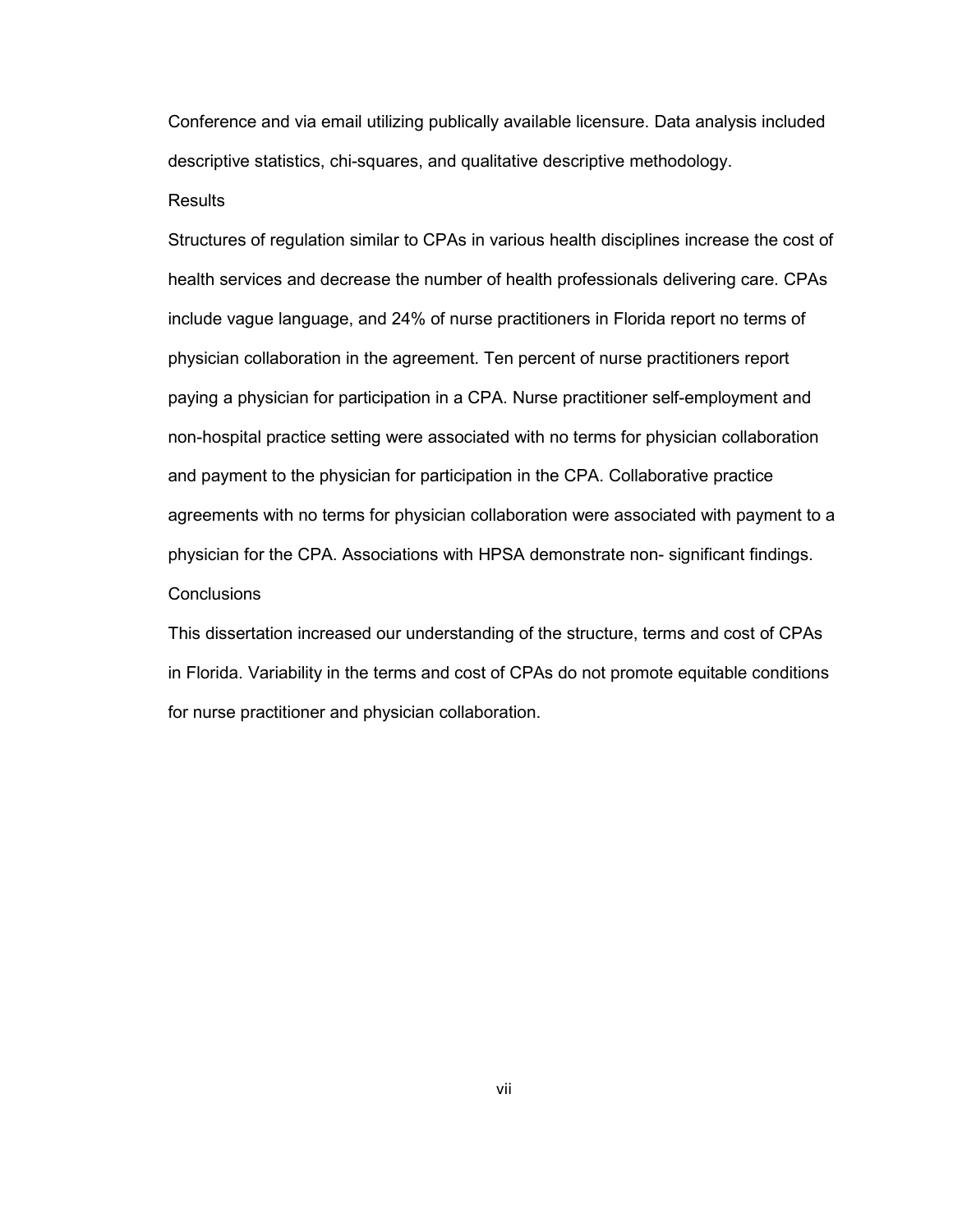| <b>CHAPTER 2: LEGALLY REQUIRED SUPERVISION OF NURSE</b> |
|---------------------------------------------------------|
|                                                         |
|                                                         |
|                                                         |
|                                                         |
|                                                         |
| . 30                                                    |
|                                                         |
|                                                         |

# **AGREEMENTS BETWEEN NURSING PRACTITIONERS AND PHYSICIANS 43**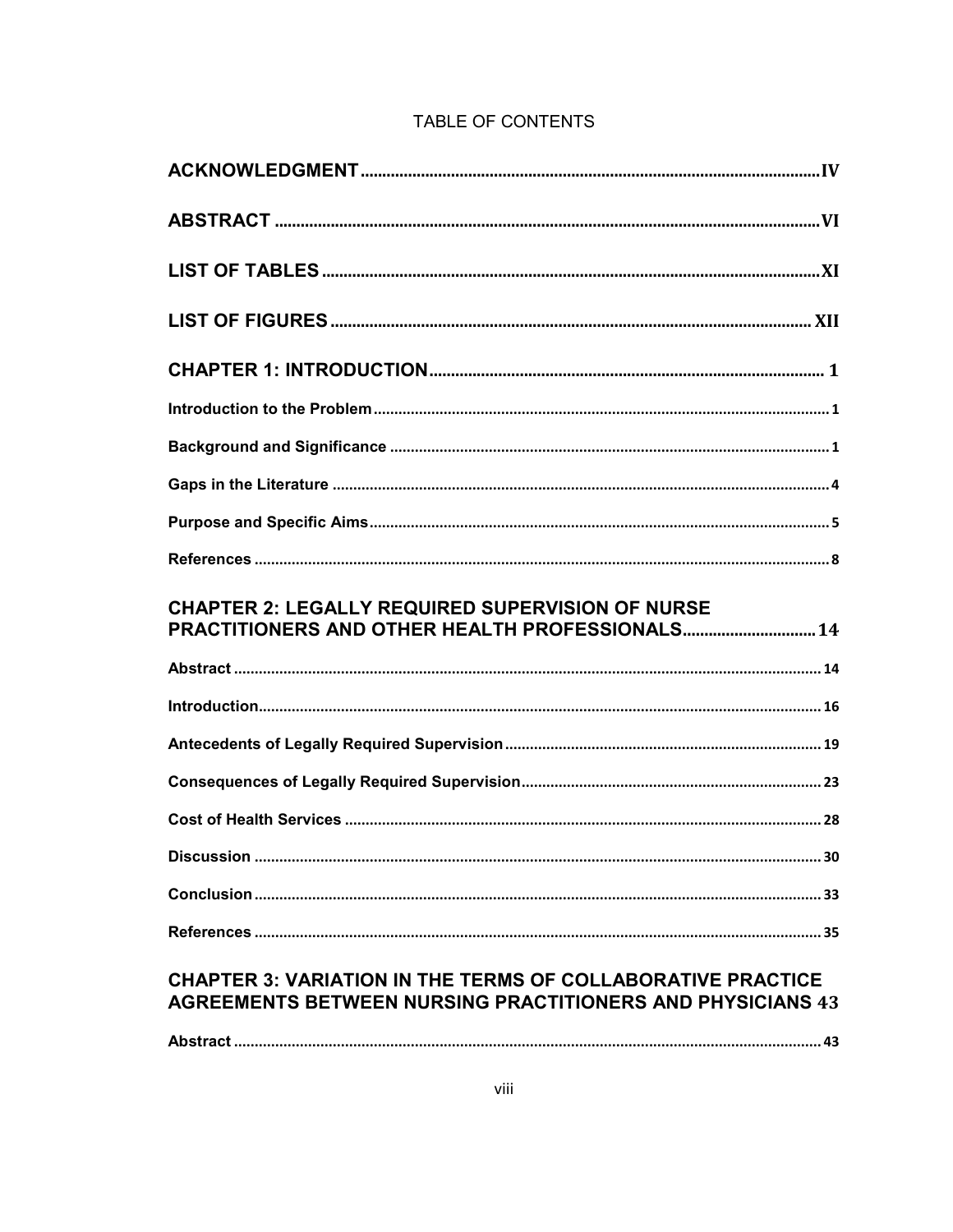| <b>CHAPTER 4: THE COST OF COLLABORATIVE PRACTICE AGREEMENTS</b> |  |
|-----------------------------------------------------------------|--|
|                                                                 |  |
|                                                                 |  |
|                                                                 |  |
|                                                                 |  |
|                                                                 |  |
|                                                                 |  |
|                                                                 |  |
|                                                                 |  |
|                                                                 |  |
|                                                                 |  |
|                                                                 |  |
|                                                                 |  |
|                                                                 |  |
|                                                                 |  |
|                                                                 |  |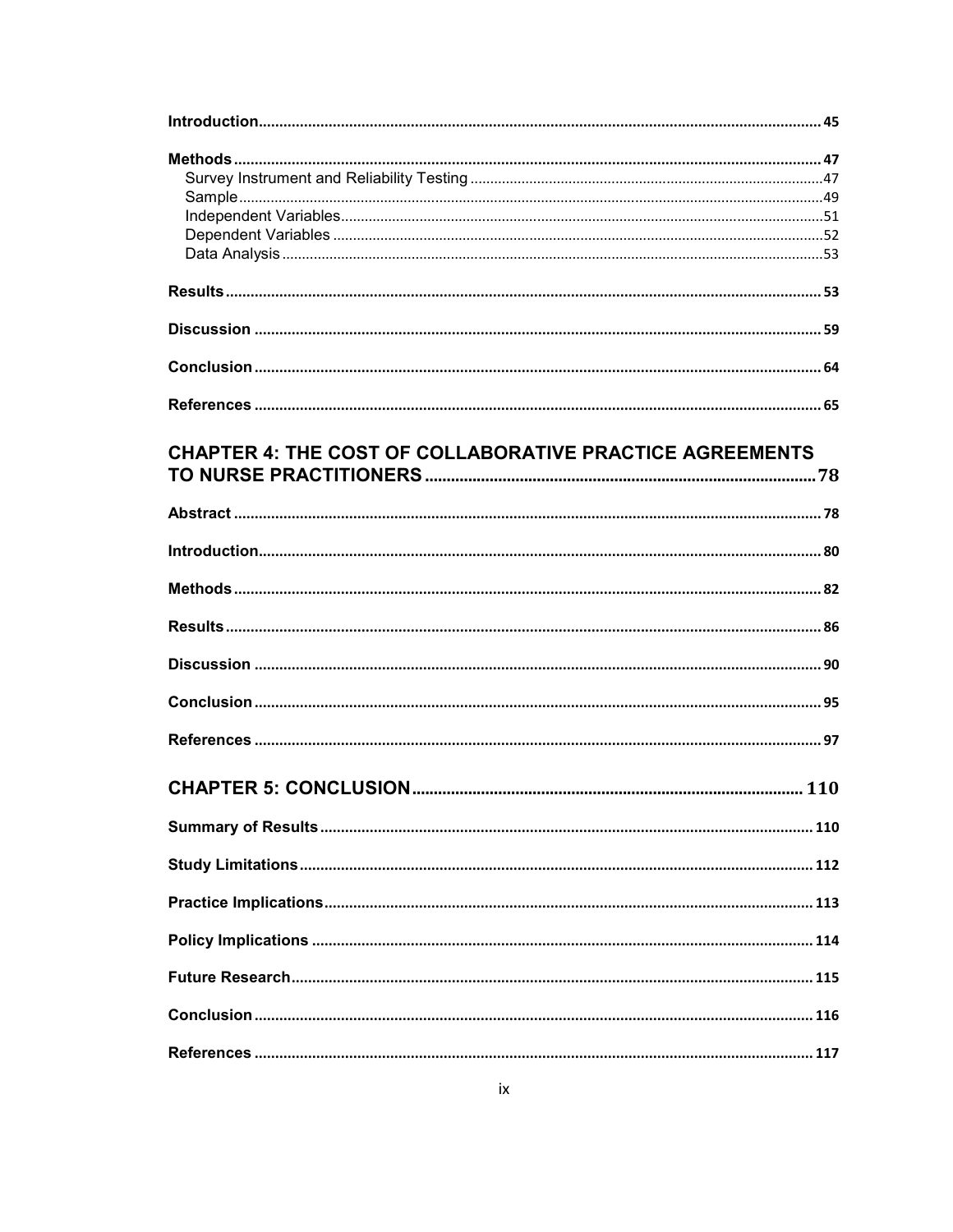|--|--|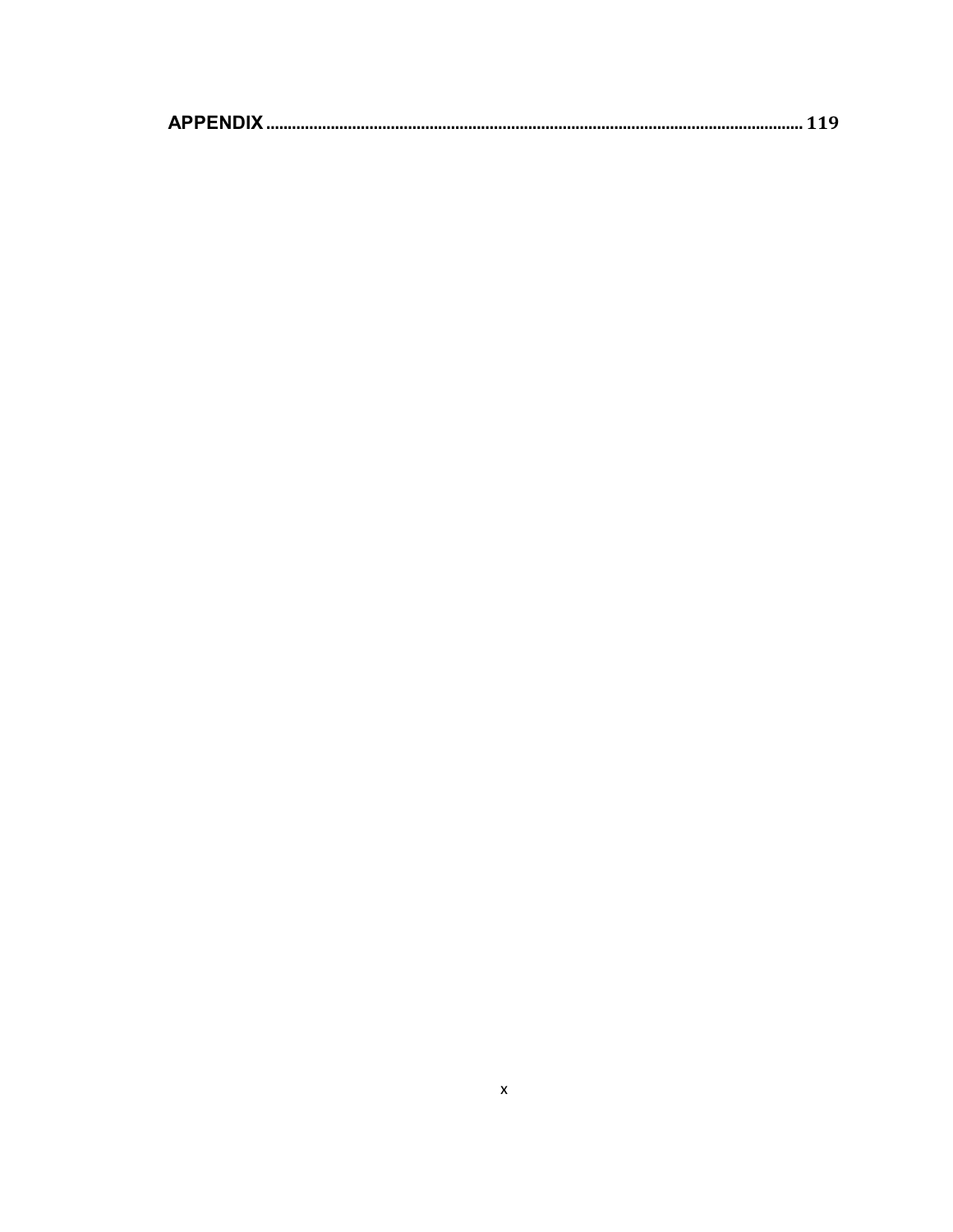# LIST OF TABLES

| Table 3.1 Characteristics of Nurse Practitioner Survey Respondents in Florida  72       |
|-----------------------------------------------------------------------------------------|
| Table 3.2 Major Themes of Qualitative Analysis. "Please specify the services covered by |
|                                                                                         |
| Table 4.2 Qualitative Categories of Other Payment Structures106                         |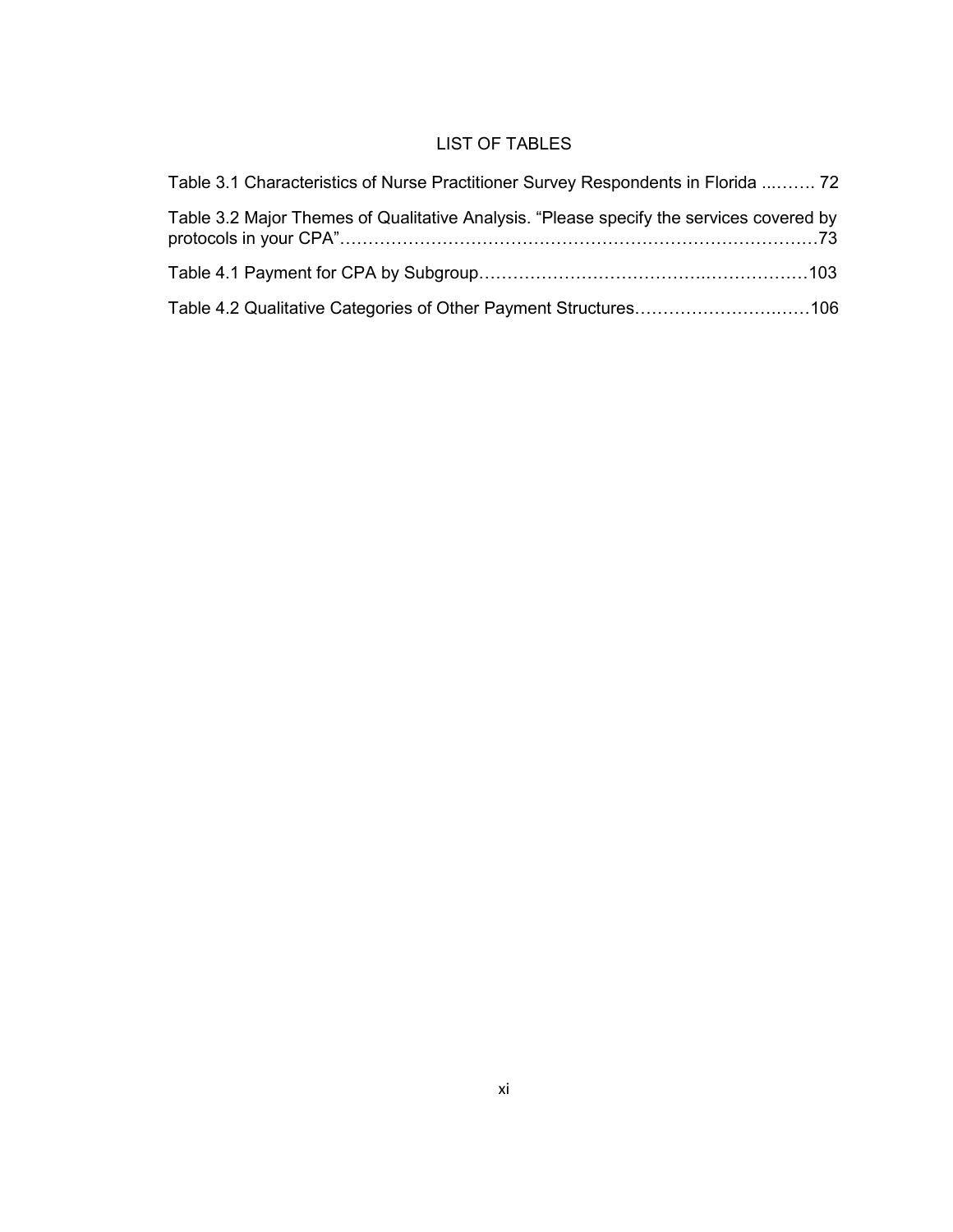# LIST OF FIGURES

| Figure 2.1 Framework of Legally Required Supervision and the Delivery of Health  |
|----------------------------------------------------------------------------------|
|                                                                                  |
| Figure 3.2 Percentage of Respondents with no Physician Terms in CPA by Nurse     |
| Figure 3.3 Percentage of Respondents with no Physician Terms in CPA by Nurse     |
| Figure 3.4 Percentage of Respondents with No Physician Terms in CPA by HPSA      |
| Figure 4.1 Percentage of Respondents with No Terms among Nurse Practitioners who |
| Figure 4.3 Cost per Month for CPA among Nurse Practitioners who                  |
| Figure 4.4 Annual Payment for CPA as a proportion of Nurse Practitioner          |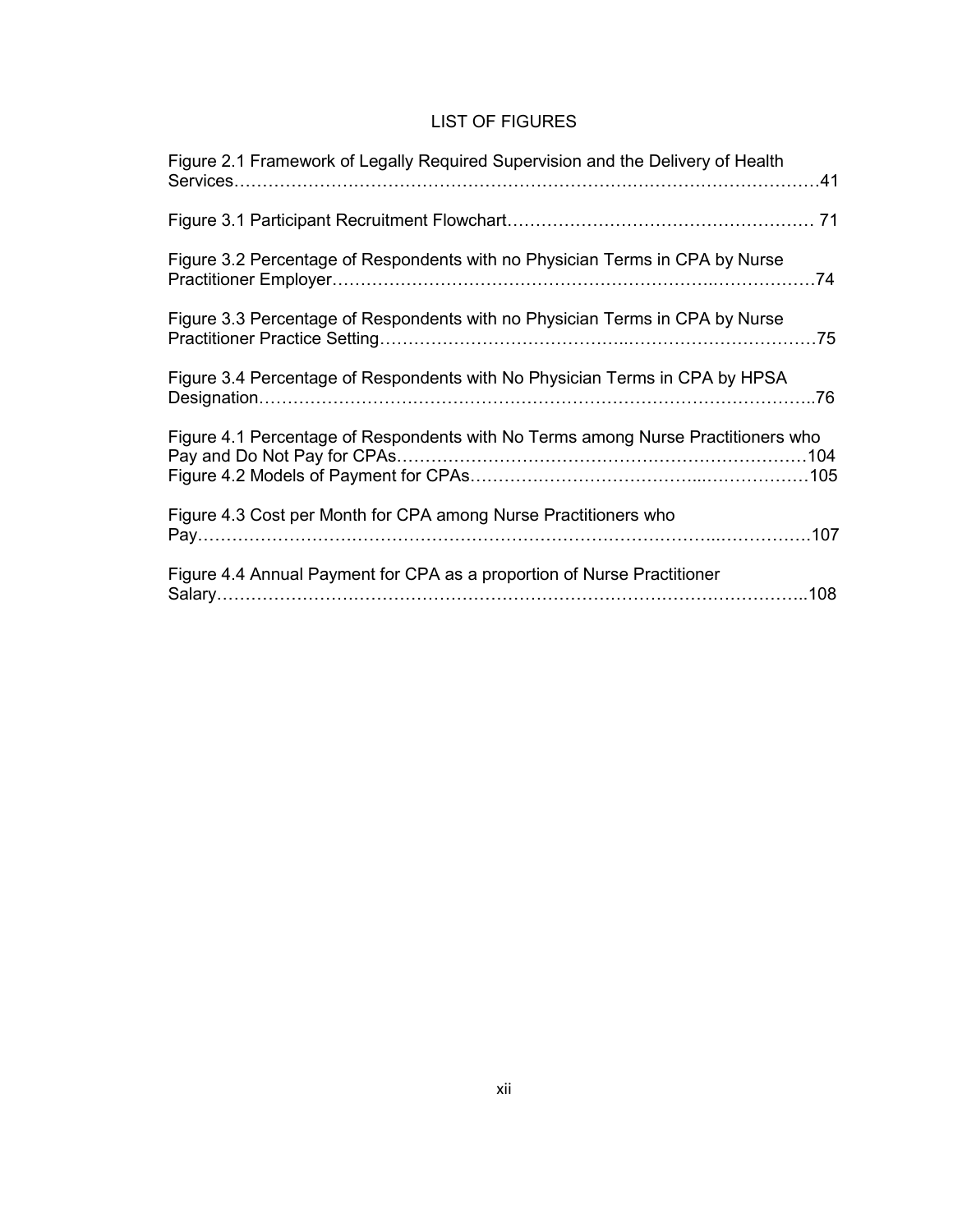#### **Introduction to the Problem**

This dissertation explores collaborative practice agreements (CPA) among nurse practitioners in the state of Florida. A CPA is a written agreement between a nurse practitioner and a physician required by law as a prerequisite to patient care delivery by a nurse practitioner (McClellan, Hansen-Turton & Ware, 2010). Collaborative practice agreements should outline the tasks a nurse practitioner may perform such as prescribing medications and the treatment of medical conditions as well as the model and amount of physician oversight of nurse practitioner care delivery (Fauteux, Brand, Fink, Frelick, & Werrlein, 2017). While 20 states require nurse practitioners to maintain a CPA as a condition of occupational licensure (National Council of State Boards of Nursing, 2018), very little is known about the specifics or terms of the agreements, cost to the provider, and application in practice. This dissertation and future studies are necessary and important because professional licensure requirements, in excess of substantiated consumer safety concerns, present opportunities for anticompetitive conduct across disciplines (Federal Trade Commission & United States Department of Justice, 2004).

### **Background and Significance**

1 Occupational licensure laws vary by state and profession and work best when requirements are only as restrictive as consumer protection requires, facilitating the benefits of market competition while protecting consumers from substantiated safety concerns (Department of the Treasury Office of Economic Policy, Council of Economic Advisors, & Department of Labor, 2015). Occupational licensure laws are intended to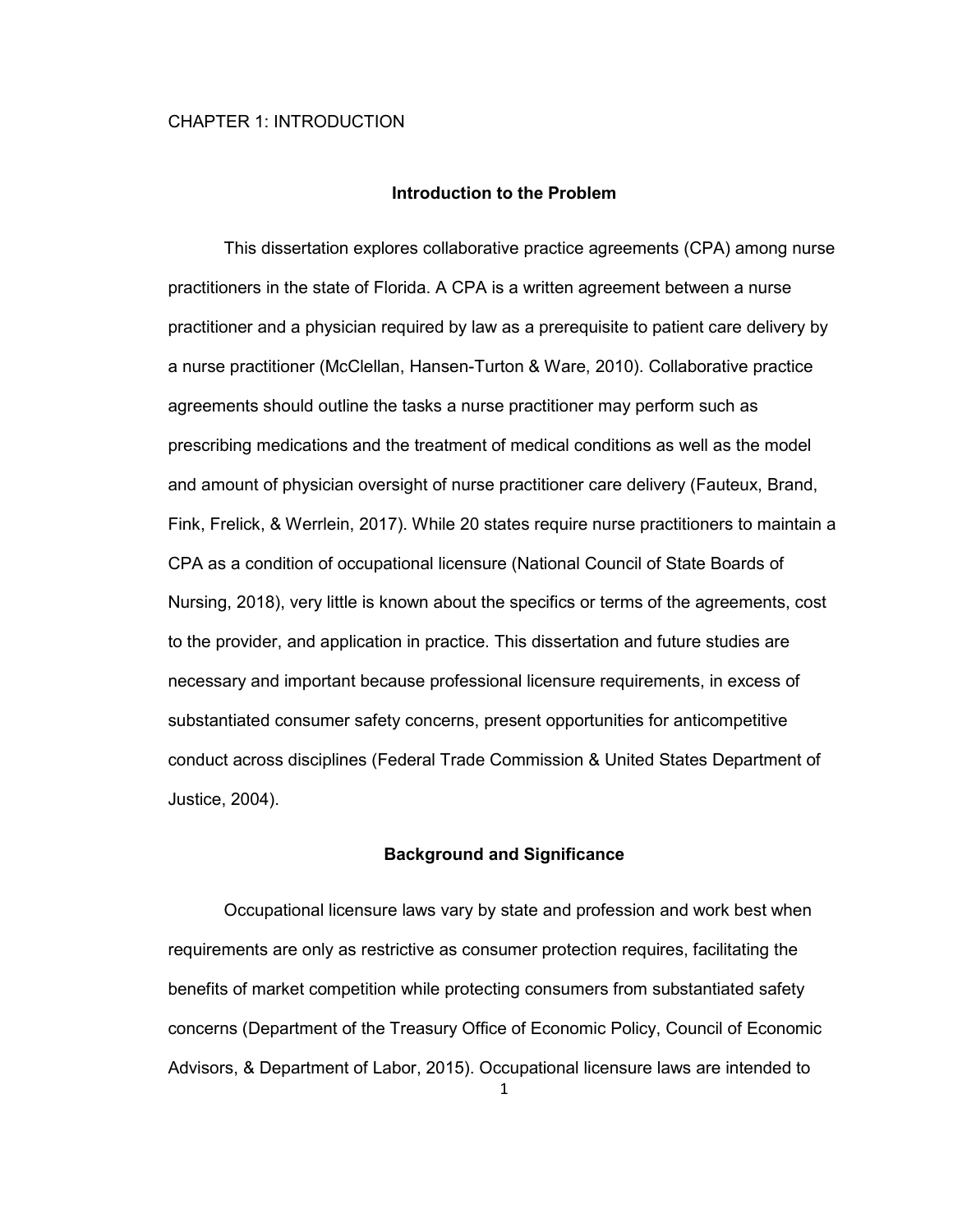promote transparent information on the quality of service providers while remaining narrowly tailored (Department of the Treasury Office of Economic Policy et al., 2015). Occupational licensure laws more restrictive than what is required to maintain patient safety increase the price of services, decrease the availability of services, and constrain innovative approaches to service delivery (Federal Trade Commission & United States Department of Justice, 2004; Kleiner, 2016).

The specifics of CPAs vary by state. Many states have liberalized nurse practitioner occupational licensure over the past 15 years, removing the requirement for a CPA for the duration of a nurse practitioner's career after a specified period of supervision (Phillips, 2017). However, Florida and 19 other states continue to require nurse practitioners to maintain a CPA (National Council of State Boards of Nursing, 2018). In Florida, a nurse practitioner is required to enter into a CPA with a physician to perform general diagnosis and treatment of medical conditions and to prescribe medications. Details pertaining to the filing and maintenance of CPAs also vary by state. In Florida, agreements are maintained at the nurse practitioner's practice site. The agreements are not filed with the Board of Nursing, thereby bypassing oversight by Nursing (Florida Statutes, 2017). However, Florida physicians participating in a CPA are required to report their CPAs to the Board of Medicine. The state stipulates the number of nurse practitioners and locations the physician may oversee (Florida Statutes, 2010). The degree and method of physician supervision is not defined in Florida statute (Florida Statutes, 2010; Florida Statutes, 2017), with variability in the implementation of physician oversight in practice (Rudner & Kung, 2017).

The terms, or requirements outlined for nurse practitioner and physician responsibilities in a CPA are minimally understood. Collaborative practice agreements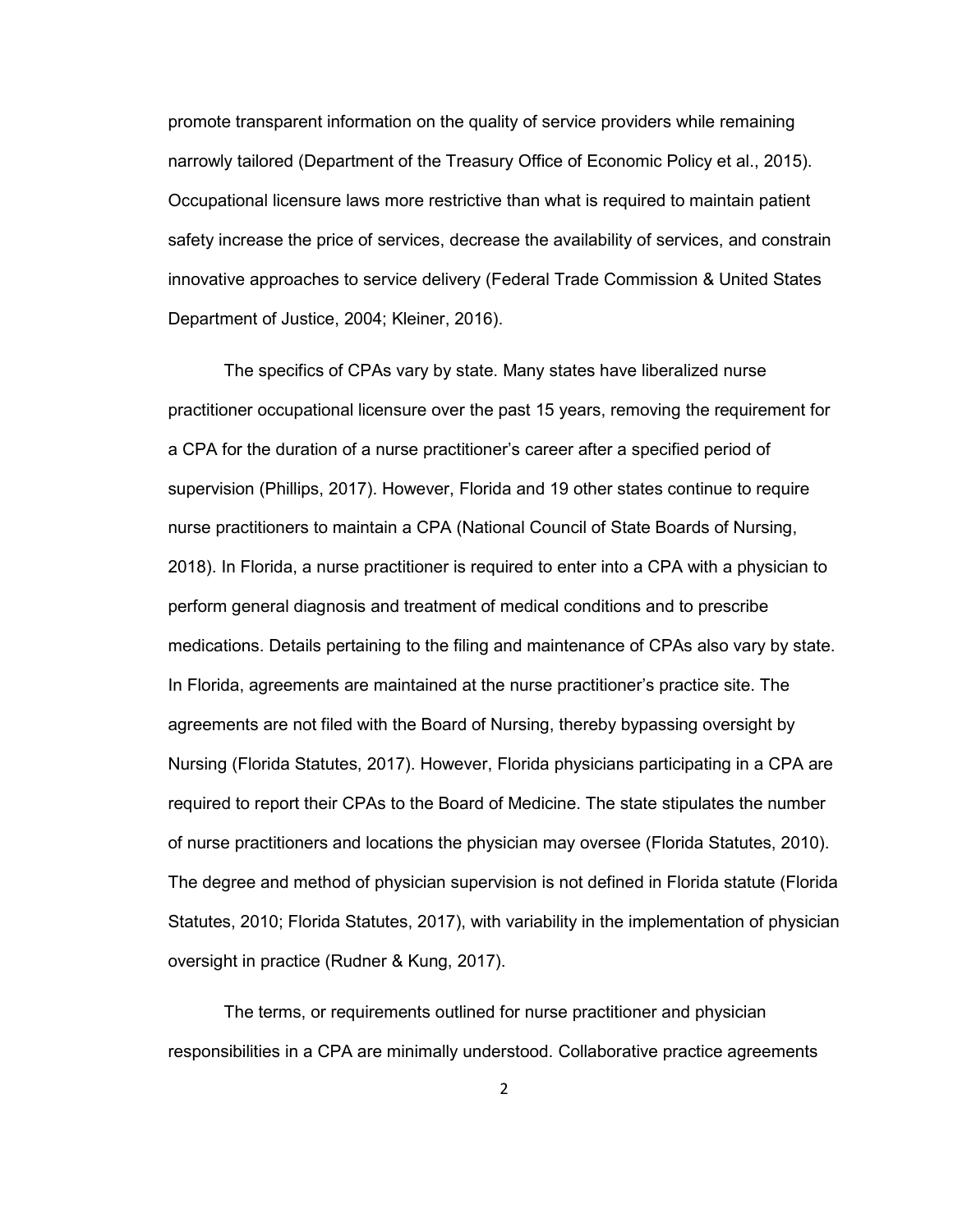lack standardization across and within states (Phillips, 2017; Rudner & Kung, 2017), although differences across practice setting, provider supply, and different employers have not been evaluated. Each nurse practitioner-physician dyad signs a unique CPA with varying permission, methods of physician oversight, and frequency of oversight. Collaborative practice agreements in areas with few physicians, such as health professional shortage areas (HPSA), community settings, and among self- employed nurse practitioners may create greater barriers to practice than environments with abundant physician services such as specialty practice and hospitals (National Academy of Medicine, 2011).

The National Academy of Medicine, National Governors Association, and the Federal Trade Commission have all raised concerns that CPAs present barriers to the efficient delivery of patient care by nurse practitioners. The *Future of Nursing* report calls for the removal of all regulatory barriers to enable nurses to practice to the full extent of their education and training (National Academy of Medicine, 2011). Amidst an aging population and shortages of health providers in many states, the National Governors Association promotes regulatory reform to enable nurse practitioners to fill gaps in patient care delivery facing their constituents (National Governors Association, 2012). The Federal Trade Commission (2014) promotes further evaluation of nurse practitioner supervision requirements citing evidence of increased efficiency and equitable patient care outcomes in states with fewer regulatory restrictions on nurse practitioner care delivery (Kurtzman, et al., 2017; Perloff, DesRoches & Buerhaus, 2017; Traczynski & Udalova, 2018; Xue, Ye, Brewer & Spetz, 2016). State level studies also highlight the negative financial impact of restrictive nurse practitioner licensure on state economies (Unruh, Rutherford & Schirle, 2016).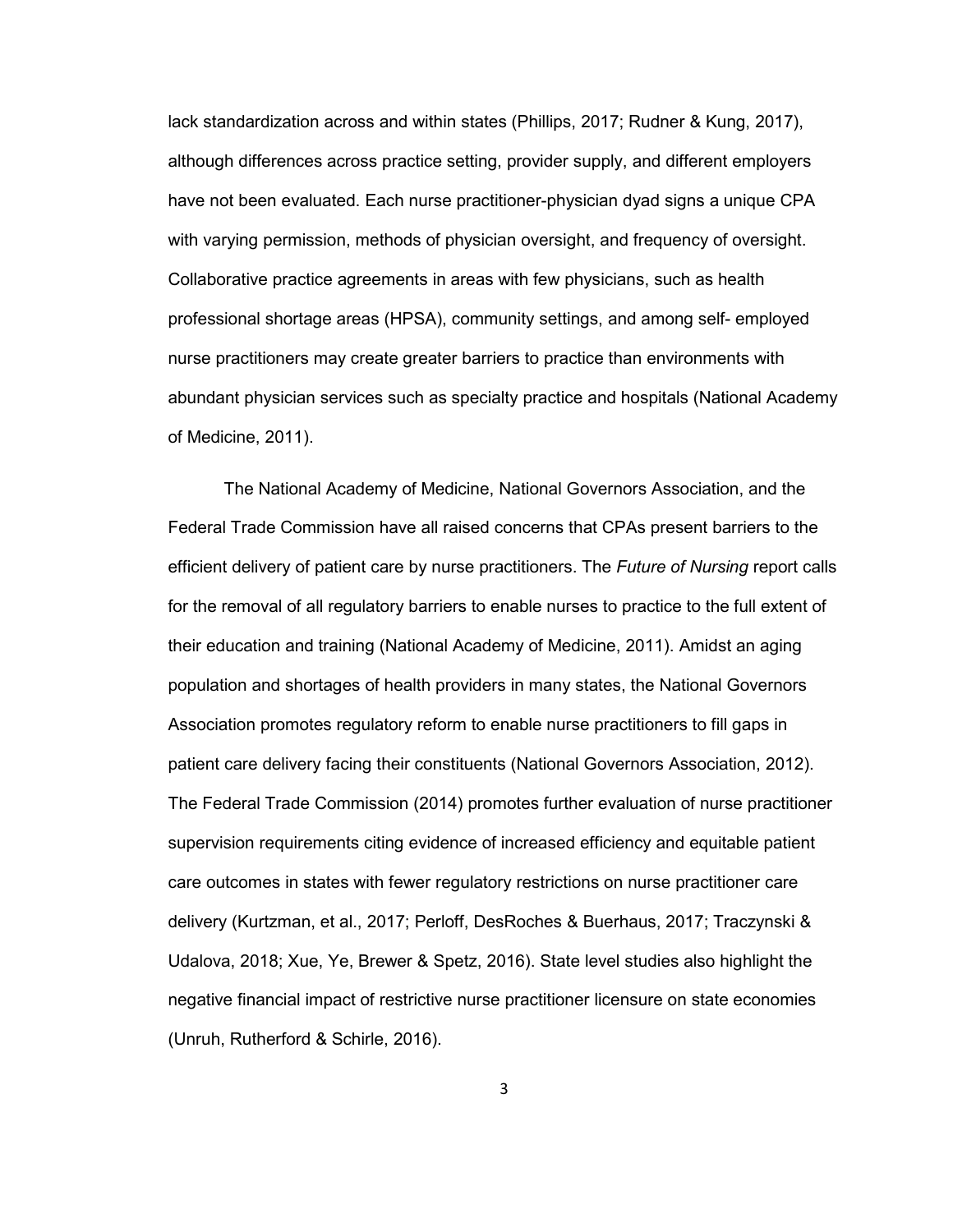### **Gaps in the Literature**

Very few studies explicitly examine CPAs among nurse practitioners and physicians. The CPA is one component of state occupational licensure for nurse practitioners, with similar mechanisms existing for other health professionals. In addition to CPAs, nurse practitioners must also maintain education and certification standards set in each state under occupational licensure requirements. Previous studies compare the effects of restrictive nurse practitioner occupational licensure on the size and productivity of the nurse practitioner workforce. States with less restrictive occupational licensure show increased growth in the number of nurse practitioners (Barnes, et al., 2016; Kuo, Loresto, Rounds, & Goodwin, 2013; Reagan & Salsberry, 2013), increased production of health services by nurse practitioners (Stange, 2014), and decreased healthcare costs compared to states with more restrictive occupational licensure (Kleiner, Marier, Park, & Wing, 2014; Traczynski & Udalova, 2014). Similar trends are noted in other health professions including dental hygienists, certified registered nurse anesthetists, pharmacists, and certified nurse midwives where restrictive occupational licensure mirrors the supervision imposed by a CPA (Adams, Ekelund, & Jackson, 2003; Kalist, Molinari, & Spurr, 2011; Kleiner & Kudrle, 2000; Markowitz, Adams, Lewitt, & Dunlop, 2016; Wing & Marier, 2014). With the exception of Reagan and Salsberry (2013), these studies all examined clusters of restrictive occupational licensure mechanisms, and do not specifically point to the effects of CPAs.

The frequency of physician participation in CPAs and the cost to the nurse practitioners for physician participation are unknown. The few studies that have evaluated CPAs specifically suggest variability in the development of agreements with minimal capacity to improve the quality of healthcare delivery (Fauteux, et al., 2017;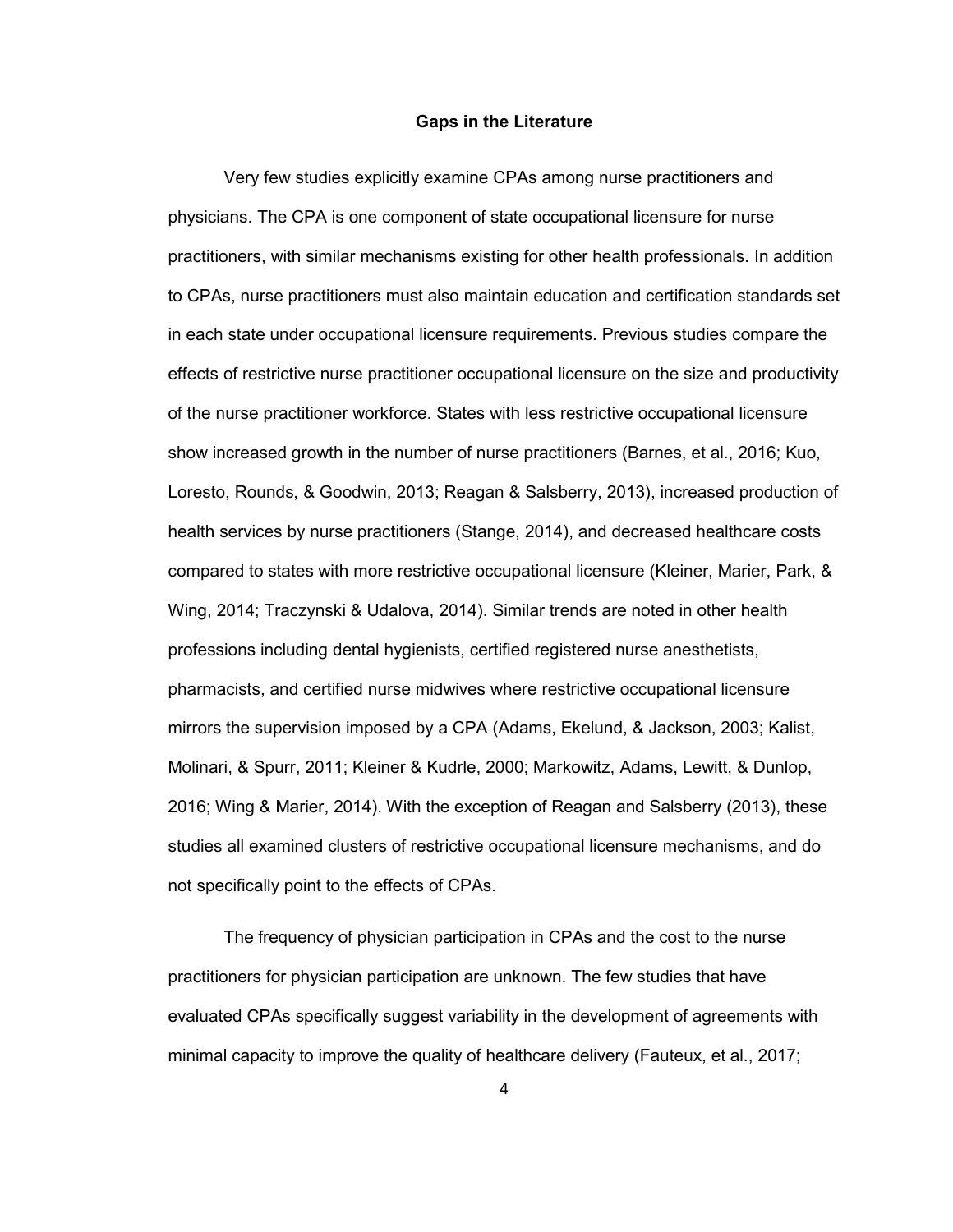Lowery, Scott, & Swanson, 2016; Rudner & Kung, 2017). Proponents of CPAs state agreements are required to preserve team-based care and to address proposed, though unsubstantiated, consumer safety risks. Commentary pieces suggest the limited capacity of nurse practitioner CPAs to improve the quality of patient care while raising cost and ethical concerns (Fauteux, et al., 2017; Gilman & Fairman, 2014). Although state requirements for CPAs occur in practice across the nation, the details of provider agreements are unregulated (Bakanas, 2010; Fauteux, et al., 2017; Gilman & Fairman, 2014; Tumulo, 2016). Policy-makers and stakeholders need further study of the structure, terms and effects of nurse practitioner CPAs in order to determine how the agreements meet or do not meet standards outlined by the Federal Trade Commission for addressing substantiated consumer risks with narrowly tailored occupational licensure regulations (Federal Trade Commission& United States Department of Justice, 2004).

### **Purpose and Specific Aims**

This study aims to describe the collaborative and financial terms stipulated by CPAs in a sample of nurse practitioners practicing in the state of Florida. Florida provides an appropriate sample for analysis of CPAs as all nurse practitioners in the state are required to maintain a CPA for the entirety of their career. Additionally, licensure records of all health professionals are publically available through the Florida Department of Health - Health Care Practitioner Data Portal (Florida Department of Health, 2017). Evaluation of nurse practitioners in a single state controls for differences in regulatory language across states and facilitates more rigorous sampling as no national listing of all nurse practitioners exists. Development of a comprehensive understanding of regulatory mechanisms like CPAs from the perspective of occupational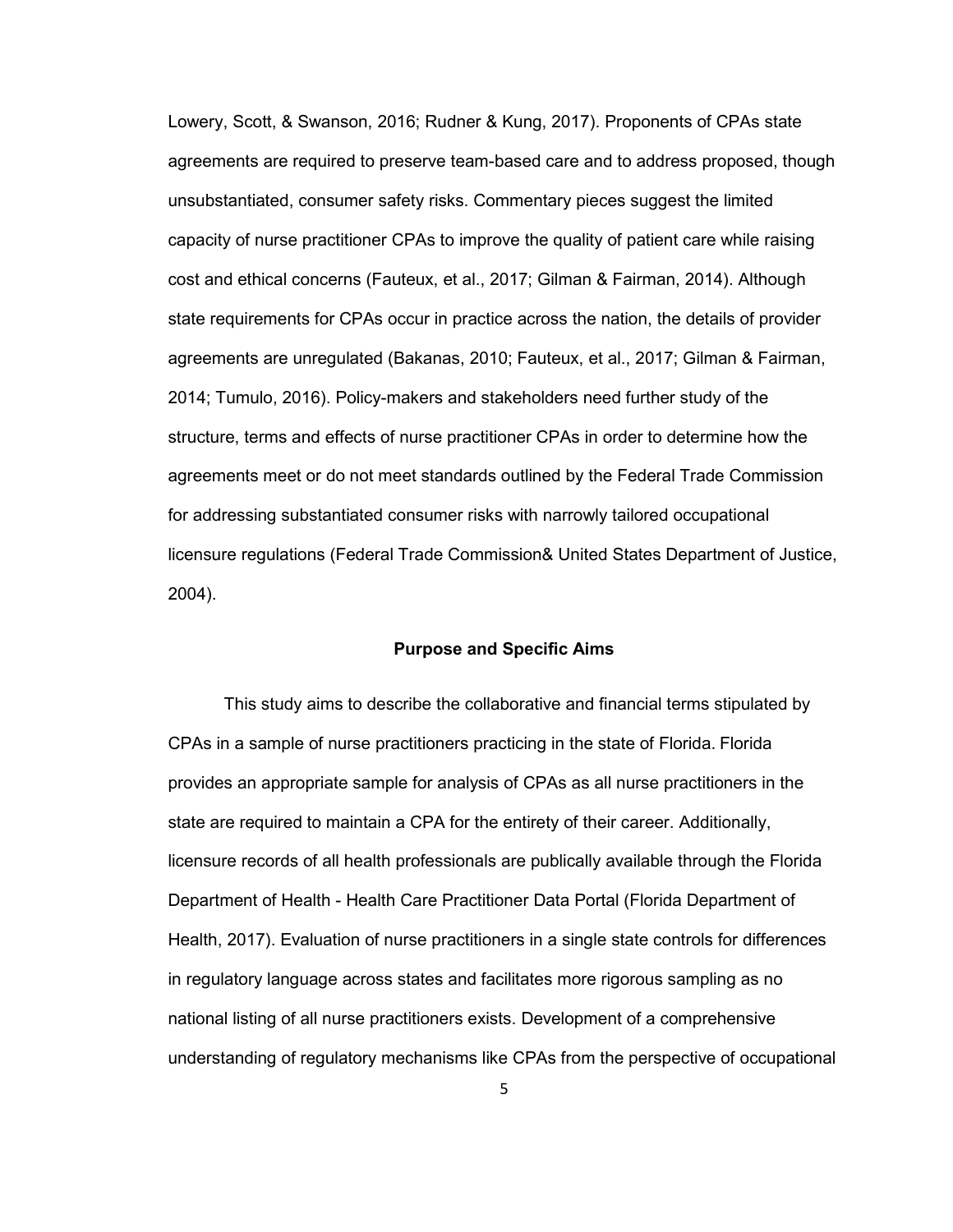licensure and competition policy provide context for the design and implications of this study. The resulting exploratory cross-sectional study examines CPAs via an electronic survey of nurse practitioners in the state of Florida utilizing structured multiple choice questions and free text responses. Using both quantitative and qualitative methodology, descriptive findings provide a foundation of empirical evidence to understand the variation in the terms and cost of CPAs in practice.

This dissertation addresses the following aims in a three paper format:

- 1. Examine the effects of collaborative practice agreements and similar models of health professional regulation on the cost and delivery of health services.
- 2. Describe variation in the collaborative services provided by physicians to nurse practitioners under collaborative practice agreements and explore associations between nurse practitioner employer, practice setting, and HPSA with no physician terms in the CPA in Florida.
- 3. Describe variation in the cost of collaborative practice agreements provided by physicians to nurse practitioners and explore associations between nurse practitioner employer, practice setting, and HPSA with payment by the nurse practitioner for the CPA in Florida.

# Chapter Two-Paper One: *Legally Required Supervision of Nurse Practitioners and other Health Professionals*

This paper is a policy analysis derived from an extensive review of the literature to address aim 1. The regulatory mechanisms of supervision between health professionals and researched effects on the cost and delivery of patient care are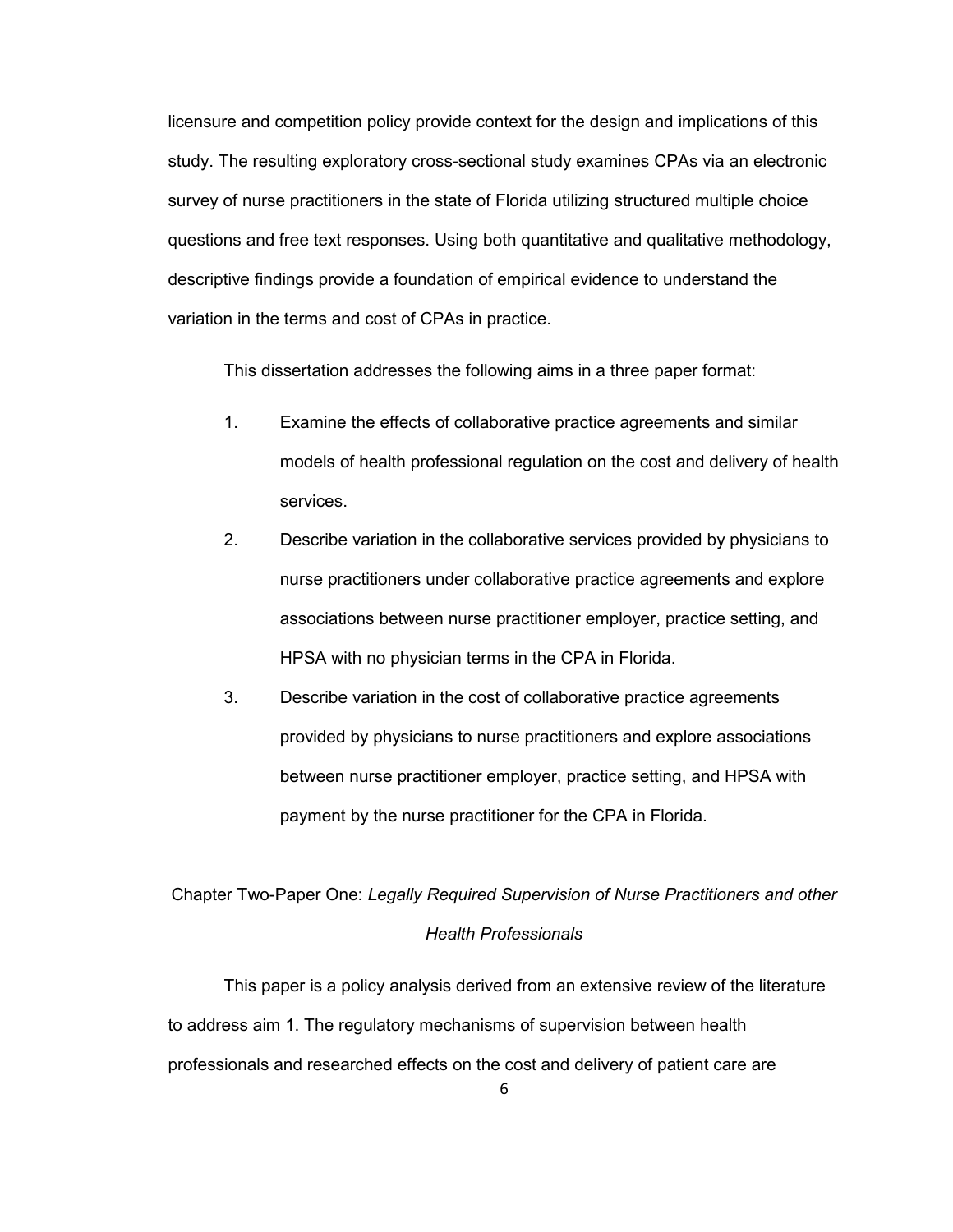deconstructed. The analysis provides background regarding the structure of legally required supervision for nurse practitioners, certified registered nurse anesthetists, certified nurse midwives, dental hygienists, and pharmacists. This paper was submitted for publication to Nursing Outlook in the winter of 2018, received a favorable peer review and is currently being revised for resubmission.

> Chapter Three-Paper Two: *Variation in Terms of Collaborative Practice Agreements between Nurse Practitioners and Physicians*.

This paper addresses aim 2 and provides a description of the provider terms of participation in a CPA. Analysis of text and structured responses provides description of nurse practitioner and physician terms for collaboration under a CPA. Association between nurse practice environment, employer, and HPSA with the absence of physician terms for collaboration in the CPA are examined. This manuscript is prepared for submission to Policy, Politics, and Nursing Practice.

# Chapter Four-Paper Three: *The Cost of Collaborative Practice Agreements between Nurse Practitioners and Physicians.*

This paper addresses aim 3 to provide the first empiric information regarding the proportion of nurse practitioners who pay for their CPA, the structure of payment for their CPA, and variation in the cost of the CPA. Nurse practitioners who pay for their CPA are compared to nurse practitioners who do not pay for their agreement. Associations between employer, practice setting, and HPSA with payment for a CPA by the nurse practitioner are explored. The average cost to a nurse practitioner to maintain a CPA in the state of Florida is calculated. This paper is prepared for publication to the Journal of Nursing Regulation.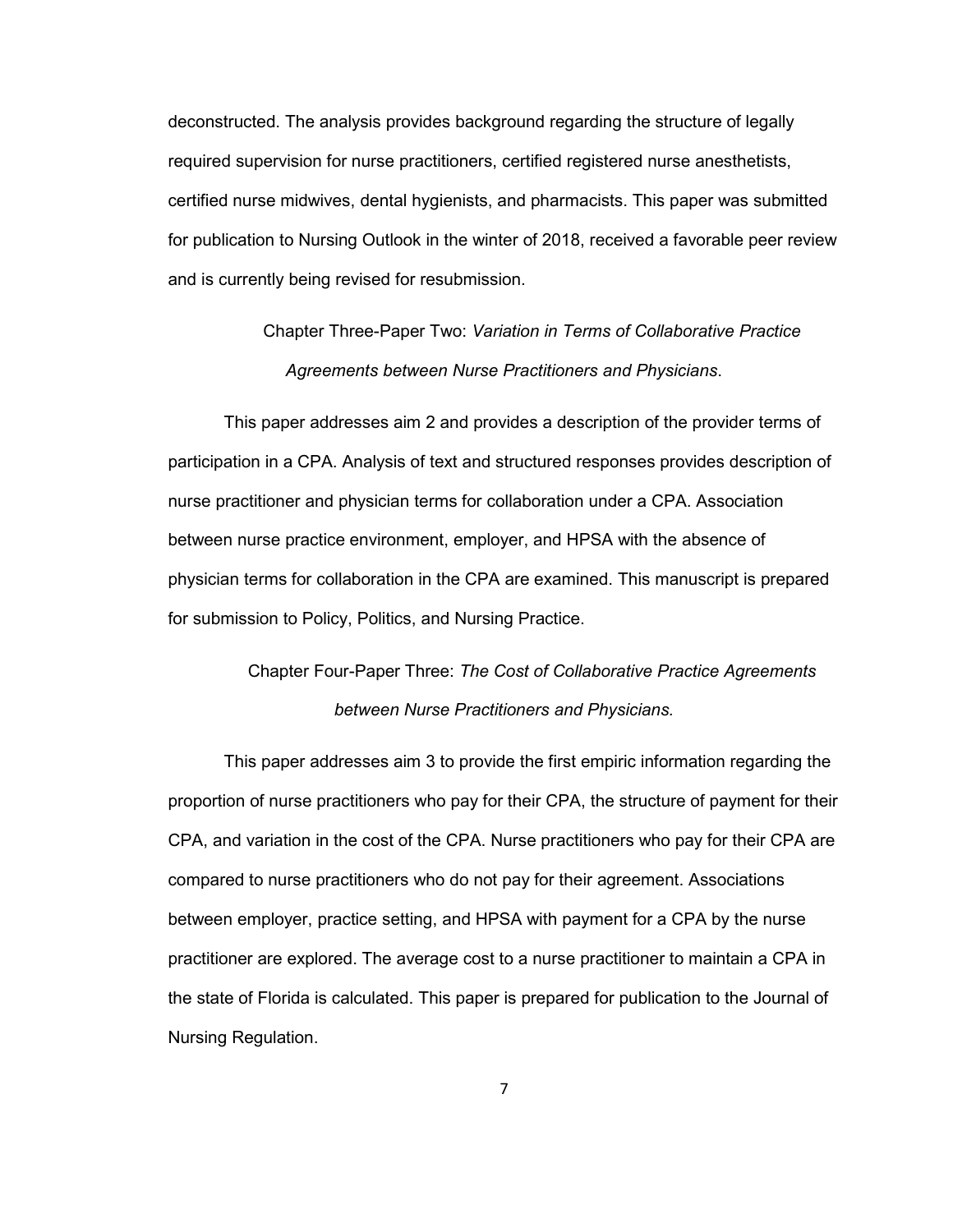### **References**

- Adams, A., Ekelund, R., & Jackson, J. (2003). Occupational licensing of a credence good: The regulation of midwifery. *Southern Economic Journal, 69(*3*)*, 659-675.
- Bakanas, E. L. (2010). Physicians and advanced practice registered nurses: The supervisor-employer relationship. *American Medical Association Journal of Ethics, 12*(1), 12-15.doi:10.1001/virtualmentor.2010.12.1.ccas2-1001
- Barnes, H., Maier, C. B., Sarik, D.A., Germack, H. D., Aiken, L. H., & McHugh, M. D. (2016). Effects of regulation and payment policies on nurse practitioners' clinical practices. *Medical Care Research and Review, 74*(4), 431-451. doi:1077558716649109
- Department of the Treasury Office of Economic Policy, Council of Economic Advisors, & Department of Labor. (2015). *Occupational licensing: A framework for policymakers*. Washington, DC: The White House. Retrieved from https://obamawhitehouse.archives.gov/sites/default/files/docs/licensing\_report\_final \_nonembargo.pdf
- Fauteux, B. R., Brand, R., Fink, J. L. W., Frelick, M., & Werrlein, D. (2017). The case for removing barriers to APRN practice. *Charting Nursing's Future,* 30, 1-10.
- Federal Trade Commission. (2014). *Policy perspectives: Competition and the regulation of advance practice nurses.* Retrieved from https://www.ftc.gov/reports/policyperspectives-competition-regulation-advanced-practice-nurses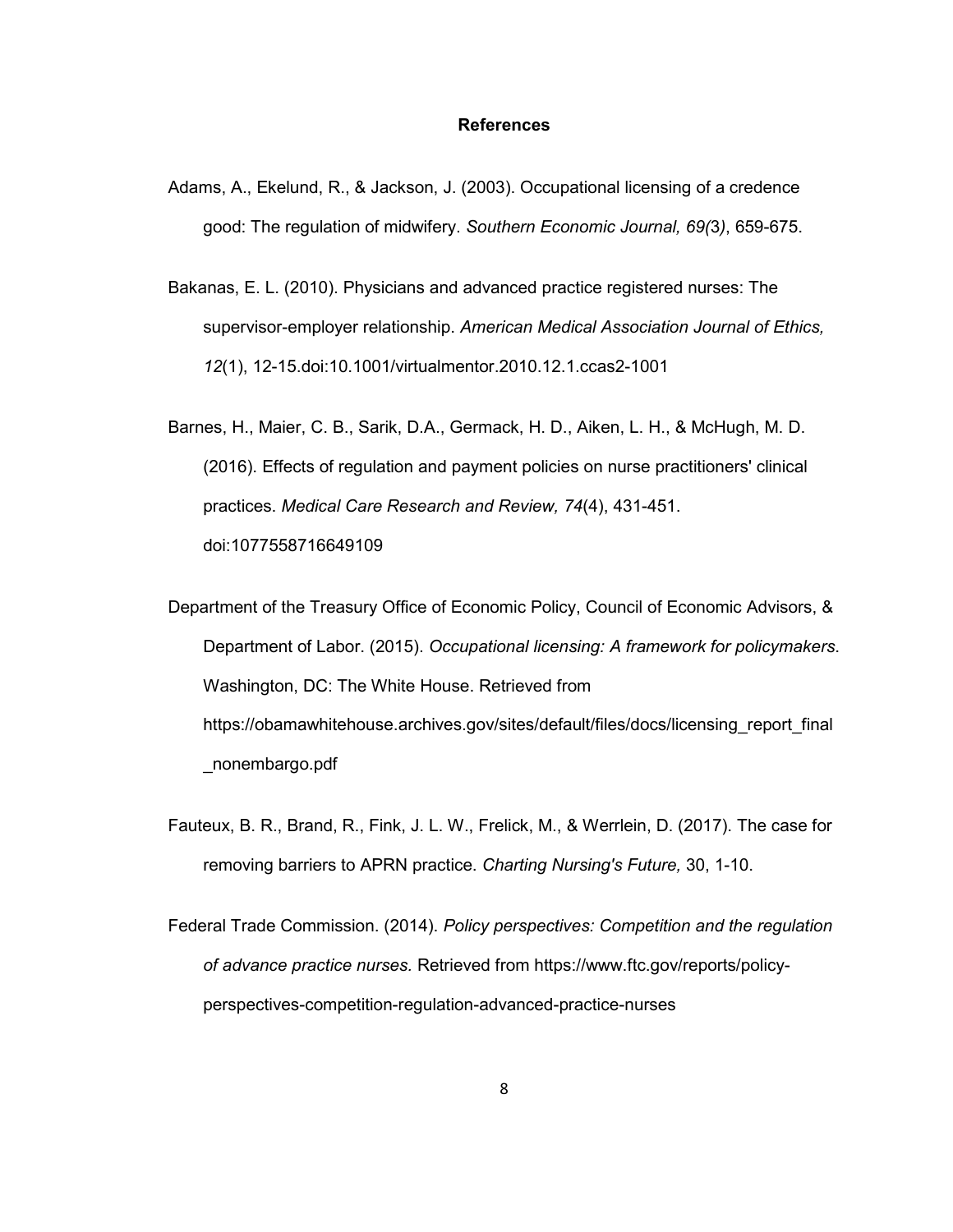Federal Trade Commission, & United States Department of Justice. (2004). *Improving healthcare: A dose of competition*. Retrieved from https://www.ftc.gov/sites/default/files/documents/reports/improving-health-caredose-competition-report-federal-trade-commission-and-departmentjustice/040723healthcarerpt.pdf

Florida Statutes. (2010). Chapter 458.348: Formal supervisory relationships, standing orders, and established protocols; notice; standards. Retrieved from https://www.flsenate.gov/Laws/Statutes/2010/458.348

- Florida Statutes. (2017). Chapter 464.012: Certification of advanced registered nurse practitioners, fees. Retrieved from http://floridasnursing.gov/licensing/advancedregistered-nurse-practitioner/
- Florida Department of Health. (2017). Health care practitioner data portal. Retrieved from https://appsmqa.doh.state.fl.us/downloadnet/Licensure.aspx
- Gilman, D. J., & Fairman, J. (2014). Antitrust and the future of nursing: Federal competition policy and the scope of practice. *Health Matrix, 24,* 143-208. doi: 10.2139/ssrn.2207108
- Kalist, D. E., Molinari, N. A., & Spurr, S. J. (2011). Cooperation and conflict between very similar occupations: The case of anesthesia. *Health Economics Policy and Law, 6*(2), 237-264. doi:10.1017/S1744133110000162
- Kleiner, M. M. (2016). Battling over jobs: Occupational licensing in health care. *American Economic Review: Papers and Proceedings, 106*(5), 165-170.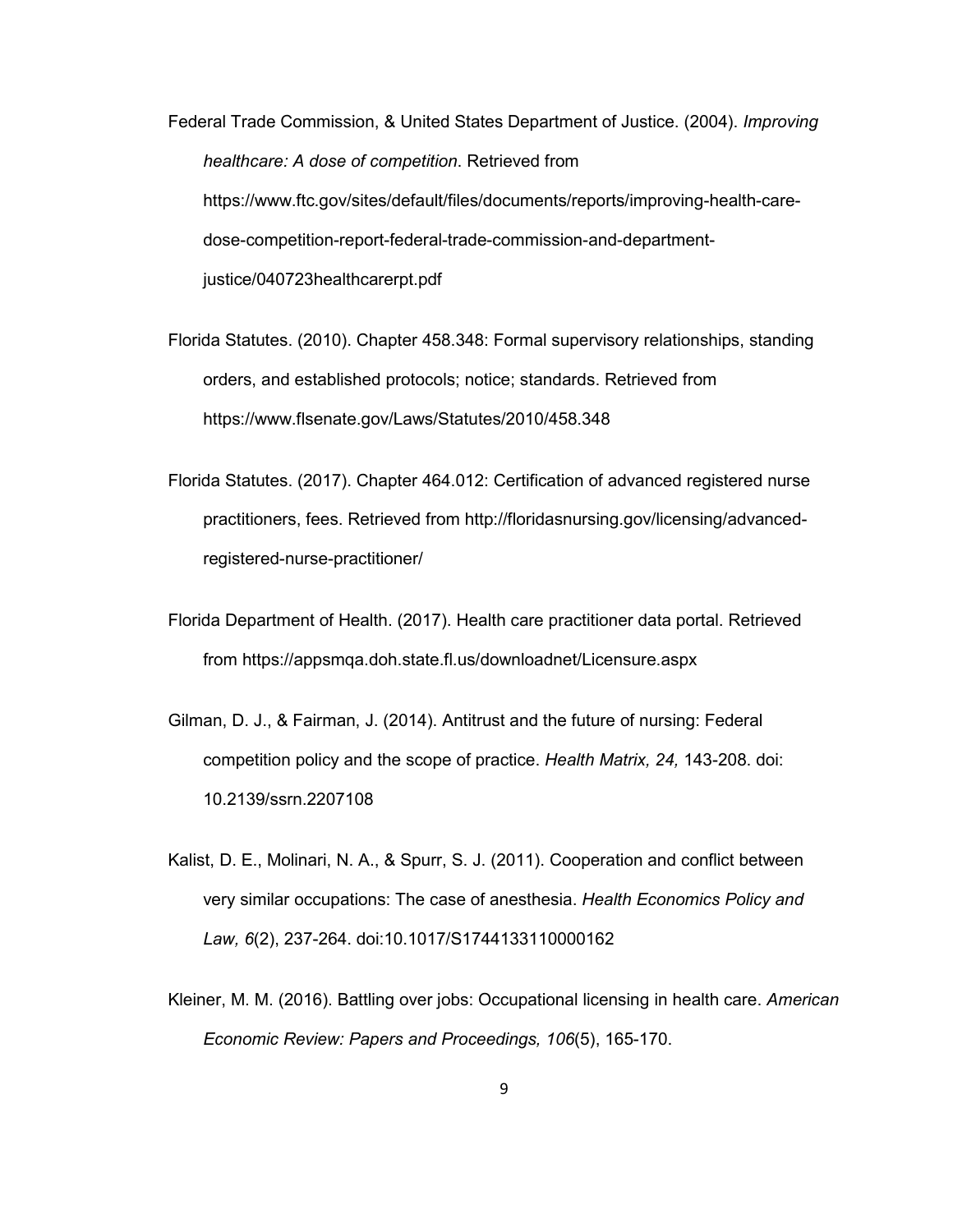- Kleiner, M., & Kudrle, R. (2000). Does regulation affect economic outcomes? The case of dentistry. *Journal of Law & Economics, 43*(2), 547-582. doi:10.1086/467465
- Kleiner, M. M., Marier, A., Park, K. W., & Wing, C. (2014). Relaxing occupational licensing requirements: Analyzing wages and prices for a medical service. (Working Paper No. 19906). Cambridge, MA: National Bureau of Economic Research. Retrieved from http://www.nber.org/papers/w19906.pdf
- Kuo, Y., Loresto, F. L., Jr., Rounds, L. R., & Goodwin, J. S. (2013). States with the least restrictive regulations experienced the largest increase in patients seen by nurse practitioners. *Health Affairs, 32*(7), 1236-1243. doi:10.1377/hlthaff.2013.0072
- Kurtzman, E.T., Barnow, B.S., Johnson, J.E., Simmens, S.J., Infeld, D.L., & Mullan, F. (2017). Does the regulatory environment affect nurse practitioners' patterns of practice or quality of care in health centers? *Health Services Research, 52*(suppl 1), 437-458. doi:10.1111/1475-6773.12643
- Lowery, B., Scott, E., & Swanson, M. (2016). Nurse practitioner perceptions of the impact of physician oversight on quality and safety of nurse practitioner practice. *Journal of the American Association of Nurse Practitioners, 28*, 436-445. doi:10.1002/2327-6924.12336
- Markowitz, S., Adams, E. K., Lewitt, M. J., & Dunlop, A. (2016). Competitive effects of scope of practice restrictions: Public health or harm? (Working Paper No. 22780). Cambridge, MA: National Bureau of Economic Research. Retrieved from http://www.nber.org/papers/w22780.pdf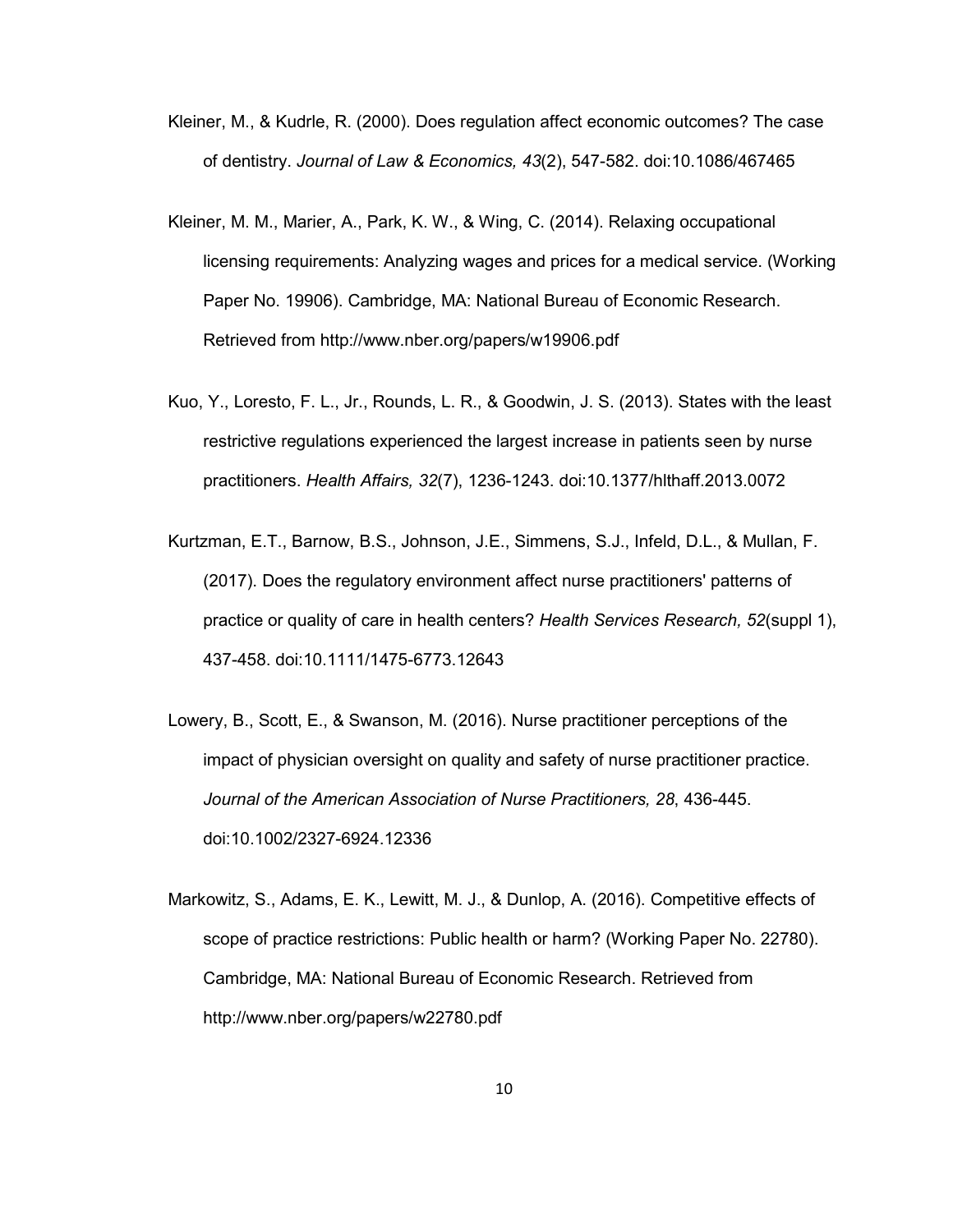- McClellan, F., Hansen-Turton, T. & Ware, J.M. (2010). Nurse practitioners in primary care. *Temple Law Review, 82*(5), 1235-1265.
- National Academy of Medicine. (2011). *The future of nursing: Leading change, advancing health.* Washington, DC: The National Academies Press.
- National Council of State Boards of Nursing. (2018). Implementation status map. Retrieved from https://www.ncsbn.org/2018Janmapwithpoints.pdf
- National Governors Association. (2012). *The role of nurse practitioners in meeting increased demand for primary care.* Retrieved from https://www.nga.org/cms/home/nga-center-for-best-practices/centerpublications/page-health-publications/col2-content/main-content-list/the-role-ofnurse-practitioners.html
- Perloff, J., DesRoches, C.M., & Buerhaus, P. (2016). Comparing the cost of care provided to Medicare beneficiaries assigned to primary care nurse practitioners and physicians. *Health Services Research, 51*(4), 1407-1423. doi: 10.1111/1475- 6773.12425
- Phillips, S. J. (2017). 29th annual APRN legislative update. *The Nurse Practitioner, 42*(1), 18-46. doi: 10.1097/01.NPR.0000511006.68348.93
- Reagan, P. B., & Salsberry, P. J. (2013). The effects of state-level scope-of-practice regulations on the number and growth of nurse practitioners. *Nursing Outlook, 61*(6), 392-399. doi:10.1016/j.outlook.2013.04.007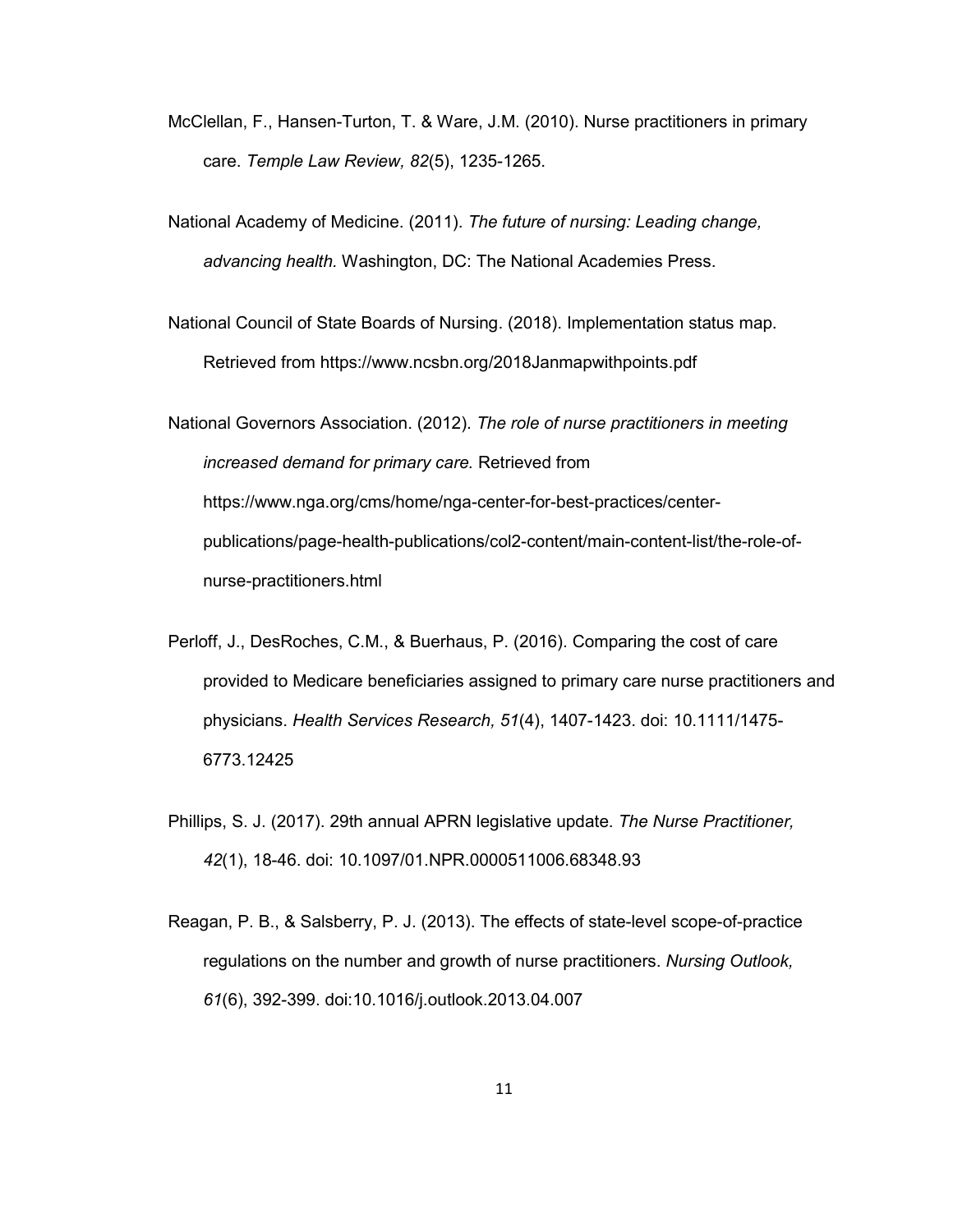- Rudner, N., & Kung, Y. M. (2017). An assessment of physician supervision of nurse practitioners. *Journal of Nursing Regulation, 7*(4), 22-29. doi:10.1016/S2155- 8256(17)30017-0
- Stange, K. M. (2013). *How does provider supply and regulation influence health care market? Evidence from nurse practitioners and physician assistants.* Cambridge, United States, Cambridge: National Bureau of Economic Research, Inc. doi:10.3386/w19172
- Traczynski, J. & Udalova, V. (2018). Nurse practitioner independence, health care utilization, and health outcomes. *Journal of Health Economics, 58*(epub), 90-109. doi: 10.1016/j.jhealeco.2018.01.001
- Tumulo, J. (2016). Do you know a physician willing to donate ongoing consultation time and expect nothing in return? *Advance for NPs and PAs.* Retrieved from http://nurse-practitioners-and-physiciansassistants.advanceweb.com/Editorial/Content/PrintFriendly.aspx?CC=35731
- Unruh, L., Rutherford, A., & Schirle, L. (2016). What role do advanced registered nurse practitioner have in meeting Florida's health needs and contributing to its economy? Retrieved from https://www.flcenterfornursing.org/DesktopModules/Bring2mind/DMX/Download.asp x?Command=Core\_Download&EntryId=1245&PortalId=0&TabId=151
- Wing, C. & Marier, A. (2014). Effects of occupational regulations on the cost of dental services: Evidence from dental insurance claims. *Journal of Health Economics, 34*, 131-143. doi:10.1016/j.jhealeco.2013.12.001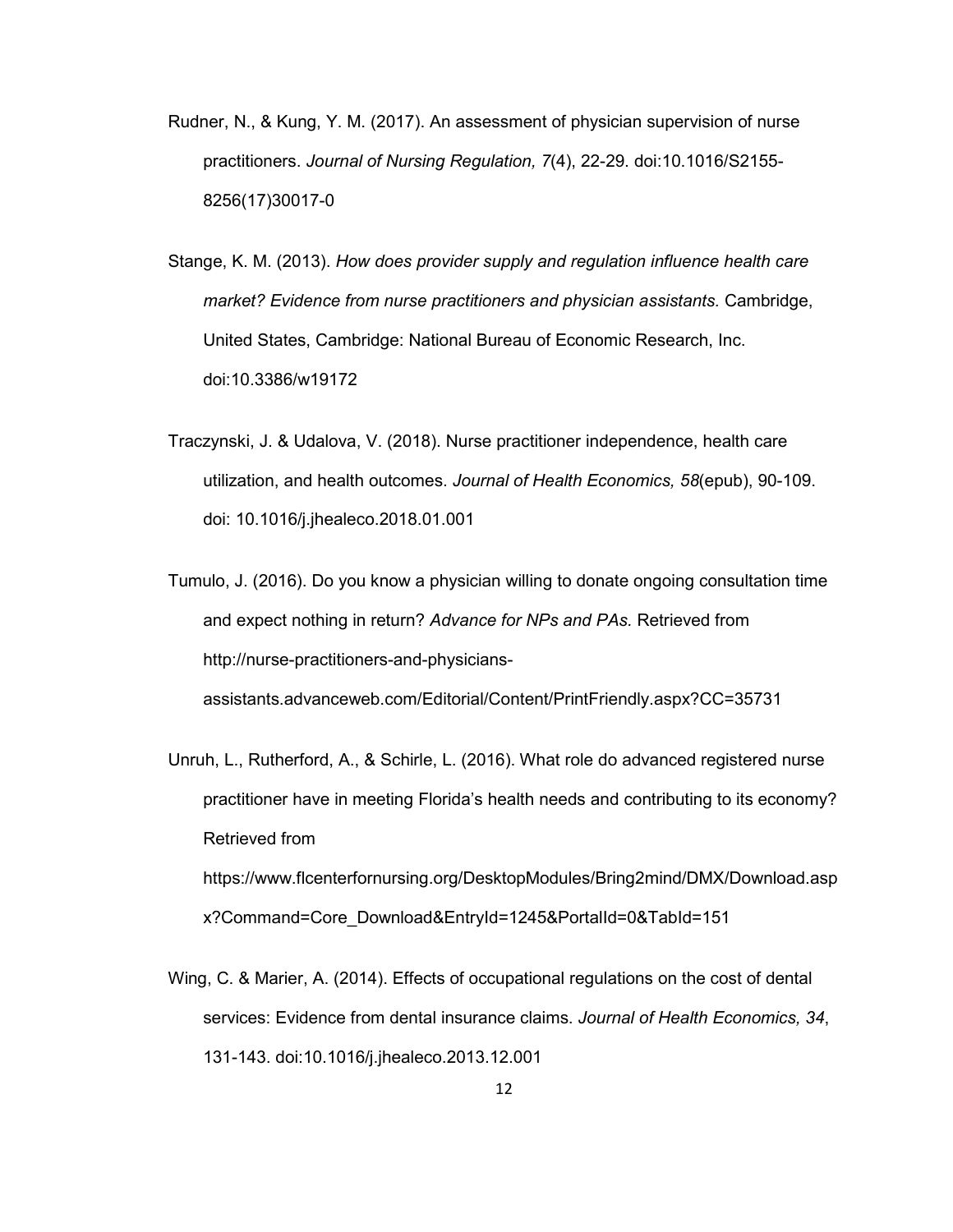Xue, Y., Ye, Z., Brewer, C., & Spetz, J. (2016). Impact of state nurse practitioner scopeof-practice regulation on health care delivery: Systematic review. *Nursing Outlook, 64*(1), 71-85. doi:10.1016/j.outlook.2015.08.005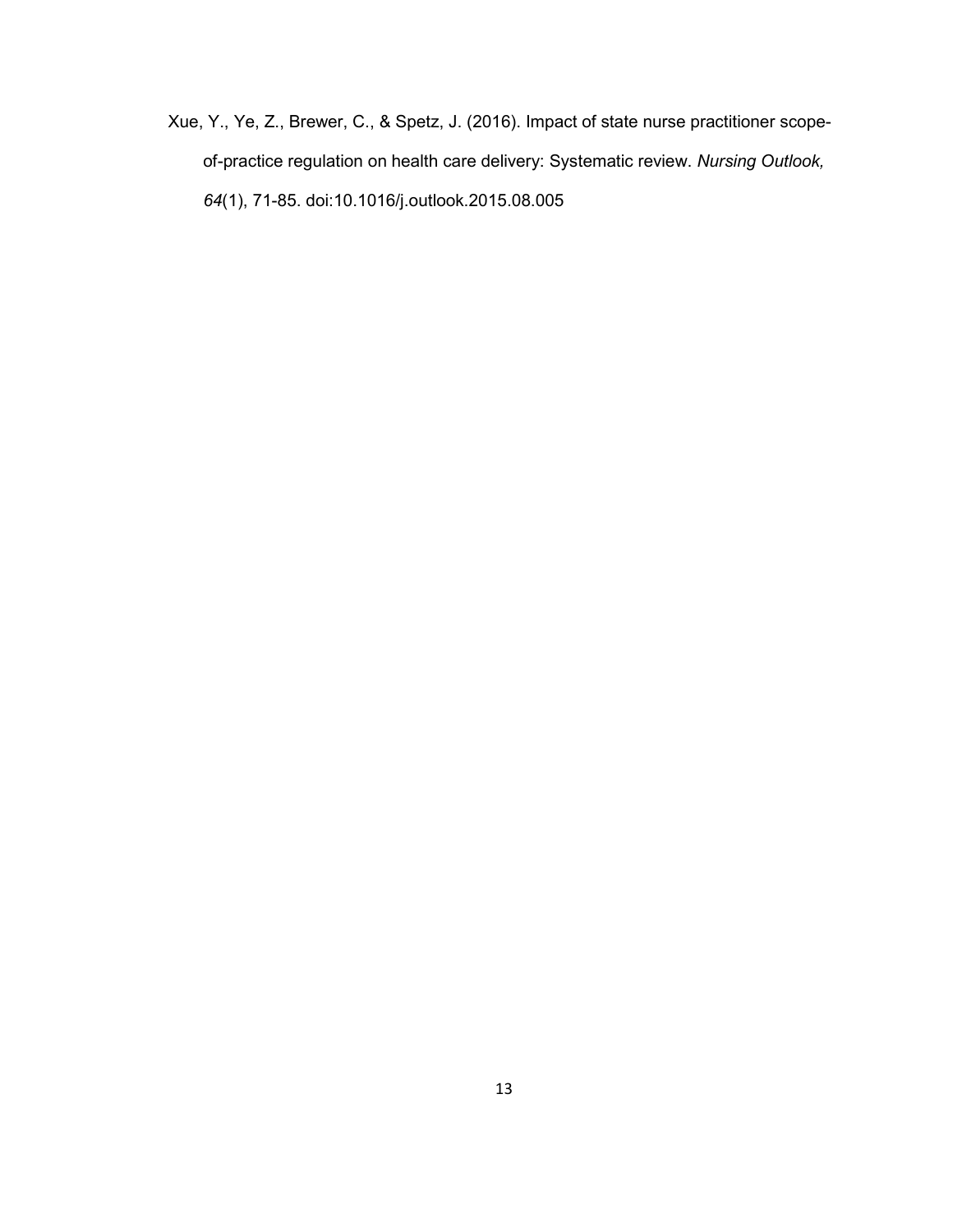## CHAPTER 2: LEGALLY REQUIRED SUPERVISION OF NURSE PRACTITIONERS AND OTHER HEALTH PROFESSIONALS

### **Abstract**

**Background:** The use of legally required supervision occurs across health professionals who provide similar services. Legally required supervision has the potential to disrupt the production of high quality, cost efficient, accessible health services across disciplines.

**Purpose:** This paper examines the effects of nurse practitioner collaborative practice agreements and similar models of health professional regulation, defined as legally required supervision, on the cost and delivery of health services.

Methods: A policy analysis examines empirical, policy, and law literature between two health professionals providing a similar service. Analysis includes literature on dental hygienists, dentists, certified registered nurse anesthetists, midwives, nurse practitioners, physicians and pharmacists.

**Discussion:** A framework for legally required supervision across health professionals is presented. Antecedents of legally required supervision include occupational licensure, reimbursement policy, and institutional policy. Legally required supervision inhibits provider entry to practice and the production of health services by supervised providers. The cost of care increases under legally required supervision. Costs are measured by wages for providers and the price of services for patients.

**Conclusion:** This paper and proposed framework summarize the antecedents and consequences of legally required supervision. Discipline specific antecedents and provider characteristics must be considered when calculating the full effect of legally required supervision on the delivery and cost of health services.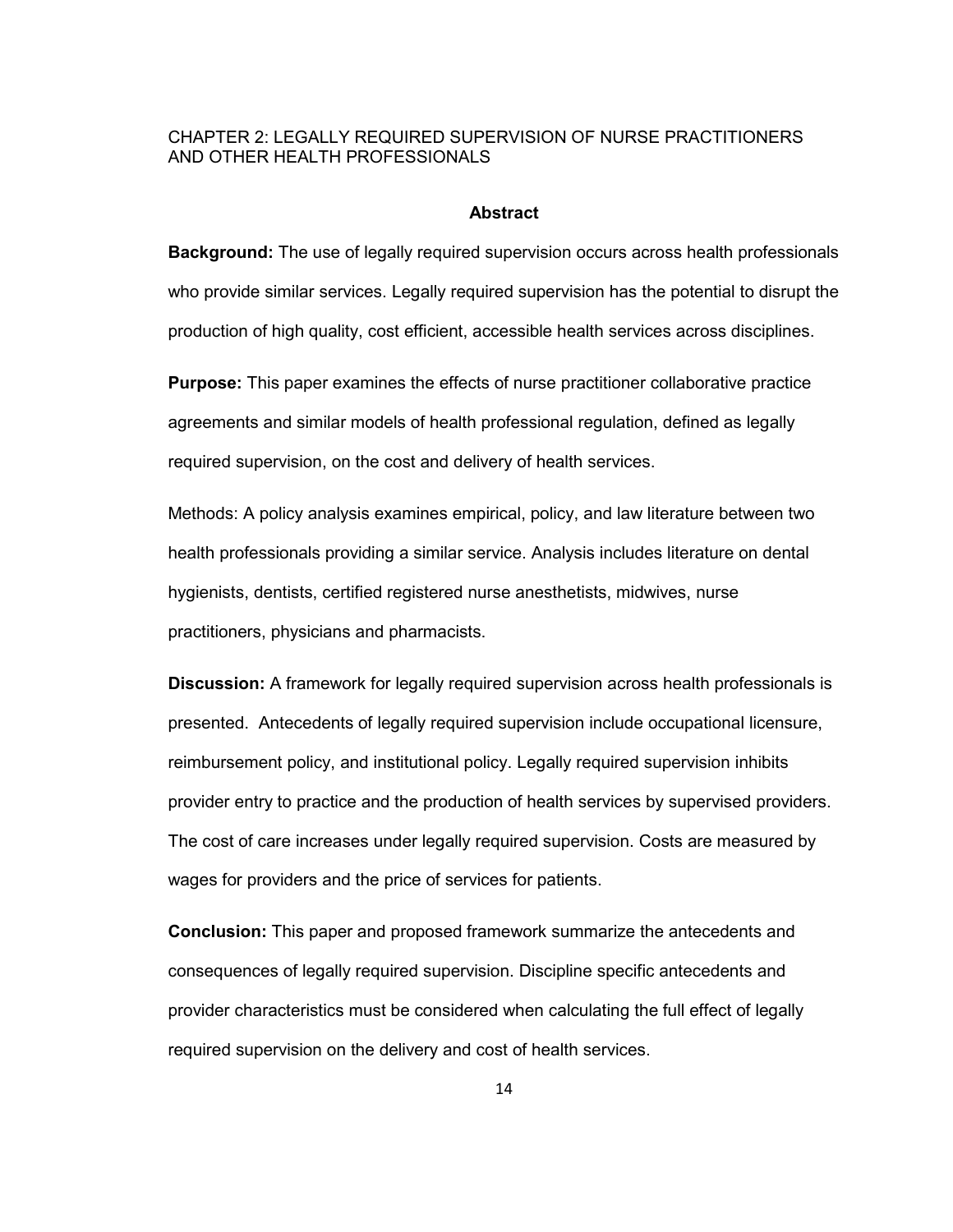Keywords: competition, legally required supervision, nurse practitioner, regulation,

occupational licensure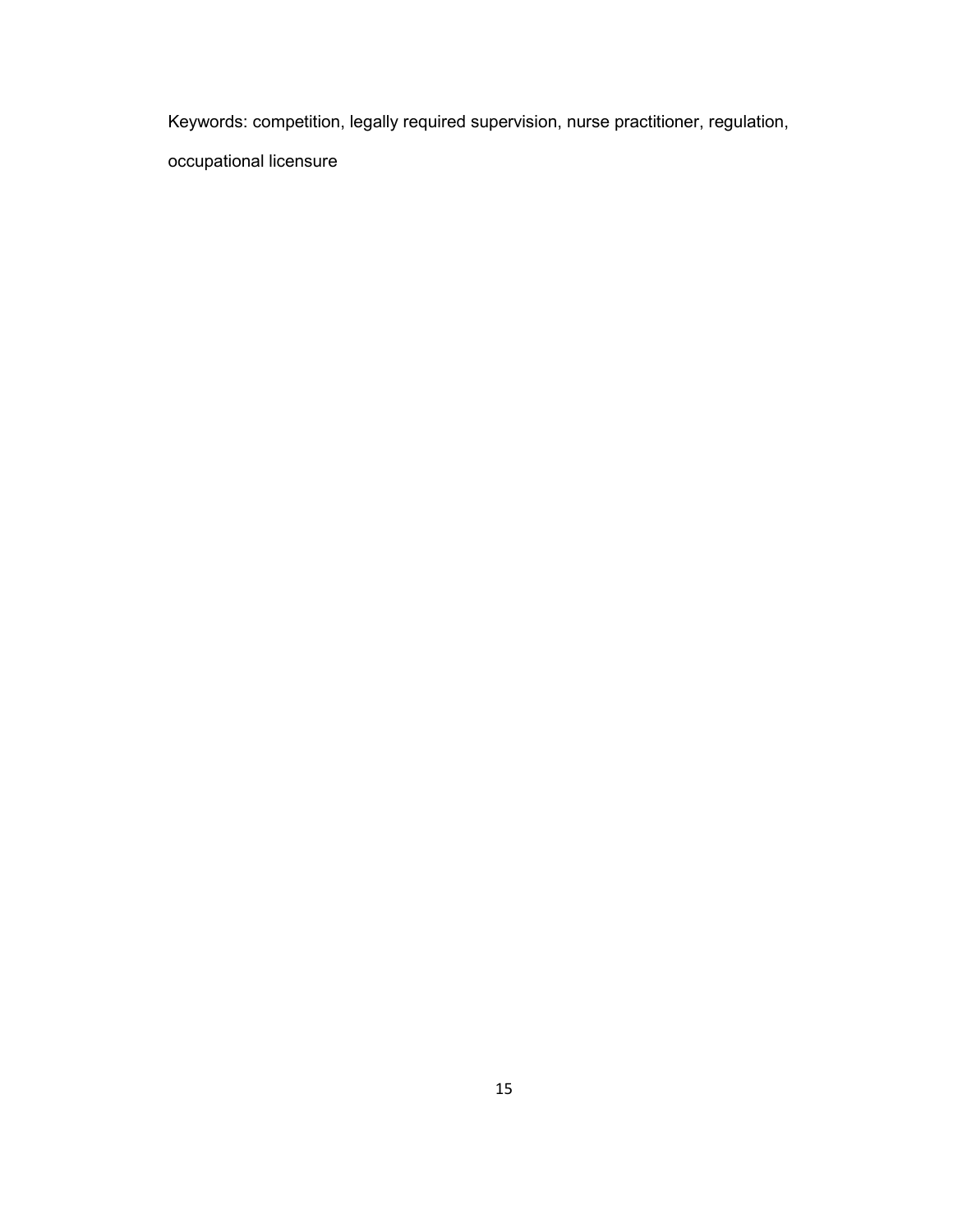### **Introduction**

The capacity of qualified providers to deliver timely, safe, and efficient health services against the backdrop of an aging population, rising healthcare spending, and disparities in healthcare access relies upon the regulatory framework. The scope of services health professionals are trained to provide often overlap. A variety of providers in addition to physicians and dentists are trained to provide oral health screenings, the management of medication regimens, and primary health care. Regulatory requirements often influence the application of a professional's skills in practice. Regulatory requirements that necessitate one group of professionals to oversee the practice of another professional with the skills and training to provide a similar service are referred to as legally required supervision. Legally required supervision exceeding what is required to protect patients weakens the economic and non-cost benefits of healthy competition between health service providers (Gilman & Fairman, 2014; Kleiner, 2016). This paper deconstructs what is currently known about legally required supervision in healthcare to develop a framework for examining its effects on the delivery of health services and the cost of care.

Legally required supervision refers to all relationships where one health professional is required to oversee the practice of another professional as a condition of service delivery. The terms supervise, delegate, collaborate, and consult are all used within various laws and regulations to define the terms of a supervisory relationship between two healthcare providers (McClellan, Hansen-Turton, & Ware, 2010; Phillips, 2017; Safriet, 1992). Collaborative practice agreements, a common mechanism of legally required supervision across health professionals, define the terms of supervisory relationships between providers. Nurse practitioners and pharmacists often have written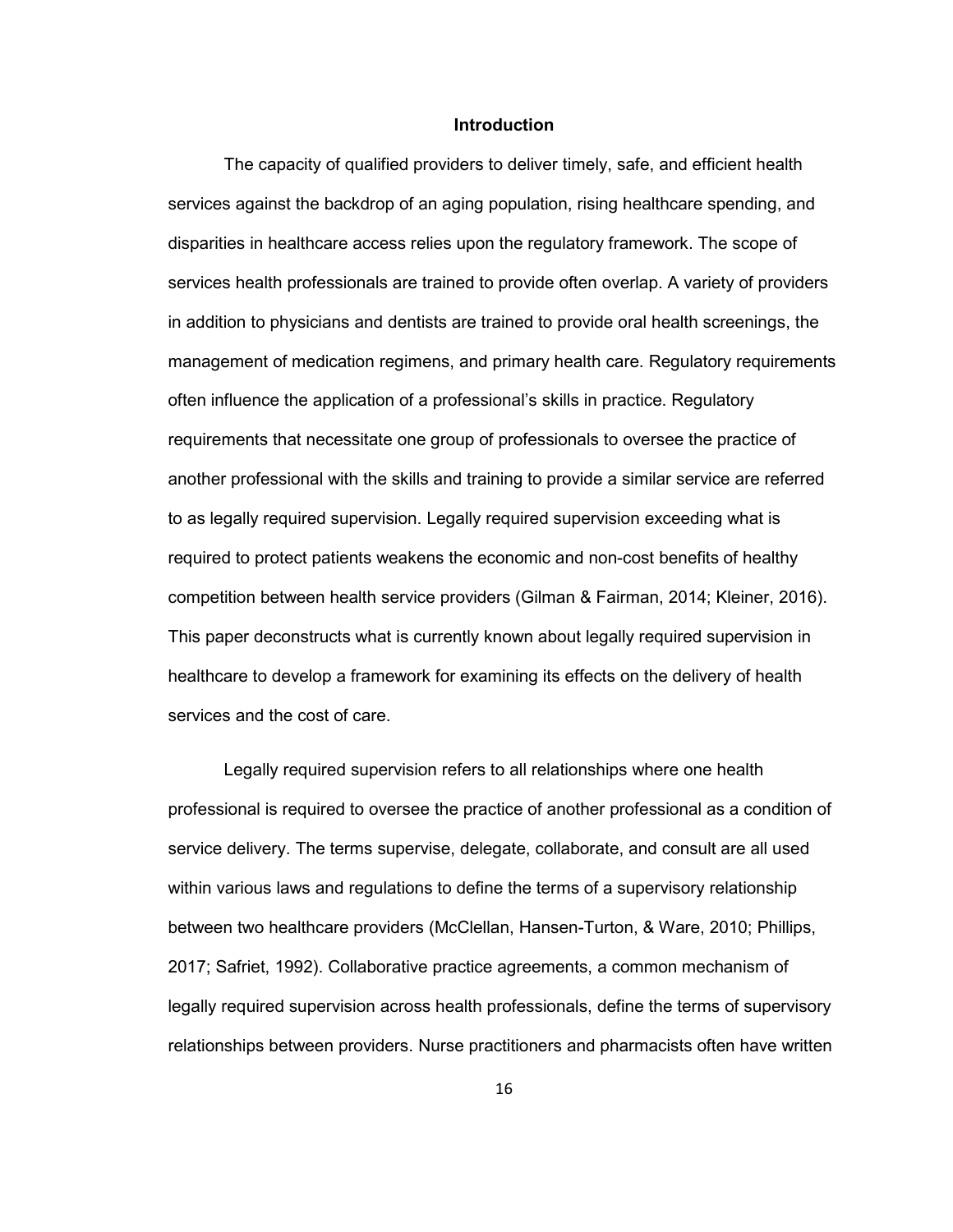collaborative practice agreements outlining a relationship with a supervising physician (Adams & Weaver, 2016; Albert, 2012; Fauteux, Brand, Fink, Frelick, & Werrlein, 2017). Other disciplines such as certified registered nurse anesthetists and dental hygienists may not have a written agreement, but state, federal, and/or institutional regulations require a supervisory relationship (Kalist, Molinari, & Spurr, 2011; Wing & Marier, 2014). Legally required supervision results from both written collaborative practice agreements and other regulations that require one type of professional to supervise or oversee another type of professional.

In the absence of consumer safety concerns, the availability, willingness, and cost of entering legally required supervision with a supervising provider could potentially disrupt the distribution of supervised health professionals and subsequently the cost of care, especially in areas with shortages of providers. Service delivery remains dependent on supervising providers despite their availability and willingness to participate in legally required supervision, potentially influencing where and how supervised providers deliver health services. Regulatory models in excess of what is required to protect consumer safety hinder competition between providers that promote lower prices, foster innovation, and improve the quality of services (Federal Trade Commission & United States Department of Justice, 2004). Overall costs theoretically increase in markets with disrupted competition (Department of the Treasury Office of Economic Policy, Council of Economic Advisors, & Department of Labor, 2015; Federal Trade Commission & United States Department of Justice, 2004). A robust pool of literature demonstrates the effects of restrictive licensure regulations on the production of services as outlined above, although examinations focus on single disciplines and are not always germane to the delivery of health services.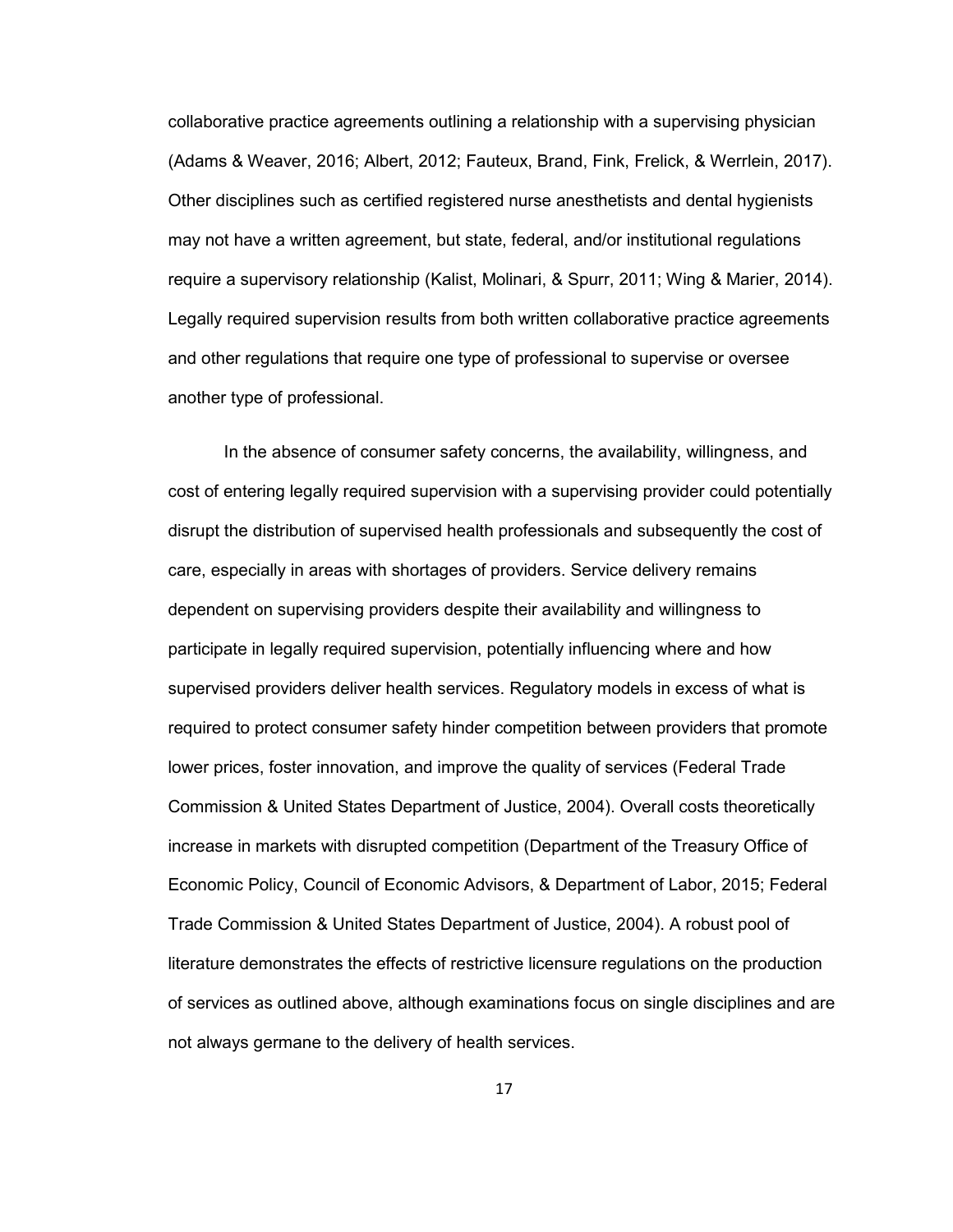This policy analysis provides a summary of the effect of legally required supervision among health professionals who provide a similar service on the delivery and cost of health care. To complete this policy analysis, a literature review focused on the intersection of occupational licensure, scope of practice, and legally required supervision within the peer reviewed and gray literature of health professionals. The use of keywords and MeSH terms included literature published in the United States from the year 2000 to the present. CINAHL, PubMed, Healthstar, ABI/INFORM, Lexisnexis, and Web of Science were searched using a combination of search terms including agreement, collaborate, collaboration, advanced practice, cost, policy, nurse, nursing, non-physician provider, cooperative behavior, physicians, economics, regulation, occupational license, and licensure. Gray literature was searched again with the assistance of Google Scholar. Relevant references were also pulled from review articles yielded from search terms.

Peer reviewed and gray literature on this topic spans professional boundaries including economics, law, policy, politics, and clinical care. Law and review articles provide a sweeping overview of the complex structures of occupational licensure, competition policy, and the structure of legally required supervision in various health disciplines. Empirical studies, most of which are peer-reviewed, are critically analyzed to derive the effects of legally required supervision on the delivery and cost of health services. Providers include nurse practitioners, certified registered nurse anesthetists, certified nurse midwives, dental hygienists, dentists, pharmacists and physicians who all demonstrate elements of legally required supervision. Physician assistants are notably absent in this analysis. Requirements for physician assistant legally required supervision in all states preclude empirical studies of the effect of regulations for physician assistants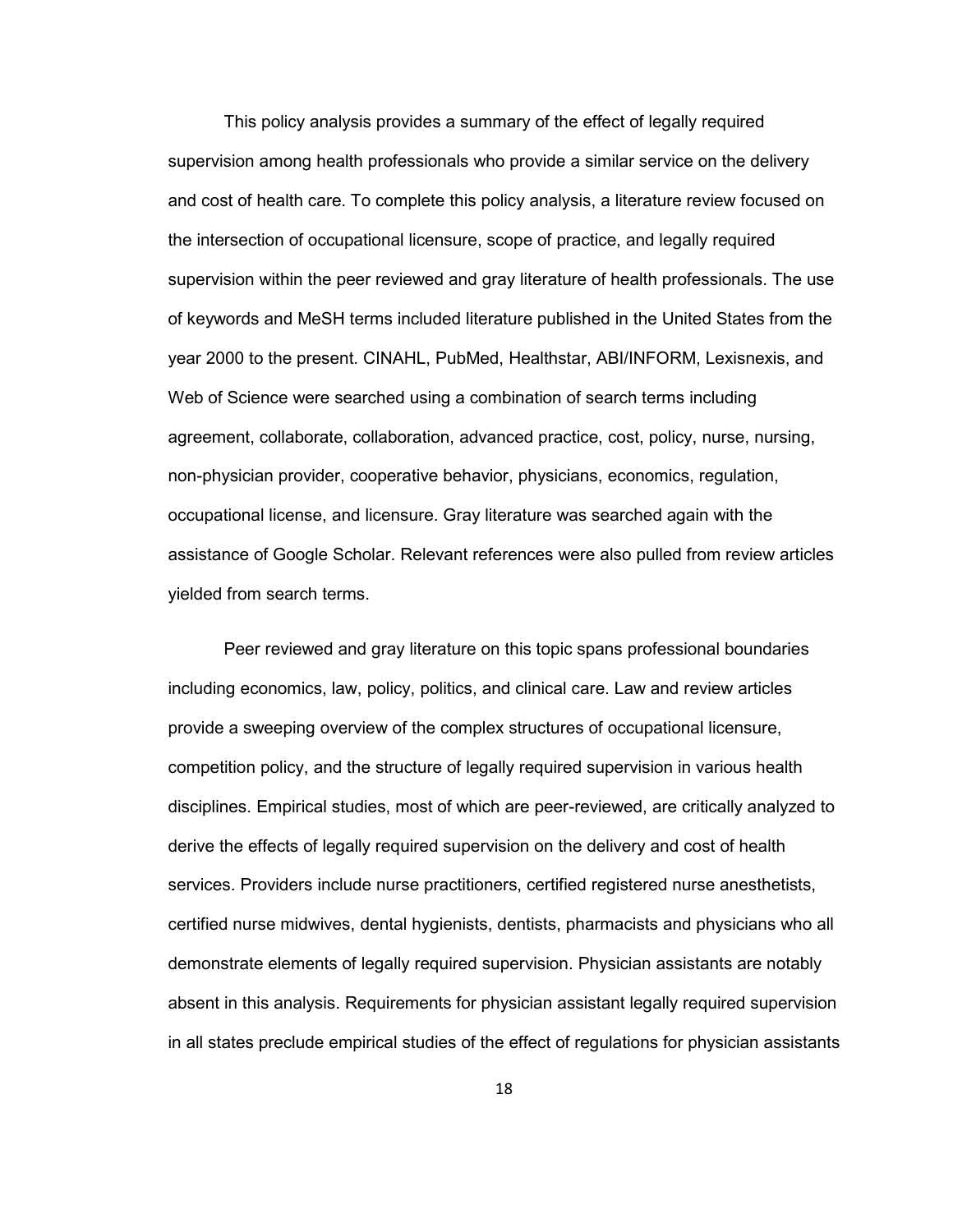with and without legally required supervision (Scope of Practice Policy, 2018). The resulting framework describing the antecedents and consequences of legally required supervision among health professionals is presented in Figure 1.

### **Antecedents of Legally Required Supervision**

Legally required supervision results from various policies that require supervision of one health professional by another health professional (Gilman & Fairman, 2014; Kleiner, 2016). Antecedents inducing legally required supervision include occupational licensure, reimbursement policy, and institutional policy. For some professionals, all three mechanisms give rise to legally required supervision. Review of the laws and regulations that result in legally required supervision provides background on the structure of occupational licensure, reimbursement policy, and institutional policy as well as how they are related.

### **Occupational Licensure**

Health professionals in many states practice under legally required supervision as a condition of state occupational licensure. More than 80% of health professionals maintain an occupational license (Kleiner, 2016). Occupational licensure defines standards for entry into a given profession in a specific state (Federal Trade Commission, & United States Department of Justice, 2004). The rationale for occupational licensure rests on the premise that setting the minimum qualifications for education, certification, and training required to practice protects the public from low quality providers and associated harm (Department of the Treasury Office of Economic Policy, et al., 2015; Federal Trade Commission, 2014). Prior to obtaining occupational licensure, individuals must first provide evidence of training and skills in the form of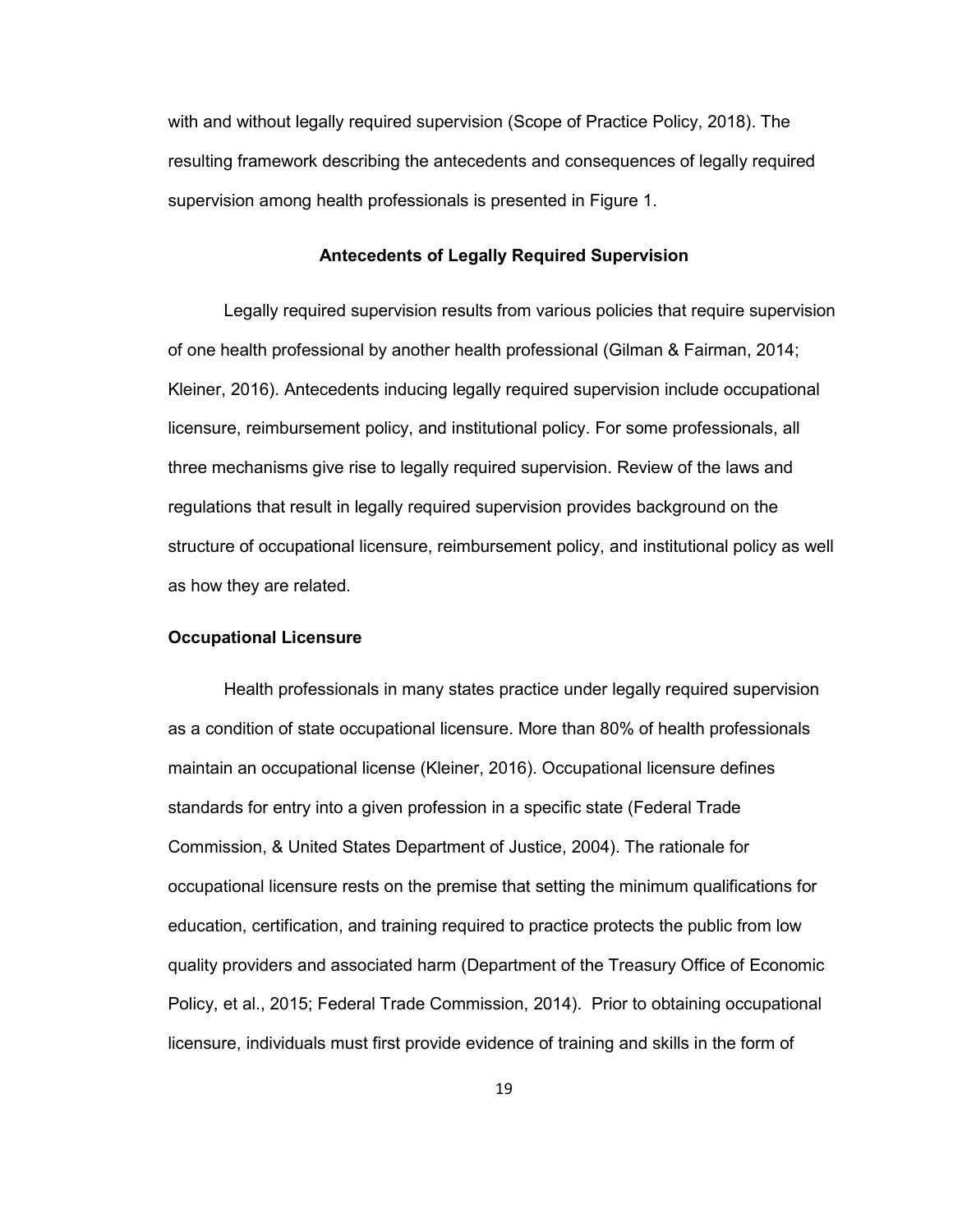academic degrees and/or professional certifications to the respective state regulatory body (Department of the Treasury Office of Economic Policy, et al., 2015). State occupational licensure laws are often more restrictive than the skill sets a healthcare professional is trained and competent to perform, and vary significantly across states (Gavil & Koslov, 2016; Kleiner, 2016).

Occupational licensure requirements to maintain a collaborative practice agreement present one example of legally required supervision. A collaborative practice agreement is a written agreement between two providers that outlines the services a supervised professional may provide at a particular time and place, and the terms of involvement of the supervising professional (Albert, 2012; McClellan, et al., 2010; Mertz, Lindler, & Dower, 2011). For example, occupational licensure regulations require nurse practitioners to maintain legally required supervision via a collaborative practice agreement in 20 states (National Council of State Boards of Nursing, 2018). Pharmacists also maintain collaborative practice agreements with a physician in some states to prescribe and manage medication therapy (Adams & Weaver, 2016; Albert, 2012). Dental hygienists must maintain a written collaborative practice agreement with a dentist in some states, though not in all states (Mertz, Lindler, & Dower, 2011). Supervised professionals are unable to provide health services without a collaborative practice agreement when required by occupational licensure. Little information about the development, terms, and maintenance of collaborative practice agreements exists.

### **Reimbursement Policy**

Payment models directly impose legally required supervision when professionals are unable to bill for services without involvement of another professional. Reimbursement policies defined by Medicare, Medicaid, commercial insurers, and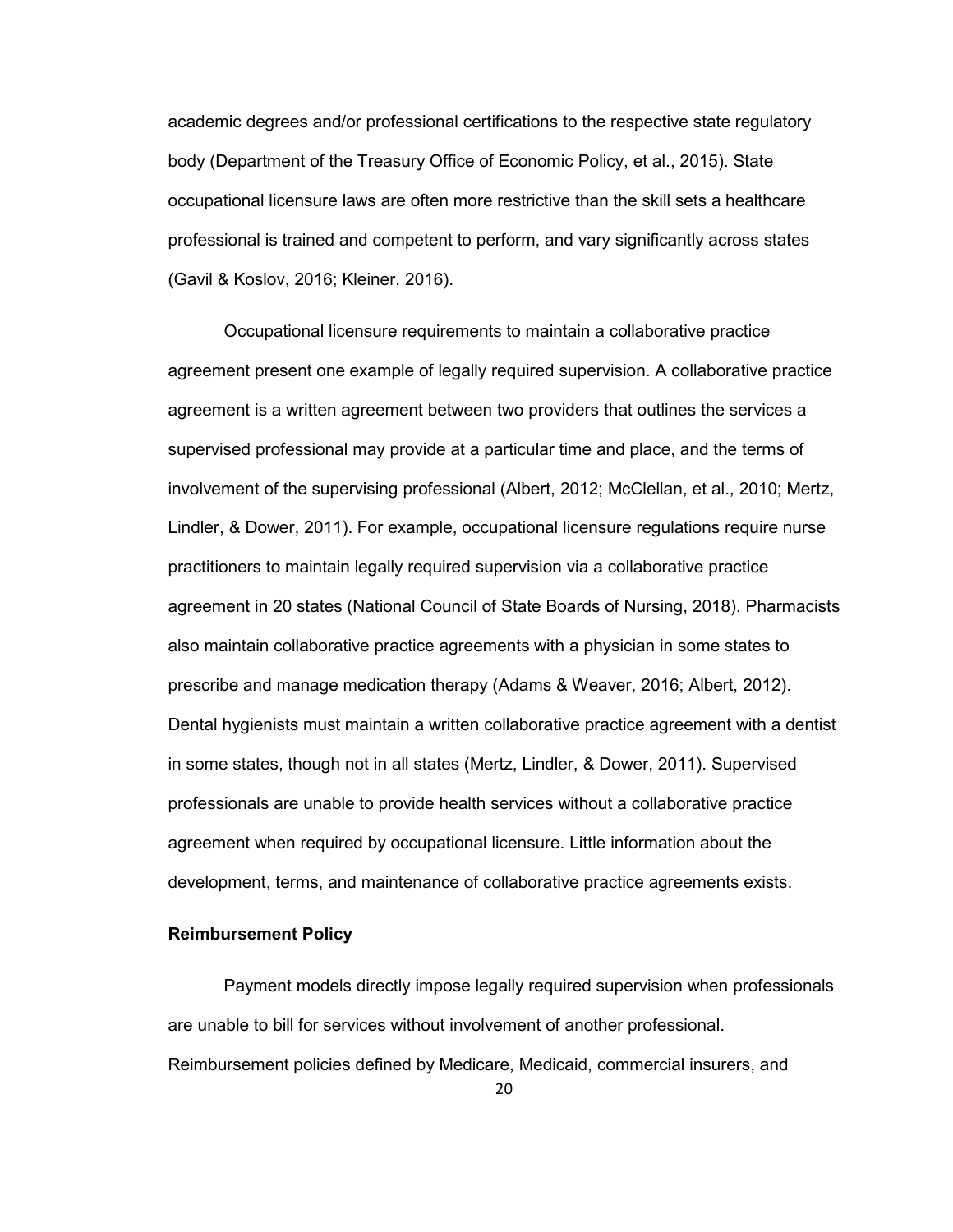various other state and federal statutes determine how providers are paid for the services they perform (Albert, 2012; Chapman, Wides, & Spetz, 2010; Gilman & Fairman, 2014). Reimbursement policies that tether payment for services to the involvement of a supervising provider give rise to legally required supervision (Albert, 2012; Carthon, Barnes, & Sarik, 2015; Poghosyan & Carthon, 2017). For example, reimbursement via Medicare payments for anesthesia care delivered by certified registered nurse anesthetists is linked to physician supervision in 17 states that have not opted out of this supervisory model of practice with anesthesiologists (Quraishi, Jordan, & Hoyem, 2017). Dental hygienists are not permitted to receive direct reimbursement for their services from Medicaid in many states, necessitating involvement of a physician (American Dental Association, 2017). Federal and state reimbursement policies hinder the capacity of pharmacists to directly and independently deliver medication therapy management (Albert, 2012). Health professionals unable to independently bill for services depend upon legally required supervision to preserve their reimbursement for service delivery.

Reimbursement policies often financially favor legally required supervision, though not necessarily efficiency or quality in care delivery. Billing models exist that attribute services provided by supervised providers to supervising providers, often reimbursed at a rate higher than independent billing by the supervised professional (Poghosyan & Carthon, 2017; Quraishi, et al., 2017). Reimbursement policies that favor legally required supervision perpetuate models of care that on a per case basis financially benefit from legally required supervision. Both occupational licensure and reimbursement policy, causes of legally required supervision, influence the delivery and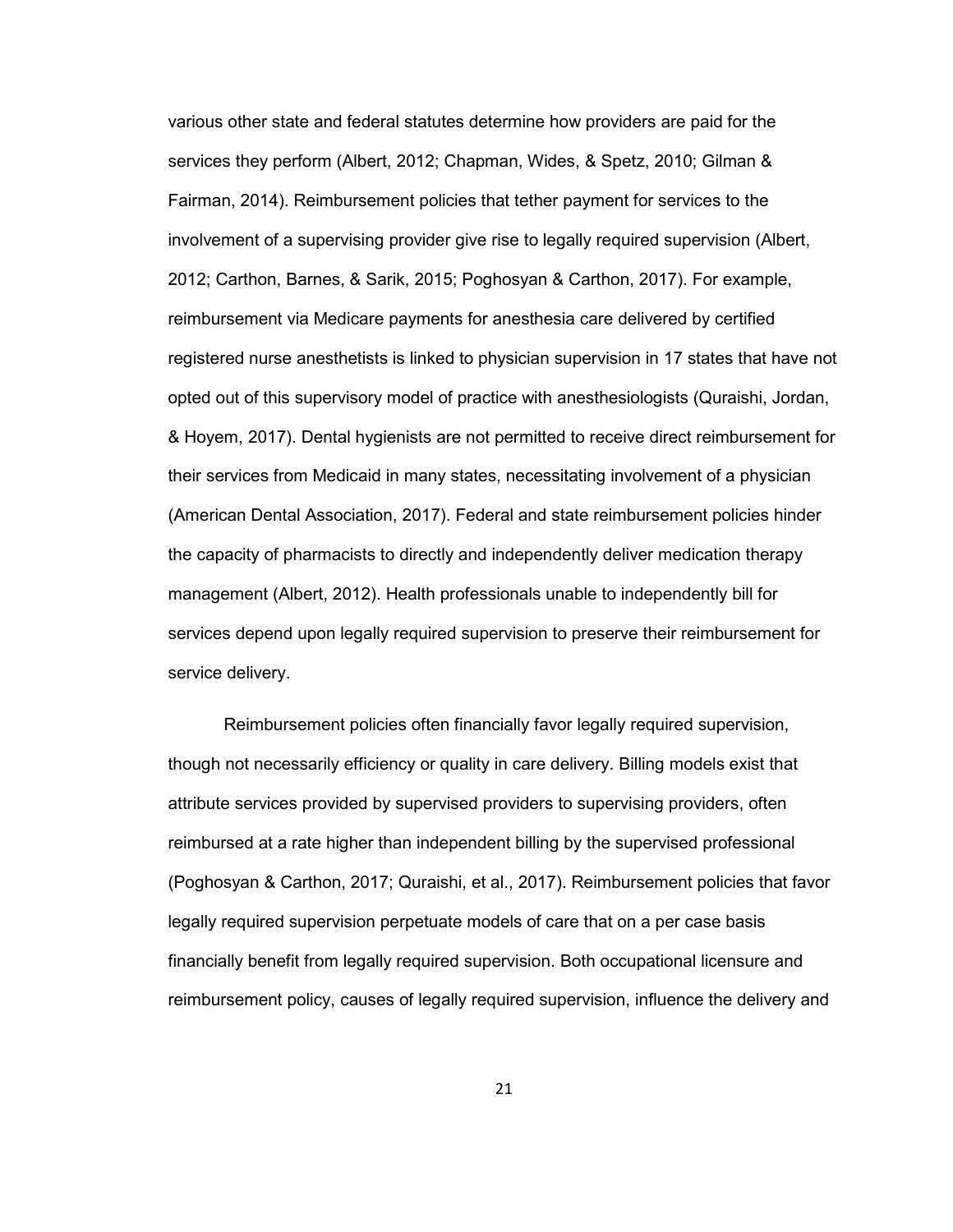cost of health services and must be considered when examining the origin of legally required supervision (Barnes, et al., 2016; Kalist, et al., 2011).

## **Institutional Policy**

Institutional decisions on how to employ the workforce of health professionals must comply with requirements of occupational licensure and reimbursement policy. Rigid occupational licensure and reimbursement policy requirements limit the flexibility of institutions to hire and deploy health professionals. Compliance with legally required supervision requires administrative oversight and employment of supervising providers, likely at a considerable cost (Safriet, 1992). Institutions are unlikely to adopt practice models that rely on legally required supervision if compliance with the regulations are complicated or financial efficiency is not possible, creating a barrier to practice entry for supervised providers.

Institutions may implement the requirements of legally required supervision with significant variation in models at the practice level. Institutions may adopt more stringent requirements for legally required supervision than outlined by state occupational licensure or reimbursement policy (Poghosyan, Boyd, & Clarke, 2016). Professional dominance within the institution may precipitate additional requirements for supervision of documentation, order entry, and admitting privileges not specified in occupational licensure or reimbursement policy (Kalist, et al., 2011; Rudner & Kung, 2017). Minimal research has focused on the role of institutions in the implementation of legally required supervision.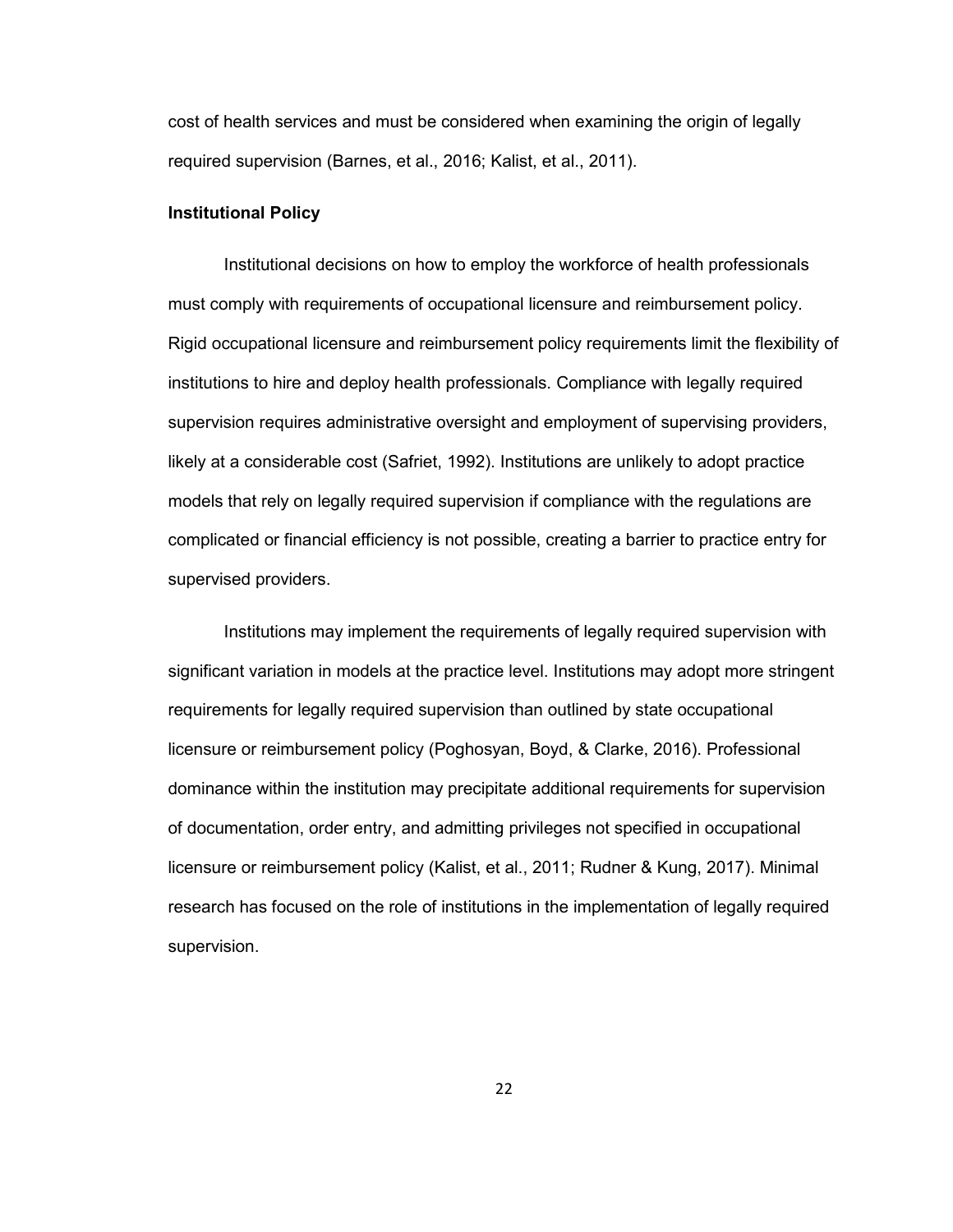## **Consequences of Legally Required Supervision**

Legally required supervision alters the delivery of health services in two general ways - restricting the entry of supervised providers to practice and constricting service production by supervised providers. Supervised providers unable to attain and maintain legally required supervision are not permitted to provide patient care services, thereby limiting the number of those professionals in specific practice settings. The professional tethers introduced by legally required supervision constrain efficiency and flexibility in service delivery, often without demonstrated patient safety benefits (Kleiner & Kudrle; 2000; Kleiner, Marier, Park, & Wing, 2014; Markowitz, Adams, Lewitt, & Dunlop, 2016). Consistent with economic theory, the cost of care increases under legally required supervision. The increased cost of care is demonstrated by higher wages for providers and increased consumer prices across studies of various health professionals (Kleiner & Kudrle, 2000; Kleiner, et al., 2014; Wing & Marier, 2014).

## **Entry of Providers**

Legally required supervision of healthcare providers reduces the number of supervised providers in practice. Legally required supervision may include clauses that delineate geographic proximity to a supervising provider, on-site supervision, charges for supervisory services, or define a specific population of service delivery (Adams & Weaver, 2017; Fauteux, et al., 2017; Phillips, 2017; Rudner & Kung, 2017). Legally required supervision acts as barriers to entry into a given profession or market. Finding a supervising provider to fulfill requirements may prove difficult in areas already facing provider shortages, leading supervised professionals to practice elsewhere or not at all (Gilman & Fairman, 2014; Reagan & Salsberry, 2013).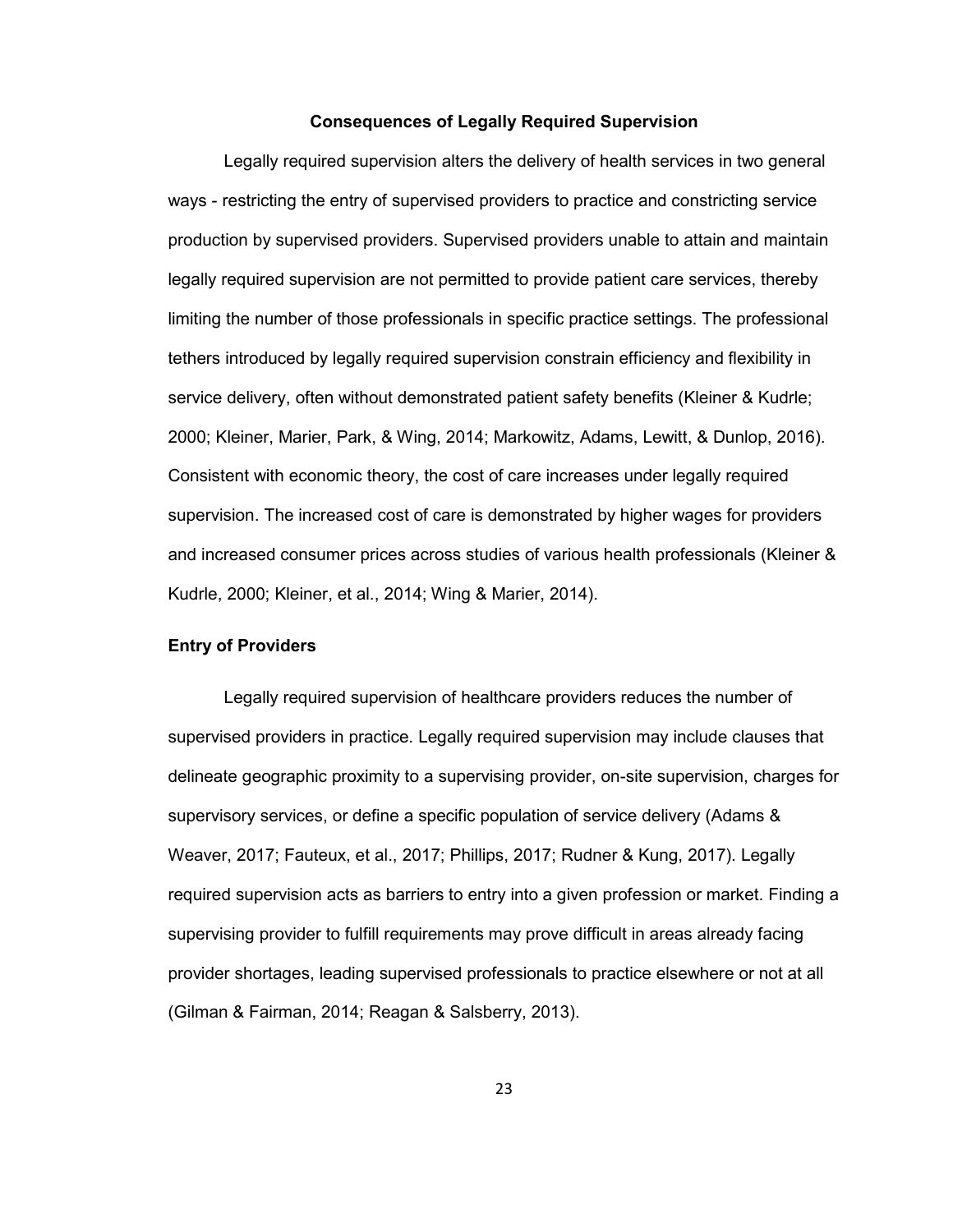Legally required supervision also inhibits entry of supervised providers to newer care delivery models across disciplines (Dower, Moore, & Langelier, 2013; Safriet, 1992). The capacity of pharmacists and dentists to enter practice in specific clinical and geographic markets depends upon compliance with legally required supervision, despite unmet patient needs. For example, pharmacists in most states may provide medication management to patients, generally under a collaborative practice agreement (Adams & Weaver, 2016). Pharmacist collaborative practice agreements are authorized at the state level with heterogeneity in the practice protocols, pharmacist autonomy in decisionmaking, and practice settings where the service can be provided (Adams & Weaver, 2016). As a result, the settings and disease processes for which pharmacists provide medication management directly with patients varies by state (Albert, 2012). In many states, dental hygienists are unable to provide preventative dental services, such as teeth cleaning, outside of a dentist's office (Gilman & Fairman, 2014). The de facto supervision of dental therapists inhibits the expansion of preventative dental services in more convenient and accessible locations by trained providers (Kleiner & Kudrle, 2000).

State laws requiring nurse practitioners to maintain legally required supervision prevent entry of providers required for the expansion of retail clinics (Hoffmann, 2010). Retail clinics save consumers time while opening up appointments in primary care offices for more complex patients. Retail clinics consist of a few patient exam rooms located within a retail establishment, such as a drug store, staffed primarily by nurse practitioners who provide protocol-based treatment from a set list of common health issues. Retail clinics provide lower cost services when compared to traditional care delivery (Spetz, Parente, Town, & Bazarko, 2013). Furthermore, they increase access to care in locations convenient to consumers at highly transparent, affordable prices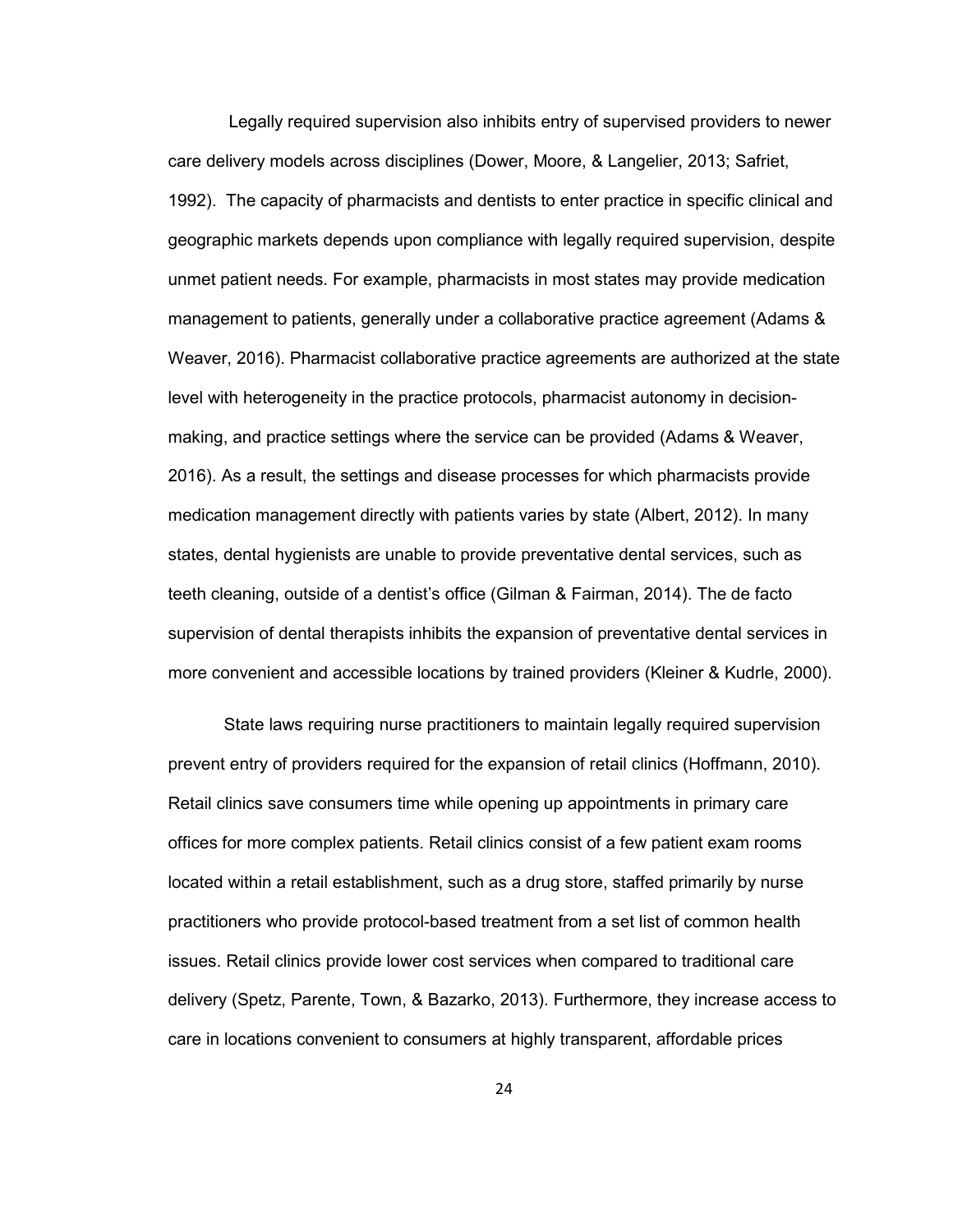(Hoffmann, 2010). As of 2014, more than 1,700 retail clinics operated in the United States (Carthon, Sammarco, Pancir, Chittams, & Wiltse Nicely, 2017). State laws requiring on-site physician supervision of nurse practitioners, geographic proximity to supervising physicians, and limitations on the number of nurse practitioners a physician may supervise constrain wider adoption of retail clinics

Practice environments without legally required supervision demonstrate higher numbers of supervised health professionals delivering patient care services when compared to environments maintaining legally required supervision, specifically among nurse practitioners. In states without legally required supervision, utilization of nurse practitioners in the delivery of primary care services outpaces states with restrictions on practice (Kuo, Loresto, Rounds & Goodwin, 2013; Reagan & Salsberry, 2013; Stange, 2013). Barnes et al. (2016) found the odds of a nurse practitioner working in primary care to be 13% higher in states with full scope of practice and 100% reimbursement of nurse practitioners by Medicaid when compared to states with legally required supervision and inequitable nurse practitioner reimbursement when compared to physicians. Kuo et al. (2013) studied Medicare charges to determine the amount of primary care delivered by nurse practitioners. Patients living in states allowing prescriptive authority and practice without legally required supervision were 2.5 times more likely to have a nurse practitioner as their primary care provider when compared to patients in states with restrictive regulations. Reagan and Salsberry (2013), the only national study looking specifically at legally required supervision via a collaborative practice agreement using the Area Resource File found a 25% reduction in the growth of nurse practitioners providing primary care in states requiring nurse practitioners to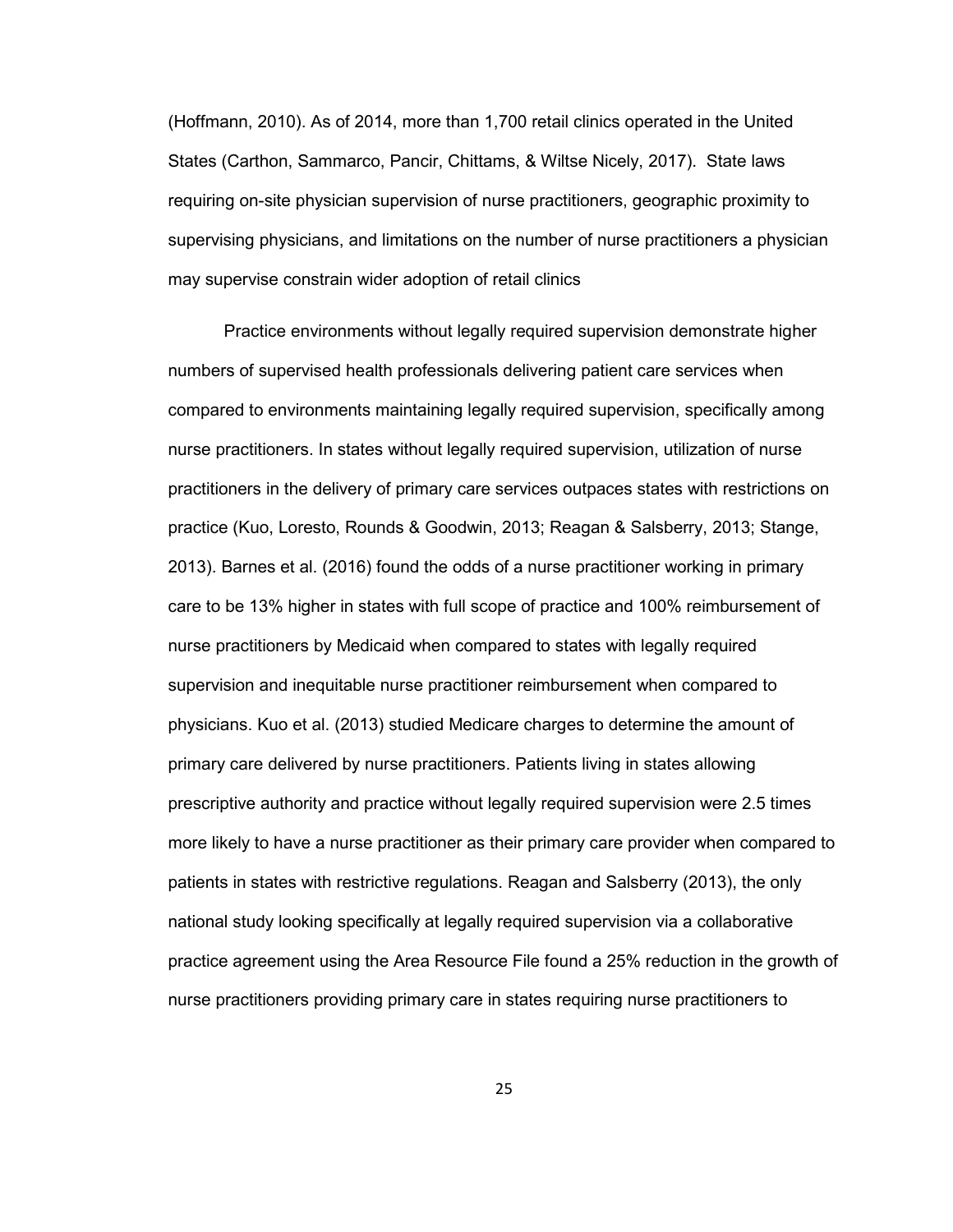maintain a collaborative practice agreement for prescribing or the diagnosis and treatment of illness.

## **Production of Services**

Legally required supervision limits essential functions of a healthcare provider, altering their ability to produce or deliver health services (Kalist et al., 2011; Kleiner & Kudrle, 2000; Markowitz et al., 2016; Stange, 2014; Wing & Marier, 2014). For example, a nurse practitioner unable to write prescriptions or diagnose and treat patients without the supervision of a physician likely provides a different volume of services than one able to function autonomously. Across the examined disciplines, productivity of health professionals is measured by market share for a given service, working hours per week, and the amount of a given task provided by a given provider (Adams, Ekeland & Jackson, 2003; Kalist et al., 2011; Wing & Marier, 2014). When examining the impact of legally required supervision on the production of health services, the context of the professional is quite important. Practice level characteristics moderate the effect size of legally required supervision on the production of health services by supervised providers. Productivity is moderated by practice level characteristics such as practice model, hospital privileges, academic affiliation, institutional characteristics, gender, prescriptive authority, and level of reimbursement (Adams, et al., 2003; Kalist et al., 2011; Markowitz, et al., 2016). Practice model refers to the heterogeneity of disciplines working together and how they are organized. Hospital privileges refer to the permission granted by an inpatient facility to a provider to independently admit and manage patients. Academic affiliation refers to the presence of a relationship of a provider with a teaching institution. Institutional characteristics include the size and location of a practice.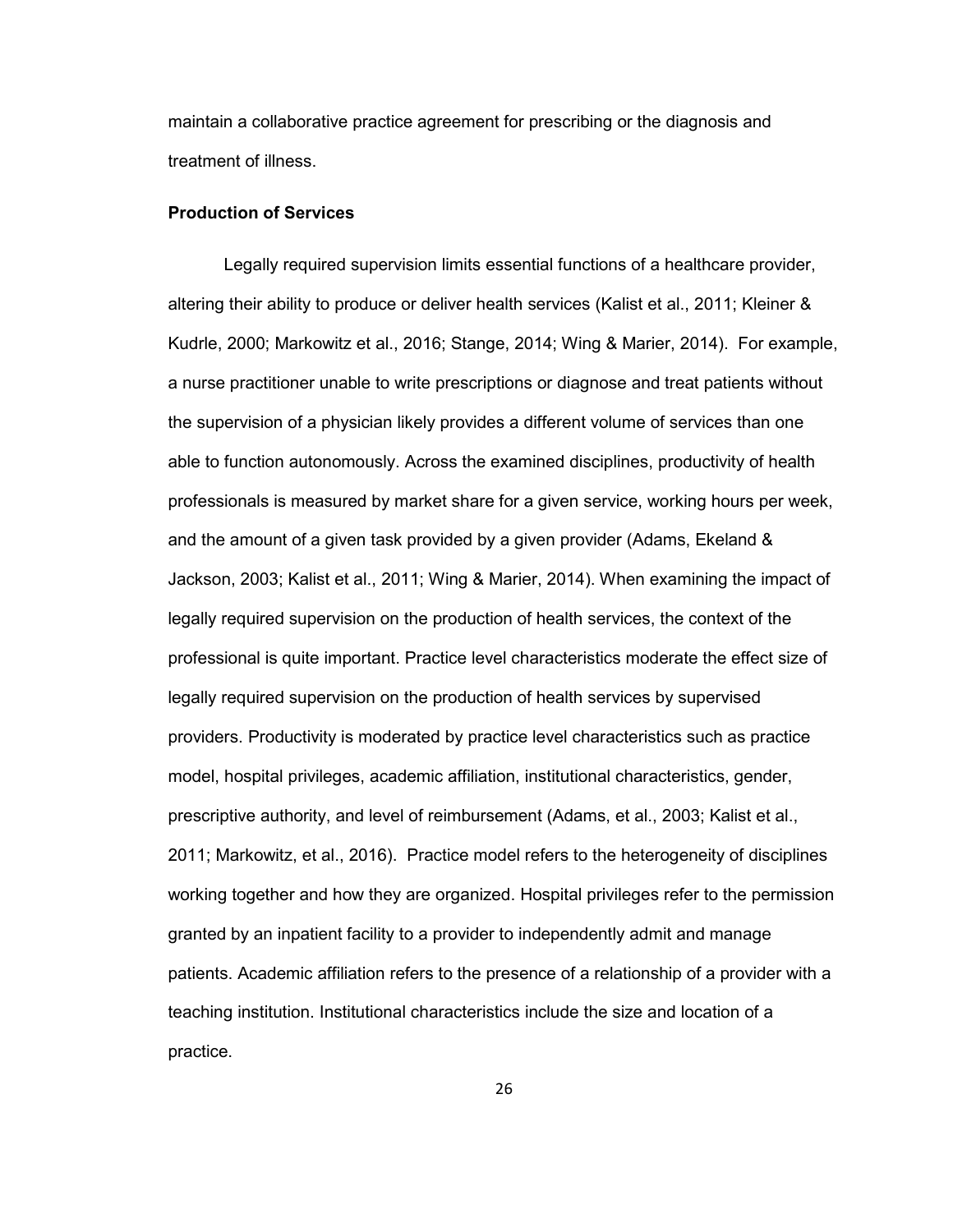Insurance claims data are most often utilized to appraise changes in the production of services under legally required supervision (Kleiner, et al., 2014; Kuo, et al., 2013; Wing & Marier, 2014). The total volume of care, who provided the care, and charge for the care are summarized by insurance claims data. Comparisons between supervised and supervising providers are made for specific services that both providers are permitted to perform. Many preventative and routine services were included, such as dental cleaning, well-child visits, and childbirth.

Across disciplines, less restrictive legally required supervision increased productivity of supervised providers. Regulations allowing dental hygienists to perform preventative dental procedures without supervision by a dentist increased production and utilization of basic dental services (Wing & Marier, 2014). Adams and colleagues (2003) found a similar trend among certified nurse midwives, reporting an increased proportion of births attended by certified nurse midwives in states with minimal restrictions when compared to more restrictive states. The regulations deemed restrictive in this study and the following study of certified registered nurse anesthetists included lack of prescriptive authority and legally required supervision by a physician. Kalist et al. (2011) suggests that market share moderates the relationship between restrictive regulations such as legally required supervision and productivity. When the market share of certified registered nurse anesthetists exceeded 50% percent, the efforts of anesthesiologists to limit competition with certified registered nurse anesthetists through physician oversight and other methods decreased (Kalist et al., 2011). This may be due to increased demand for anesthesia services in areas not served by anesthesiologists and the subsequent loss of competitive power of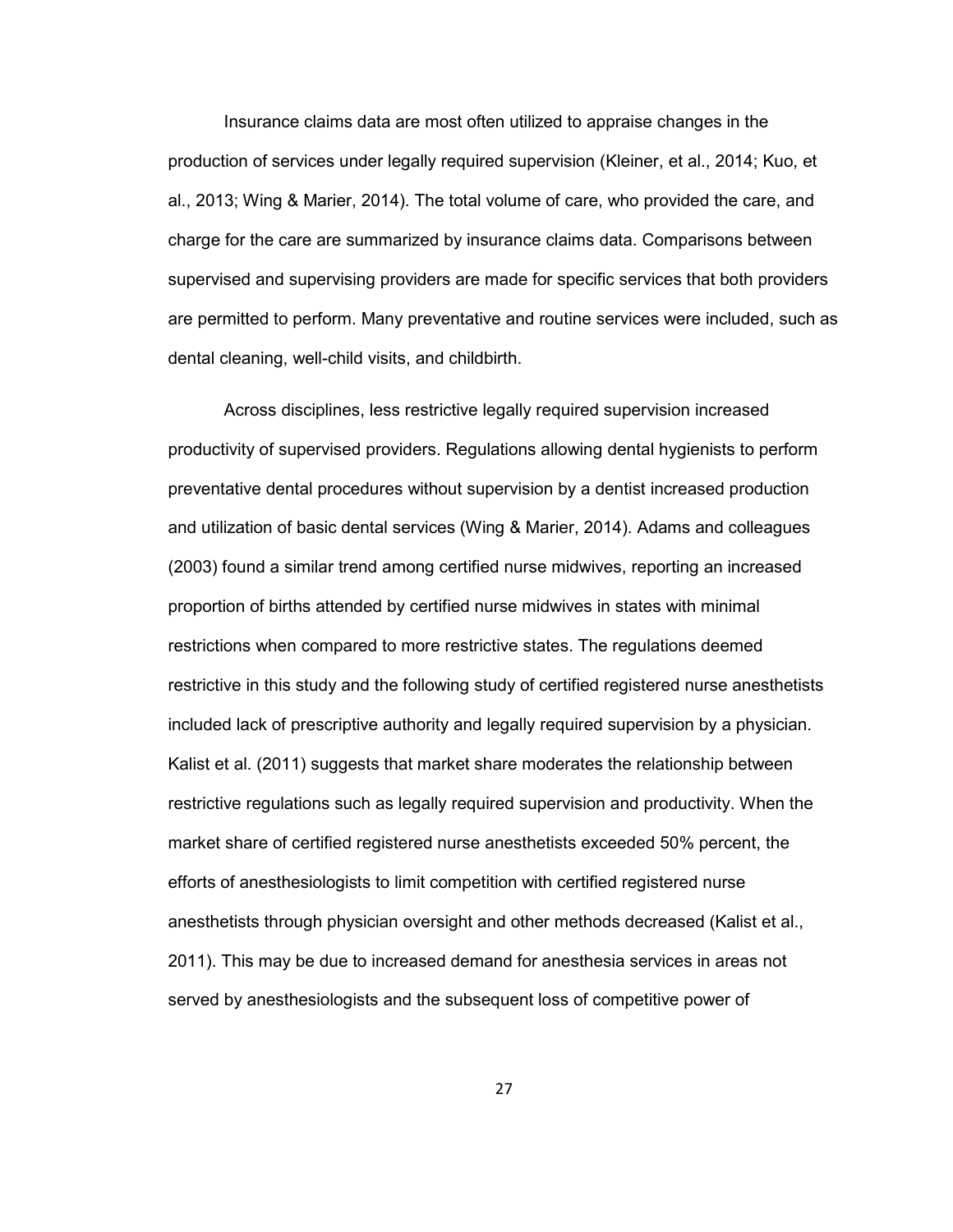anesthesiologists as the proportion of service delivery by certified registered nurse anesthetists increases.

#### **Cost of Health Services**

Legally required supervision constrains entry to practice and the production of health services by supervised professionals, with a subsequent increase in the cost of care. When fewer providers are able to deliver health services, provider supply and the production of health services remain stagnant despite changes in the demand for services allowing for increased provider wages and service prices (Federal Trade Commission & United States Department of Justice, 2004; Kleiner, 2016). Empirical evidence suggests legally required supervision among health professionals increases healthcare costs across disciplines (Kleiner & Kudrle, 2000; Kleiner, et al., 2014; Wing & Marier, 2014). The regulatory mechanism of legally required supervision is different in each study, although the trends across disciplines are consistent for provider and patient costs. Empiric studies looking at the effects of legally required supervision on the cost of services do so by isolating specific services delivered by two professionals. Cost outcomes include the wages of providers and the prices of services to patients. Econometric studies aim to control for factors that would make two practice environments different. Practice characteristics include prescriptive authority, reimbursement rates, size and specialty of clinical practice, wages and educational attainment (Kleiner & Kudrle, 2000; Wing & Marier, 2014).

Legally required supervision increases the wages of supervising providers and consumer prices. Stricter requirements for legally required supervision of dental hygienists resulted in higher hourly wages for dentists (Kleiner & Kudrle, 2000). Utilizing insurance claims data, Wing and Mariner (2014) note a similar finding in the field of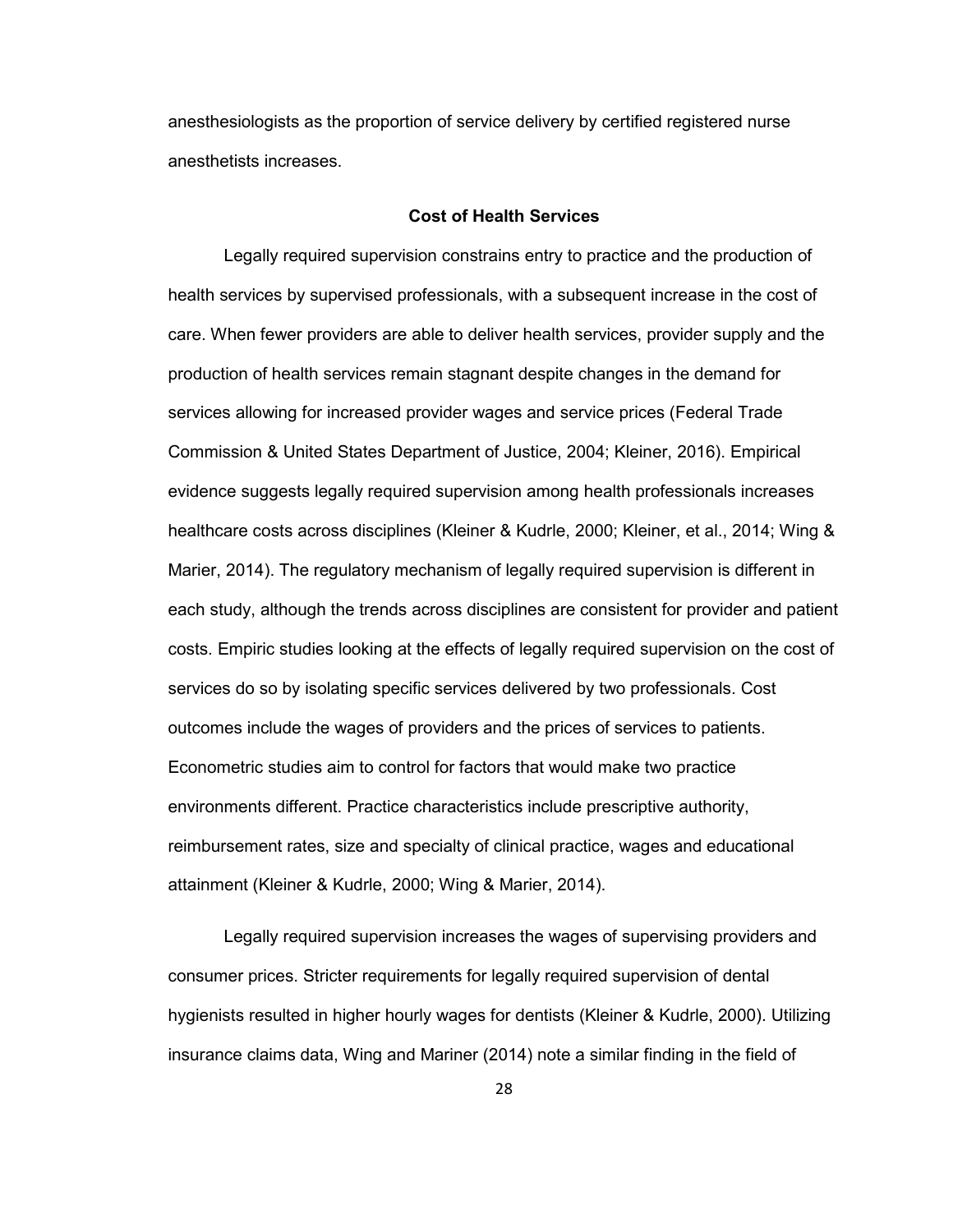dentistry, reporting the price of seven basic dental services approximately twelve percent higher under legally required supervision of dental hygienists. Kleiner and colleagues (2014), using national claims data, reported an increase in the price of well-child medical exams by three to sixteen percent in states with legally required supervision of nurse practitioners by physicians. Claims data used in the analysis of cost demonstrate only services that create a claim or bill.

 Claims data do not always attribute service provision to the provider who actually delivered the services. For example, many studies utilize claims data to identify nurse practitioner-delivered care, although, claims data only represent services nurse practitioners bill for independently (Barnes et al., 2016; Graves et al., 2016; Kuo et al., 2013; Spetz et al., 2013). Billing practices lacking transparency in the service provider obfuscate the cumulative productivity and cost of services of the supervised provider when claims fall under the supervising provider (Buerhaus, DesRoches, Dittus, & Donelan, 2015; Buerhaus, et al., 2018; Kuo et al., 2013).

It is difficult to calculate how shifts in the production of care by a higher proportion of supervised providers would alter the cost of care delivery. Many studies draw their sample from independent state level files (Hooker & Muchow, 2015; Conover, & Richards, 2015). These studies may not be generalizable, as the projections are based on state-specific and profession- specific data and trends. That said, provider payments by third party insurers represent nearly one-quarter of healthcare expenditures (Centers for Disease Control and Prevention, 2017). Using a more expensive provider in higher proportions increases overall healthcare costs with evidence that costs are passed down to the consumer (Federal Trade Commission & United States Department of Justice, 2004; Kleiner, 2016).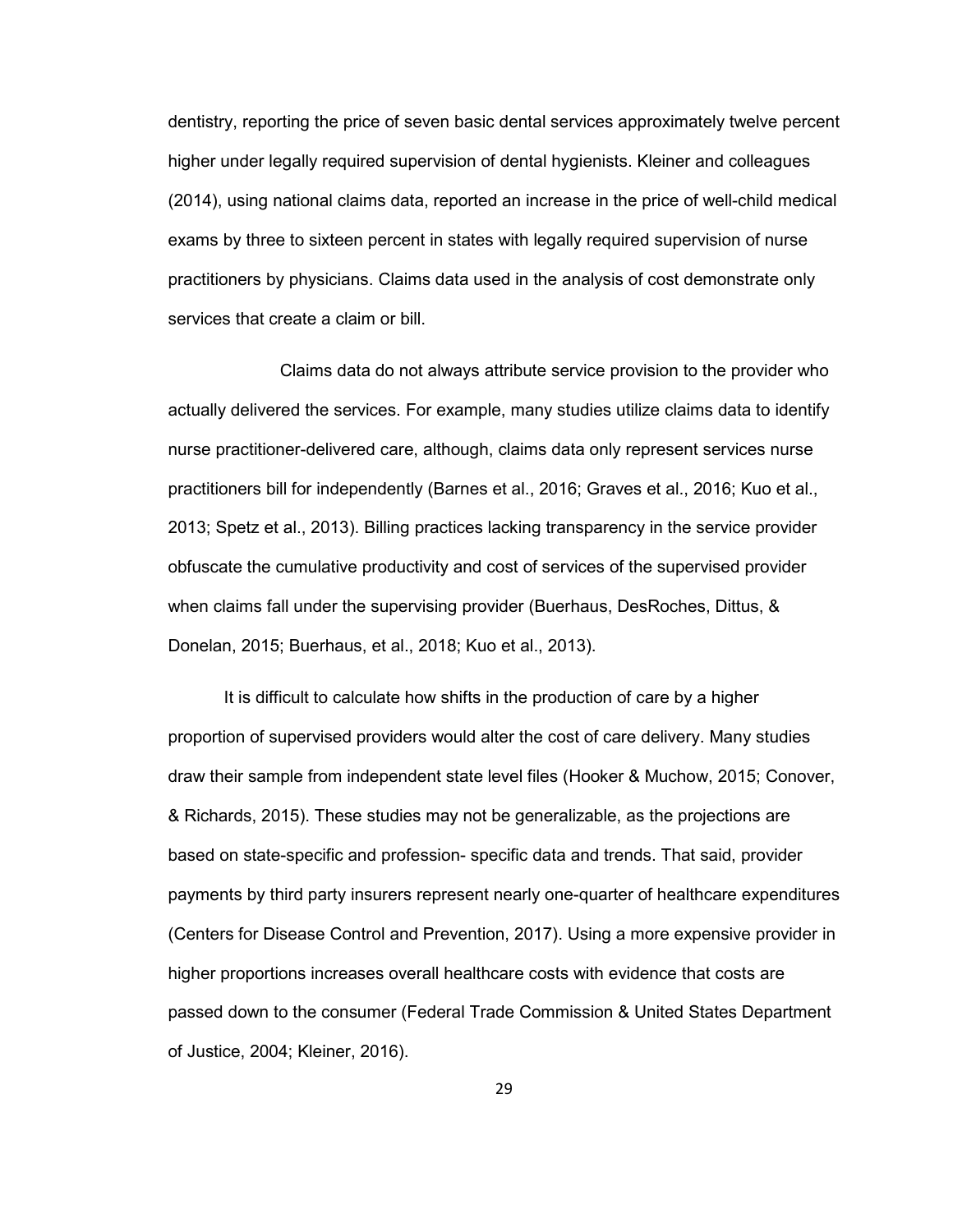## **Discussion**

Multiple studies examine the effect of legally required supervision on the delivery and cost of health services across health professionals, including nurse practitioners. Policy levers resulting in legally required supervision include occupational licensure, reimbursement policy, and institutional policy. Legally required supervision impairs entry of supervised providers, decreases production of services by supervised providers, and increases the cost of care evidenced by the price of services and provider wages. Findings across disciplines highlight consistent effects of legally required supervision on the delivery and cost of health services while illuminating discipline specific factors relevant to understanding a single profession and practice setting. Findings inform future investigation of collaborative practice agreements specifically, within the context of regulation and competition policy.

The combined analysis of empirical, policy, review, and commentary papers across disciplines provides a summary and framework of the effects of legally required supervision on the delivery of health services and the cost of care. Figure 1 presents a model relevant across disciplines for further analysis of legally required supervision. Policies that impose legally required supervision via occupational licensure, reimbursement policy, or institutional policies can constrain the delivery of health services utilizing the existing workforce with documented financial impacts. When proposing policy solutions, all antecedents for legally required supervision must be considered.

For many providers, including nurse practitioners, a combination of occupational licensure, reimbursement, and institutional policies result in legally required supervision. Studies often combine all advanced practice nurses including certified registered nurse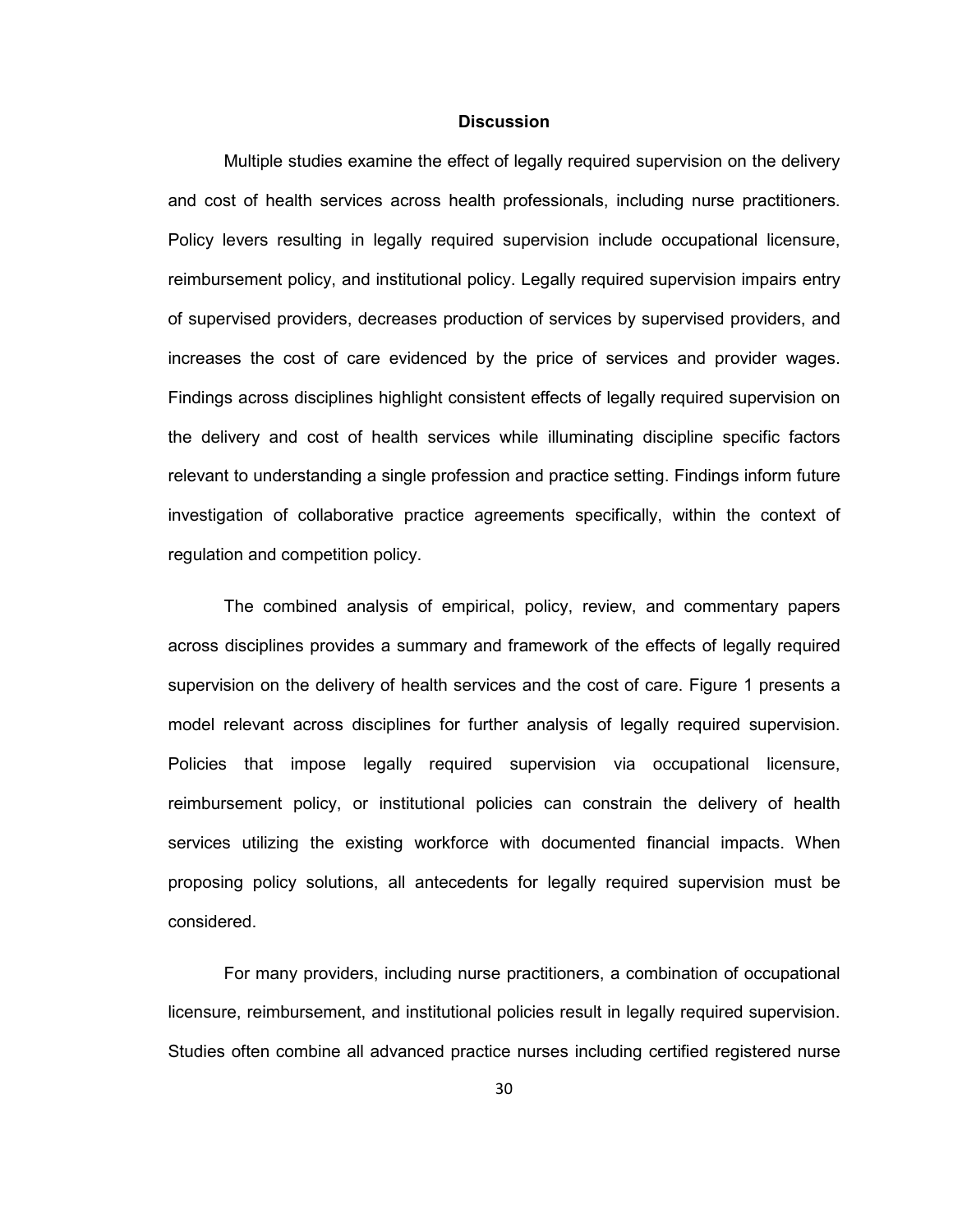anesthetists, certified nurse midwives, clinical nurse specialists, and nurse practitioners. The occupational licensure, reimbursement, and institutional policies for these professionals and subsequent requirements for legally required supervision differ for each group. Analysis of studies distinguishing the type of advance practice nurse demonstrate the intricacies of legally required supervision and additional factors to consider when measuring its effects on service production and cost.

To date, very little research has focused on the development of legally required supervision in practice and the supervisory services being provided to supervised providers. The study by Kalist and colleagues (2011) highlights non-regulatory factors that influence variations in the development of legally required supervision in practice. The supervising provider may exert control of the terms, cost, and the availability of the agreement, as the supervised party is unable to practice without complying with the terms of legally required supervision. Proposals to remove regulatory requirements for legally required supervision are often vehemently opposed by stakeholders who stand to benefit financially or politically from this model of practice. Deleterious consequences on patient safety are most frequently cited, although typically without supporting data, as the reason to maintain legally required supervision. While the effect of legally required supervision on the quality of care is not the focus of this paper, multiple studies recognize the limited capacity of legally required supervision, specifically occupational licensure mechanisms, to improve the quality of care (Dower, et al., 2013; Kleiner & Kudrle, 2000; Kleiner, et al., 2014; Lowery, Scott. & Swanson, 2015; Markowitz, et al., 2016).

Examination of the terms of provider participation in legally required supervision and associated provider costs would provide a more comprehensive understanding of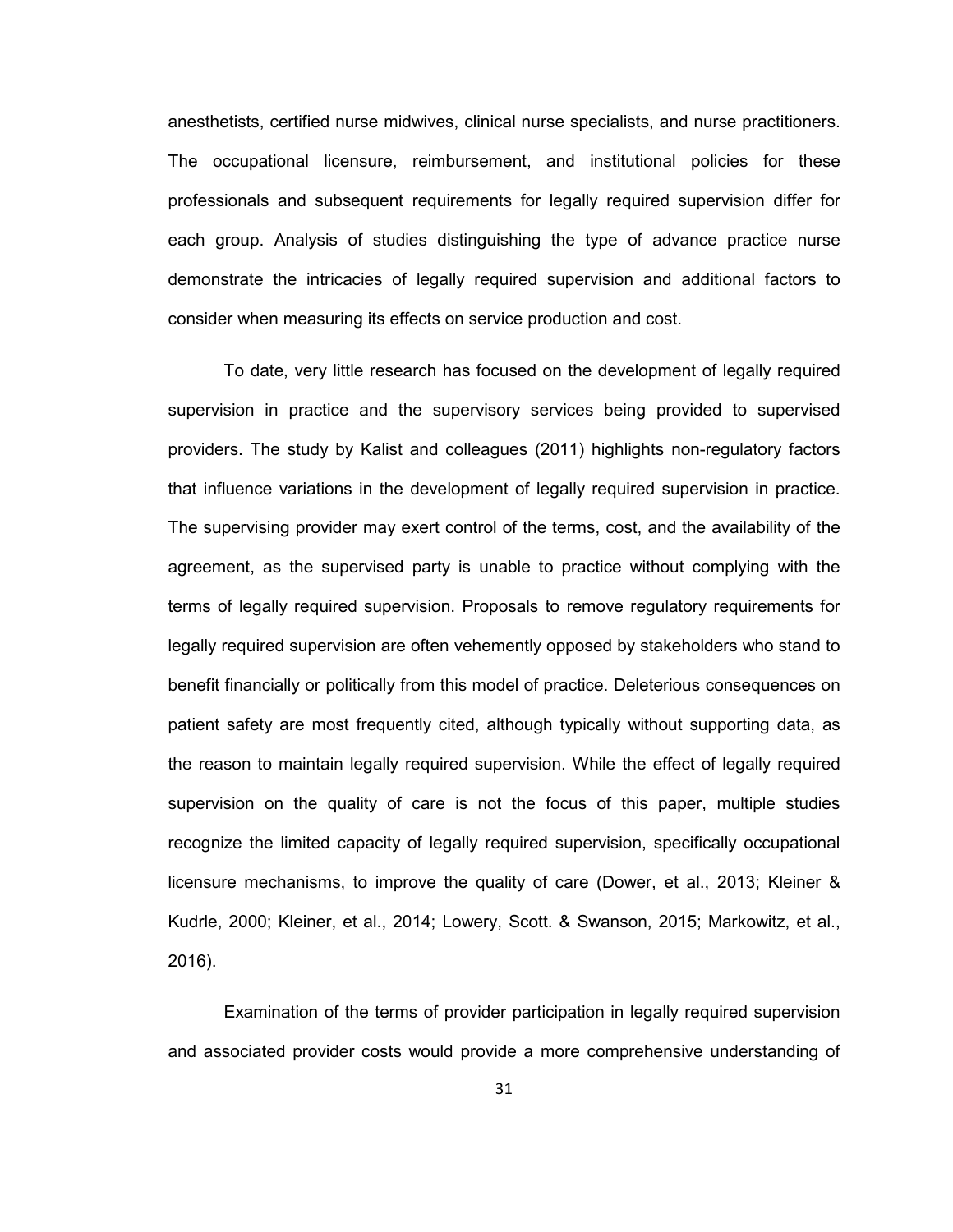the capacity of legally required supervision to meet the intended goals of improved patient safety in light of documented shortcomings. The frequency, cost, and model of payment for supervisory services are unknown although anecdotally discussed (Fauteax et al., 2017). Studies of the structure of legally required supervision suggest variability in the terms and development of collaborative practice agreements (Adams & Weaver, 2016; Rudner & Kung, 2017). No studies have examined the costs of legally required supervision to the supervised provider or institutions hiring supervised providers. Legally required supervision may provide a revenue stream for supervising providers who may charge unregulated or rent-seeking fees for the agreements (Bakanas, 2010; Buppert, 2010). Charges to the employer or supervised professional to maintain legally required supervision could deter providers from entering specific geographic or service delivery markets in spite of demand for services. Recruiting supervised providers could also be deterred by difficulty finding and retaining supervising providers. Financial incentives, professional power, and administrative complexity could impose further restraints in employing supervised professionals.

The use of insurance claims data as a proxy to measure the effect of legally required supervision on the cost and amount of services delivered and by whom likely underestimate the effects of legally required supervision on entry to practice, the production of services, and subsequently the cost of care. Current estimates do not take into account the division of labor in practices employing both supervised and supervising providers and billing that attributes service provision by a supervised provider to a supervising provider. Existing studies also fail to capture the indirect costs prompted by legally required supervision including increased administrative costs for employers, payments to supervising providers, and repeat visits for services dependent upon the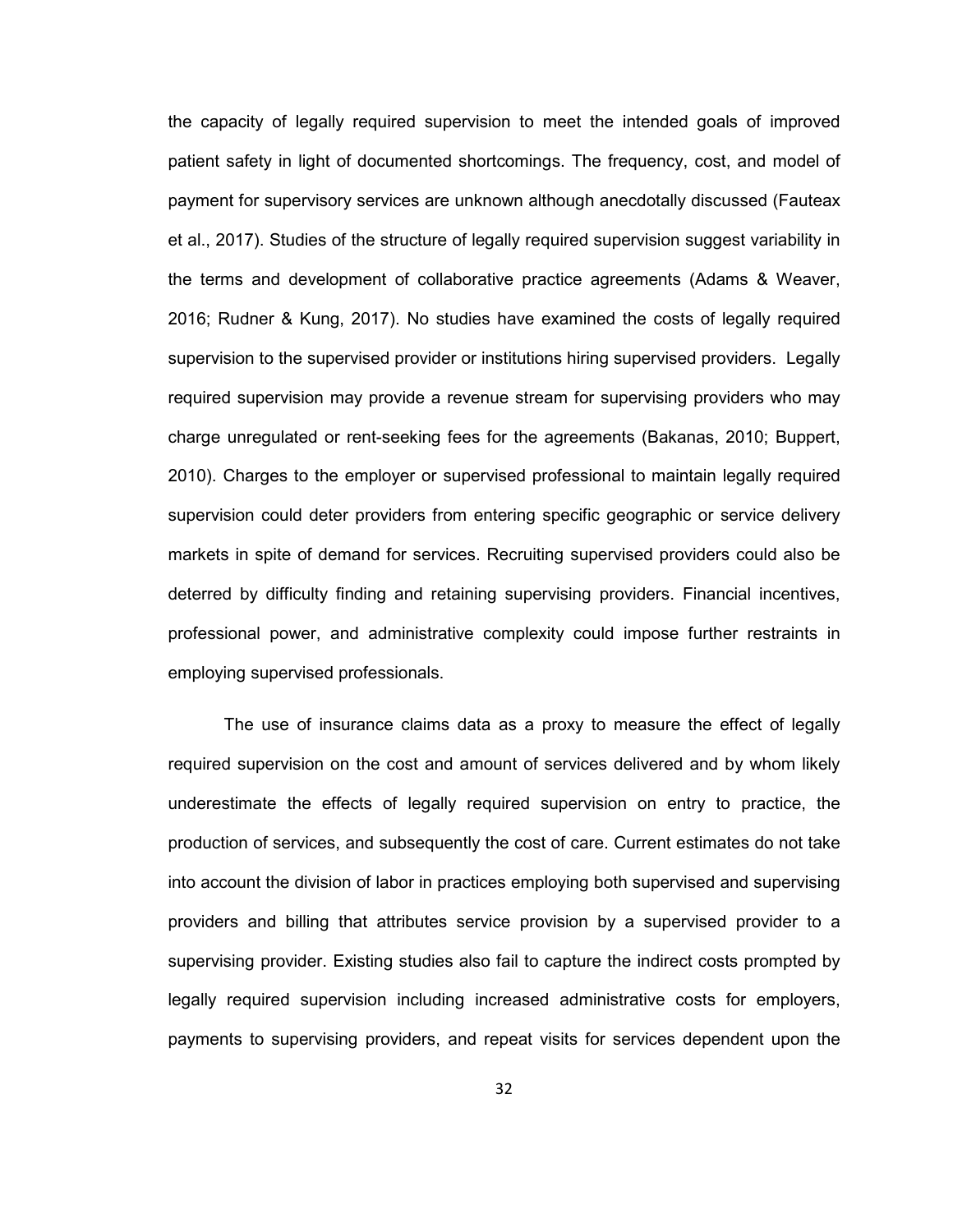supervising provider and agreement provisions, such as prescriptions or referral to other health professionals when the supervised provider cannot independently provide these services themselves.

Groups such as the Federal Trade Commission, National Governors Association, and National Academy of Medicine encourage further inquiry to determine the least restrictive regulations in each discipline while maintaining patient safety (National Academy of Medicine, 2011; Federal Trade Commission & United States Department of Justice, 2004; National Governors Association, 2012). Evaluation of the effect of legally required supervision via occupational licensure, reimbursement policy, and institutional policy on the quality of services must equally consider those who go without services when barriers to entry and the production of services preclude care delivery to those in the greatest need (Kleiner, 2016).

The majority of empirical studies examine preventative and primary care services, with documented provider shortages in many areas. Legally required supervision may disproportionately affect vulnerable populations where an alternative health professional is not available (Poghosyan & Carthon, 2017). Legally required supervision could substantially limit the capacity of supervised professionals to mitigate shortages of patient care services.

#### **Conclusion**

Existing literature suggests that legally required supervision disrupts the delivery of health services by constraining entry of health professionals to practice, decreasing the production of health services, and by increasing cost of care evident in provider wages and service prices. While the policies giving rise to legally required supervision differ by profession, workforce, and market, the effects are evident across disciplines.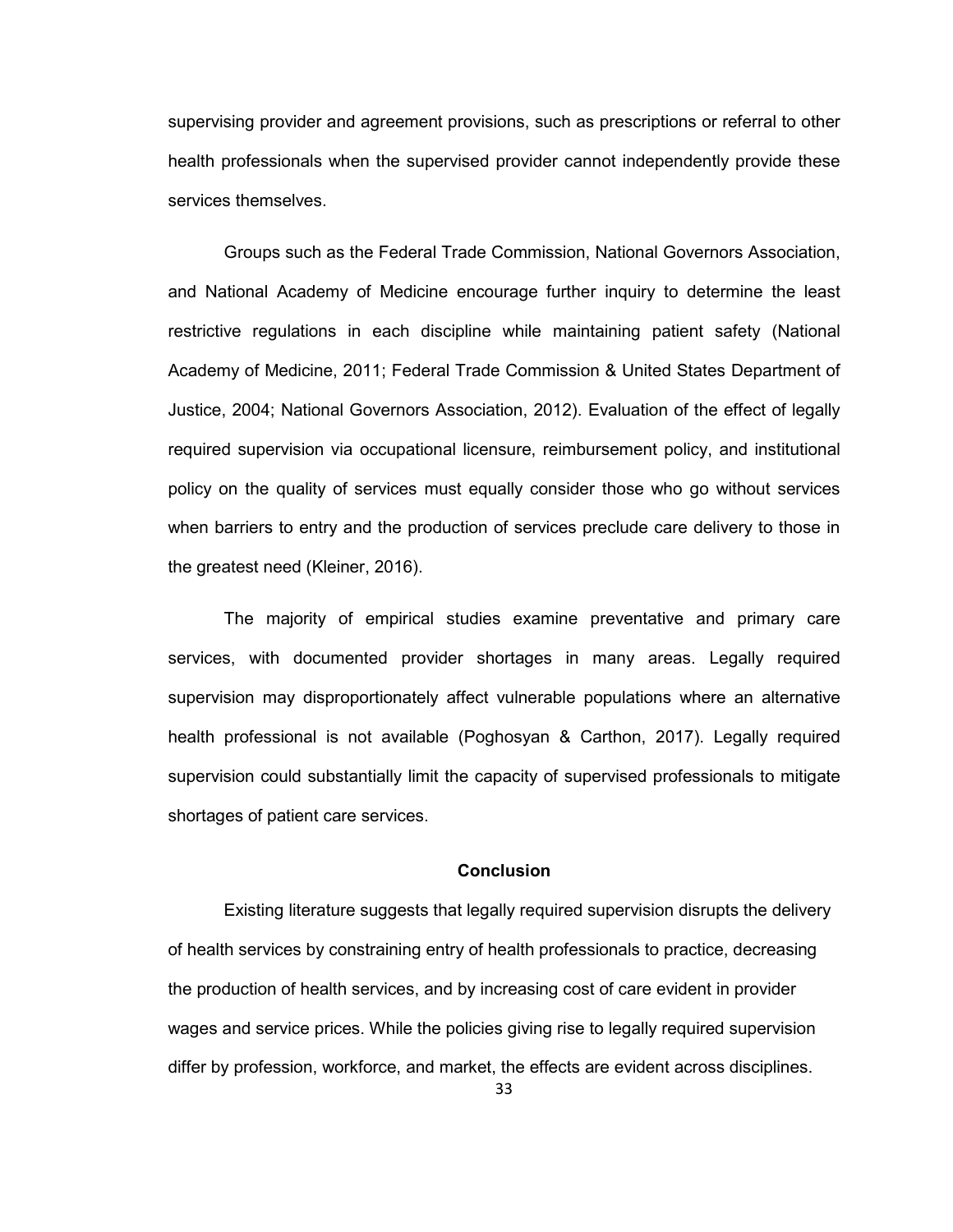The cost of legally required supervision to providers and patients is most often measured in markets where two providers have the skills and training to provide a similar service, such as preventative health care. The implementation of legally required supervision between provider dyads and among employing institutions could further influence the economic market effects demonstrated in existing studies. Increased demand for health services due to population aging and shortages in care providers will only emphasize the need to restructure regulations that impair professionals from utilizing their full set of skills across disciplines and practice settings.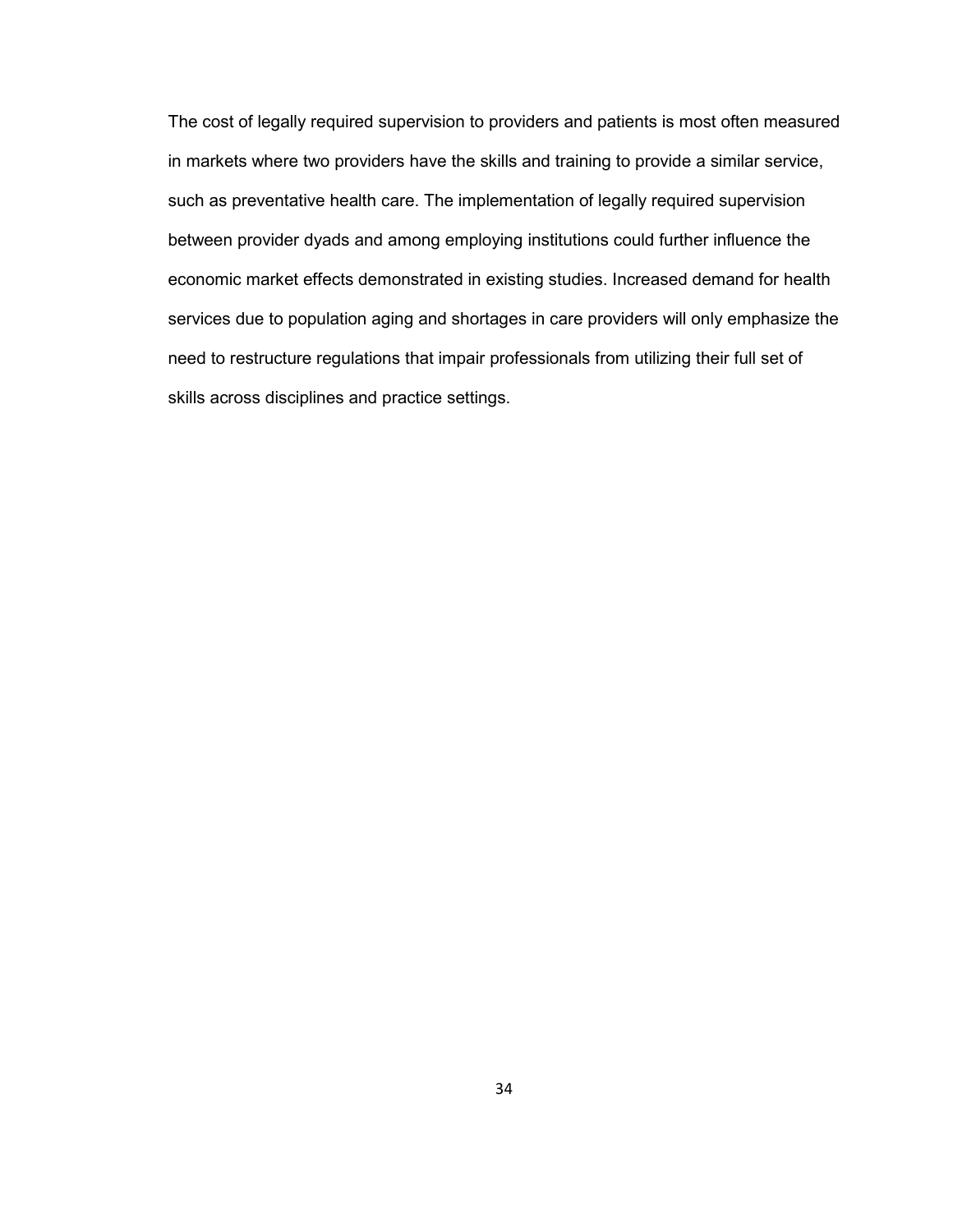## **References**

Adams, A., Ekelund, R., & Jackson, J. (2003). Occupational licensing of a credence good: The regulation of midwifery. *Southern Economic Journal, 69(*3*)*, 659-675.

Adams, A.J. and Weaver, K.K. (2016). The continuum of pharmacist prescriptive authority. *Annals of Pharmacotherapy, 50(*9*)*, 778-784. doi:10.1177/1060028016653608

- Albert, E. (2012). The case for pharmacists as legal health care providers. *Indiana Health Law Review, 9*, 187-214.
- American Dental Association. (2017). Direct Access States. Retrieved from https://www.adha.org/resources-docs/7513\_Direct\_Access\_to\_Care\_from\_DH.pdf
- Bakanas, E. L. (2010). Physicians and advanced practice registered nurses: The supervisor-employer relationship. *American Medical Association Journal of Ethics, 12(*1*)*, 12-15. doi:10.1001/virtualmentor.2010.12.1.ccas2-1001
- Barnes, H., Maier, C. B., Altares Sarik, D., Germack, H. D., Aiken, L. H., & McHugh, M. D. (2016). Effects of regulation and payment policies on nurse practitioners' clinical practices. *Medical Care Research and Review, 74*(4), 431-451. doi:1077558716649109
- Buerhaus, P. et al. (2018). The Integrity of MACRA may be undermined by "Incident to billing" coding, *Health Affairs Blog*, 8 JAN 2018.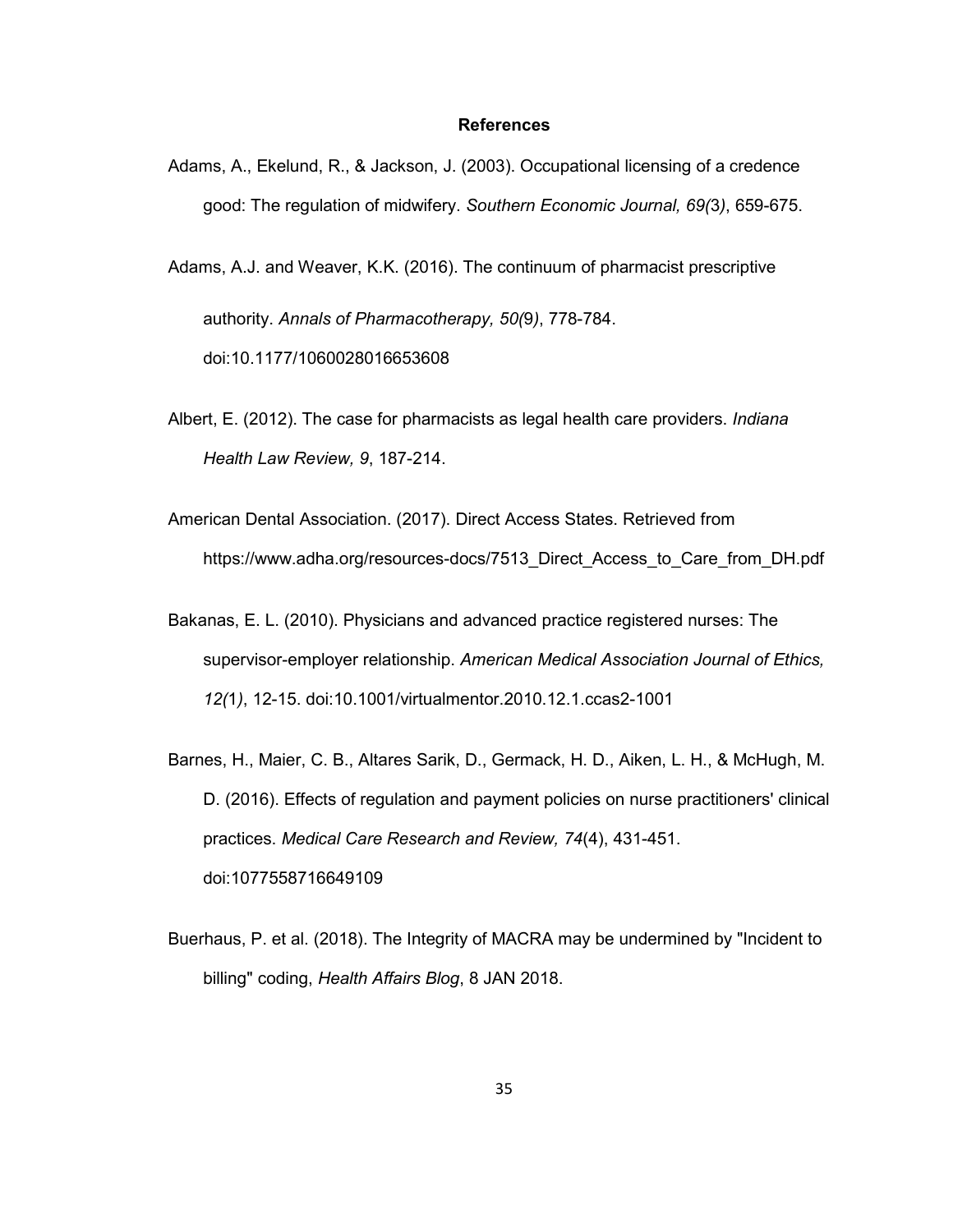- Buerhaus, P. I., DesRoches, C. M., Dittus, R., & Donelan, K. (2015). Practice characteristics of primary care nurse practitioners and physicians. *Nursing Outlook, 63*(2), 144-153. doi:10.1016/j.outlook.2014.08.008
- Buppert, C. (2010). The pros and cons of mandated collaboration. *The Journal for Nurse Practitioners, 6*(3), 175-176. doi: 10.1016/j.nurpra.2010.01.026
- Carthon, J. M., Barnes, H., & Sarik, D. A. (2015). Federal polices influence access to primary care and nurse practitioner workforce. *The Journal for Nurse Practitioners, 11*(5), 526-530. doi:10.1016/j.nurpra.2015.01.028
- Carthon, J. M. B., Sammarco, T., Pancir, D., Chittams, J., & Wiltse Nicely, K. (2017). Growth in retail-based clinics after nurse practitioner scope of practice reform. *Nursing Outlook, 65*(2), 195-201. doi: S0029-6554(16)30336-0
- Centers for Disease Control and Prevention. (2017). Health expenditures. Retrieved from https://www.cdc.gov/nchs/fastats/health-expenditures.htm
- Chapman, S.A., Wides, C.D., & Spetz, J. (2010). Payment Regulations for Advanced Practice Nurses: Implications for Primary Care. *Policy, Politics, and Nursing Practice, 11*(2), 89-98. doi:10.1177/1527154410382458
- Conover, C., & Richards, R. (2015). Economic benefits of less restrictive regulation of advanced practice nurses in North Carolina. *Nursing Outlook, 63*(5), 585-592. doi:10.1016/j.outlook.2015.05.009
- Department of the Treasury Office of Economic Policy, Council of Economic Advisors, & Department of Labor. (2015). *Occupational licensing: A framework for policymakers.*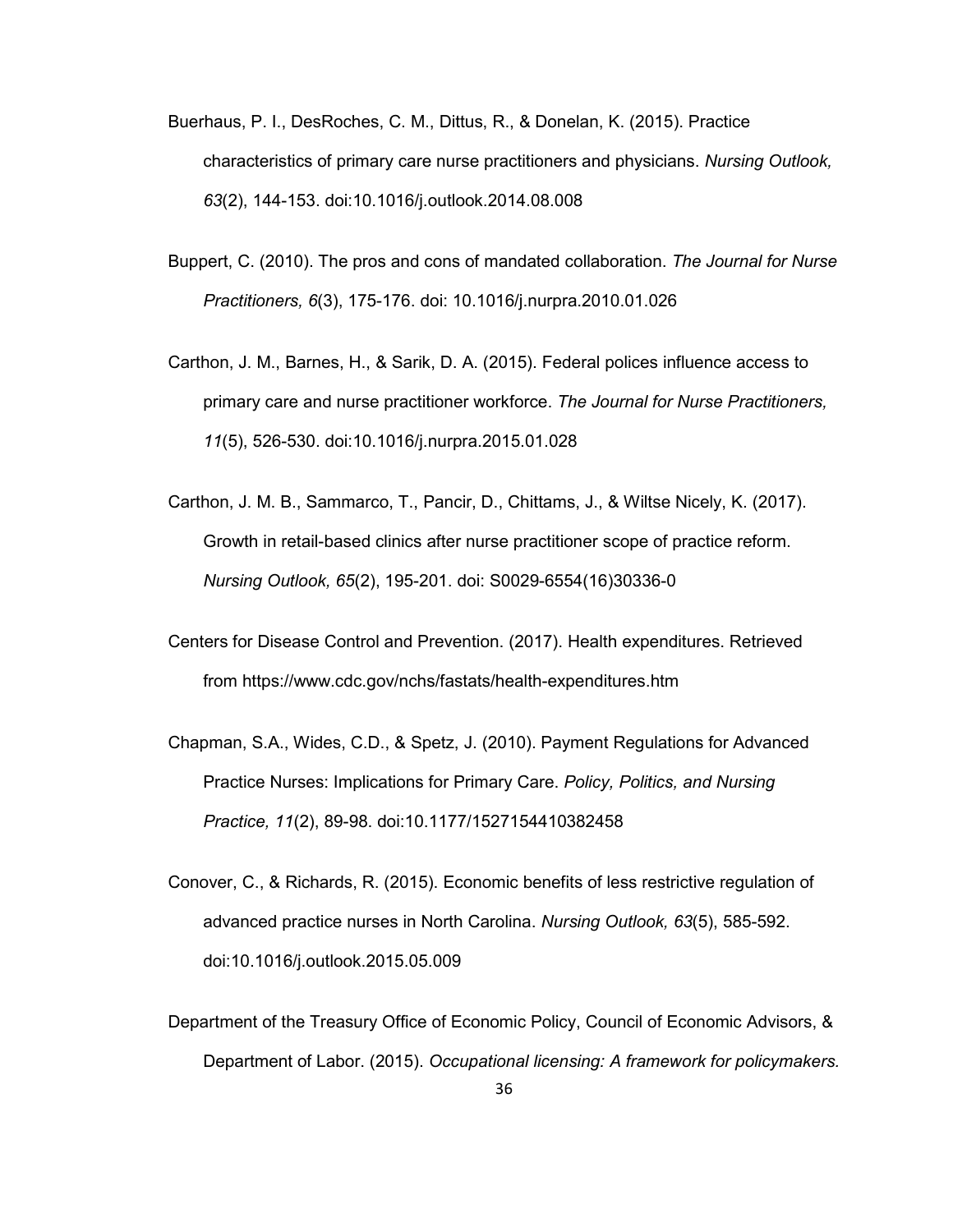Washington, DC: The White House. Retrieved from https://obamawhitehouse.archives.gov/sites/default/files/docs/licensing\_report\_final \_nonembargo.pdf

- Dower, C., Moore, J., & Langelier, M. (2013). It is time to restructure health professions scope-of-practice regulations to remove barriers to care. *Health Affairs, 32*(11), 1971-1976. doi:10.1377/hlthaff.2013.0537
- Fauteux, B. R., Brand, R., Fink, J. L. W., Frelick, M., & Werrlein, D. (2017). The case for removing barriers to APRN practice. *Charting Nursing's Future, 30*, 1-10.
- Federal Trade Commission. (2014). *Policy perspectives: Competition and the regulation of advance practice nurses.* Retrieved from https://www.ftc.gov/reports/policyperspectives-competition-regulation-advanced-practice-nurses

Federal Trade Commission, & United States Department of Justice. (2004). *Improving healthcare: A dose of competition.* Retrieved from https://www.ftc.gov/sites/default/files/documents/reports/improving-health-caredose-competition-report-federal-trade-commission-and-departmentjustice/040723healthcarerpt.pdf

Gavil, A. I., & Koslov, T. I. (2016). A flexible health care workforce requires a flexible regulatory environment: Promoting health care competition through regulatory reform. *Washington Law Review, 91*(1), 147-197.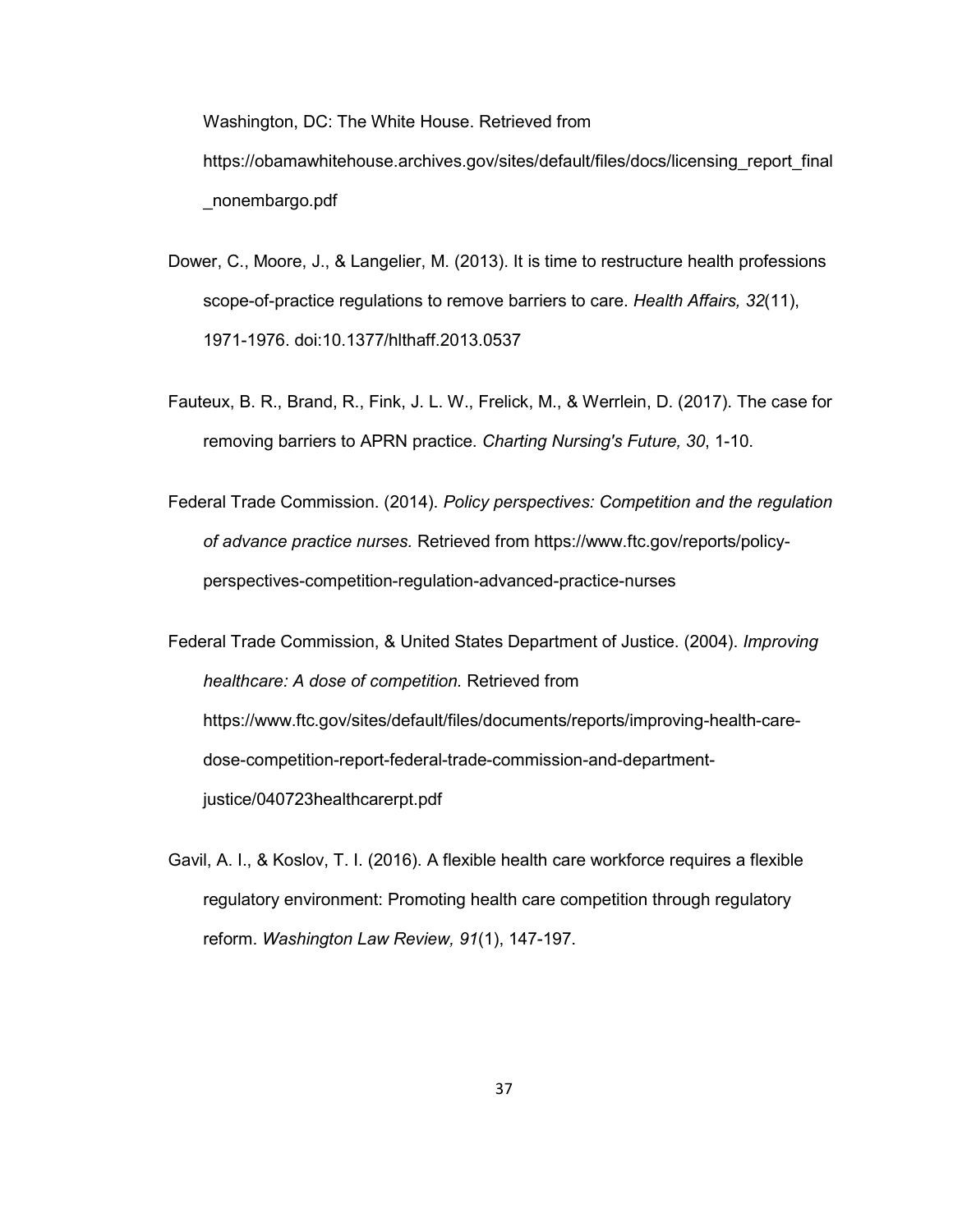- Gilman, D. J., & Fairman, J. (2014). Antitrust and the future of nursing: Federal competition policy and the scope of practice. *Health Matrix, 24*, 143-208. doi: 10.2139/ssrn.2207108
- Graves, J. A., Mishra, P., Dittus, R. S., Parikh, R., Perloff, J., & Buerhaus, P. I. (2016). Role of geography and nurse practitioner scope-of-practice in efforts to expand primary care system capacity health reform and the primary care workforce. *Medical Care, 54*(1), 81-89. doi:10.1097/MLR.0000000000000454
- McClellan, F., Hansen-Turton, T. & Ware, J.M. (2010). Nurse practitioners in primary care. *Temple Law Review, 82*(5) 1235-1265.
- Mertz, E., Lindler, V., & Dower, C. (2011). *Collaborative Practice in American Dentistry: Practice and Potential*. Center for Health Professions at the University of San Francisco. San Francisco, CA. Retrieved from http://dl4a.org/uploads/pdf/2011- 01 Collaborative Practice in American Dentistry Practice and Potential.pdf
- Hoffmann, A. (2010). Minute medicine: Examining retail clinic legal issues and legislative challenges. *Health Matrix: Journal of Law Medicine, 20*, 467-497.
- Hooker, R. S., & Muchow, A. N. (2015). Modifying state laws for nurse practitioners and physician assistants can reduce cost of medical services. *Nursing Economic\$, 33*(2), 88-94.
- Kalist, D. E., Molinari, N. A., & Spurr, S. J. (2011). Cooperation and conflict between very similar occupations: The case of anesthesia. *Health Economics Policy and Law, 6*(2), 237-264. doi:10.1017/S1744133110000162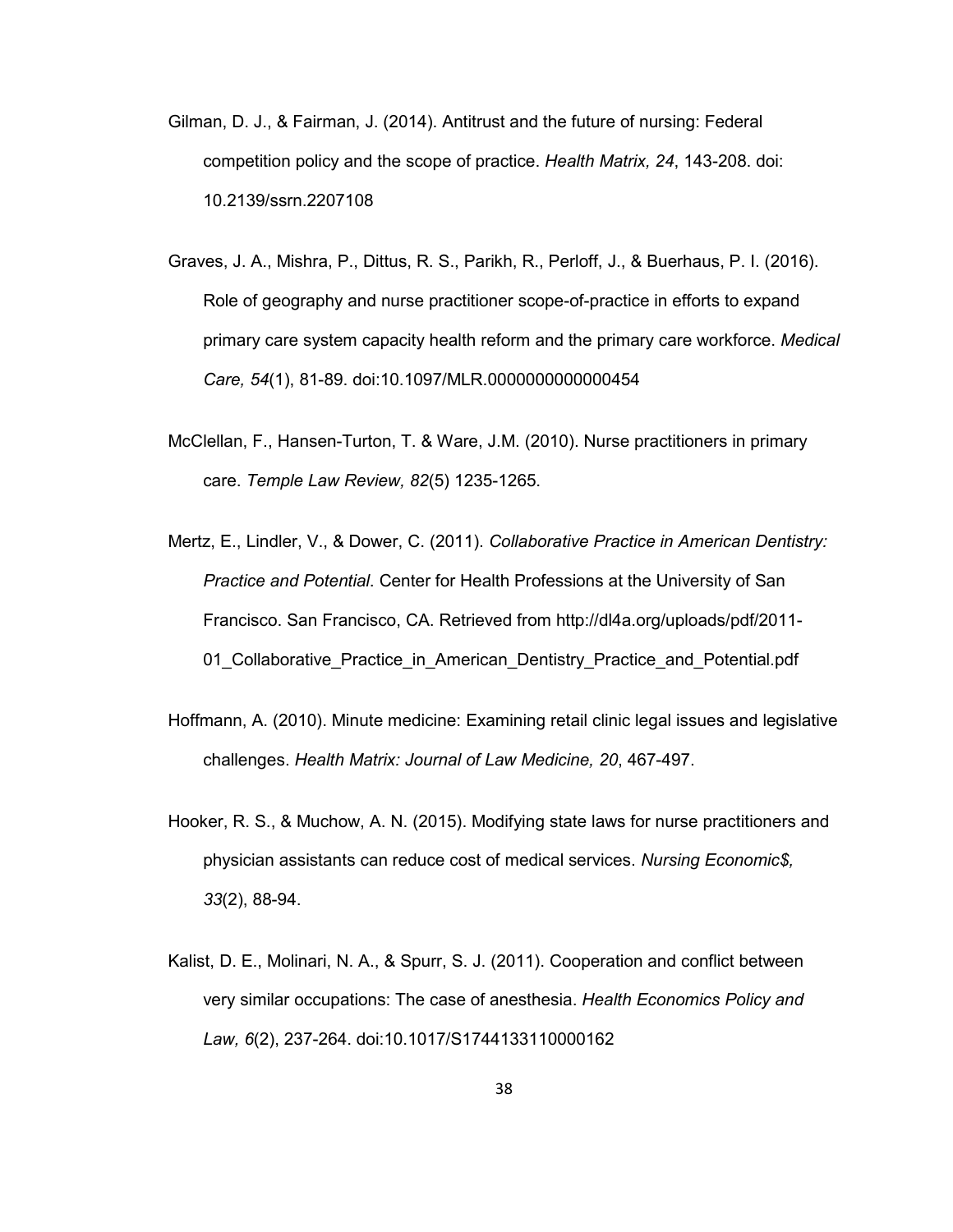- Kleiner, M. M. (2016). Battling over jobs: Occupational licensing in health care. *American Economic Review: Papers and Proceedings, 106*(5), 165-170.
- Kleiner, M., & Kudrle, R. (2000). Does regulation affect economic outcomes? The case of dentistry. *Journal of Law & Economics, 43*(2), 547-582. doi:10.1086/467465
- Kleiner, M. M., Marier, A., Park, K. W., & Wing, C. (2014). Relaxing occupational licensing requirements: Analyzing wages and prices for a medical service. (Working Paper No. 19906). Cambridge, MA: *National Bureau of Economic Research*. Retrieved from http://www.nber.org/papers/w19906.pdf
- Kuo, Y., Loresto, F. L., Jr., Rounds, L. R., & Goodwin, J. S. (2013). States with the least restrictive regulations experienced the largest increase in patients seen by nurse practitioners. *Health Affairs, 32*(7), 1236-1243. doi:10.1377/hlthaff.2013.0072
- Lowery, B., Scott, E., & Swanson, M. (2016). Nurse practitioner perceptions of the impact of physician oversight on quality and safety of nurse practitioner practice. *Journal of the American Association of Nurse Practitioners, 28*, 436-445. doi:10.1002/2327-6924.12336
- Markowitz, S., Adams, E. K., Lewitt, M. J., & Dunlop, A. (2016). Competitive effects of scope of practice restrictions: Public health or harm? (Working Paper No. 22780). Cambridge, MA: *National Bureau of Economic Research.* Retrieved from http://www.nber.org/papers/w22780.pdf
- National Academy of Medicine. (2011). The future of nursing: Leading change, advancing health. Washington, DC: The National Academies Press.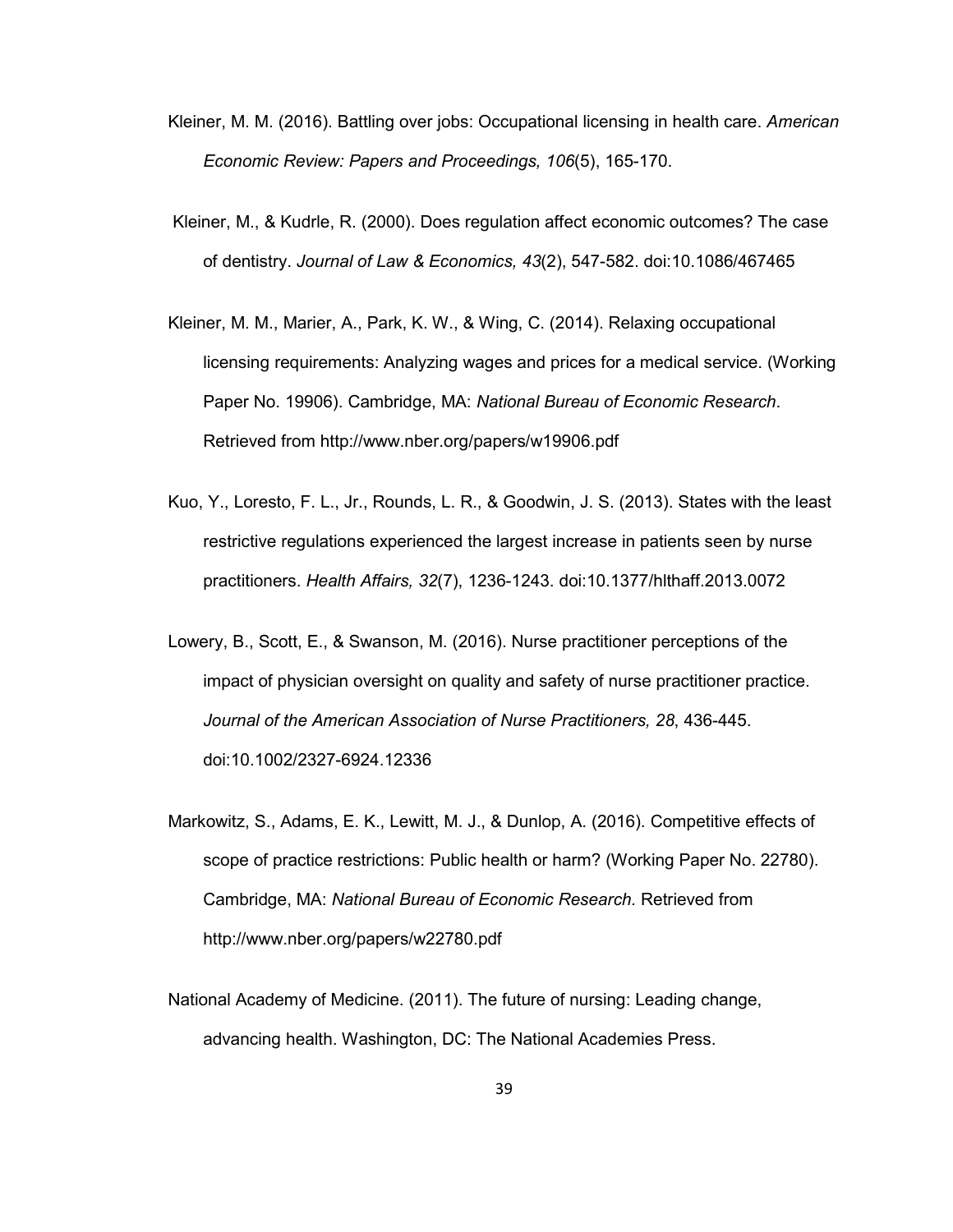National Council of State Boards of Nursing. (2018). Implementation status map. Retrieved from https://www.ncsbn.org/2018Janmapwithpoints.pdf

National Governors Association. (2012). *The role of nurse practitioners in meeting increased demand for primary care.* Retrieved from https://www.nga.org/cms/home/nga-center-for-best-practices/centerpublications/page-health-publications/col2-content/main-content-list/the-role-ofnurse-practitioners.html

- Phillips, S. J. (2017). 29th annual APRN legislative update. *The Nurse Practitioner, 42*(1), 18-46. doi: 10.1097/01.NPR.0000511006.68348.93
- Poghosyan, L., Boyd, D.R. & Clarke, S.P. (2015). Optimizing full scope of practice for nurse practitioners in primary care: A proposed conceptual model. *Nursing Outlook, 64,* 146-155. doi:10.1016/j.outlook.2015.11.015
- Poghosyan, L & Carthon, J.M.B. (2017). The untapped potential of the nurse practitioner workforce in reducing health disparities. *Policy, Politics, and Nursing Practice, 18(2)*, 84-94. doi:10.1177/1527154417721189
- Quraishi, J.A., Jordan, L.M., & Hoyem, R. (2017). Anesthesia Medicare trend analysis shows increased utilization of CRNA services. *American Association of Nurse Anesthetists Journal, 85(*5), 375 – 383.
- Reagan, P. B., & Salsberry, P. J. (2013). The effects of state-level scope-of-practice regulations on the number and growth of nurse practitioners. *Nursing Outlook, 61*(6), 392-399. doi:10.1016/j.outlook.2013.04.007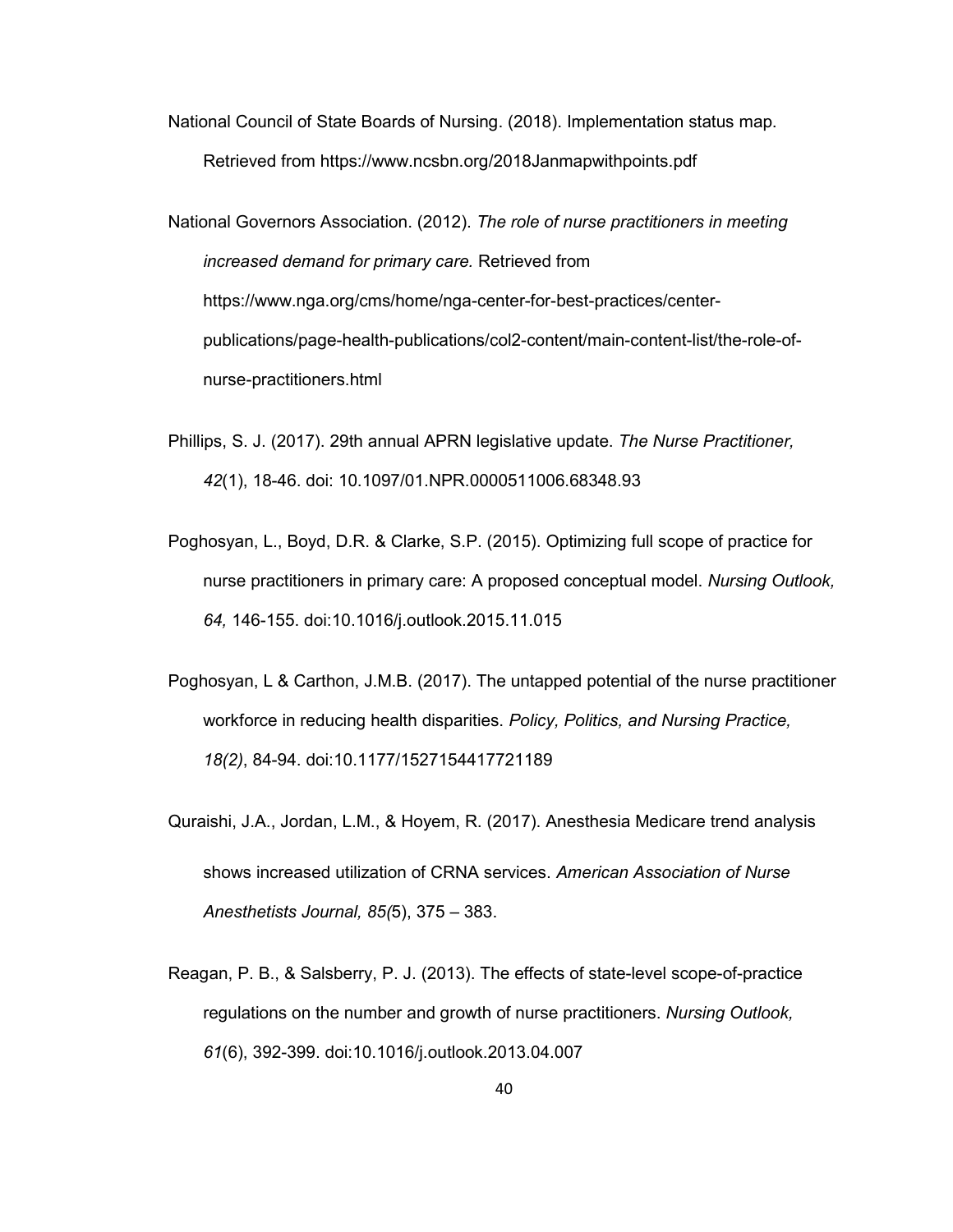- Rudner, N., & Kung, Y. M. (2017). An assessment of physician supervision of nurse practitioners. *Journal of Nursing Regulation, 7*(4), 22-29. doi:10.1016/S2155- 8256(17)30017-0
- Safriet, B. J. (1992). Health care dollars and regulatory sense: The role of advanced practice nursing. *Yale Journal on Regulation, 9,* 417-488.
- Scope of Practice Policy. (2018). Physician Assistants Overview. Retrieved from http://scopeofpracticepolicy.org/practitioners/physician-assistants/
- Spetz, J., Parente, S. T., Town, R. J., & Bazarko, D. (2013). Scope-of-practice laws for nurse practitioners limit cost savings that can be achieved in retail clinics. *Health Affairs, 32*(11), 1977-1984. doi:10.1377/hlthaff.2013.0544
- Stange, K. M. (2013). How does provider supply and regulation influence health care market? Evidence from nurse practitioners and physician assistants*.* Cambridge, United States, Cambridge: *National Bureau of Economic Research*, Inc. doi:10.3386/w19172
- Wing, C., & Marier, A. (2014). Effects of occupational regulations on the cost of dental services: Evidence from dental insurance claims. *Journal of Health Economics, 34*, 131-143. doi:10.1016/j.jhealeco.2013.12.001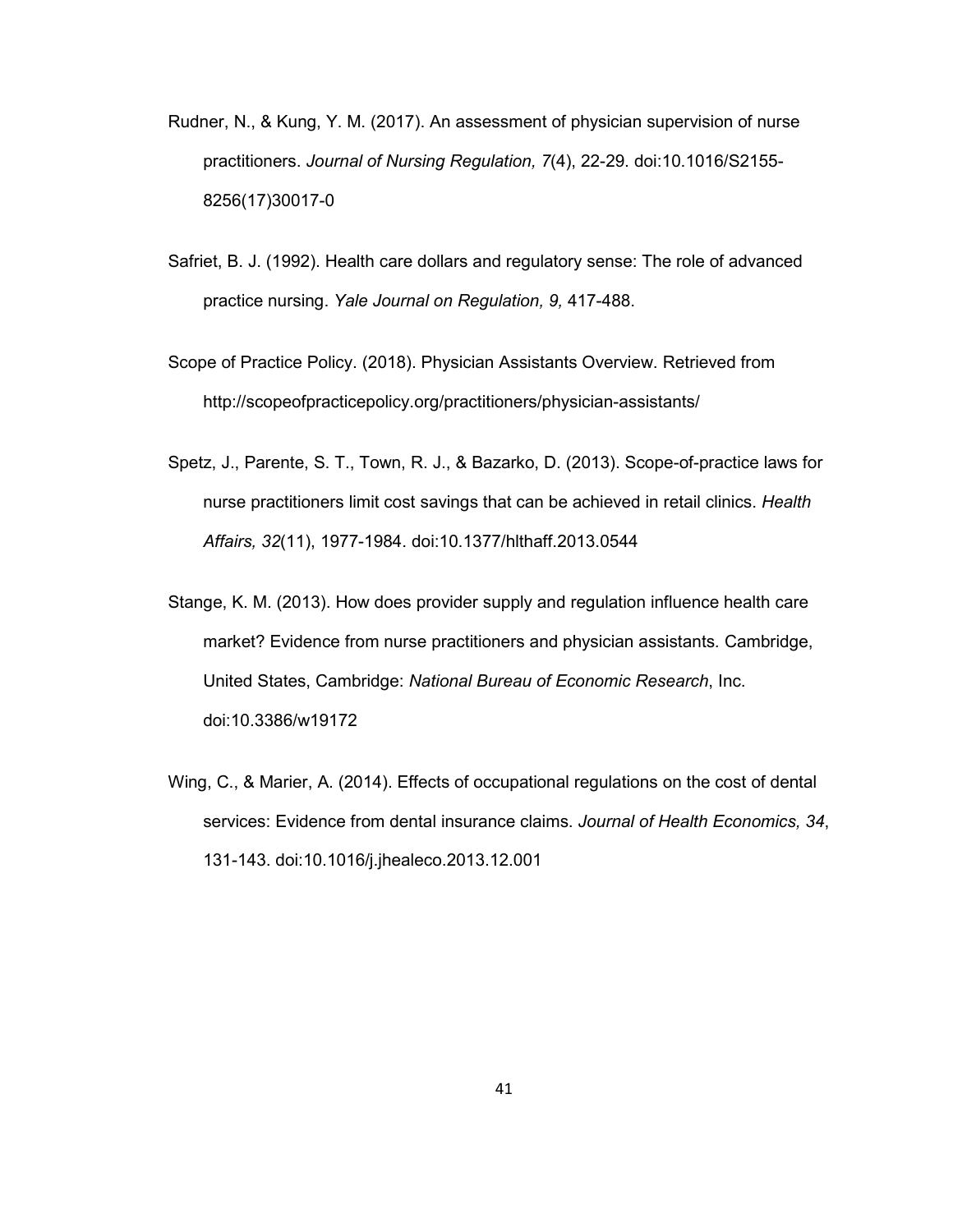Figure 2.1

# *Legally Required Supervision and the Delivery of Health Services*

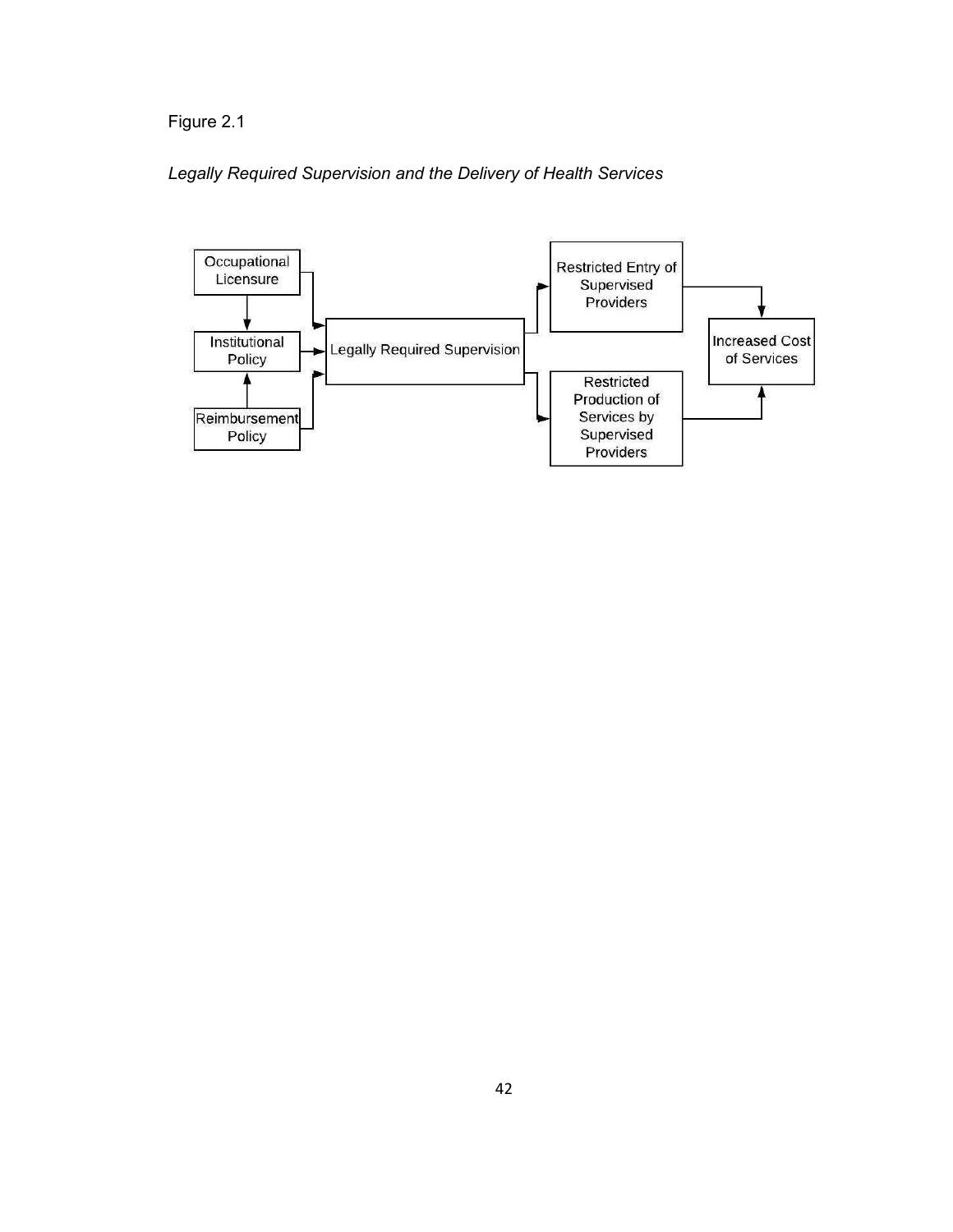## CHAPTER 3: VARIATION IN THE TERMS OF COLLABORATIVE PRACTICE AGREEMENTS BETWEEN NURSING PRACTITIONERS AND PHYSICIANS

## **Abstract**

**Background:** Nurse practitioner occupational licensure includes a requirement for a collaborative practice agreement (CPA) in Florida and 19 other states. The specific provider requirements in CPAs, terms, are not standardized under state laws presenting opportunity for variation across agreements.

**Main Purpose:** This study explores the terms outlined in CPAs between nurse practitioners and physicians in Florida.

**Methods:** A cross-sectional electronic survey sent to nurse practitioners licensed in Florida. Using mixed methodology, descriptive statistics summarize the terms outlined in CPAs. Free text responses are analyzed using a qualitative descriptive approach. Differences in the terms of CPAs across nurse practitioner practice setting, employer, and health professional shortage area are examined.

**Overall Results:** Responses from 1,444 nurse practitioners demonstrate variability in the terms of CPAs. Collaborative practice agreements describe the duties of the nurse practitioner and collaborating physician, and refer to other mechanisms of credentialing and regulation, although use vague language. Twenty-four percent of respondents reported no physician terms in the CPA. Nurse practitioners in hospitals report no terms for supervision significantly less than those in other settings (p<0.001). Self- employed nurse practitioners report no terms in their CPA twice as often as non- self-employed (p< 0.001).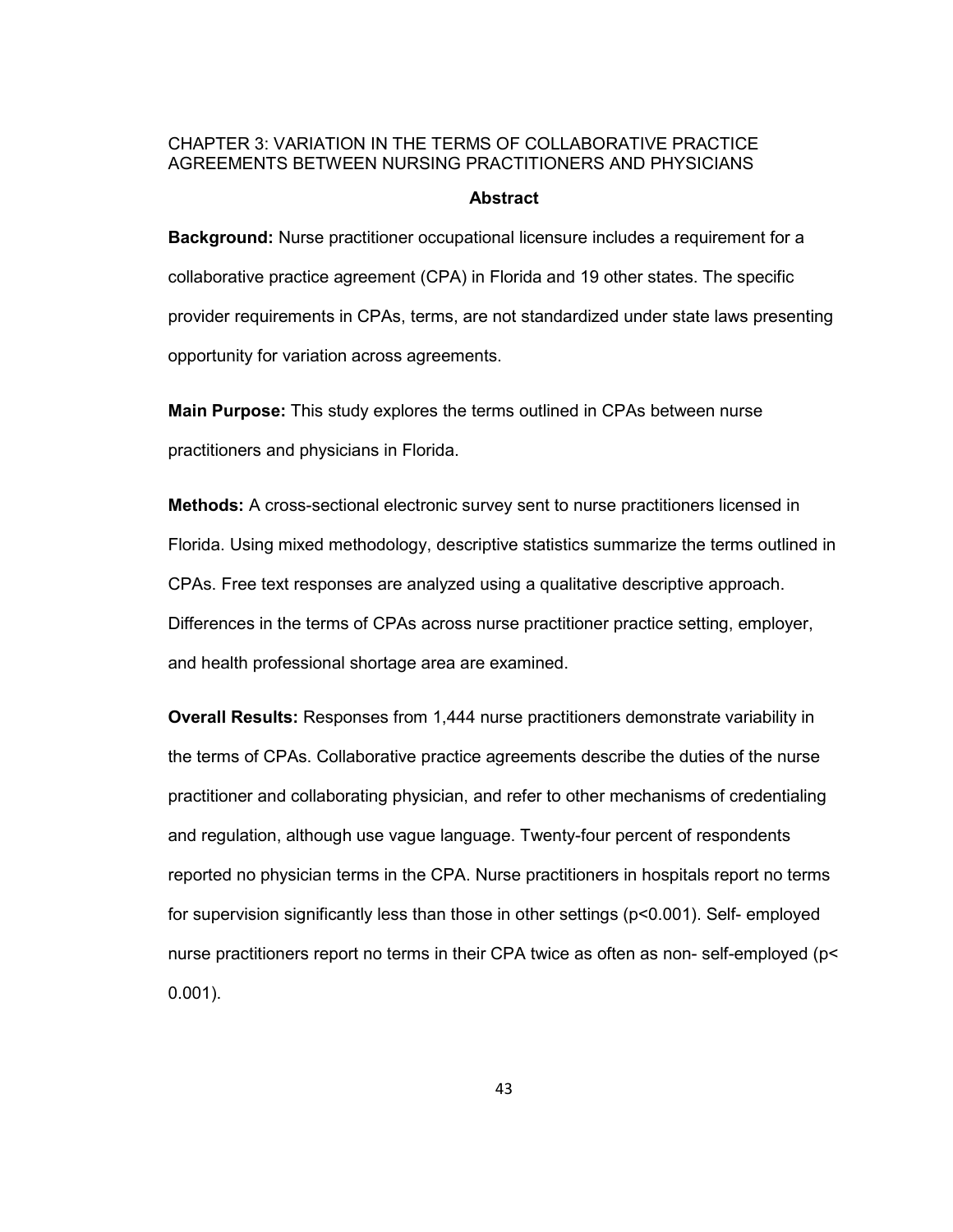Discussion: Collaborative practice agreements demonstrate variable capacity to deliver collaboration between providers, their intended purpose. Vague language and/or agreements with no terms fail to outline the responsibilities of providers. Variability within a single state jurisdiction suggests CPAs in practice are not narrowly tailored, a tenant of competition policy.

Keywords: nurse practitioner, regulation, collaborative practice agreement, occupational licensure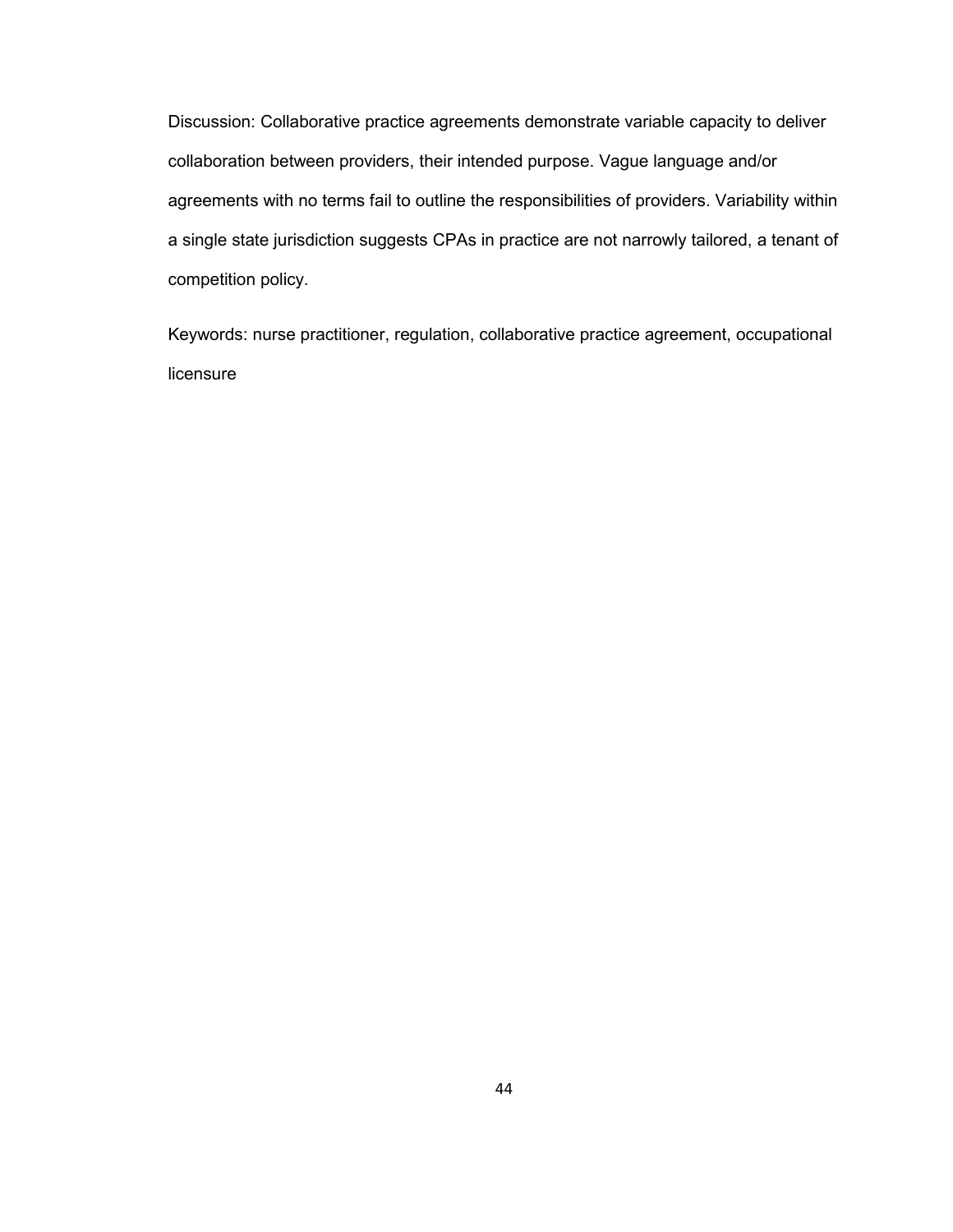#### **Introduction**

Collaborative practice agreements (CPA), one component of nurse practitioner occupational licensure required in 20 states including Florida (National Council of State Boards of Nursing, 2018), shape care delivery by nurse practitioners. Collaborative practice agreements are written contracts between a physician and a nurse practitioner that outline tasks, defined as terms, that a nurse practitioner may perform as well as the type and amount of physician involvement in care delivered by the nurse practitioner (Fauteux, Brand, Fink, Frelick, & Werrlein, 2017; McClellan, Hansen-Turton, & Ware, 2010). The Federal Trade Commission, National Academy of Medicine, and the National Governors Association recommend thorough evaluation of nurse practitioner occupational licensing requirements, and removal of restrictions that are superfluous to patient safety concerns amidst shortages in patient care services and an absence of evidence suggesting nurse practitioner care is unsafe (Federal Trade Commission, 2014; National Academy of Medicine, 2011; National Governors Association, 2012). The capacity of CPAs to deliver collaboration between physicians and nurse practitioners remains unknown, necessitating further inquiry into this specific occupational licensure mechanism.

In many states, nurse practitioner practice parameters outlined under state occupational licensure are narrower than their education and training. State occupational licensure regulations define education, training, and practice standards professionals must meet prior to providing a given service and differ in every state (Department of the Treasury Office of Economic Policy, Council of Economic Advisors, & Department of Labor, 2015). While the medical profession describes restrictive nurse practitioner occupational licensure as a needed mechanism to protect patients from low quality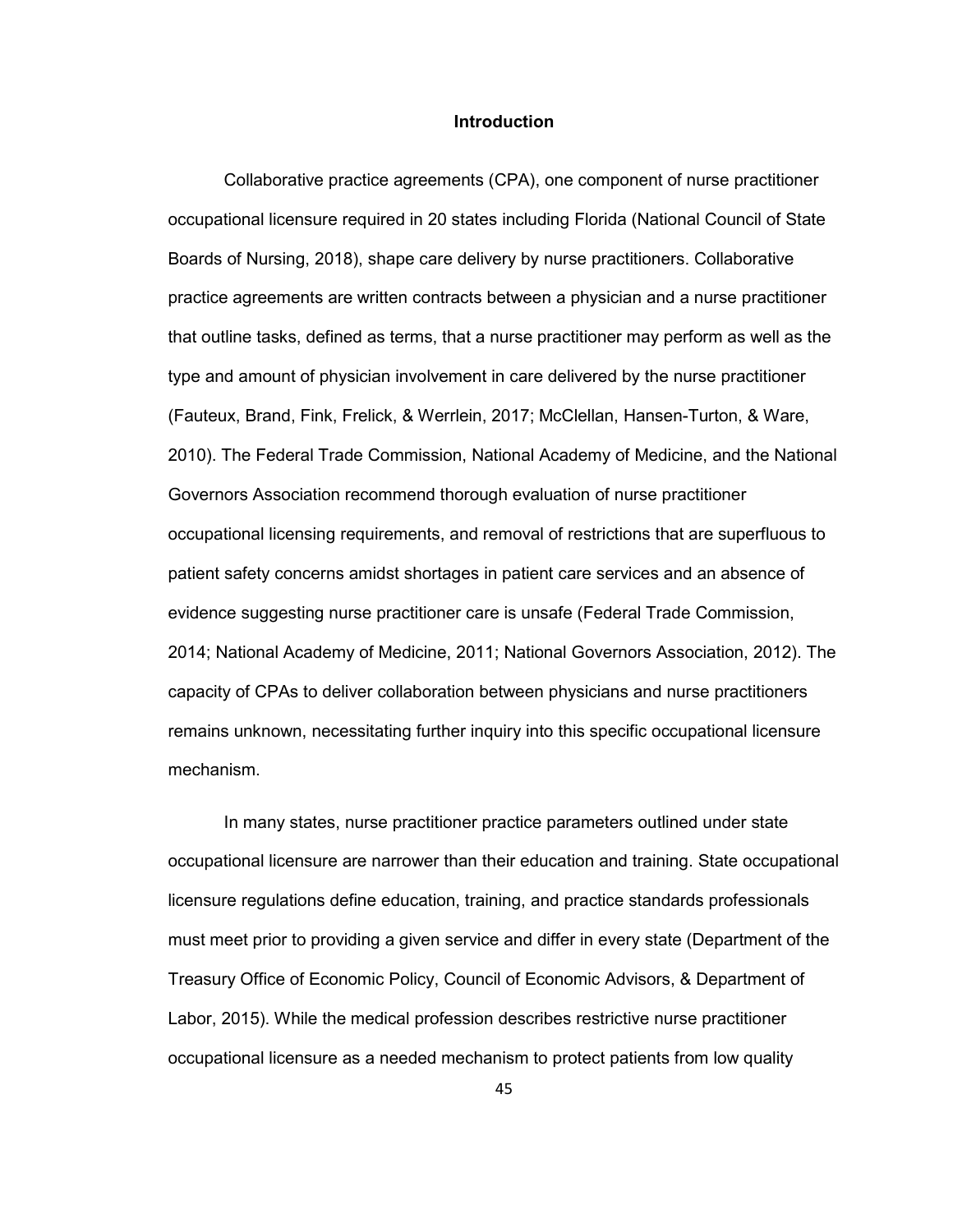providers, excessive occupational licensure requirements also decrease the number of available service providers (Kuo, Loresto, Rounds & Goodwin, 2013; Reagan & Salsberry, 2013), increase the cost of services (Kleiner, Marier, Park & Wing, 2014: Traczynski & Udalova, 2014), and hinder solutions to alleviating provider shortages (Barnes, et al., 2016; Buerhaus, DesRoches, Dittus, & Donelan, 2015; Xue, Ye, Brewer & Spetz, 2016). A multitude of studies reinforce the demonstrated capacity of nurse practitioners to deliver safe patient care (Kurtzman, et al., 2017; Laurant, et al., 2005; Newhouse, et al., 2011; Oliver, Pennington, Revelle, & Rantz, 2014). Requirements for nurse practitioners to maintain a CPA with a physician for the duration of their career conflict with the tenants of competition policy if they impose restrictions on the delivery of patient care more strictly than patient protection requires or if the regulatory mechanism is inefficient in delivering the proposed improvement to patient safety (Federal Trade Commission, 2014; Gilman & Fairman, 2014).

Florida offers a single regulatory environment for inquiry because it requires all nurse practitioners to maintain a CPA for the duration of their practice for both general practice and prescribing (Florida Statutes, 2017). Additionally, Florida public licensure data facilitates study recruitment from all nurse practitioners (Florida Department of Health, 2017). Florida statute states a written, signed, mutually agreeable CPA must be maintained at the practice location of the nurse practitioner between a nurse practitioner and a physician or dentist (Florida Statutes, 2017). The sample agreement provided on the Florida Board of Nursing (2016) website may be voluntarily used as a template, or not used at all. Proposed sections of the sample agreement include involved parties, the delineation of terms (nature of practice, duties of the nurse practitioner, duties of the physician, requirements for direct evaluation), and provider signatures.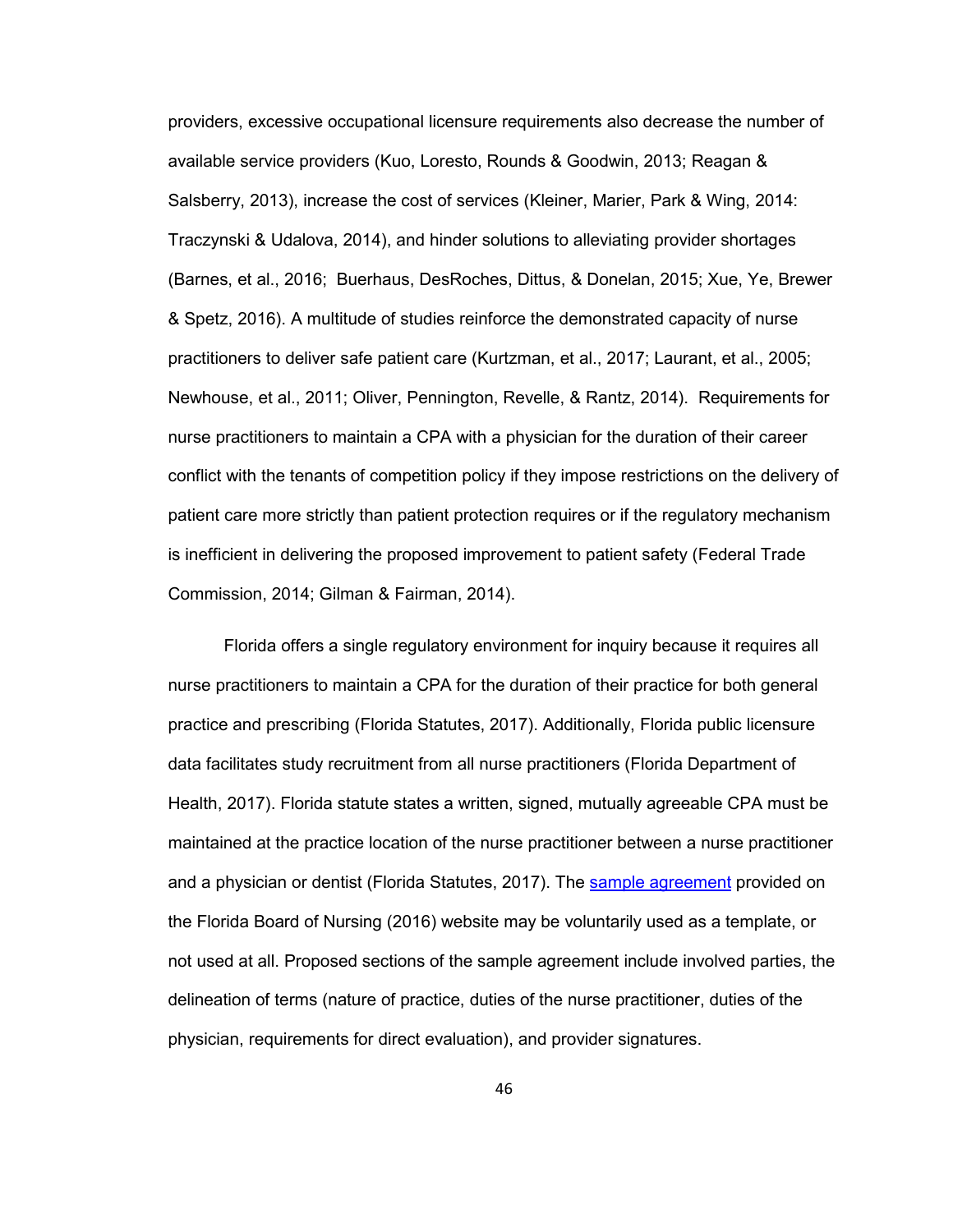Very little information exists regarding how CPAs are operationalized in practice and the actual terms explicated in the contracts between physicians and nurse practitioners. National studies of nurse practitioners question the capacity of CPAs to enhance the delivery of patient care via physician collaboration (Lowery, Scott, & Swanson, 2016), although do not address or describe variability in the contracts. The terms outlined in CPAs also vary significantly within states (Rudner & Kung, 2017). The development, maintenance, and terms of CPAs may vary significantly depending upon contextual factors of the physician, nurse practitioner, institution, or specific market (National Academy of Medicine, 2011).

To help fill the gap in knowledge, this study examines the terms that comprise CPAs in the state of Florida, as well as their potential variability across nurse practitioner practice setting, employer, and within Health Professional Shortage Areas (HPSA). Utilizing mixed methods in a cross sectional web-based survey, licensed nurse practitioners in the state of Florida provide description of their CPA terms. Structured multiple choice and unstructured text responses provide additional information regarding the specific structure and terms of CPAs to guide further policy analysis of the benefits and burdens of nurse practitioner CPAs.

#### **Methods**

## **Survey Instrument and Reliability Testing**

Experts in nursing, law, and state regulation wrote an initial bank of 129 survey questions based on literature synthesis that reflected nine domains of inquiry representative of themes in the competition, occupational licensure, and nurse practitioner scope of practice literature. A statistician reviewed multiple choice items to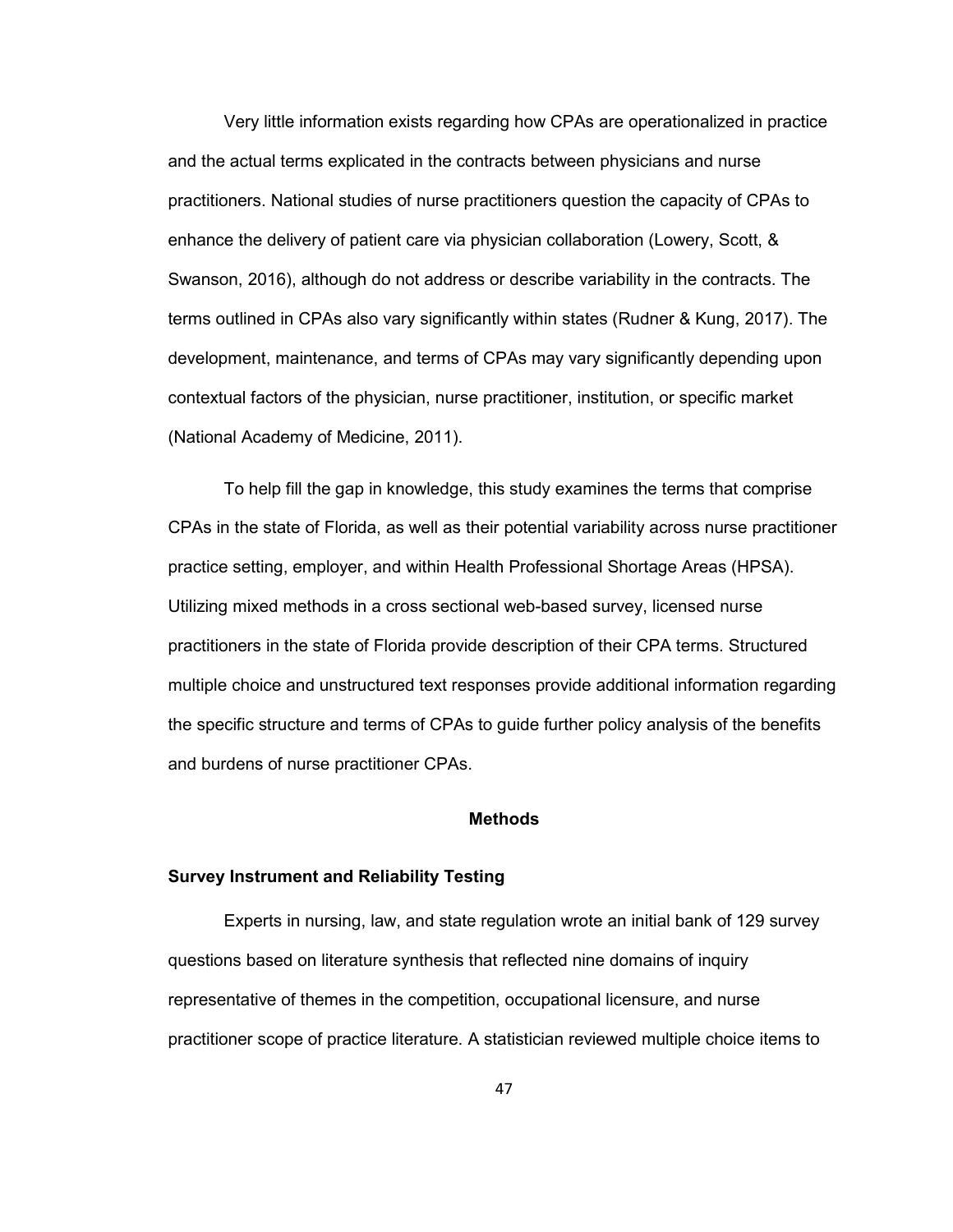ensure feasible data analysis. A senior qualitative researcher reviewed qualitative probes to assess bias in survey items (Creswell & Plano Clark, 2011). Focus groups with experts in content and survey methodology yielded 83 items. The majority of consolidation in survey items reflect removal of several free text response options and streamlined items based on survey domains.

Ten nurse practitioners with diverse clinical experience and extensive comprehension of state laws participated in cognitive interviewing to assess attitudes toward and comprehension of survey items and to ensure reliability of responses (Groves et al., 2011). Problematic survey items were then discussed. Topics discussed included nurse practitioner recall, item display, and inclusion of two of the nine domains. Subsequently, two domains were removed from the survey, provider reimbursement and employment contracts, due to concern of recall bias and length of the survey. The survey instrument was then built in Qualtrics and reviewed with a Qualtrics expert for survey flow and data management.

The final 48-item survey instrument contains questions on seven domains: 1) nurse practitioner characteristics, 2) practice characteristics, 3) collaborative practice agreement, 4) payment, 5) terms, 6) impact on practice, and 7) maintenance. Instructions provided at the start of each section intend to improve understanding of purpose (Groves, et al., 2011). The survey items are primarily structured multiple choice questions with additional free text qualitative responses for pertinent items to enhance understanding of complex topics (Creswell & Plano Clark, 2011). Throughout the survey, the option "I do not know" is offered to avoid forced response on topics the respondent does not recall (Groves et al., 2011). Using Qualtrics, 54 nurse practitioners from the Robert Wood Johnson Foundation Future of Nursing Scholars program completed the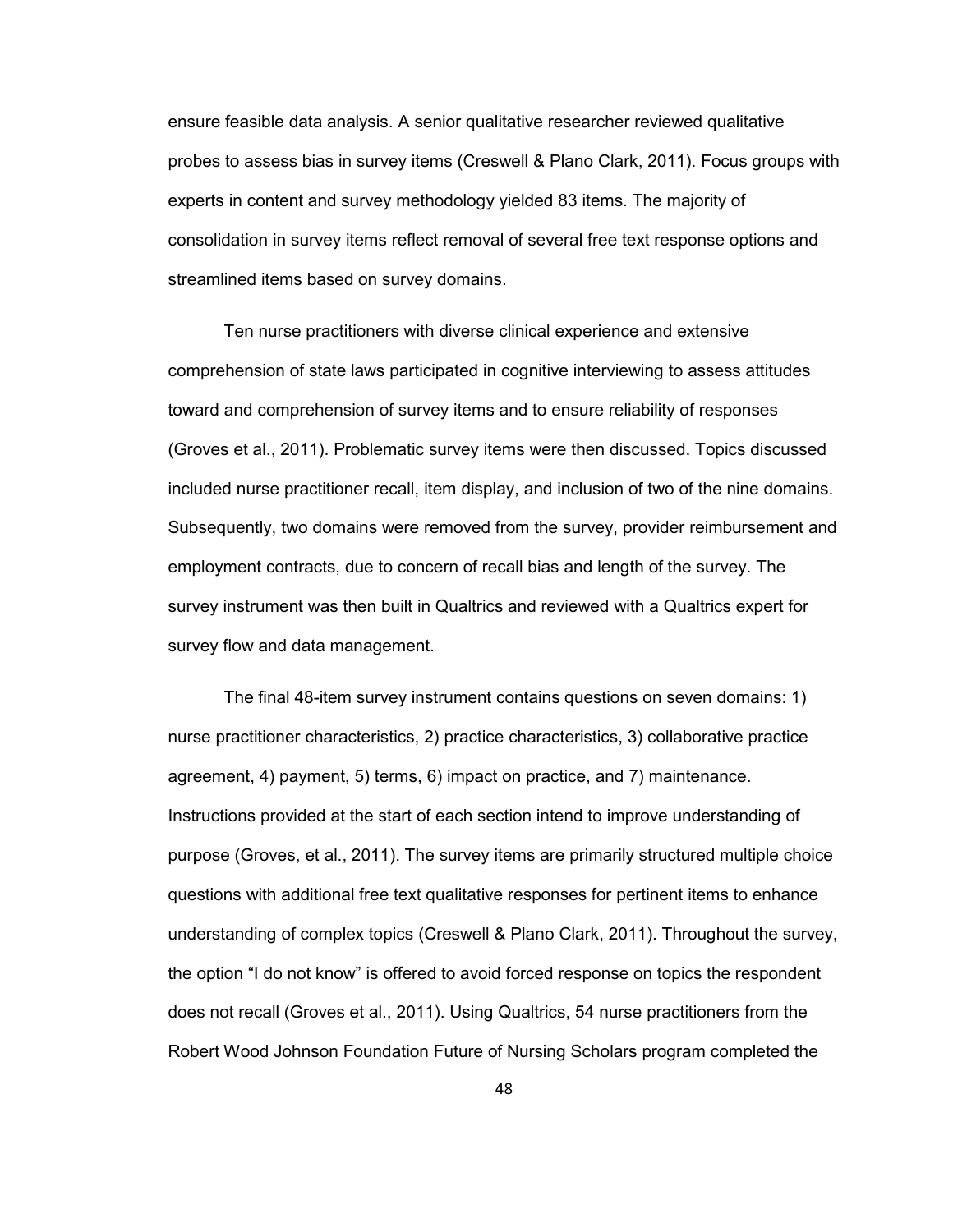survey to test reliability of responses, data generation and data management (Groves et al., 2011). Average survey completion time was six minutes. Pilot data distributions were reviewed for systematic response error and missing data. The final survey can be viewed in Appendix A.

#### **Sample**

After obtaining approval from the University of Pennsylvania IRB, recruitment of nurse practitioners with an active Florida license occurred using two phases of data collection, in person recruitment at the Florida Nurse Practitioner Network (FNPN) Annual Conference and via email outreach utilizing the public licensure data available through the Florida Department of Health. Figure 3.1 summarizes recruitment through data analysis.

In the first phase, undertaken in August of 2017, nurse practitioners attending the FNPN Annual Conference received information about the survey from the primary investigator in Orlando, Florida and completed the survey while at the conference. The FNPN is the largest professional organization of nurse practitioners across all specialties and settings in the state of Florida with nearly 1,400 members (Florida Nurse Practitioner Network, 2017). Survey distribution with sanctioned participation of a professional organization increases response rates (Dillman, Smyth, & Christian, 2009). Two hundred and four individuals registered for the two-day conference. The sampling frame included 120 nurse practitioners after removing student nurse practitioners, nurse practitioners not in active practice, and those out of state based on conference registration data. Recruitment for the study took place using email outreach to conference attendees at the start of the conference with a link to the survey, announcements each day of the conference at group sessions, distribution of paper URL cards, and availability of a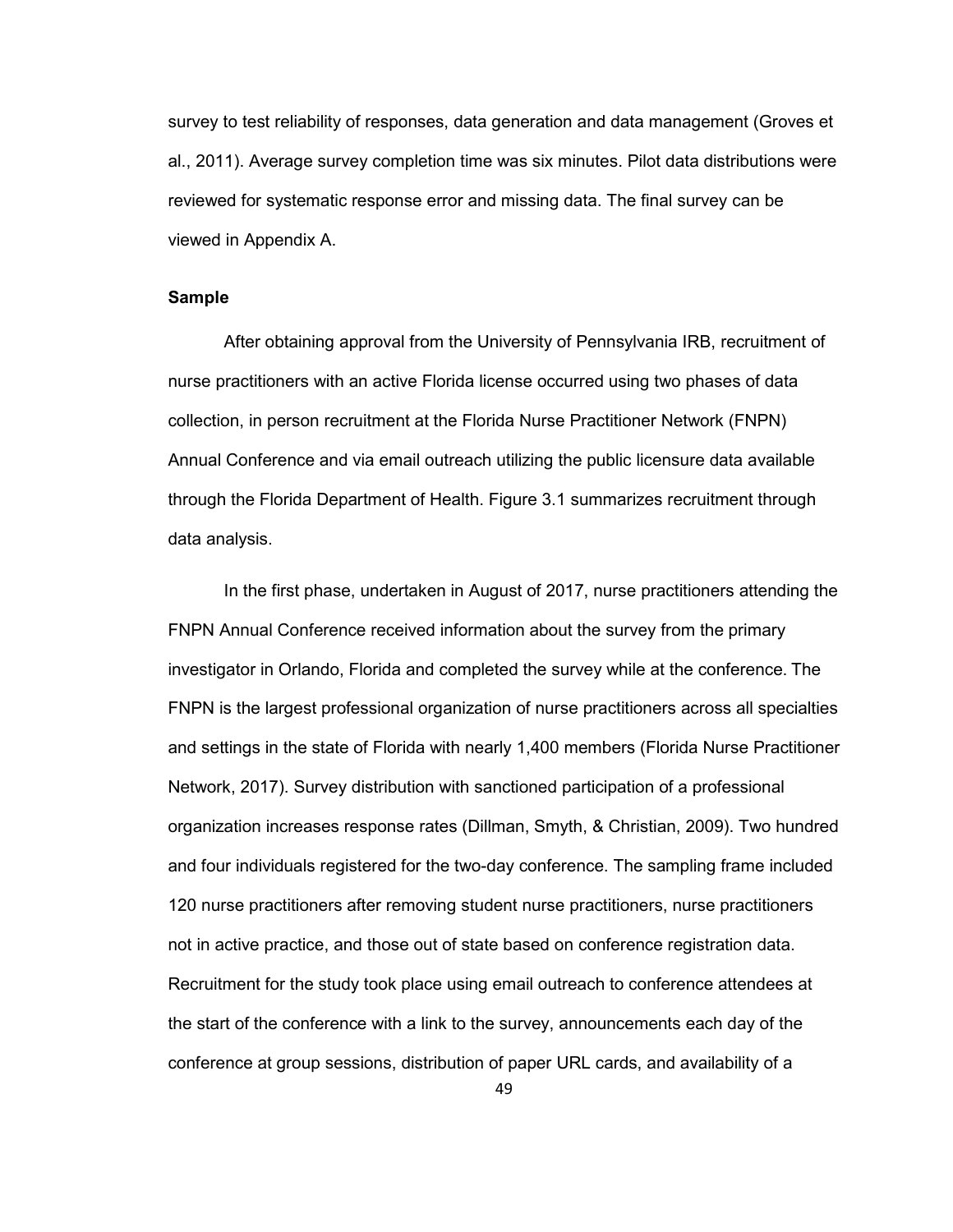paper version of the survey (Dillman, et al., 2009). The primary investigator was present on-site for the duration of the conference and entered the paper survey responses, 37 in all, to Qualtrics.

Seventy-five nurse practitioners completed the survey for a 62.5% response rate among this group. For this wave of data collection, a voluntary response box was added for respondents to provide their email address. The email address was utilized to enter respondents into a raffle for a \$50 Visa Gift Card and to remove respondents from the second wave of email outreach. Five individuals chosen by random number received a Visa Gift card at the conclusion of the conference. Conference attendees do not adequately represent all nurse practitioners in the state of Florida, containing disproportionate numbers of specialty nurse practitioners and geographic proximity to Orlando, Florida.

In the second wave of recruitment, a unique link to the same survey instrument was sent via email to all nurse practitioners with an active license in the state of Florida. Ninety-one percent of nurse practitioners in the public licensure file included an email address. Assuming a 10% response rate among roughly 16,000 nurse practitioners actively practicing in the state of Florida with accurate contact information, we expect responses from 1,600 nurse practitioners. This response rate ensures a confidence interval of 95% with a 3% margin of error assuming maximal variation for a single outcome, such as the absence of physician terms in a CPA (Fowler, 2009).

Public licensure data available through the Florida Department of Health, the Registered Nurse- ARNP only file, updated by the state on August 17th, 2017 included all licensed Advanced Registered Nurse Practitioners (ARNP) in the state of Florida defined as nurse midwives, nurse anesthetists, and nurse practitioners and includes the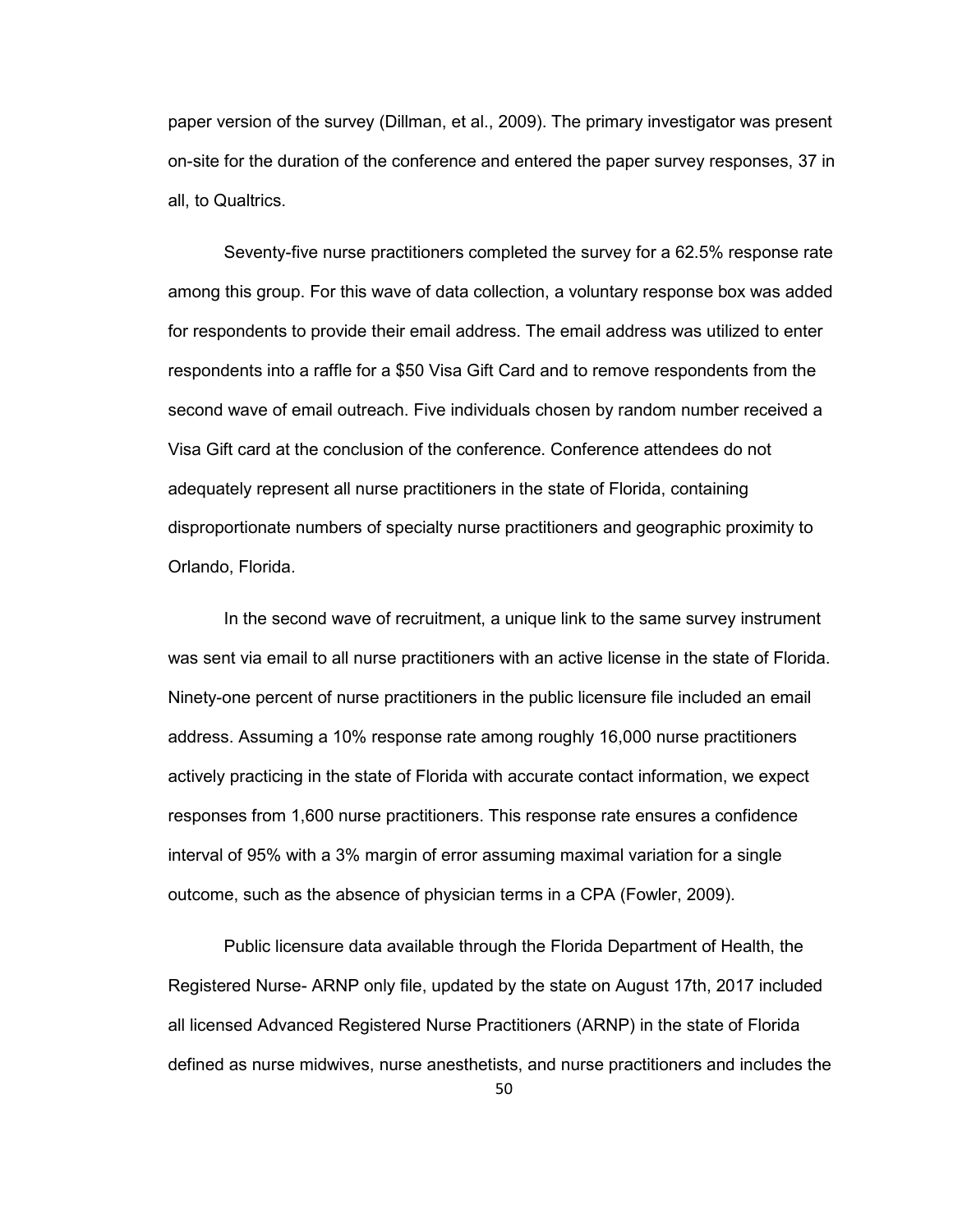email and practice address for each individual. This study included only nurse practitioners as the regulatory mechanisms inducing supervision by a physician are different for each discipline at the federal and institutional level (Carthon, Barnes & Sarik, 2015; Poghosyan, Boyd & Clark, 2016). Nurse midwives and nurse anesthetists coded in the file were removed prior to recruitment in addition to nurse practitioners with an inactive license and those practicing only outside the state of Florida. Respondents who completed the survey at the FNPN conference were removed using email address identity prior to secondary outreach to prevent repeat responses (Dillman et al., 2009).

Initial email outreach included text on the purpose and significance of the study with a unique link to the survey instrument.Two rounds of follow up to non-responders occurred within a 3-week window to enhance response rates (Dillman, et al., 2009). The use of unique URLs sent via email to each participant allowed completion of the survey only once per participant and facilitated follow up with non-responders (Qualtrics, 2017). All respondents who completed the survey via email were entered in a raffle for five \$50 Visa gift cards with winners chosen by random number.

## **Independent Variables**

Independent variables are factors that may influence the terms of CPAs within a single state, including the practice setting, employer, and geographic location of the nurse practitioner (National Academy of Medicine, 2011). Nurse practitioner practice setting and employer represent institutional factors that may influence the development of CPAs (\*Ritter, Bowles, O'Sullivan, Carthon, Fairman, 2018 (in revision). Geographic location has an impact on the supply of providers, and differs between nurse practitioner and physicians (Buerhaus, et al., 2015; Graves, et al., 2016). A shortage of physicians in a geographic or practice setting could alter the availability of a collaborating physician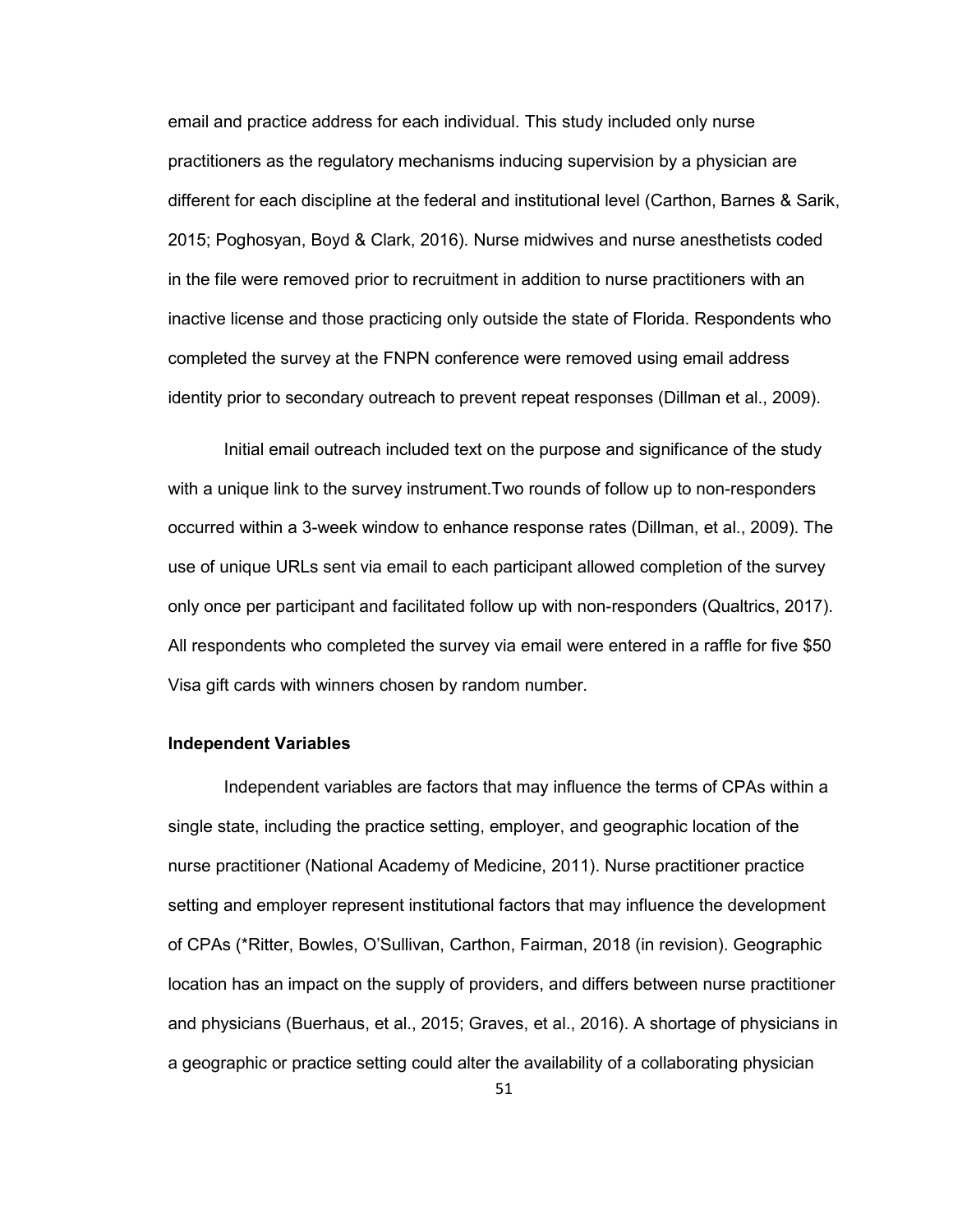and ultimately the terms of that agreement (Stange, 2013; Gilman & Fairman, 2014). Practice setting and employer are self-reported responses in the survey. Practice setting is defined as hospital, primary care, ambulatory non-primary care (e.g. specialty practice outpatient office, emergency department), and other. Employer is dichotomized to selfemployed and non self-employed. The Health Resources and Services Administration classification of HPSA for primary care delineates geographic areas with a shortage of primary health care providers. Health professional shortage areas, reported as a dichotomous variable were calculated using the practice street address provided in the Florida Department of Health licensure file and then linked to respondents using the anonymous response ID.

#### **Dependent Variables**

Outcome variables focused on further description of the terms outlined in CPAs. Outcomes include outlined terms of collaboration for the nurse practitioner and physician providers, models of collaboration, and the amount of physician oversight required by the CPA. The model of physician oversight is reported as a multiple choice categorical variable that reflects possible terms, including on-site collaboration, remote collaboration, and documentation review. An additional variable was created, "no terms", to represent CPAs without nurse practitioner report of physician oversight via on-site collaboration, remote collaboration, or documentation review in the CPA. Data to create the no terms variable came from a structured multiple choice response. To provide further clarity regarding the nurse practitioner terms of collaboration and model of collaboration, free text responses to the question "Please specify the services covered by protocols in your collaborative practice agreement" were analyzed utilizing a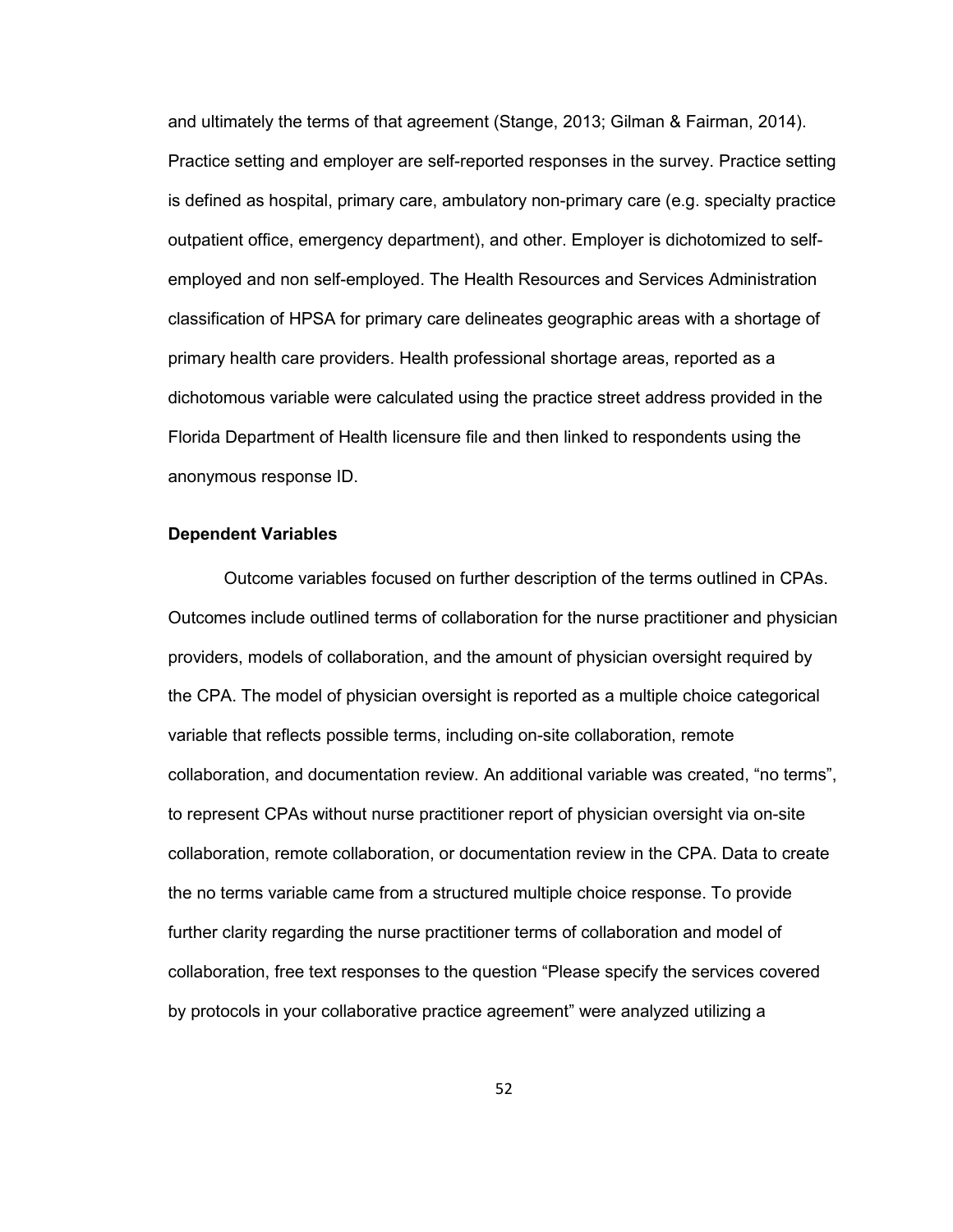qualitative descriptive approach effective in eliciting a comprehensive understanding of a phenomena from the perspective of the participants (Sandelowski, 2010).

#### **Data Analysis**

Mixed methods data analysis included descriptive statistics, qualitative descriptive analysis of selected free text responses, and chi-square testing to detect differences in the response of no physician terms by nurse practitioner practice setting, employer, and HPSA. Bar charts and tables summarize pertinent differences between the terms included in CPAs across groups. Cross tabulations and chi-square testing examining the frequency of no terms by practice setting, employer, and HPSA are reported for statistical significance. For text responses, in-vivo line by line coding by the primary investigator utilizing conventional content analysis produced meaning units derived from the data (Graneheim & Lundman, 2004; Hsieh & Shannon, 2005). Secondary coding allowed categories and subsequently themes to emerge. All coding was reviewed with a research assistant and the dissertation committee to meet consensus on categories and themes (Guba, 1981; Morgan, 2018). Triangulation took place with the Advanced Qualitative Consortium at the University of Pennsylvania School of Nursing (Abboud et al., 2017) to ensure rigor in the approach and reliability of major themes (Hsieh & Shannon, 2005). The combination of methodology provides robust analysis of CPAs to meet the study purpose of describing the terms outlined in the agreements for providers and variability across agreements. Qualtrics, SPSS, and Atlas.ti version 8 software packages aided the process of data analytics.

## **Results**

1,611 participants completed the survey for a response rate of 10.17%. The sample size conservatively achieves a three-point margin of error at a 95% confidence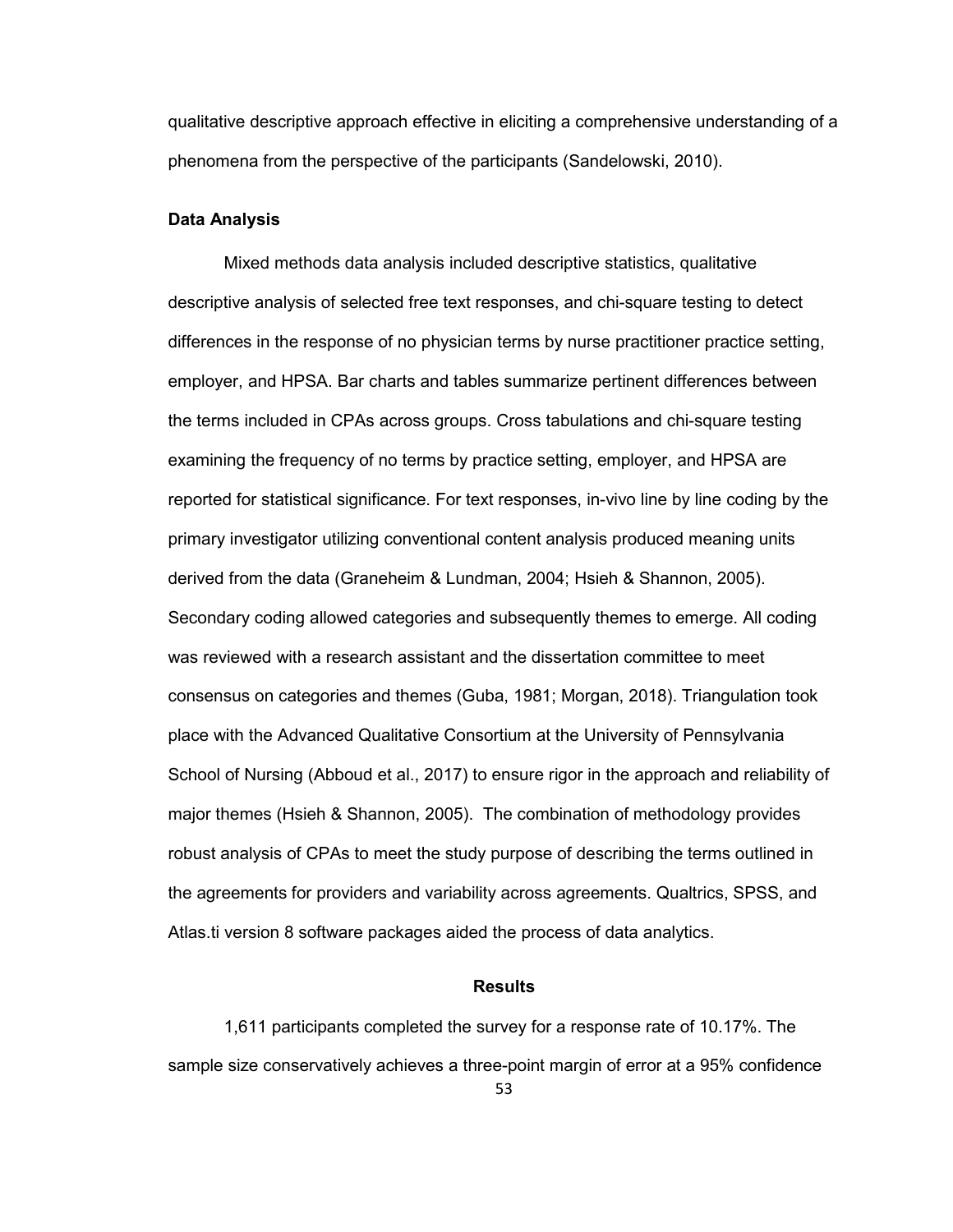level (Fowler, 2009). The results of this study summarize the responses of 1,444 nurse practitioners who practice in the state of Florida. The sample demographics are summarized in Table 3.1.

Roughly 90% of the sample is female, consistent with previous studies examining nurse practitioners in Florida (Florida Center for Nursing, 2016; Rudner & Kung, 2017). Population statistic estimates are derived from Florida's Advanced Registered Nurse Practitioner (ARNP) Supply: 2014-2015 Workforce Characteristics and Trends (2016). Sample distribution across age is consistent with the Florida ARNP Supply report (Florida Center for Nursing, 2016). This sample of nurse practitioners reported white race more often, 86.4% versus 69.7% (Florida Center for Nursing, 2016). Over 93% of the sample maintains a national certification.

 The sample of nurse practitioners varied by practice setting, employer, and practice within a HPSA. Nurse practitioners in primary care settings comprised 23.4% (n = 335) of the sample. Hospital nurse practitioners accounted for 22.8% (n = 327), slightly less than studies of all ARNPs in the state of Florida (Florida Center for Nursing, 2016). Nurse practitioners working in ambulatory settings such as specialty clinics and emergency departments comprised 21.1% (n = 303) of the sample. The remainder of the sample reported other practice settings including correctional facilities, assisted living facilities, home health, insurance companies, skilled nursing facilities, occupational health, public health, and school health. Ninety-five respondents (6.6%) report selfemployment. Roughly 60% (n = 898) of nurse practitioner respondents' practice in a designated HPSA for primary care services.

Four themes derived from qualitative analysis of free text responses guide the display of results and are summarized in Table 3.2. Findings reveal CPAs outline the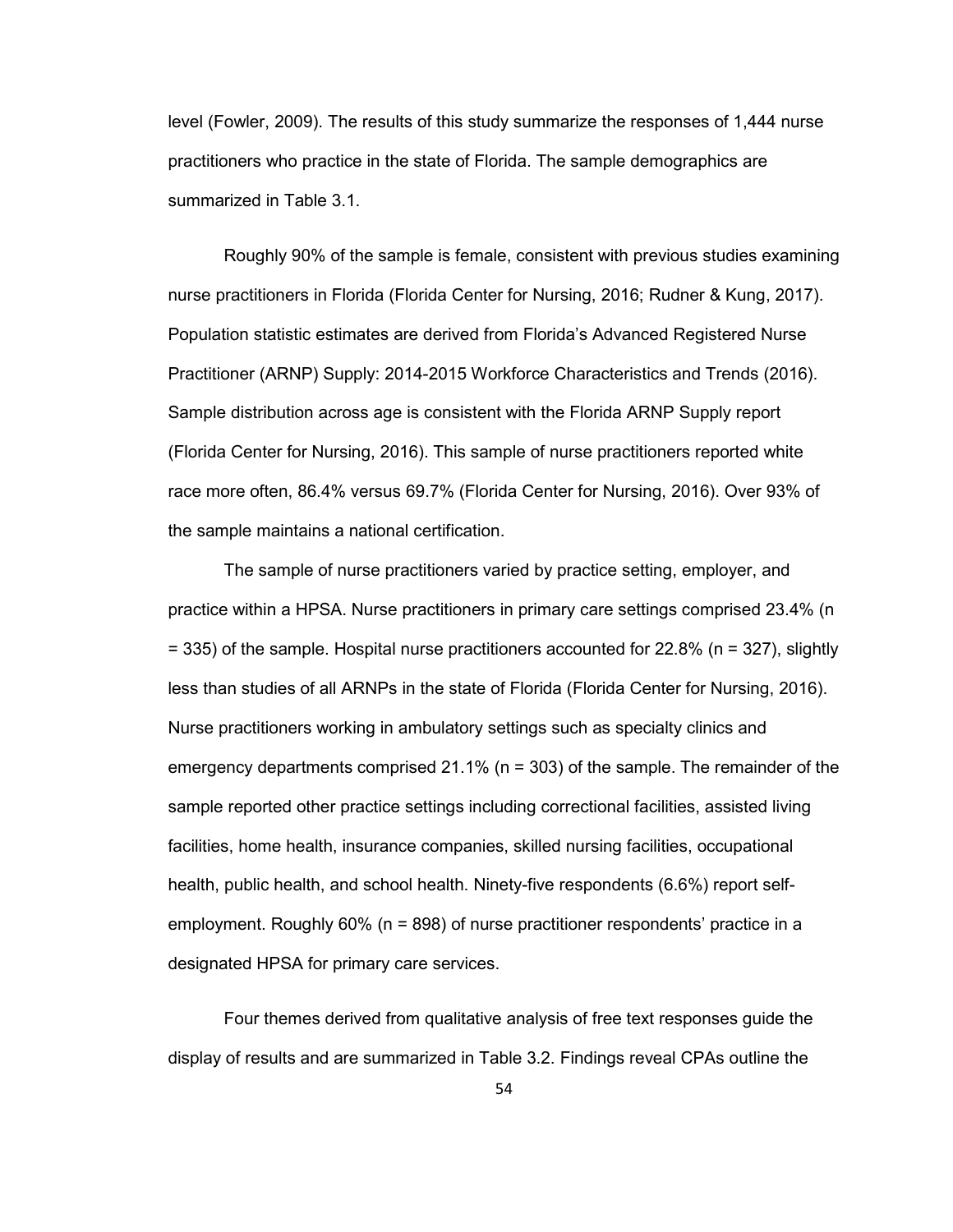duties of the nurse practitioner and the duties of the collaborating physician. The absence of physician terms of supervision within a CPA is significantly associated with nurse practitioner practice setting and employer, though not HPSA. Respondents link terms of the CPA with other forms of credentialing or regulations such as institutional policy and national certification. In many cases, vague language utilized in the CPA result in broad protocols.

## **Duties of the Nurse Practitioner**

Free text responses illustrate the duties of the nurse practitioner outlined by the CPA. The duties of the nurse practitioner denote the population served by the nurse practitioner, procedures the nurse practitioner is permitted to perform, and the formulary of pharmacologic agents the nurse practitioner is permitted to prescribe. Not all responses explicate all three categories. At a minimum, respondents report their CPA outlines the population served by the nurse practitioner. This includes broad populations such as "adult primary care" as well as more specific populations, sometimes only in a specific setting such as "hospital based neonatology services". Nurse practitioners in primary care and specialty practice describe broad and specific descriptions of procedures. Some respondents broadly describe procedures they are permitted to perform, such as "ICU procedures," while other are more explicit, using descriptors such as "Vent management, Central lines, Chest tube insertion, Arterial line insertion". Respondents rarely provided details about prescribing duties in their CPA, although some occasionally list classes of pharmacologic agents they are permitted to prescribe such as psychopharmacology, chemotherapy, and contraceptives.

## **Duties of the Collaborating Physician**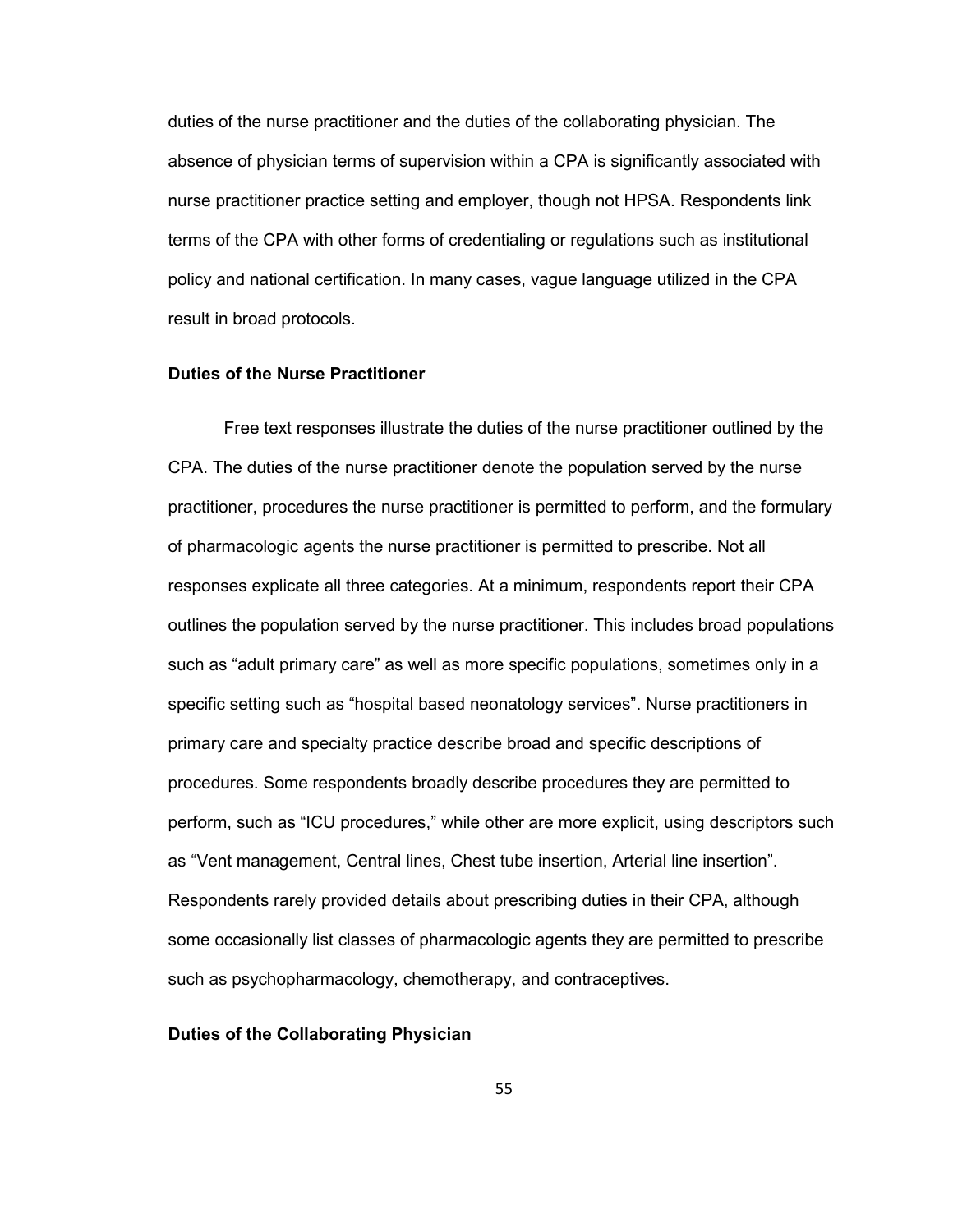Nurse practitioner respondents specify the method and frequency of physician collaboration as outlined by the CPA more often in structured responses than free text, though the models of physician oversight are consistent across structured survey items and free text responses including on-site or remote oversight and documentation review. The duties of the nurse practitioner ( $n = 175$ ) are mentioned five times more often than duties of the collaborating physician  $(n = 35)$  when examining free text responses. When explicated, respondents explain the duties of the physician with relation to the amount and model of physician oversight of their practice. Free text responses frequently reflect collaboration with the physician on an "as needed" basis. Less frequently, respondents describe very specific parameters for collaboration, such as "The doctor has to sign off on all my orders and consults. We meet on a daily basis to review patient's assessment and plans."

Structured responses to survey questions reveal varied methods of physician oversight of nurse practitioners. On-site physician collaboration is reported by 36.6% (n  $= 528$ ) of the sample, 29.6% (n = 428) cite remote physician collaboration. Lastly, 25.7% of respondents (n = 313) report documentation review as a required element of physician oversight outlined in the CPA. Overall, 76% (n = 1097) mention at least one of the above methods of physician oversight outlined in their CPA. Documentation review is the most common service requiring physician oversight by on-site or remote supervision. The amount of documentation review required by the CPA ranged from less than 25% up to 100%, with most respondents, 86% ( $n = 271$ ) at one extreme value or the other.

#### **Associations between Terms and Nurse Practitioner Characteristics**

The absence of terms defining the duties of the collaborating physician, 24% ( $n =$ 347) of the sample, are significantly associated with nurse practitioner self-employment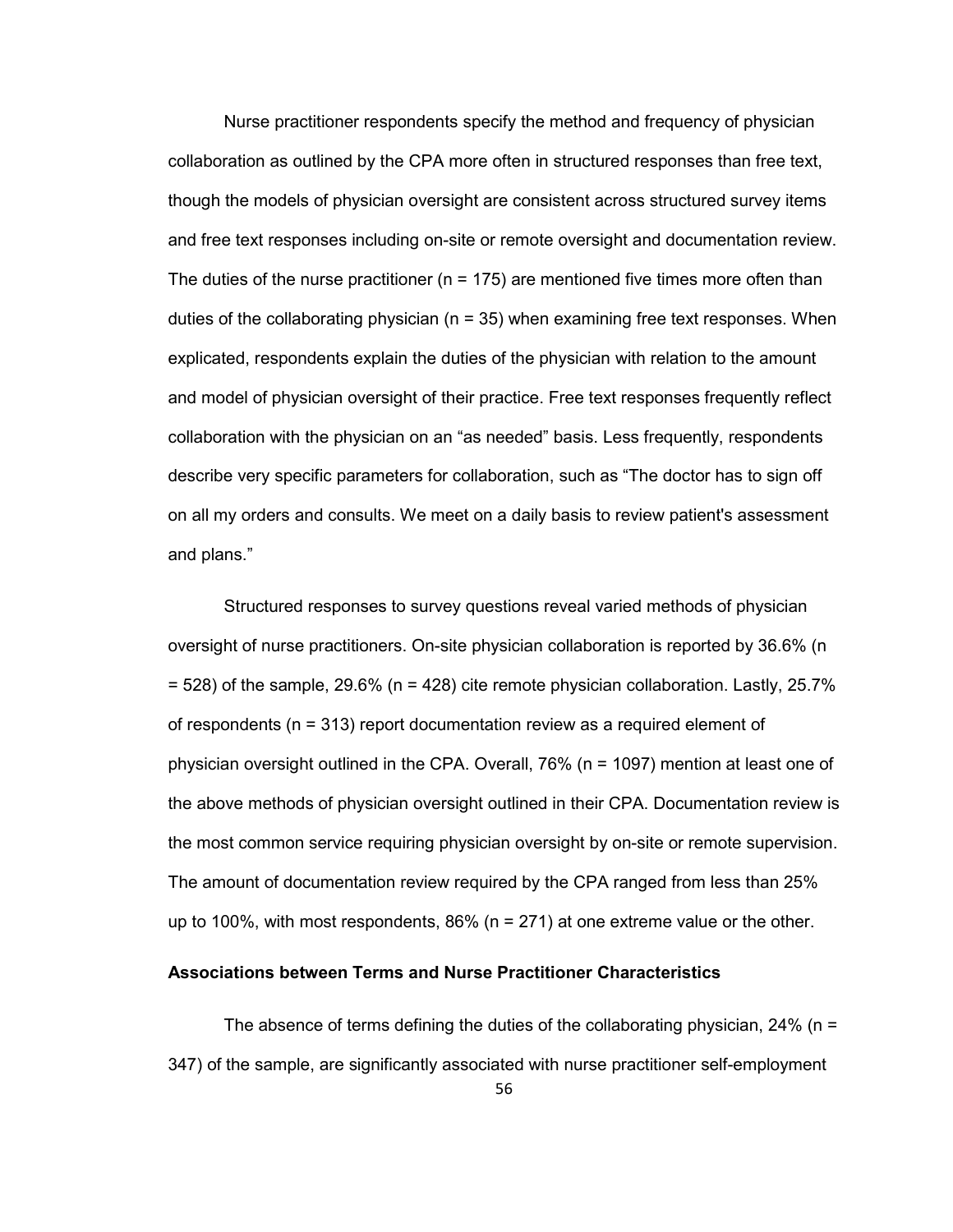and practice setting, though not practice in a HPSA. Absence of terms is defined as nurse practitioners report of no physician oversight via on-site collaboration, remote collaboration, or documentation review in the CPA. Self- employed nurse practitioners report no terms in their CPA almost twice as often as non self-employed nurse practitioners (p < 0.001), shown in Figure 3.2. Fewer nurse practitioners in hospitals report no terms for collaboration when compared to non-hospital settings (p < 0.001), shown in Figure 3.3. Nurse practitioners report equal occurrence of no terms in their CPA in HPSAs and non HPSAs (24.2%), shown in Figure 3.4. Additional analysis of HPSA split by practice setting demonstrate nurse practitioners working in hospitals in a HPSA report no terms in their agreement less often than hospital nurse practitioners in non HPSA locations ( $p = 0.009$ ), though non-significant findings persist in the other settings.

## **Reference to another Form of Credentialing or Regulation**

Other forms of credentialing and regulation are cited in the CPA by 70 respondents. Practice authority of the nurse practitioner in some cases defers to practice standards defined by other jurisdictions, such as clinical practice guidelines or institutional privileges. Respondents reference compliance with state regulatory policy such as the Florida Nurse Practice Act and nurse practitioner prescribing of controlled substances in the state of Florida. Federal requirements for practice denoted in the CPA include involvement of the collaborating physician for services a nurse practitioner may not perform under Medicare reimbursement policy such as home health orders and prescribing shoes for people with diabetes. Collaborative practice agreements also list requirements for professional certification, including CPR certification and national nurse practitioner certification to care for a given population.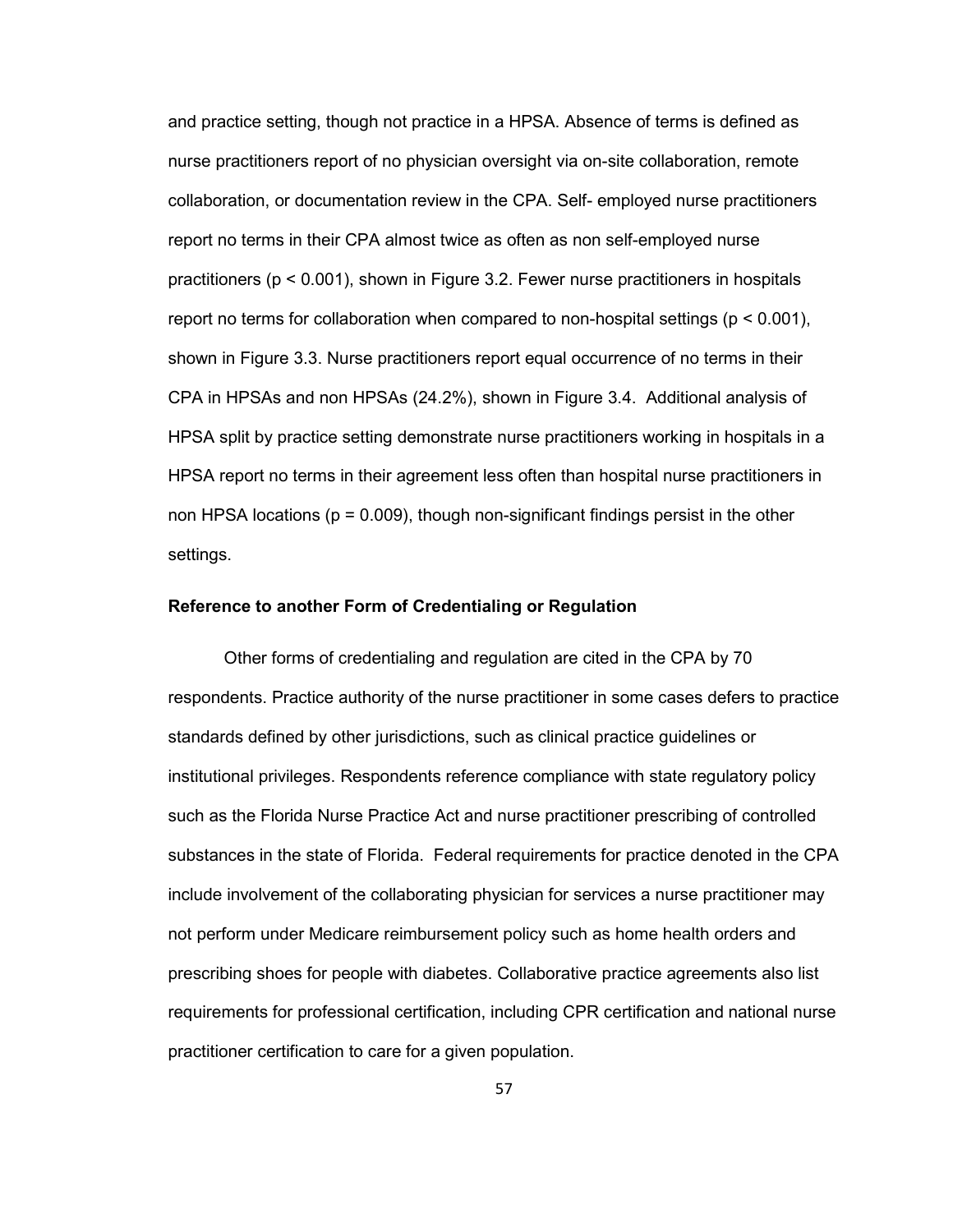Reference to institutional policies occur in multiple agreements, with mention of credentialing, professional privileges, and institution specific policies. Respondents describe reference to institutional privileging within their CPA, such as "Services in accordance with the job description and/or delineation of privileges approved by the credentialing committees at each facility." Reports from nurse practitioners demonstrate instances where CPAs induce greater restrictions than what is outlined in state law. For example, a respondent reported, "Diagnosis and treatment of psychiatric illness excluding prescription of controlled drugs even though allowed by my state." Legislation passed in 2016 allows nurse practitioners in Florida to prescribe controlled substances beginning January 1, 2017 (Florida Statutes, 2017).

## **Broad Protocols**

The most common finding of qualitative free text analysis describes broad protocols, including indiscriminate respondent language and reference to "loose" or "general" structure when describing the agreement. The words "Interview, obtain history, physical assessment, order diagnostic tests, diagnose, manage care, refer, maintain health record" and "under the general supervision of xxx" without further description do not explicitly define the responsibilities of the nurse practitioner or the collaborating physician within the agreement. Similarly, nurse practitioners often described the services covered in the CPA as "very broad" or "just general things, nothing specific". The following quotation demonstrates vague language that allows for broad interpretation of the CPA:

"Under the general supervision of xxxxx and his designee, the ARNP may perform medical acts of diagnosis, and develop a treatment plan for such diagnosis, based upon the history, physical examination, assessment and diagnostic findings. These medical acts may take place in several settings,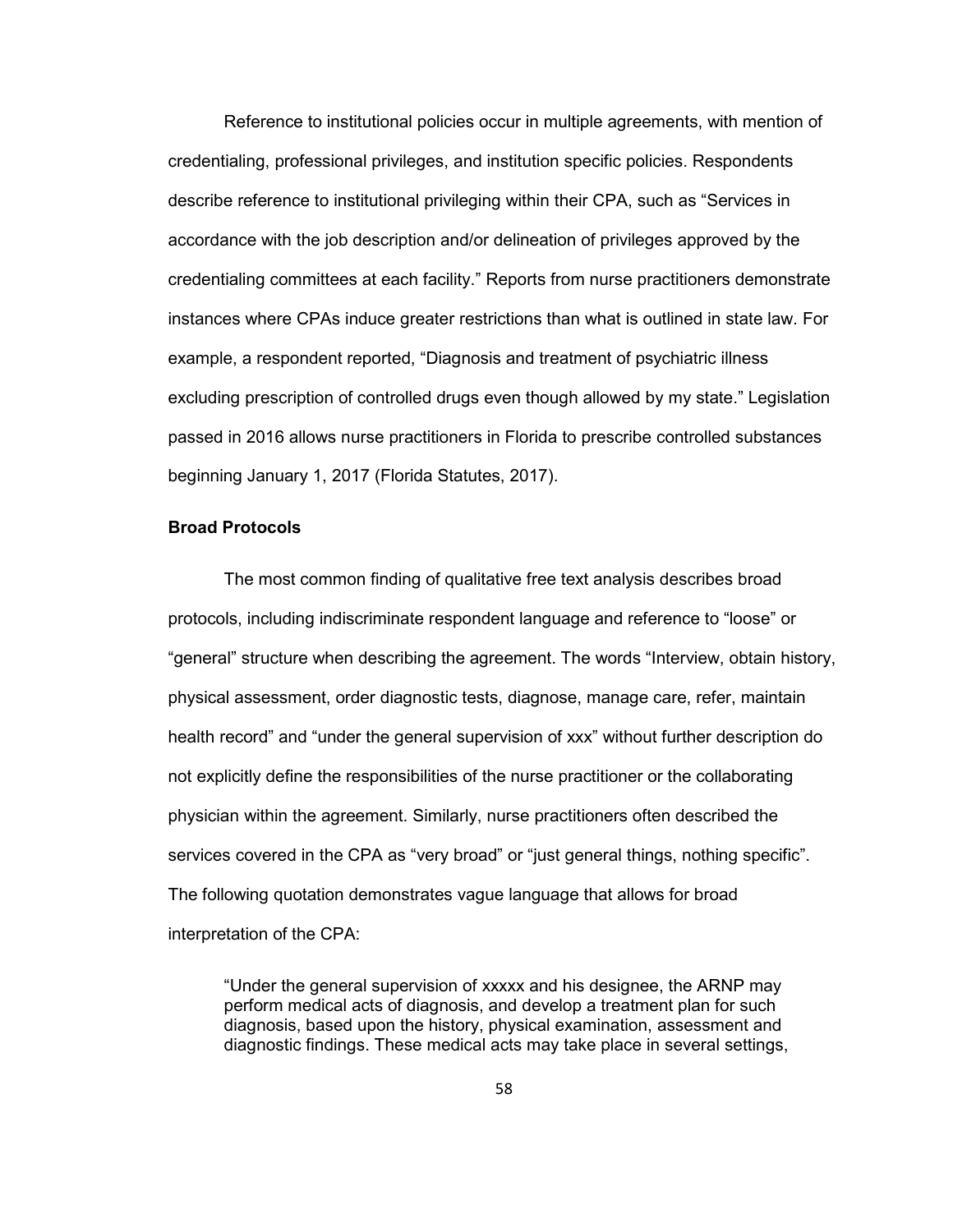outpatient, inpatient, volunteer settings, and other health care organizations as deemed necessary by xxxxxx."

Broad agreements lack details pertaining to the duties of the nurse practitioner and/or the duties of the collaborating physician in the collaborative relationship.

### **Discussion**

This descriptive mixed methods study intended to explain the structure, terms and variability of CPAs between nurse practitioners and physicians**.** Findings from this study demonstrate extensive variation in the terms of CPAs within a single state. Variation in the interpretation of what constitutes an appropriate CPA presents opportunity for vague agreements lacking purpose and restrictive agreements that create unfounded barriers to the delivery of patient care. The absence of physician terms within a CPA is associated with practice setting and employer of the nurse practitioner. The lack of nurse practitioner and physician terms, and the use of broad language in CPAs raise further questions about the value of CPAs in assuring patient safety and supporting collaboration between providers.

### **Broad Language of Agreements**

The use of broad language defining the duties of both the nurse practitioner and the collaborating physician in CPAs fails to define the collaborative relationship and thereby weakens the tenants of a well-constructed contract and limits the capacity for this occupational licensure mechanism to protect patients or providers. Broad, vague language utilized in CPAs do meet Florida's statutory requirements. Instead, broad language tethers nurse practitioners and physicians without demonstrated evidence of standardized benchmarks for collaboration. The American Medical Association posits nurse practitioner CPAs ensure team based care with the inclusion of physicians to protect patient safety (National Academy of Medicine, 2011). Results from this study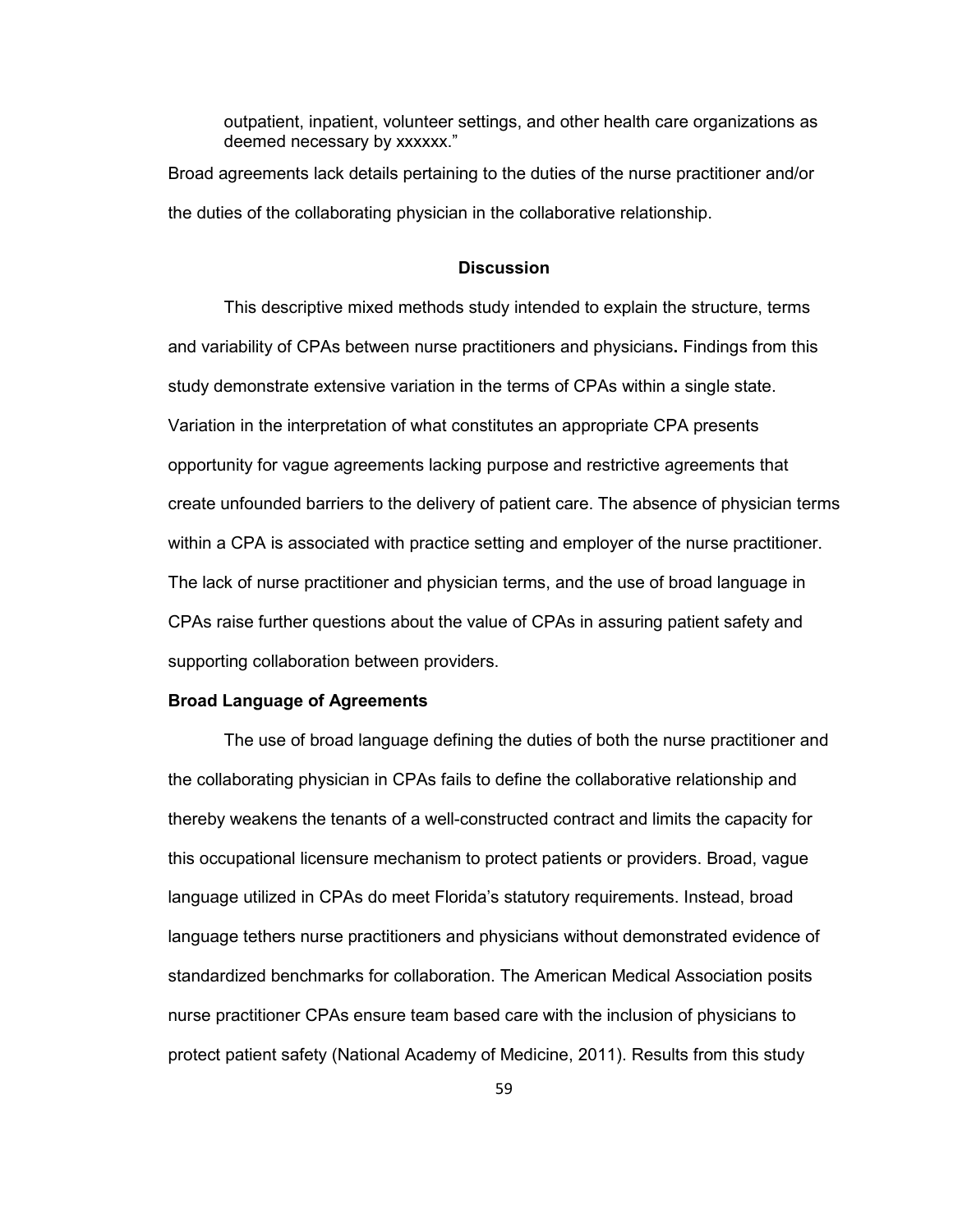demonstrating the vague construction of CPAs further destabilize claims that the presence of a CPA equates collaboration between providers.

#### **Variability in Terms**

The variability of terms seen in CPAs indicates that CPAs are based on standards unrelated to state laws. Collaborative practice agreements in Florida demonstrate extensive variability inconsistent with recommendations from the Federal Trade Commission and others to narrowly tailor occupational licensure mechanisms (Federal Trade Commission, 2014; Federal Trade Commission & United States Department of Justice, 2004). Expanding upon the work of Rudner and Kung (2017), this study corroborates substantial variation in the structure and terms of CPAs under ubiquitous state statute requirements. Unlike previous studies, this examination describes the terms of participation in a CPA for both the nurse practitioner and the physician integrating text and structured data to provide a thorough synopsis of this common mechanism of occupational licensure. Significant variation exists in both the permission granted to the nurse practitioner to deliver patient care services and the level of physician involvement in the care delivered by the nurse practitioner. Variation occurs across nurse practitioners educated and certified to provide similar types of services, such as primary care, revealing subjectivity in the terms included in agreements and minimizing the utility of state regulations requiring CPAs.

# **Lack of Terms**

Rarely did the CPAs explicitly address all duties of the health providers referenced in the Florida template agreement (Florida Board of Nursing, 2016). When included, terms outlining the duties of the providers in the CPA only intermittently address the population served by the nurse practitioner, the procedures a nurse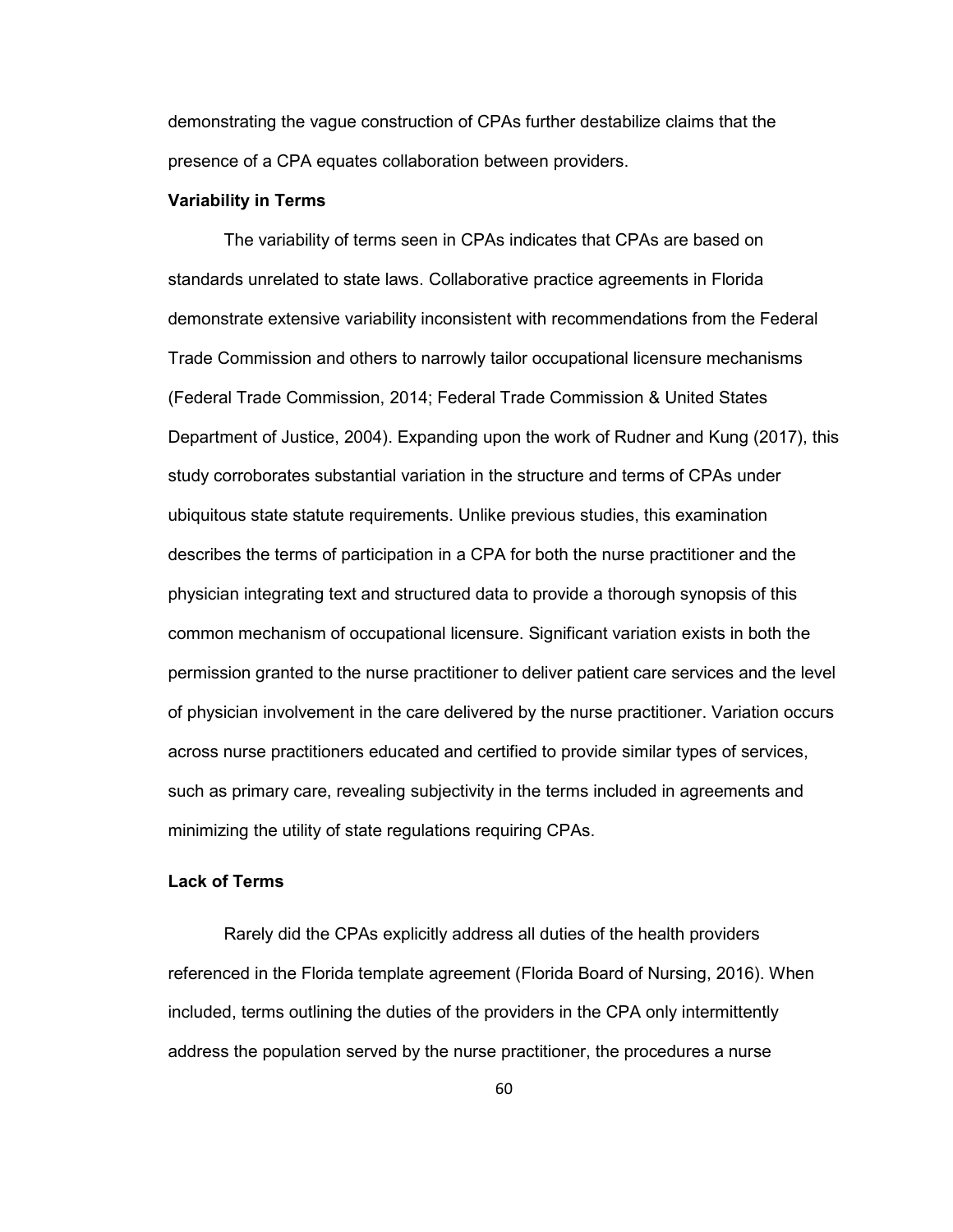practitioner may perform, the drugs a nurse practitioner may prescribe, the structure of physician oversight, and the amount of physician involvement. Additionally, terms delimiting the duties of the nurse practitioner exceed description of the responsibilities of the physician placing the burden of compliance on the nurse practitioner. Significant associations between the absence of terms for physician supervision and the practice setting and self-employment of nurse practitioners demonstrate the potential influence of extra regulatory factors on the development of agreements. Extra regulatory factors include institutional policies, provider preferences, billing structures, and the supply of providers in a given setting (Kalist, Molinari, & Spurr, 2011; National Academy of Medicine, 2011). In hospitals, CPAs likely fit into a tapestry of regulations embedded in institutional policies including professional privileges, specialty practice, and team-based care. Among self- employed nurse practitioners, CPAs more often lack detail regarding the collaborative roles of the nurse practitioner and physician, suggesting the agreements meet statutory requirements without providing collaborative services.

 Provider shortage areas, designated as HPSAs, do not seem to have an influence on the development of CPAs. As HPSAs represent areas with fewer healthcare providers, we expected the decreased supply of providers to promote differences in the terms of the CPA from areas with an adequate number of providers. Non-significant results display an even split between nurse practitioner without terms in their CPA in HPSAs and non HPSAs. When also considering practice setting, nurse practitioners working within HPSAs in a hospital more often report terms in their agreements than non HPSA hospital nurse practitioners. Perhaps, the absence of physicians in hospitals within HPSAs results in structured CPAs formulated by physicians and institutions, minimizing nurse practitioner involvement in negotiations. Nurse practitioners provide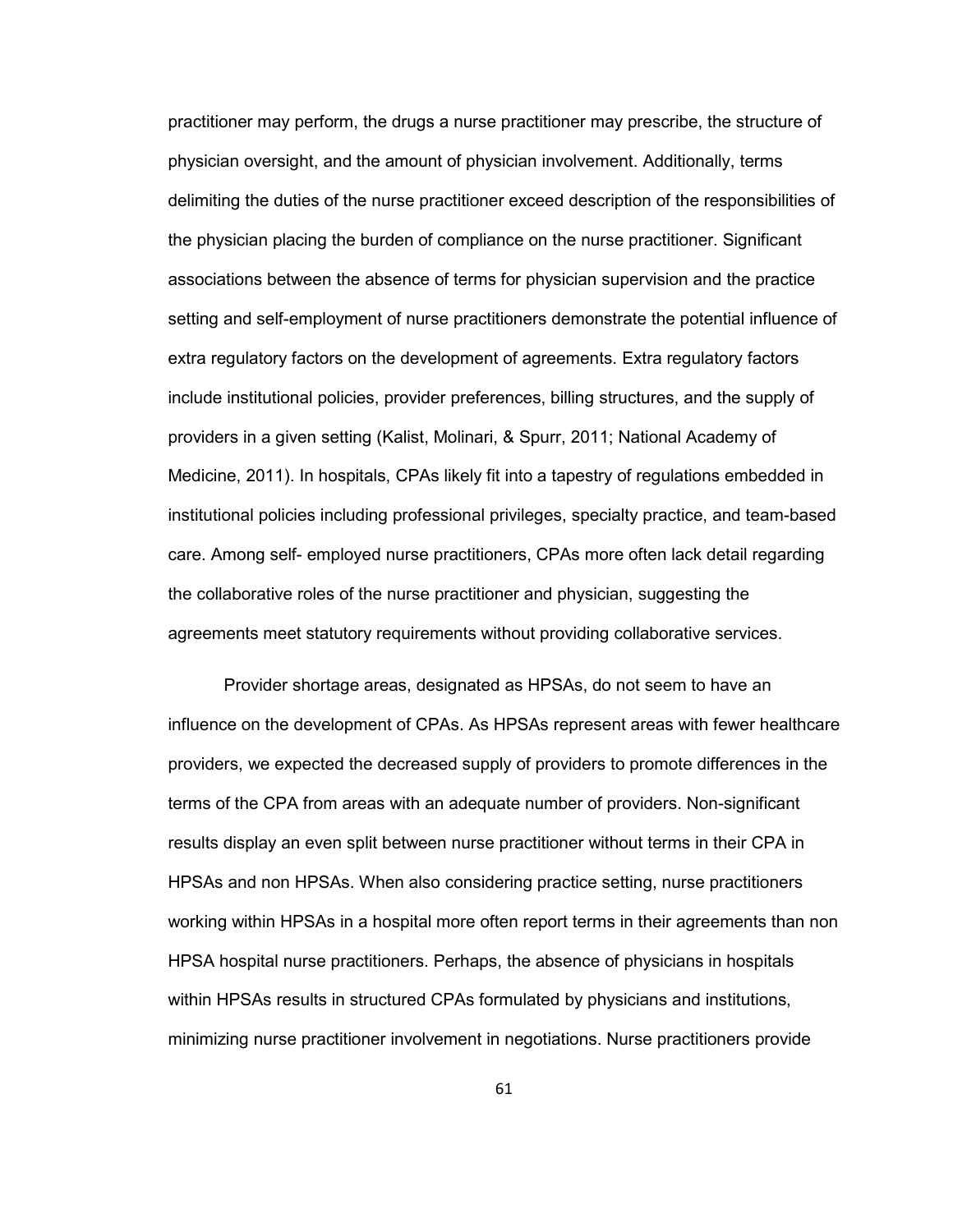care for a larger number of patients in HPSAs when compared to physicians (Grumbach, Hart, Mertz, Coffman & Palazzo, 2003). Few other studies evaluate nurse practitioner practice in a designated HPSAs, though results support further analysis of this data source and the utilization of nurse practitioners in HPSAs.

### **Limitations**

This study was done in one state among one segment of ARNPs to maximize understanding within a defined regulatory environment. Results in total may not be generalizable to other professional groups or states. Our 10% response rate and sample of 1,444 nurse practitioners adequately addresses variability in the terms of agreements, though may not represent additional perspectives of under sampled groups including non-white nurse practitioners. The cross-sectional data obtained in this study does not allow for causal inference. That said, our descriptive findings and associations inform future research and policy analyses examining the benefits and burden of utilizing CPAs as a mechanism for state occupational licensure to fulfill the purpose of patient safety. This study solicited the perspective of nurse practitioners only. Obtaining the perspective of collaborating physicians and institutions or individuals employing nurse practitioners would further explain the purpose and maintenance of CPAs to other invested stakeholders.

### **Implications**

Collaborative practice agreements between nurse practitioners and physicians in Florida are not consistently defining collaborative services to nurse practitioners, which is their intended purpose. Occupational licensure mechanisms such as CPAs, the most restrictive form of professional regulation (Federal Trade Commission & United States Department of Justice, 2004), with poorly defined terms amplify anticompetitive concerns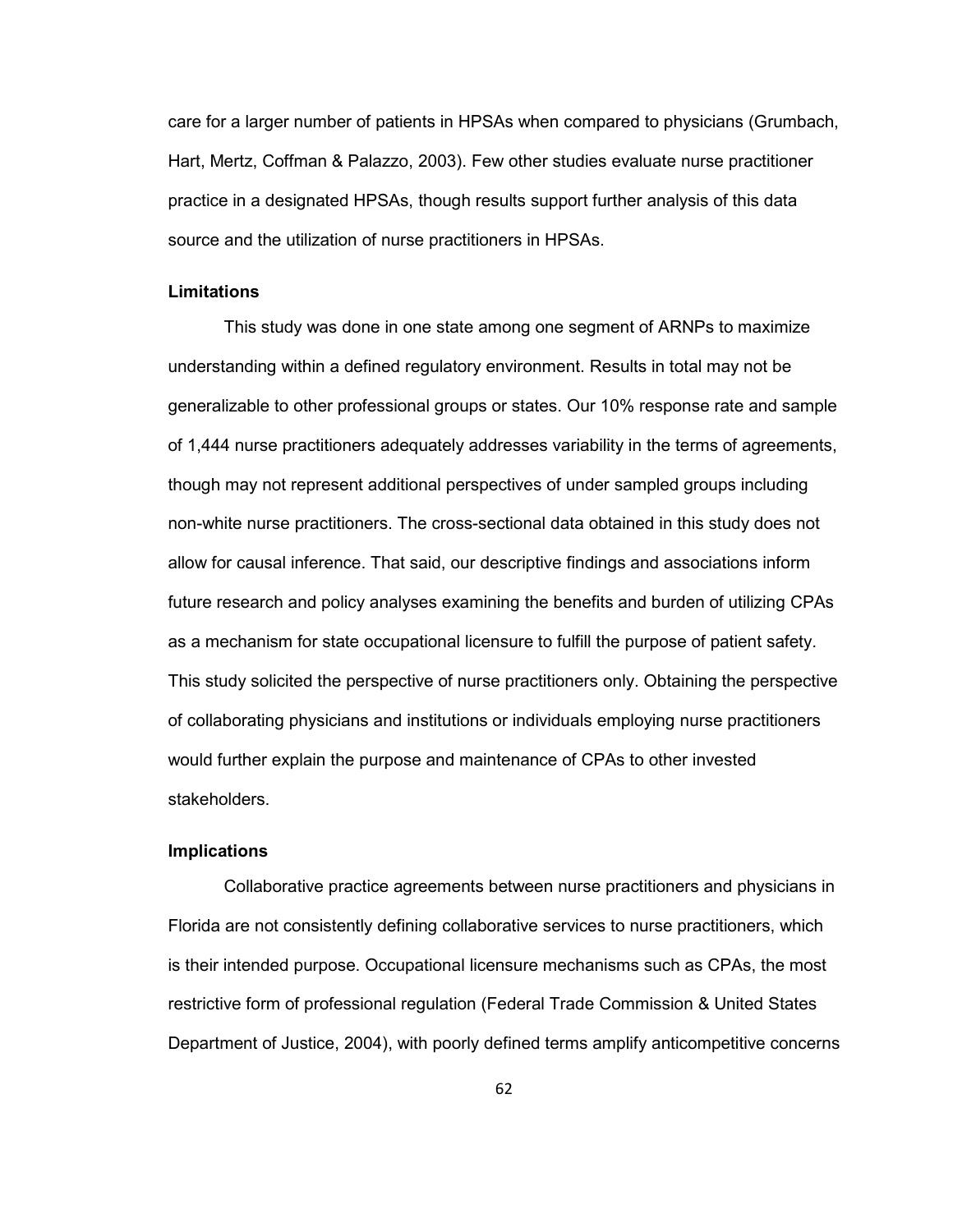of occupational licensure while failing to address patient safety concerns. Collaborative practice agreements without terms also fail to deliver the intended interactive synergistic relationship between providers implied by collaboration and instead may act only as a barrier to patient care services. Broad nurse practitioner CPAs deficient of terms fulfill Florida state requirements, though lack substantive guidelines for the duties of the nurse practitioner and physician engaged in the agreement.

To date, most research around nurse practitioner occupational regulation has focused on state level mechanisms and broad studies looking at occupational licensure as a whole, not an individual feature such as CPAs. Broad examinations may miss critical issues with CPAs that impact access to care and the utilization of the health workforce. Inconsistency in the implementation of state law to regulate practice suggests additional factors influence the development of agreements. Nurse practitioners from Florida report federal and institutional regulatory mechanisms that further constrain practice under a CPA (Carthon, Barnes, & Sarik, 2015). Institutional regulations are likely specific to practice settings, though they have the potential to induce barriers to patient care. Variation in the terms of CPAs have the potential to disproportionately disrupt practice in rural health settings (Graves, et al., 2016) and emerging innovative care delivery models (Auerbach, Chen, Friedberg, Reid, Lau, Buerhaus, & Mehotra, 2013: Spetz, Parente, Town, & Bazarko, 2013). Further evaluation of the development of CPAs in specific practice settings would provide additional knowledge regarding the role of CPAs as well as institutional and federal regulations in shaping care delivery models. The development of CPAs from the perspective of health systems, employers, governmental agencies, physicians, and patients necessitates further evaluation.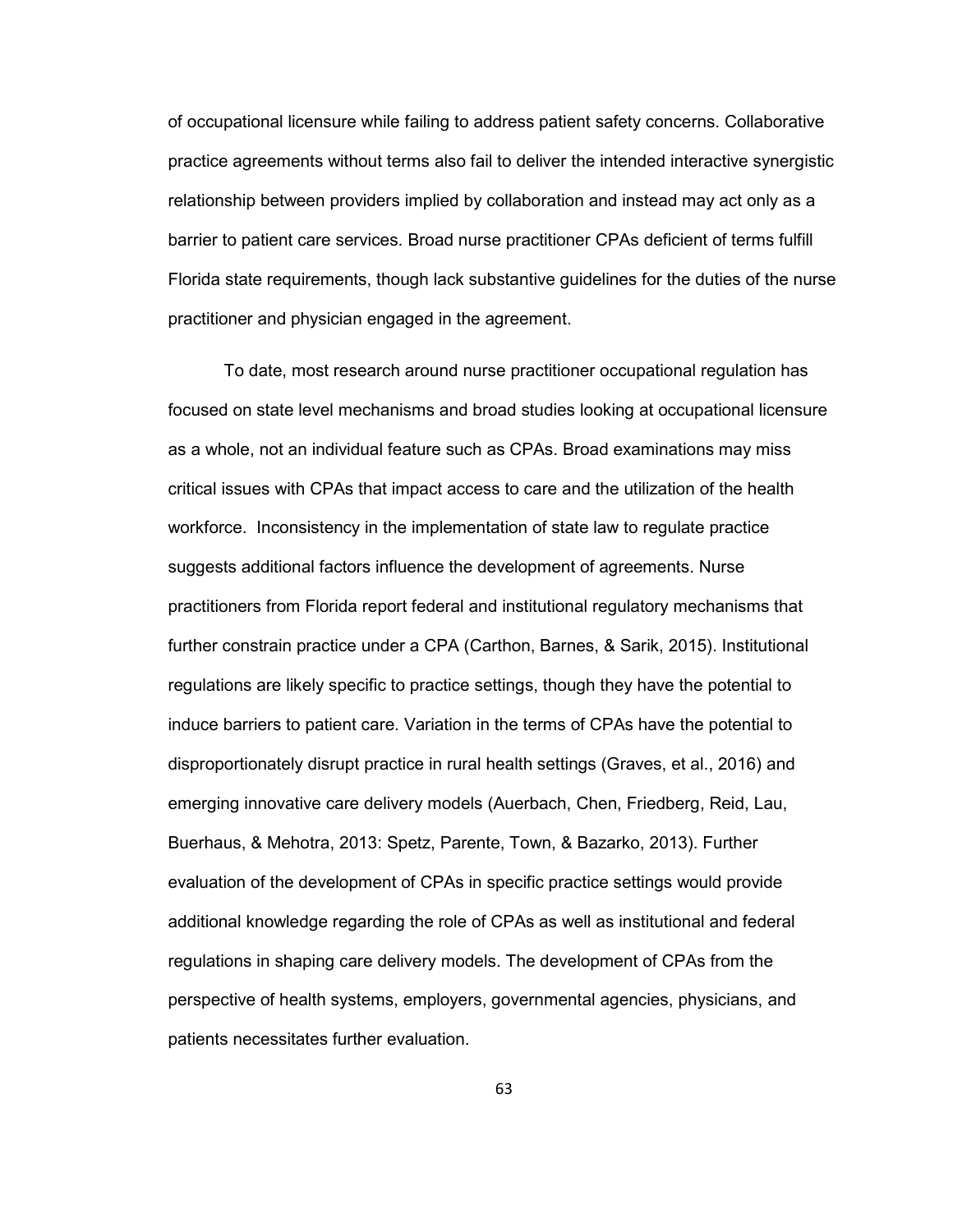### **Conclusion**

Evaluation of the terms included in CPAs in the state of Florida reveal variability and vagueness in the terms of collaboration between physicians and nurse practitioners. State requirements for CPAs do not imply standardized collaboration between providers. Instead, evidence suggests the agreements provide opportunities for broad agreements without purpose or restrictive agreements limiting nurse practitioner care delivery, both of which fail to meet the intended policy goals of narrowly tailored occupational licensure regulations that do not induce harm. Instead, the agreements demonstrate variability within a single state, often lacking details to offset the known risks of restrictive occupational licensure on patient access to care, fluidity of the workforce, and care redesign. Unmet need for health services in Florida and across the country should unite a variety of stakeholders dedicated to improving healthcare access, constraining cost, improving quality, and innovating care delivery. Findings from this study present new evidence relevant to patient care delivery amidst a robust pool of evidence demonstrating the pitfalls of overly restrictive occupational licensure and the demonstrated capacity of nurse practitioner to deliver safe care.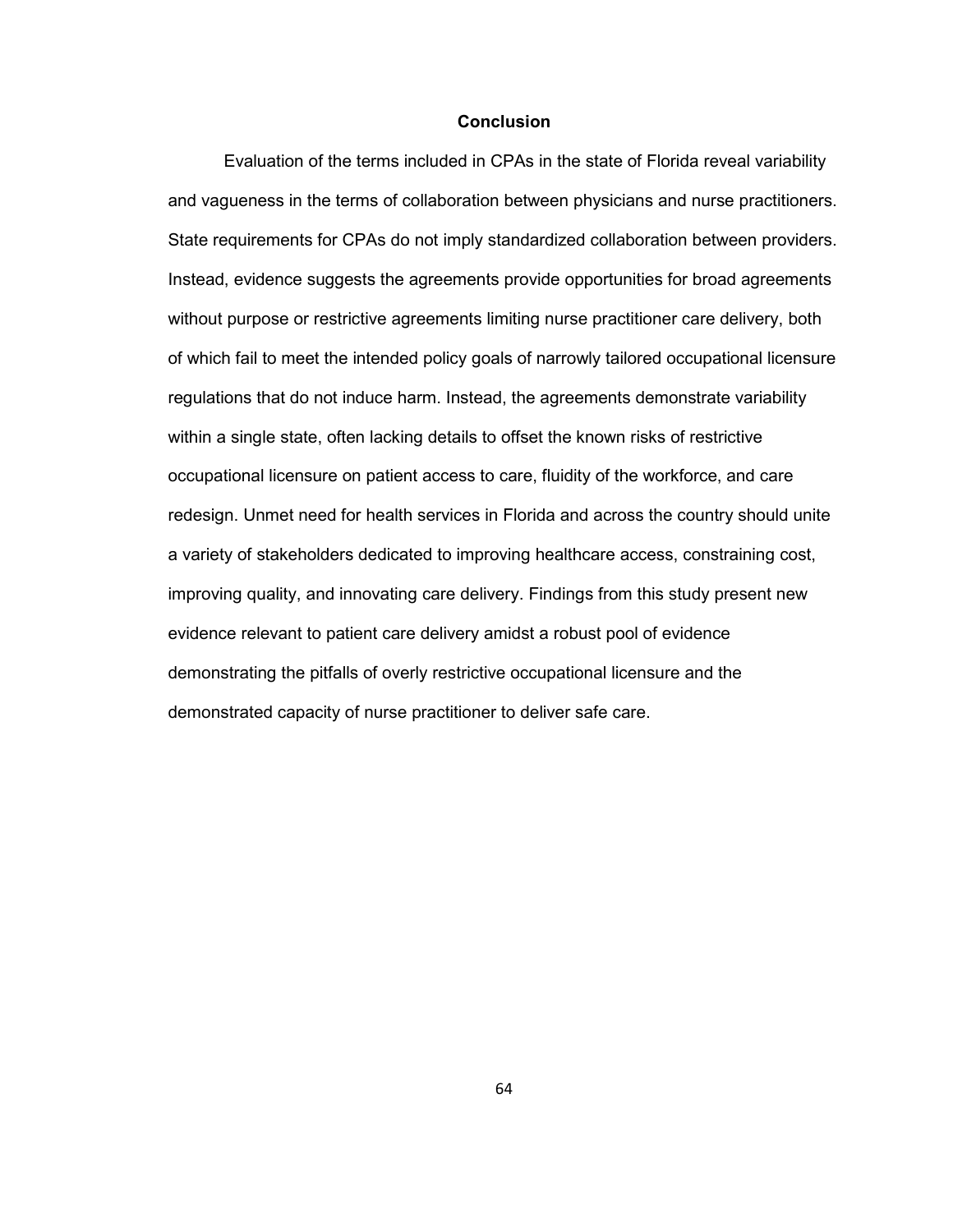### **References**

- Abboud, S., Kim, S.K., Jacoby, S., Mooney-Doyle, K., Waite, T., Froh, E., …Kagan, S. (2017). Co-creation of a pedagogical space to support qualitative inquiry: An advanced qualitative collective. *Nurse Education Today, 50*, 8-11. doi:10.1016/j.nedt.2016.12.001
- Auerbach, D.I., Chen, P.G., Friedberg, M.W., Reid, R., Lau, C., Buerhaus, P. I., & Mehotra, A. (2013). Nurse-managed health centers and patient-centered medical homes could mitigate expected primary care physician shortage. *Health Affairs, 32(*11), 1933-1941. doi: 10.1377/hlthaff.2013.0596
- Barnes, H., Maier, C. B., Sarik, D.A., Germack, H. D., Aiken, L. H., & McHugh, M. D. (2016). Effects of regulation and payment policies on nurse practitioners' clinical practices. *Medical Care Research and Review, 74*(4), 431-451. doi:1077558716649109
- Buerhaus, P. I., DesRoches, C. M., Dittus, R., & Donelan, K. (2015). Practice characteristics of primary care nurse practitioners and physicians. *Nursing Outlook, 63*(2), 144-153. doi:10.1016/j.outlook.2014.08.008
- Carthon, J. M., Barnes, H., & Sarik, D. A. (2015). Federal polices influence access to primary care and nurse practitioner workforce. *The Journal for Nurse Practitioners, 11*(5), 526-530. doi:10.1016/j.nurpra.2015.01.028
- Creswell, J. W., & Plano Clark, V. L. (2011). *Designing and conducting mixed methods research* (2nd ed.). Thousand Oaks, CA: SAGE.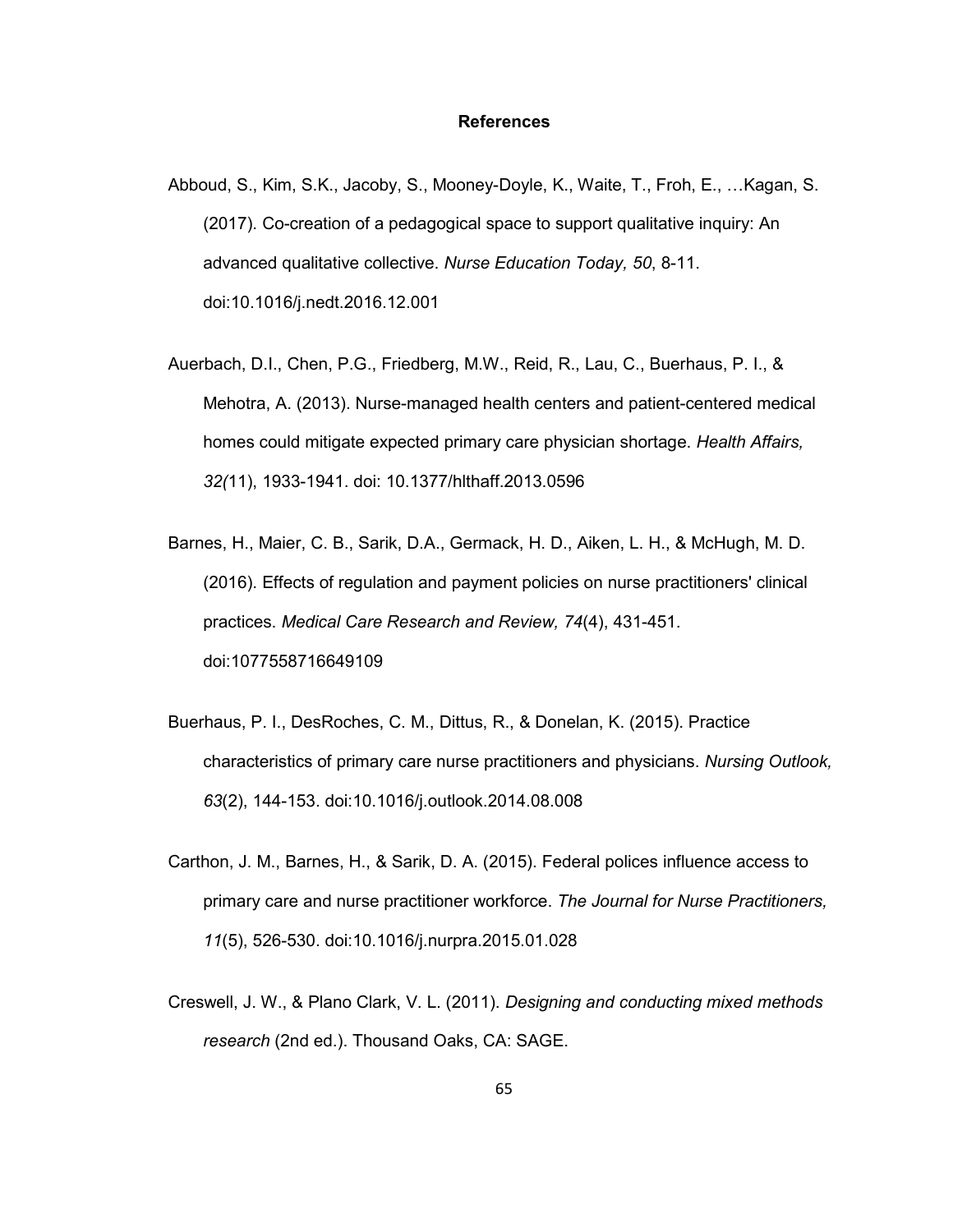- Department of the Treasury Office of Economic Policy, Council of Economic Advisors, & Department of Labor. (2015). *Occupational licensing: A framework for policymakers.* Washington, DC: The White House. Retrieved from https://obamawhitehouse.archives.gov/sites/default/files/docs/licensing\_report\_final \_nonembargo.pdf
- Dillman, D. A., & Smyth, J.D. & Christian, L.M. (2009). *Internet, mail, and mixed-mode surveys* (4th ed.). Hoboken, NJ: John Wiley & Sons.
- Fauteux, B. R., Brand, R., Fink, J. L. W., Frelick, M., & Werrlein, D. (2017). The case for removing barriers to APRN practice. *Charting Nursing's Future, 30*, 1-10.
- Federal Trade Commission. (2014). *Policy perspectives: Competition and the regulation of advance practice nurses.* Retrieved from https://www.ftc.gov/reports/policyperspectives-competition-regulation-advanced-practice-nurses

Federal Trade Commission, & United States Department of Justice. (2004). *Improving healthcare: A dose of competition.* Retrieved from https://www.ftc.gov/sites/default/files/documents/reports/improving-health-caredose-competition-report-federal-trade-commission-and-departmentjustice/040723healthcarerpt.pdf

Florida Board of Nursing. (2016). Updated standards for protocols: Physicians and ARNPs. Retrieved from http://floridasnursing.gov/latest-news/standards-forprotocols-physicians-and-arnps/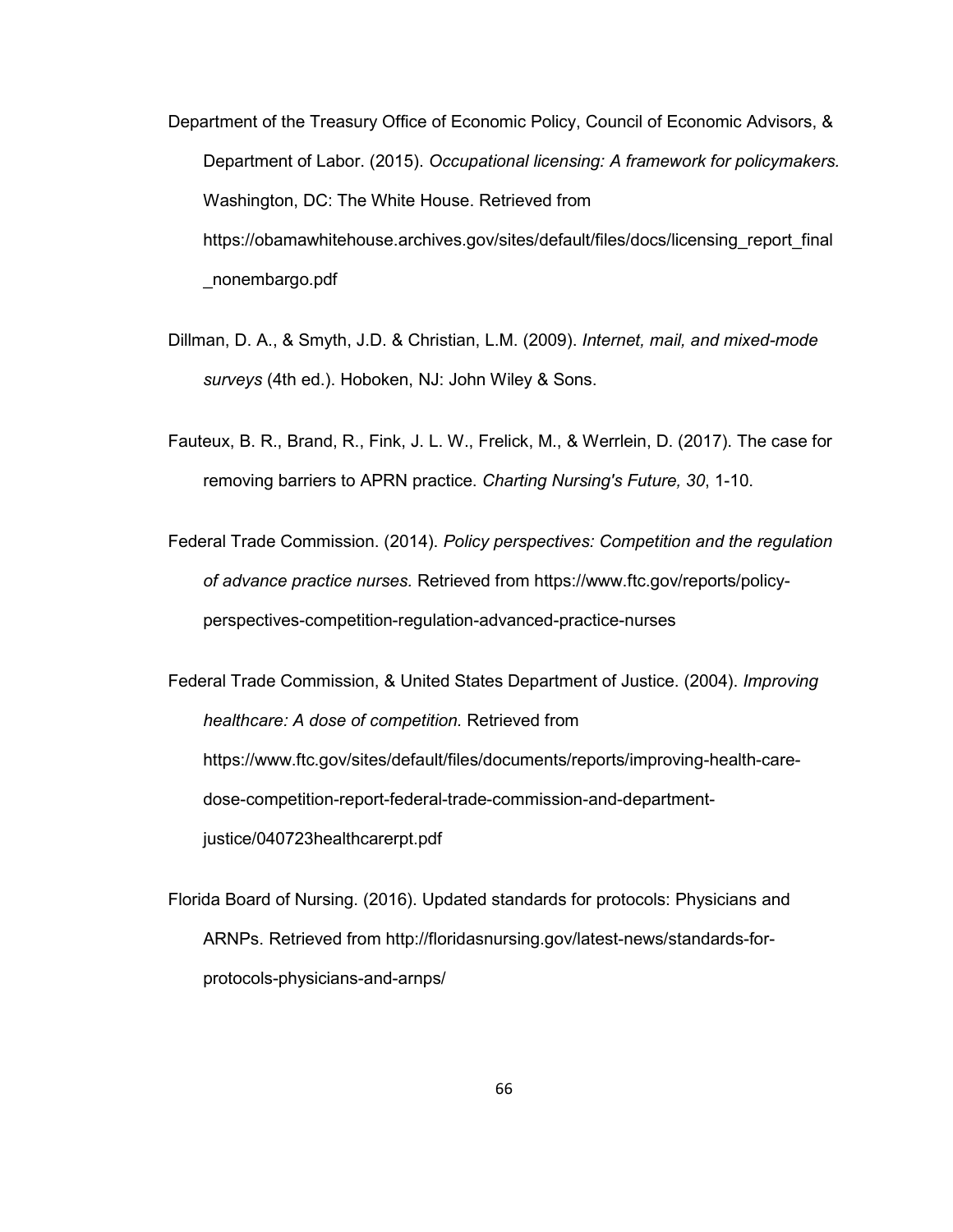Florida Center for Nursing. (2016). *Florida's advanced registered nurse practitioner supply: 2014-2015 workforce characteristics and trends.* Retrieved from https://www.flcenterfornursing.org/DesktopModules/Bring2mind/DMX/Download.asp x?Command=Core\_Download&EntryId=1196&PortalId=0&TabId=151

Florida Department of Health. (2017). Health care practitioner data portal. Retrieved from https://appsmqa.doh.state.fl.us/downloadnet/Licensure.aspx

Florida Nurse Practitioner Network. (2017). Welcome letter. Retrieved from https://fnpn.enpnetwork.com/page/45-welcome-letter

- Florida Statutes. (2017). Chapter 464.012: Certification of advanced registered nurse practitioners, fees. Retrieved from http://floridasnursing.gov/licensing/advancedregistered-nurse-practitioner/
- Fowler, F. J. (2009). *Survey research methods* (4th ed.). Thousand Oaks, CA: Sage Publications.
- Gilman, D. J., & Fairman, J. (2014). Antitrust and the future of nursing: Federal competition policy and the scope of practice. *Health Matrix, 24*, 143-208. doi: 10.2139/ssrn.2207108
- Graneheim, U. H., & Lundman, B. (2004). Qualitative content analysis in nursing research: Concepts, procedures and measures to achieve trustworthiness. *Nurse Education Today, 24*(2), 105-112. doi:10.1016/j.nedt.2003.10.001
- Graves, J. A., Mishra, P., Dittus, R. S., Parikh, R., Perloff, J., & Buerhaus, P. I. (2016). Role of geography and nurse practitioner scope-of-practice in efforts to expand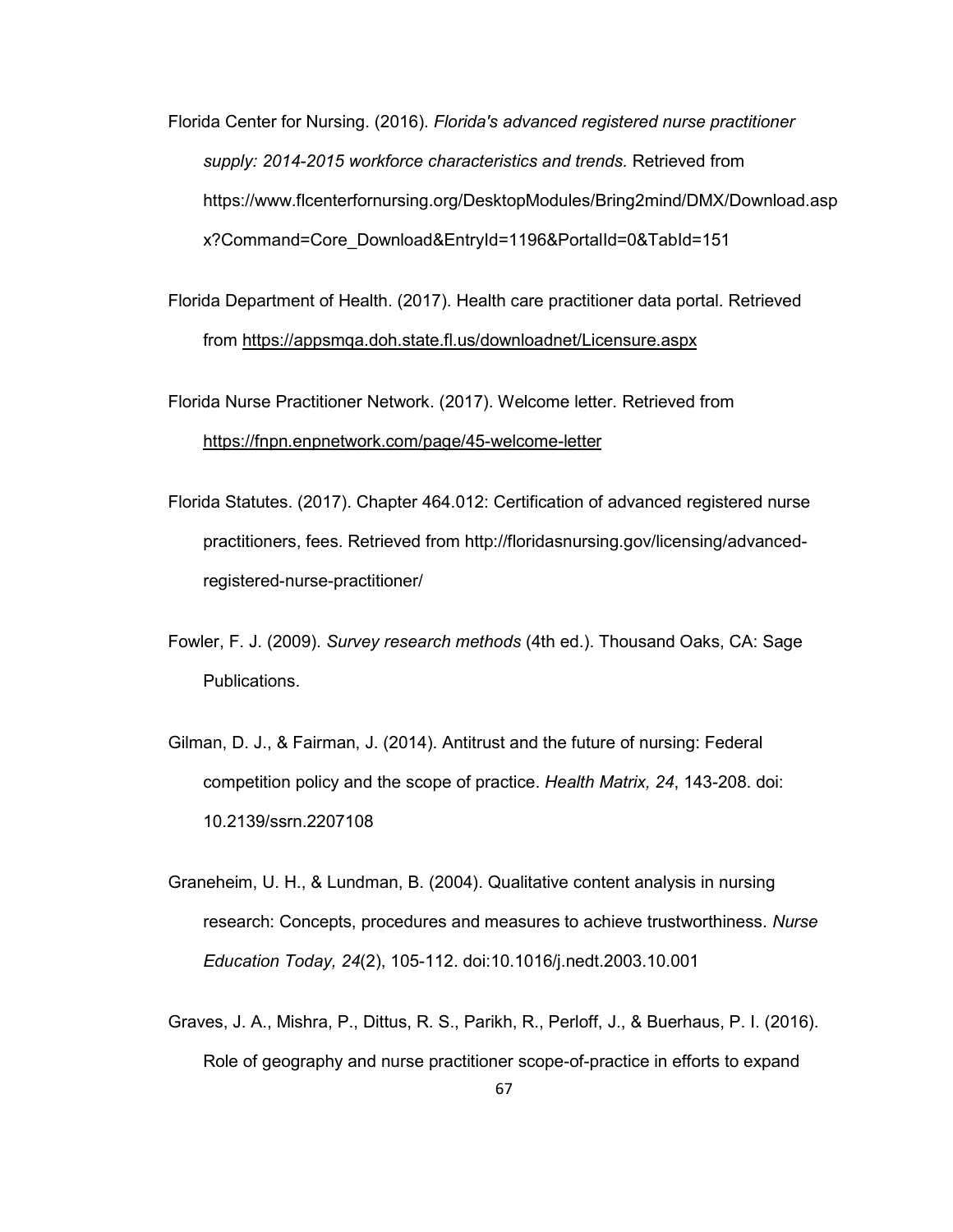primary care system capacity health reform and the primary care workforce. *Medical Care, 54*(1), 81-89. doi:10.1097/MLR.0000000000000454

- Groves, R. M., Fowler, F. L., Couper, M. P., Lepkowski, J. M., & Singer, E. & Tourangean, R. (2011). *Survey methodology* (3rd ed.). New Jersey: Wiley.
- Grumbach, K., Hare, L.G., Mertz, E., Coffman, J., & Palazzo, L. (2003). Who is caring for the underserved? A comparison of primary care physicians and nonphysician clinicians in California and Washington. *Annals of Family Medicine, 1*(2), 97-104. doi:10.1370/afm.49.
- Guba, E. G. (1981). Criteria for assessing trustworthiness in naturalistic inquiries. *Educational Communication and Technology Journal, 29*(2), 75-91.
- Hsieh, H. & Shannon, S.E. (2005). Three approaches to qualitative content analysis. *Qualitative Health Research, 15*(9), 1277-1288. doi:10.1177/1049732305276687
- Kleiner, M. M., Marier, A., Park, K. W., & Wing, C. (2014). Relaxing occupational licensing requirements: Analyzing wages and prices for a medical service. (Working Paper No. 19906). Cambridge, MA: National Bureau of Economic Research. Retrieved from http://www.nber.org/papers/w19906.pdf
- Kuo, Y., Loresto, F. L., Jr., Rounds, L. R., & Goodwin, J. S. (2013). States with the least restrictive regulations experienced the largest increase in patients seen by nurse practitioners. *Health Affairs, 32*(7), 1236-1243. doi:10.1377/hlthaff.2013.0072
- Kurtzman, E.T., Barnow, B.S., Johnson, J.E., Simmens, S.J., Infeld, D.L., & Mullan, F. (2017). Does the regulatory environment affect nurse practitioners' patterns of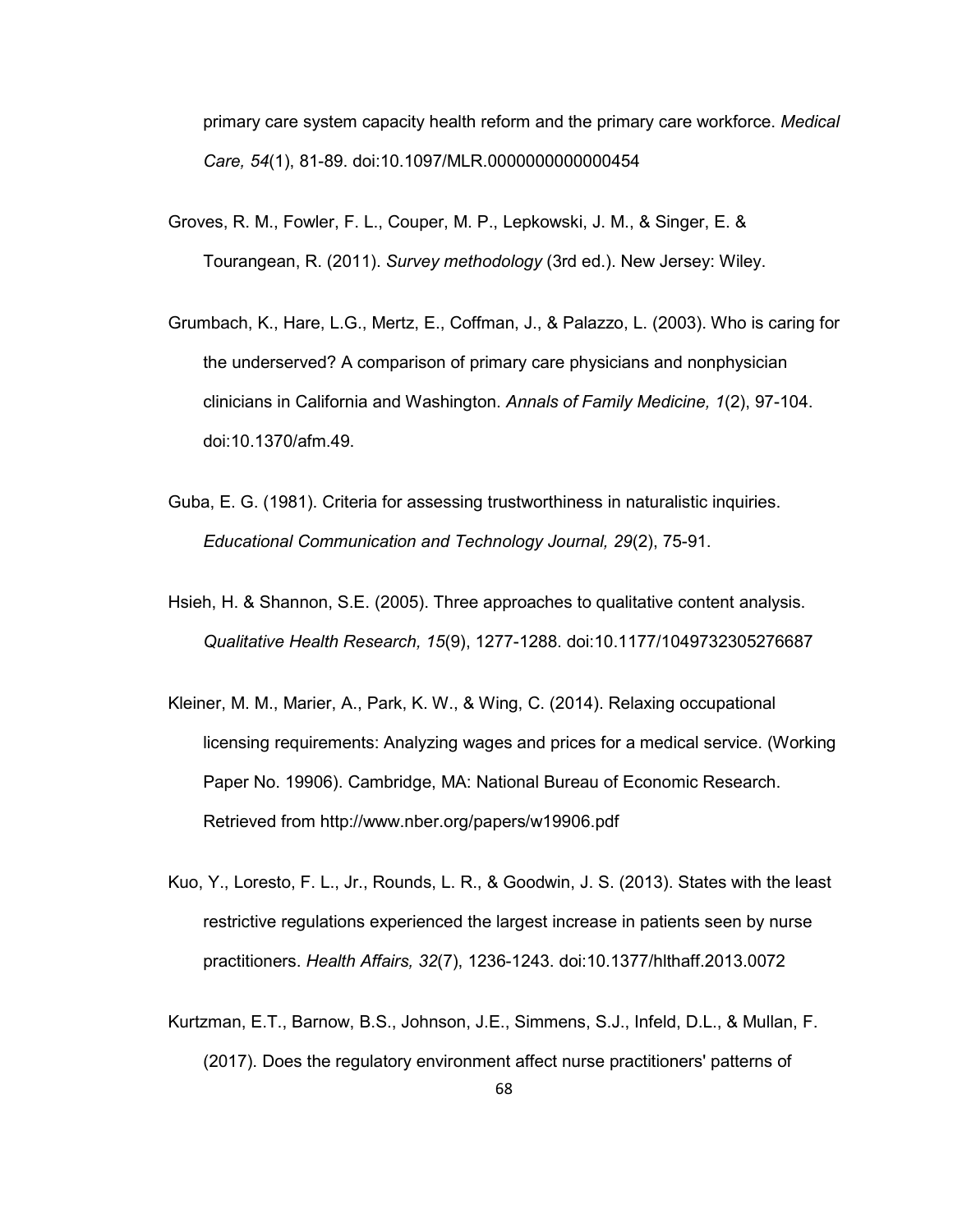practice or quality of care in health centers? *Health Services Research, 52*(suppl 1), 437-458. doi: 10.1111/1475-6773.12643

- Laurant, M., Reeves, D., Hermens, R., Braspenning, J., Grol, R., & Sibbald, B. (2005). Substitution of doctors by nurses in primary care. *The Cochrane Database of Systematic Reviews,* 2, CD001271. doi:10.1002/14651858.CD001271.pub2
- Lowery, B., Scott, E., & Swanson, M. (2016). Nurse practitioner perceptions of the impact of physician oversight on quality and safety of nurse practitioner practice. *Journal of the American Association of Nurse Practitioners, 28*, 436-445. doi:10.1002/2327-6924.12336
- McClellan, F., Hansen-Turton, T. & Ware, J.M. (2010). Nurse practitioners in primary care. *Temple Law Review, 82*(5), 1235-1265.
- Morgan, D.L. (2018). Themes, theories, and models. *Qualitative Health Research, 28*(3)*,* 339-345. doi:10.1177/1049732317750127
- National Academy of Medicine. (2011). *The future of nursing: Leading change, advancing health.* Washington, DC: The National Academies Press.
- National Council of State Boards of Nursing. (2018). Implementation status map. Retrieved from https://www.ncsbn.org/2018Janmapwithpoints.pdf
- National Governors Association. (2012). *The role of nurse practitioners in meeting increased demand for primary care.* Retrieved from https://www.nga.org/cms/home/nga-center-for-best-practices/center-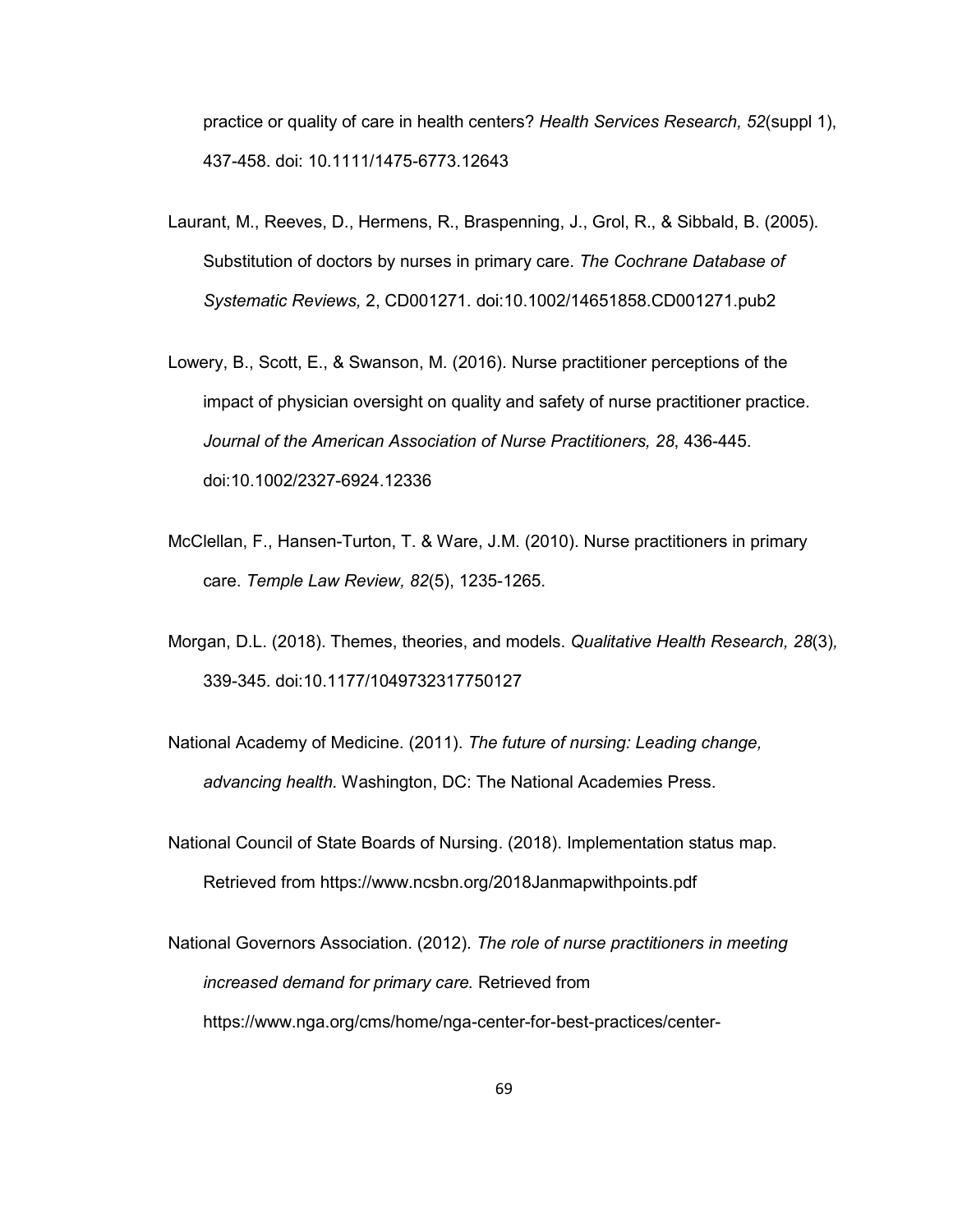publications/page-health-publications/col2-content/main-content-list/the-role-ofnurse-practitioners.html

- Newhouse, R. P., Stanik-Hutt, J., White, K. M., Johantgen, M., Bass, E. B., Zangaro, G., . . . Weiner, J. P. (2011). Advanced practice nurse outcomes 1990-2008: A systematic review. *Nursing Economic\$, 29*(5), 230-50.
- Oliver, G. M., Pennington, L., Revelle, S., & Rantz, M. (2014). Impact of nurse practitioners on health outcomes of Medicare and Medicaid patients. *Nursing Outlook, 62*(6), 440-447. doi:10.1016/j.outlook.2014.07.004
- Qualtrics. (2017). Email distribution management. Retrieved from https://www.qualtrics.com/support/survey-platform/distributions-module/emaildistribution/emails/email-distribution-management/
- Reagan, P. B., & Salsberry, P. J. (2013). The effects of state-level scope-of-practice regulations on the number and growth of nurse practitioners. *Nursing Outlook, 61*(6), 392-399. doi:10.1016/j.outlook.2013.04.007
- Rudner, N., & Kung, Y. M. (2017). An assessment of physician supervision of nurse practitioners. *Journal of Nursing Regulation, 7*(4), 22-29. doi:10.1016/S2155- 8256(17)30017-0
- Sandelowski, M. (2010). What's in a name? Qualitative description revisited. *Research in Nursing and Health. 33*, 77-84. doi:10.1002/nur.20362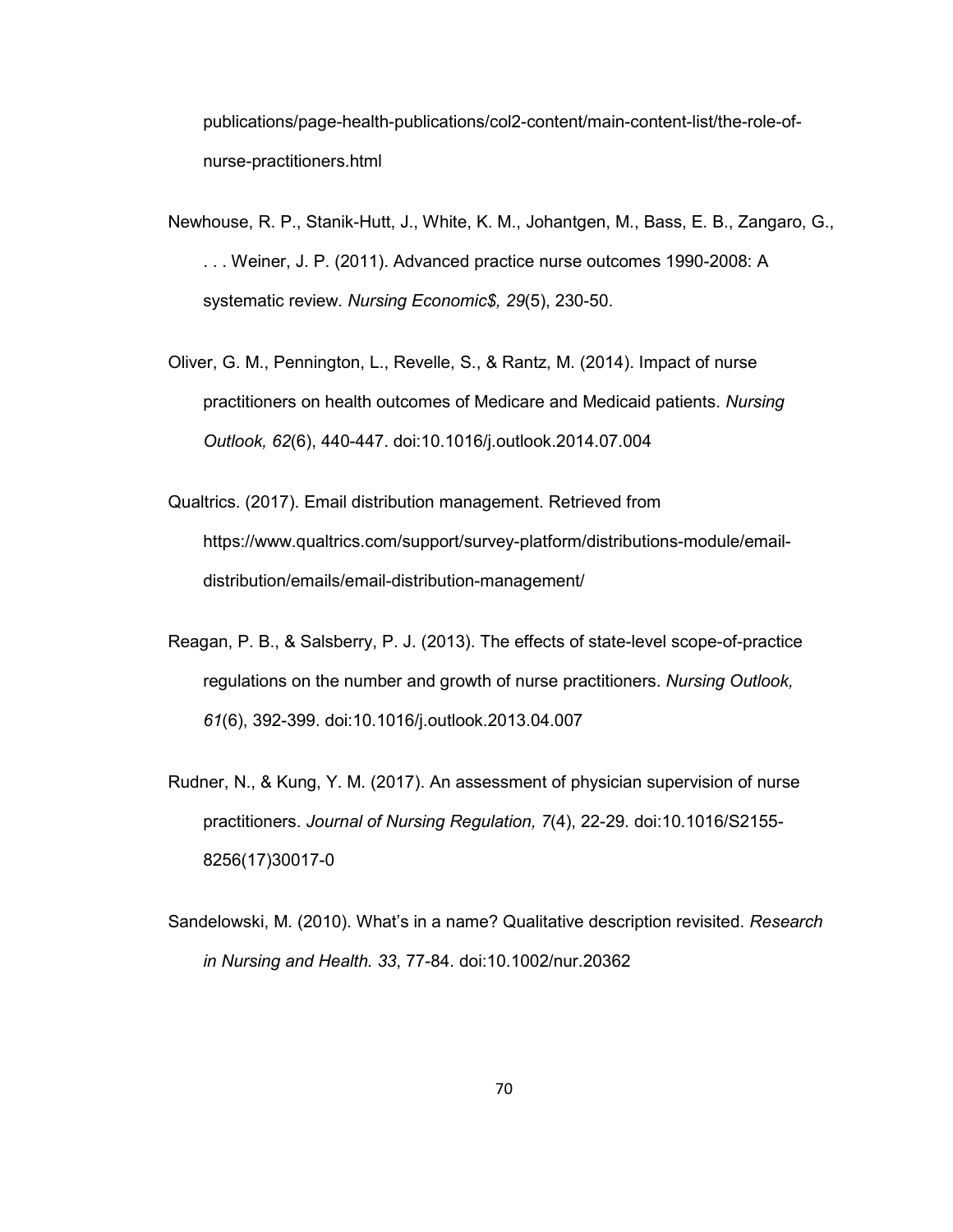- Spetz, J., Parente, S. T., Town, R. J., & Bazarko, D. (2013). Scope-of-practice laws for nurse practitioners limit cost savings that can be achieved in retail clinics. *Health Affairs, 32*(11), 1977-1984. doi:10.1377/hlthaff.2013.0544
- Stange, K. M. (2013). How does provider supply and regulation influence health care market? Evidence from nurse practitioners and physician assistants. Cambridge, United States, Cambridge: National Bureau of Economic Research, Inc. doi: 10.3386/w19172
- Traczynski, J. & Udalova, V. (2018). Nurse practitioner independence, health care utilization, and health outcomes. *Journal of Health Economics, 58*(epub), 90-109. doi: 10.1016/j.jhealeco.2018.01.001
- Xue, Y., Ye, Z., Brewer, C., & Spetz, J. (2016). Impact of state nurse practitioner scopeof-practice regulation on health care delivery: Systematic review. *Nursing Outlook, 64*(1), 71-85. doi:10.1016/j.outlook.2015.08.005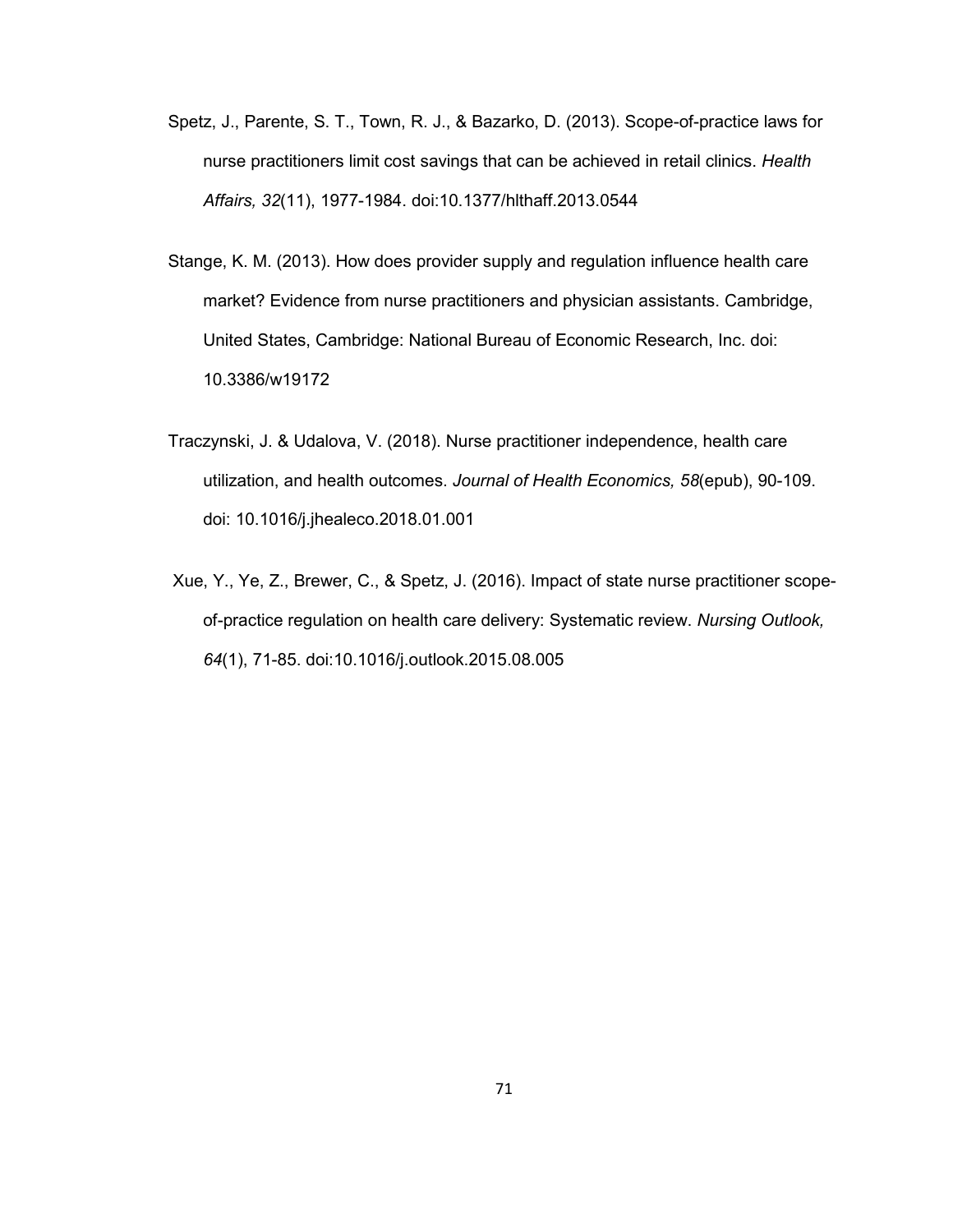# *Participant Recruitment Flowchart*

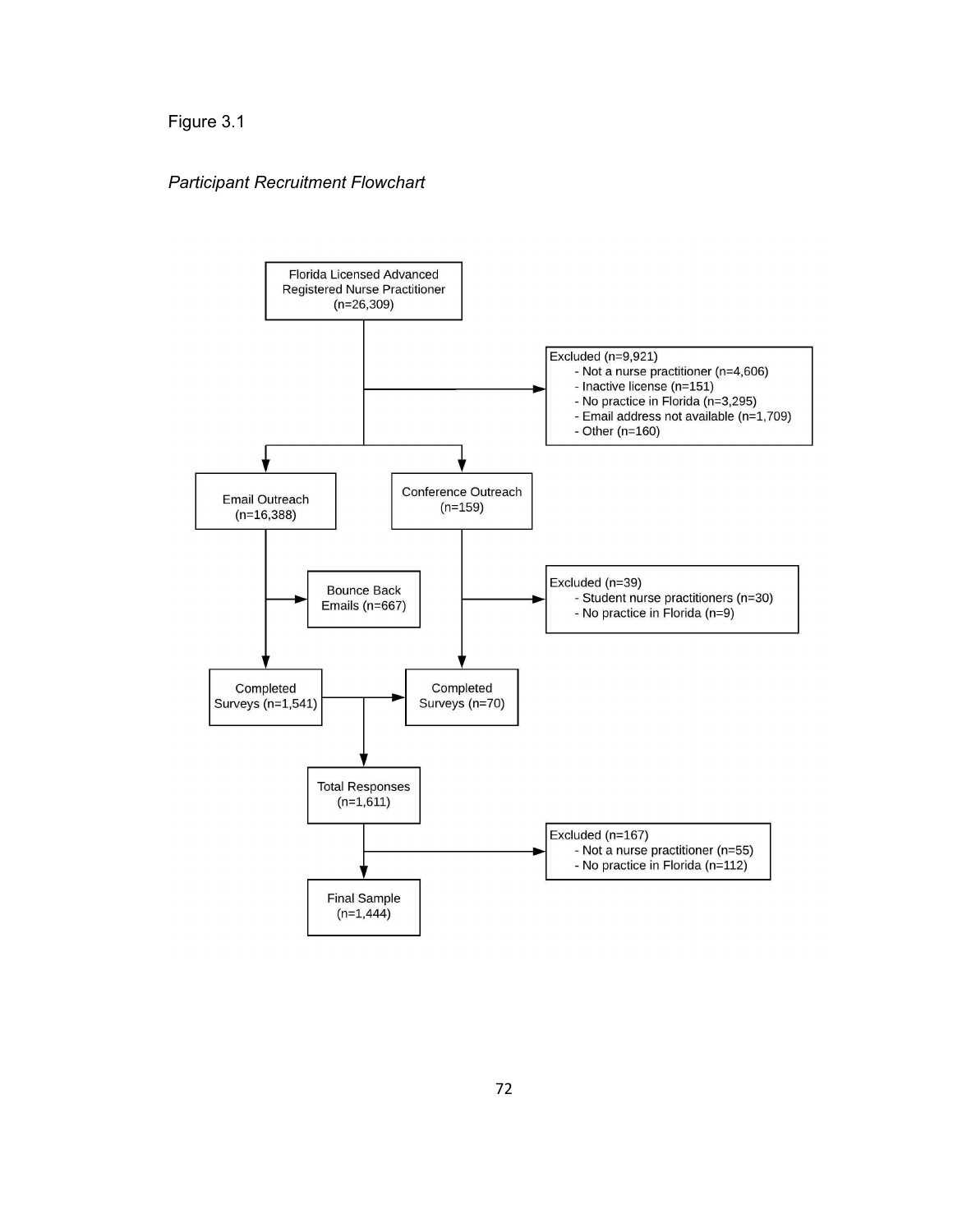## Table 3.1

| Variable                | Sample (%) | Florida Population (%) |
|-------------------------|------------|------------------------|
|                         |            |                        |
| Female Gender           | 89.8       | 90.8                   |
|                         |            |                        |
| Age                     |            |                        |
| Under 40                | 25.6       | 29.3                   |
| $41 - 60$               | 56.9       | 54.9                   |
| 61 and older            | 17.5       | 15.8                   |
|                         |            |                        |
| Race/Ethnicity          |            |                        |
| White                   | 86.4       | $69.7*$                |
| Hispanic                | 12.4       | 11.3                   |
| <b>Black or African</b> | 9.3        | 12.2                   |
| American                |            |                        |
| Asian                   | 3.1        | 4.4                    |
|                         |            |                        |
| <b>Practice Setting</b> |            |                        |
| Hospital                | 22.8       | $44.3*$                |
| Ambulatory              | 44.6       | 31.5                   |
| Other +                 | 32.5       | 18.0                   |
|                         |            |                        |

### *Characteristics of Nurse Practitioner Survey Respondents in Florida*

*Note*: Florida population statistics obtained from The Florida Center for Nursing Report, "Florida's Advanced Registered Nurse Practitioner Supply: 2014-2015 Workforce Characteristics and Trends. Florida population statistics for practice setting are based on all Advanced Registered Nurse Practitioners, including Certified Nurse Midwives and Certified Registered Nurse Anesthetists.

\* signifies statistically significant difference between groups with  $\alpha$  = 0.05

† Other is defined as correctional facilities, home health, insurance companies, long term care, occupational health, public health, school health, and other in both the sample and the population.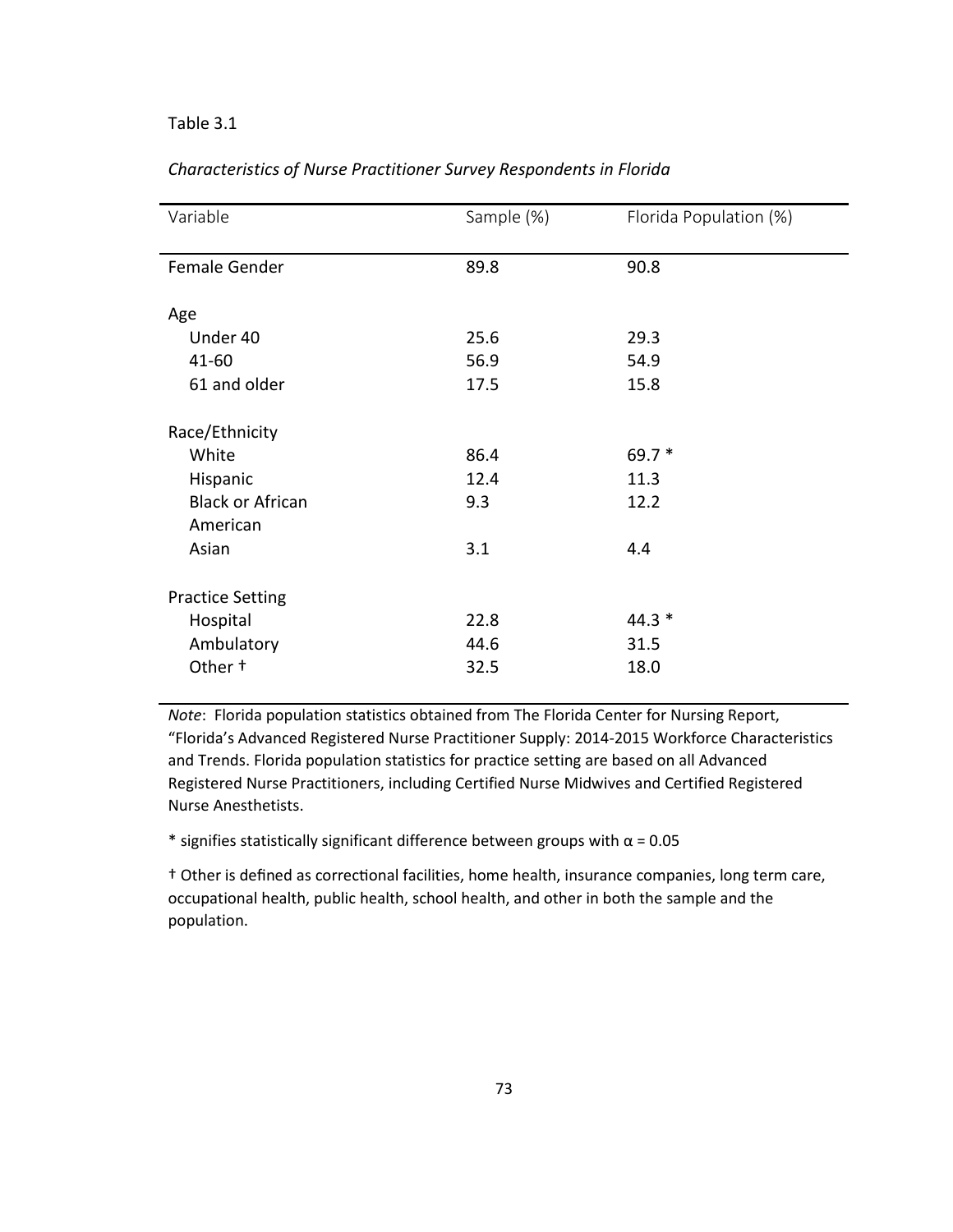# Table 3.2

# *Major Themes of Qualitative Analysis, "Please specify the services covered by protocols in your collaborative practice agreement."*

| Theme                                                             | Definition                                                                                                                                                                                                          | Raw   |
|-------------------------------------------------------------------|---------------------------------------------------------------------------------------------------------------------------------------------------------------------------------------------------------------------|-------|
|                                                                   |                                                                                                                                                                                                                     | Count |
| <b>Broad Protocols</b>                                            | Agreement lacking in details with vague language<br>describing the duties of the nurse practitioner or<br>physician or the use of phrases explaining an<br>unspecified agreement                                    | 249   |
| Duties of the Nurse<br>Practitioner                               | Outlines practice responsibilities of the nurse<br>practitioner including but not limited to, population,<br>procedures, and/or prescribing                                                                         | 175   |
| Duties of the<br>Collaborating<br>Physician                       | Outlines supervision responsibilities of the<br>collaborating physician including but not limited to<br>documentation review, in-person consultation, remote<br>consultation                                        | 34    |
| Reference to<br>another form of<br>credentialing or<br>regulation | CPA refers to another method of skill verification<br>including but not limited to educational attainment,<br>national certification, institutional privileges, state law,<br>published clinical practice guideline | 70    |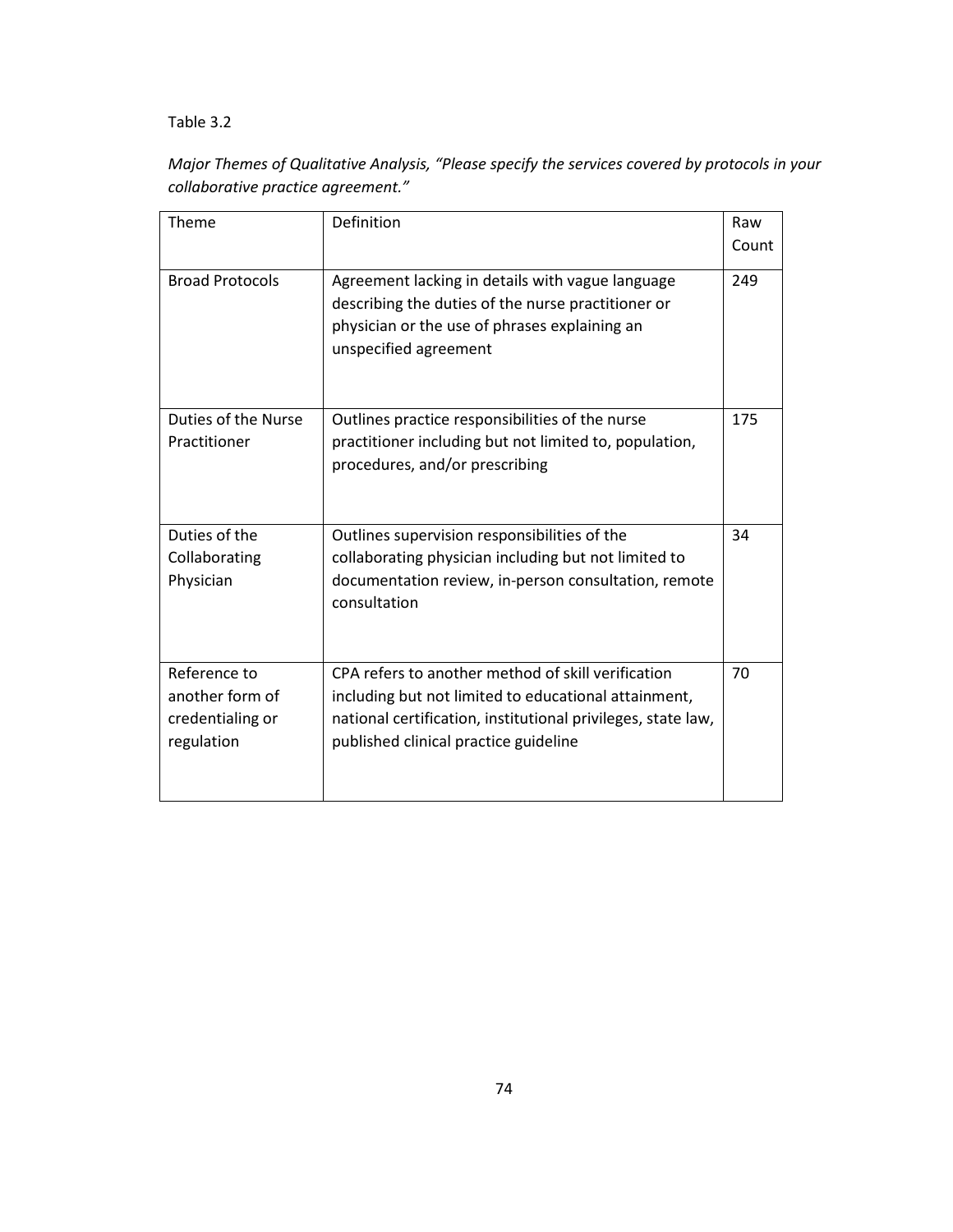*Percentage of Respondents with No Physician Terms in CPA by Nurse Practitioner Employer* 

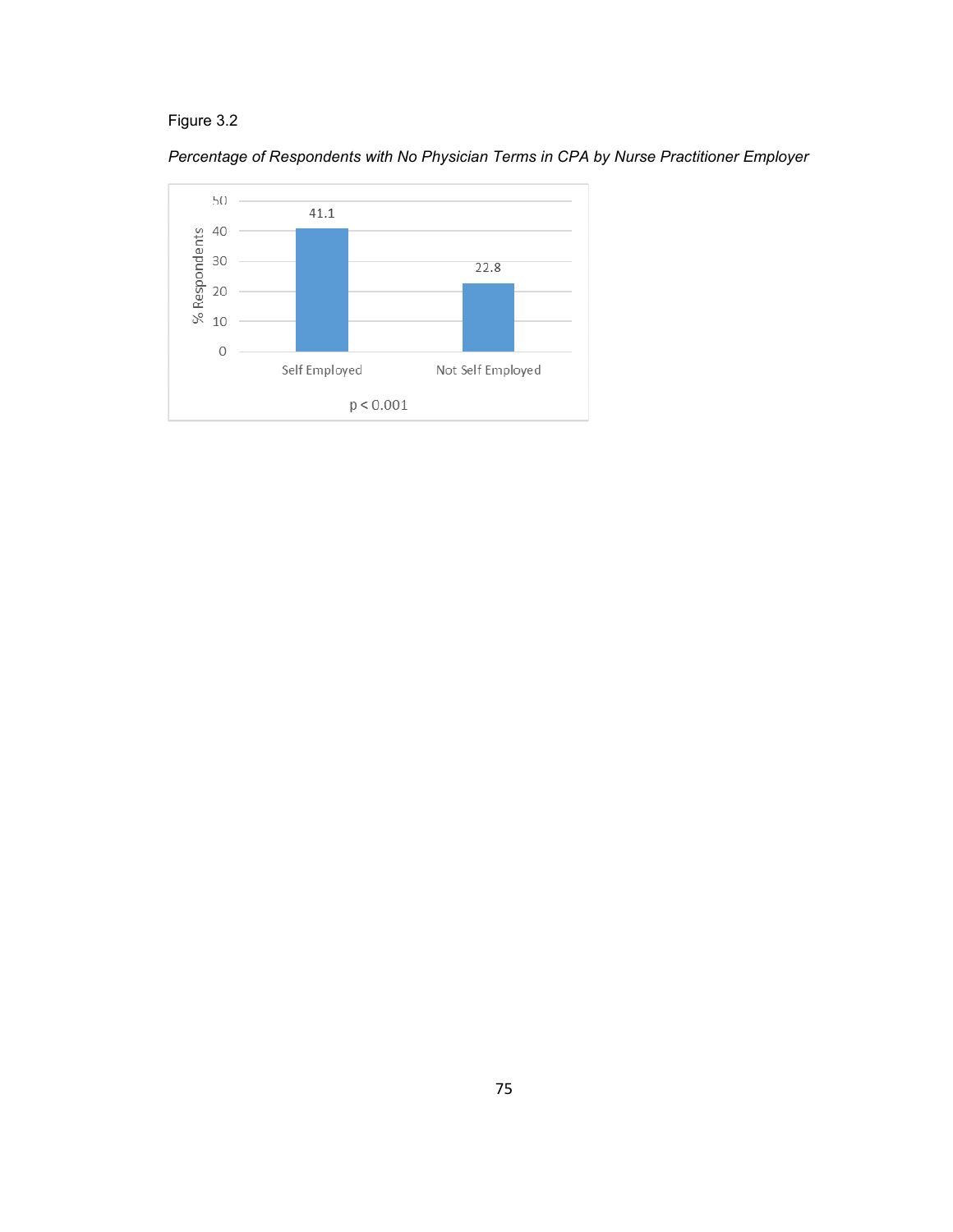# *Percentage of Respondents with No Physician Terms in CPA by Nurse Practitioner Practice*



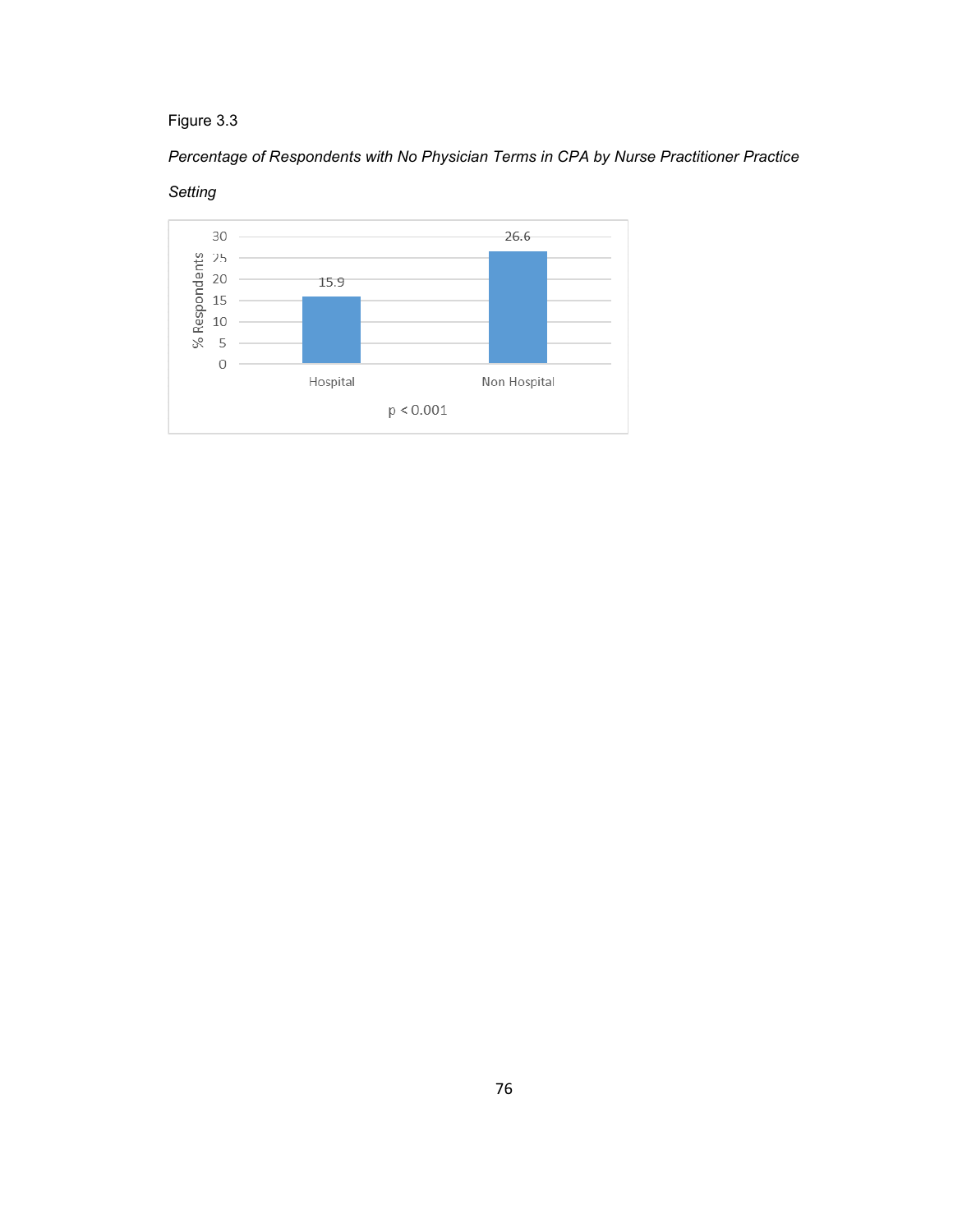

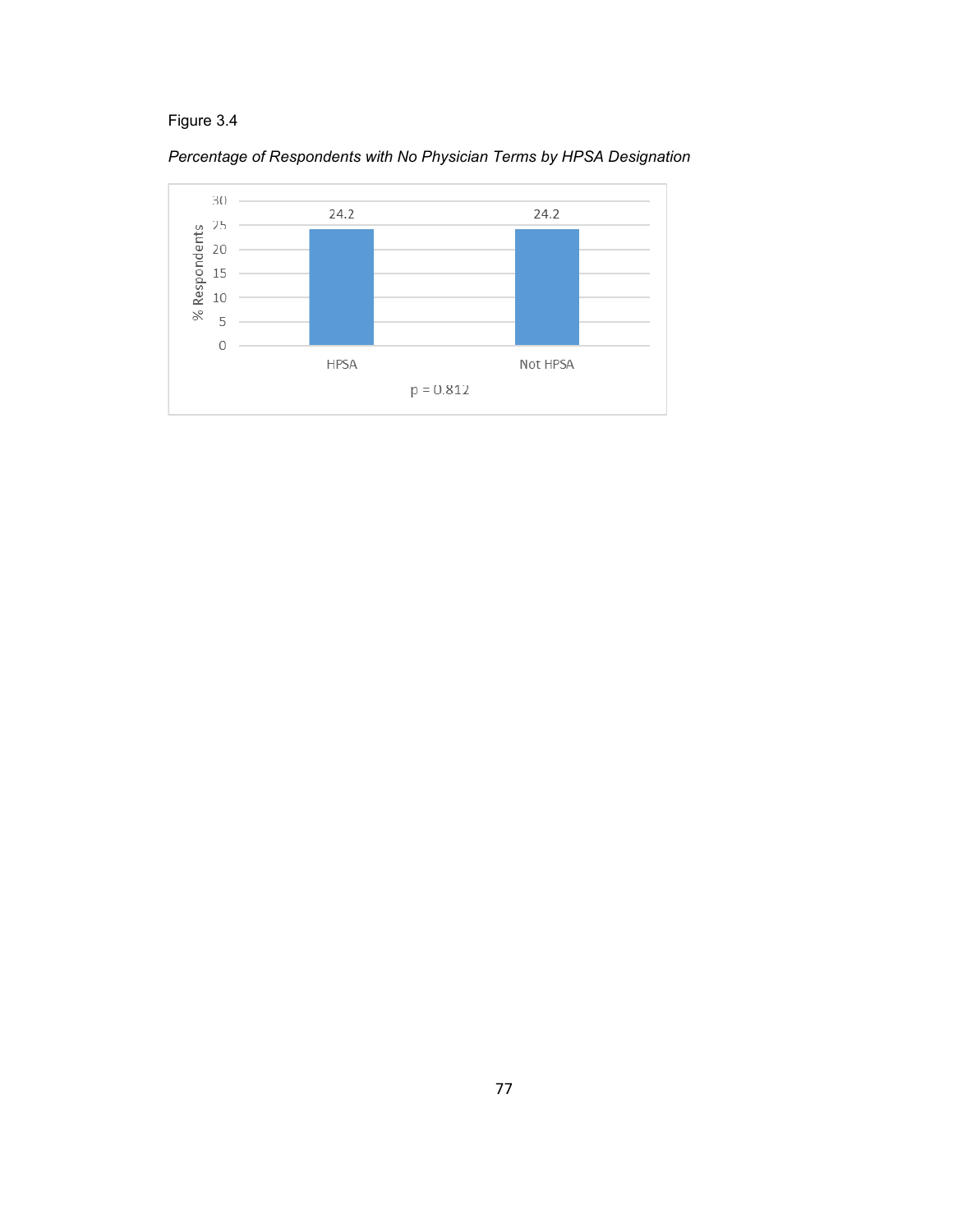# **CHAPTER 4: THE COST OF COLLABORATIVE PRACTICE AGREEMENTS TO NURSE PRACTITIONERS**

### **Abstract**

**Purpose:** This study explores nurse practitioners who pay for their collaborative practice agreement (CPA) by identifying who pays, the structure of payment, and the cost of the agreement to nurse practitioners in the state of Florida.

**Methods:** Multi-methods analysis of multiple choice and free text responses from a cross sectional electronic survey sent to all licensed nurse practitioners in the state of Florida in 2017.

**Results:** 9.2% of nurse practitioners in the state of Florida report payment for their CPA. The proportion reporting payment for a CPA varied significantly among employer and practice setting, though not among health professional shortage area (HPSA). Payment models included monetary fees and service exchange. Nurse practitioners also report payment by their employers to the collaborating physician.

**Conclusions:** Not all nurse practitioners pay for their CPA. Payment occurs more often in non-hospital settings and among self –employed nurse practitioners. Payment can account on average for 10% of the nurse practitioner's salary.

**Implications:** Payment made by nurse practitioners to physicians for participation in a CPA are not regulated or standardized, and are variously determined, leaving the nurse practitioner susceptible to costs lacking substantiated rationale. Further inquiry regarding indirect costs to the nurse practitioner, cost to the employer, and examination in specific practice settings would advance understanding of this common regulatory mechanism, the CPA.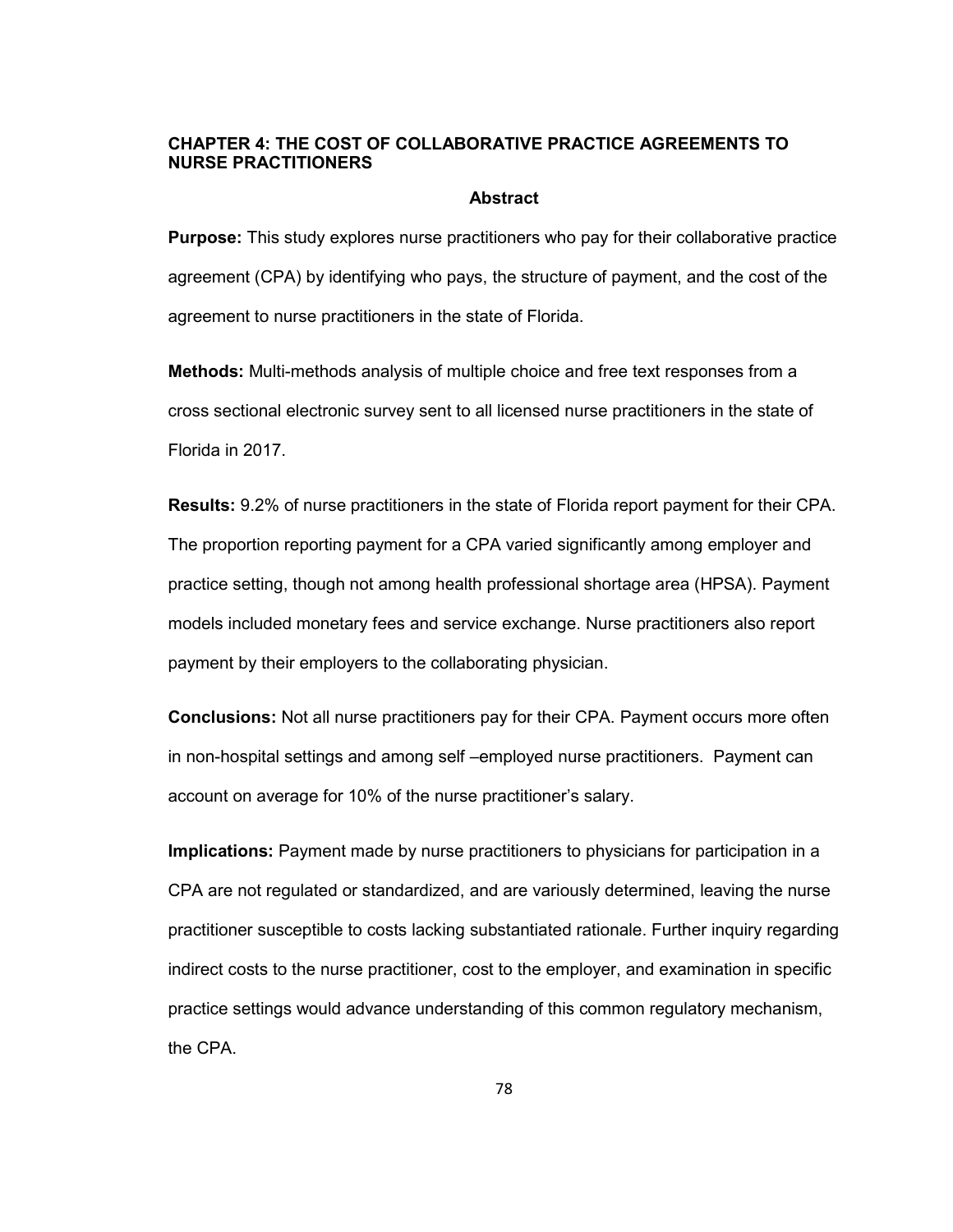Keywords: nurse practitioner, collaborative practice agreement, regulation, cost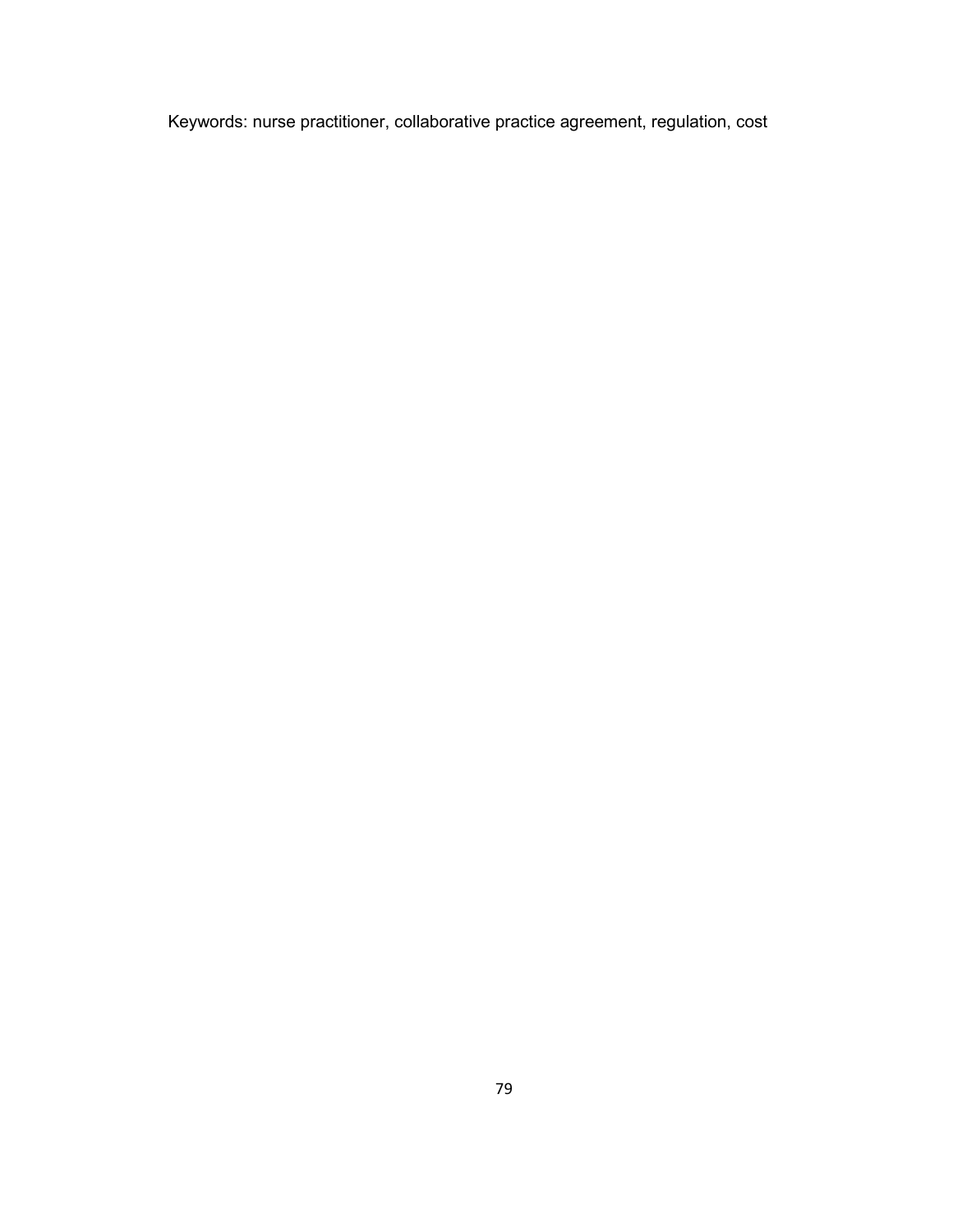### **Introduction**

 Nurse practitioner occupational licensure tethers service delivery by a nurse practitioner to physician participation in a collaborative practice agreement (CPA) in 20 states (National Council of State Boards of Nursing, 2018). Written CPAs are intended to define the services a nurse practitioner may provide, the amount of physician involvement in the care delivered by a nurse practitioner, and the structure of physician oversight with the stated rationale of protecting patient safety (McClellan, Hansen-Turton & Ware, 2010). In practice, CPAs often lack details describing the responsibilities of the nurse practitioner and physician limiting their capacity to guarantee interdisciplinary collaboration (\*Ritter, Bowles, O'Sullivan, & Fairman, 2018; Rudner & Kung, 2017). The potential exists for occupational licensure requirements such as CPAs to create financial relationships between professionals that inhibit efforts to innovate the delivery of health services and decrease overall healthcare costs (Gilman & Fairman, 2014; Kleiner, 2016). Commentary pieces and anecdotal case reports across the country report direct payments made to physicians for participation in a CPA with a nurse practitioner (Bakanas, 2010; Fauteux, Brand, Fink, Frelick, & Werrlein, 2017). Previous studies do not capture the proportion of nurse practitioners paying a physician to participate in a CPA or the structure of compensation, requiring further examination of payment to physicians for participation in CPAs to better understand the role and implications of these agreements in practice.

Occupational licensure defines minimum qualifications for individuals entering a given profession with the stated goal of protecting consumers from unqualified providers (Department of the Treasury Office of Economic Policy, Council of Economic Advisors, & Department of Labor, 2015). In the state of Florida, nurse practitioners must complete an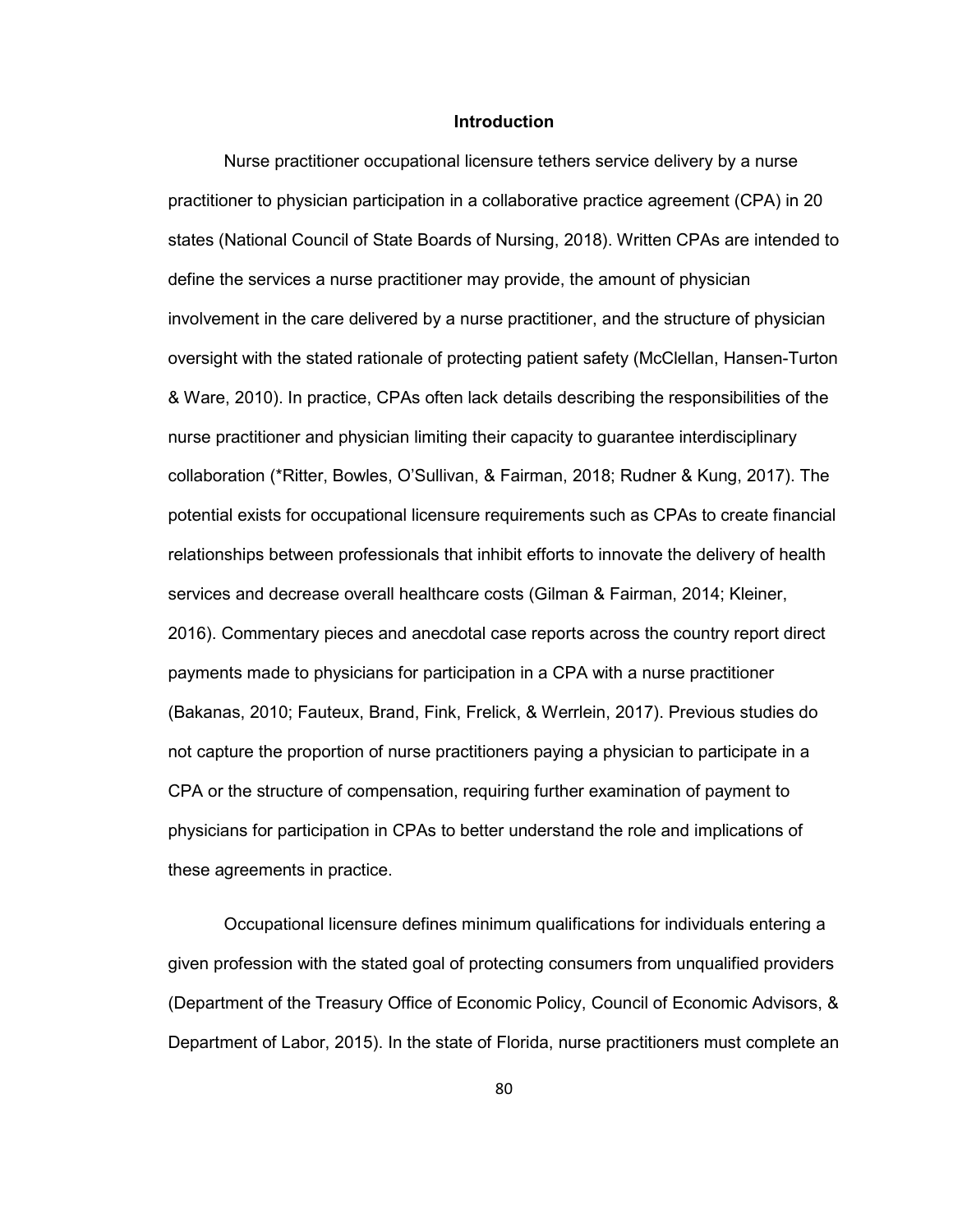accredited master's degree program or higher and pass a national board certification exam for a specific patient population prior to applying for occupational licensure (Florida Statutes, 2017). In addition to education and certification requirements, Florida requires nurse practitioners to maintain a CPA with a physician as a component of their occupational licensure for their entire career (National Council of State Boards of Nursing, 2018). Multiple studies demonstrate the safety and efficiency of nurse practitioner care delivery (Kurtzman, et al., 2017; Laurant, et al., 2005; Newhouse, et al., 2011; Oliver, Pennington, Revelle, & Rantz, 2014) and the capacity for nurse practitioners to alleviate unmet patient care needs (Xue, Ye, Brewer, & Spetz, 2016). Conversely, studies across multiple healthcare disciplines demonstrate the capacity of occupational licensure mechanisms like CPAs to constrain the number of health professionals in practice and increase the overall cost of health services (\*Ritter, Bowles, O'Sullivan, Carthon, & Fairman, 2018 (in revision)).

Collaborative practice agreements may facilitate fees paid by nurse practitioners to physicians that create a revenue stream for physicians (Fauteux, et al., 2017; Gilman & Fairman, 2014). Monetary payments or collateral exchanges made to physicians may exceed reasonable charges to provide supervision, and are referred to as economic rents (Furman, 2015). In the state of Florida, payment by nurse practitioners to physicians to participate in a CPA are not regulated and open to institution or provider interpretation and negotiation (Fauteux, et al., 2017; Phillips, 2017). Physicians may refuse to collaborate and are under no obligation to provide collaborative services to nurse practitioners (Buppert, 2010). The regulatory dependence of nurse practitioners on physicians in states that require a CPA create significant costs to state economies, specifically in Florida (Unruh, Rutherford, & Schirle, 2016).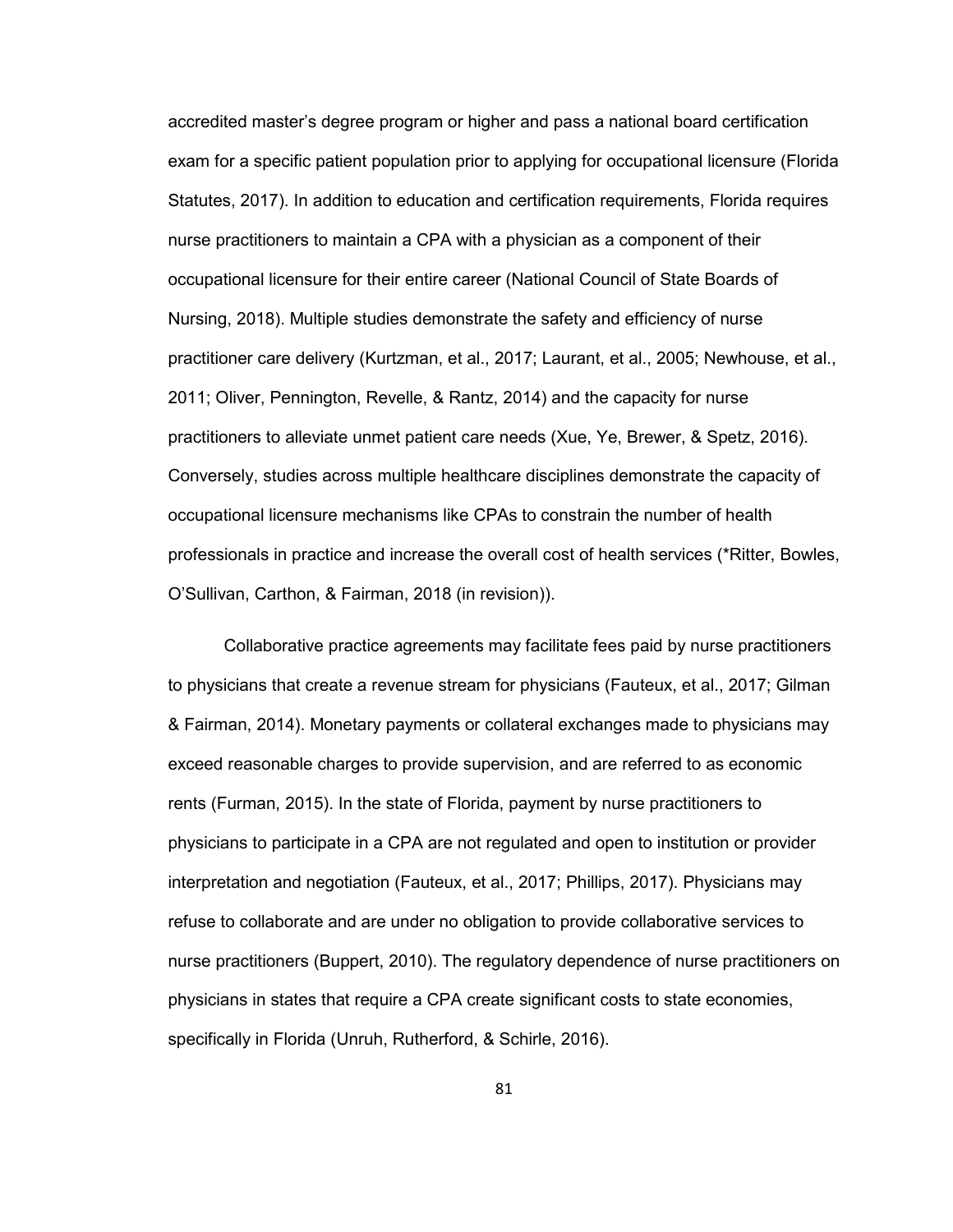Utilizing multi-method analysis of survey data, this descriptive cross sectional study explores payment for CPAs from the perspective of actively practicing nurse practitioners in the state of Florida. This study aims to understand compensation to the collaborating physician for participation in a CPA. The analysis provides the first structured description of who pays for nurse practitioner CPAs, the frequency of this practice, the method of payment for the CPA, and variation in the cost of the CPA. Associations between nurse practitioner employer, practice setting, and health professional shortage area (HPSA) designation and payment for the CPA are also explored.

### **Methods**

The Institutional Review Board at the University of Pennsylvania approved this study, classified as exempt.

## **Survey Instrument**

Detailed information regarding survey development and reliability testing are extensively described in a recent publication (\*Ritter, Bowles, O'Sullivan, & Fairman, 2018). The 48-item survey instrument designed by this research team utilized primarily structured multiple choice questions with select free text options to minimize recall bias (Groves, et al., 2011). The use of select unstructured free text allowed for descriptive responses to concepts poorly understood in practice, specifically, the model of payment to physicians for the CPA (Creswell & Plano Clark, 2011). Iterative content reliability testing took place via focus groups, cognitive interviewing, and pilot testing prior to data collection (Groves, et al., 2011). Data obtained in section four of the survey, *Payment for*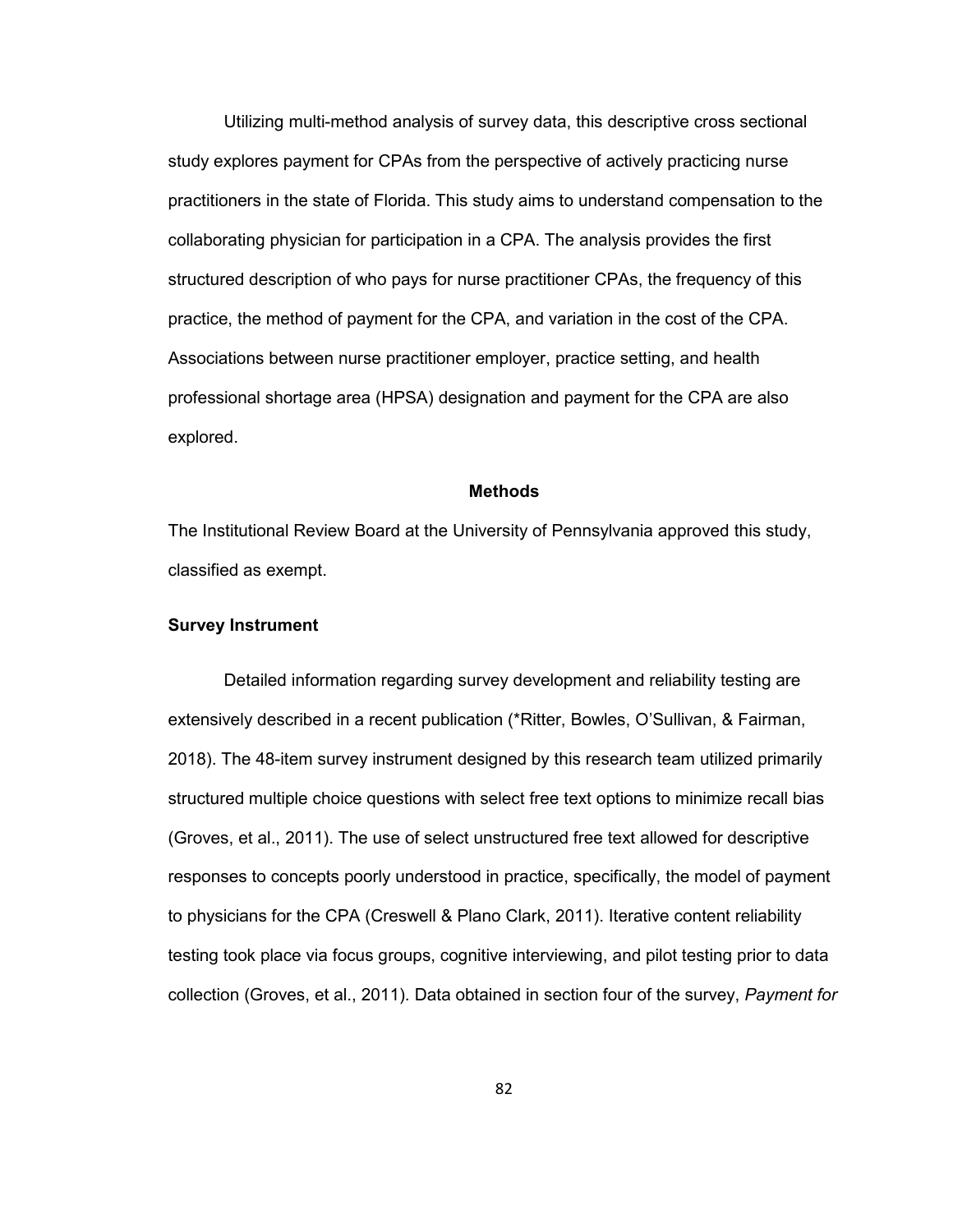*Collaborative Practice Agreement*, are discussed in this paper. The Qualtrics platform aided survey distribution and data management.

## **Sample**

All licensed nurse practitioners in the state of Florida are included in the sampling frame, 16,388 individuals in total. Based on pilot data obtained in the reliability testing of the survey, approximately 10% of nurse practitioners pay for their agreement. Analysis in the state of Florida presented an optimal environment for inquiry as Florida requires all nurse practitioners to maintain a CPA with a physician for the duration of their clinical practice as per state occupational licensure regulations (Florida Statutes, 2017). Publically available occupational licensure data in Florida provides a complete listing of all nurse practitioners with a license in the state (Florida Department of Health, 2017). This data set includes the email address and practice address of Florida nurse practitioners, updated on August 17th, 2017. Email contact information is provided for 91% of the study population. Advanced practice nurses in the state of Florida are called advanced registered nurse practitioners (ARNPs). This includes nurse practitioners, certified registered nurse anesthetists, and certified nurse midwives. This study focuses on actively licensed nurse practitioners only as institutional and federal regulations differ for certified nurse midwives and certified registered nurse anesthetists. Nurse practitioners with an inactive license, and those practicing outside of the state of Florida were removed prior to email outreach.

### **Variables**

Independent variables include nurse practitioner practice setting, employer, and practice in a HPSA. Commentary from self-employed nurse practitioners commonly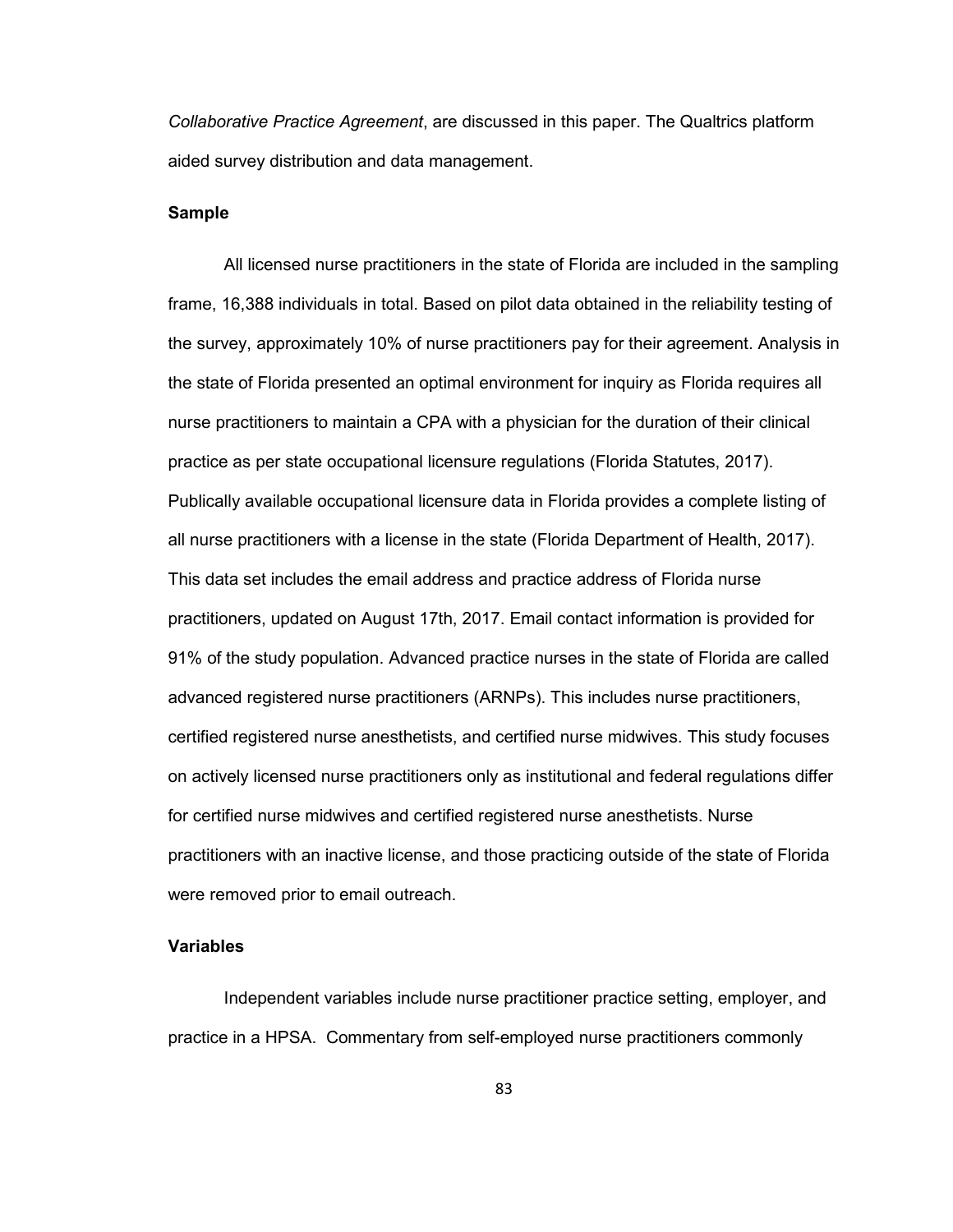report payment to physicians for participation in a CPA (Buppert, 2010). Fees charged to nurse practitioners in HPSAs and environments more frequently served by nurse practitioners versus physicians may prevent the delivery of patient care in underserved populations (Gilman & Fairman, 2014). Unregulated fees charged to nurse practitioners for physician participation in a CPA may be driven by institutional and physician preferences (Kalist, et al., 2011).

Respondents self-reported employer and practice setting in structured multiple choice responses. Employer, a dichotomous variable, is defined as self-employed and not self-employed. Practice setting, a categorical variable, includes ambulatory care, hospital, and other. Other practice settings denoted in structured multiple choice responses include correctional facilities, assisted living facilities, home health, insurance companies, skilled nursing facilities, occupational health, public health, and school health. Designation of practice in a primary care HPSA was derived from the practice address provided in Florida's publically available licensure data and dichotomized to yes or no responses. The dependent variable, payment for CPA, was obtained from a structured multiple choice question. Cost per month, a continuous variable, was reported by nurse practitioners who pay for their CPA. We created a new variable to account for the annual cost to the nurse practitioner as a proportion of salary by multiplying cost per month by 12 and dividing by the nurse practitioner's self-reported salary. Qualitative analysis focused on responses to the prompt, "Yes, I pay under a different structure".

## **Data Collection**

Data collection occurred using a two-step approach using in person and email outreach (Dillman, Smyth & Christian, 2009) described in further detail in a previous publication (\* Ritter, Bowles, O'Sullivan, & Fairman, 2018). Mixed-mode survey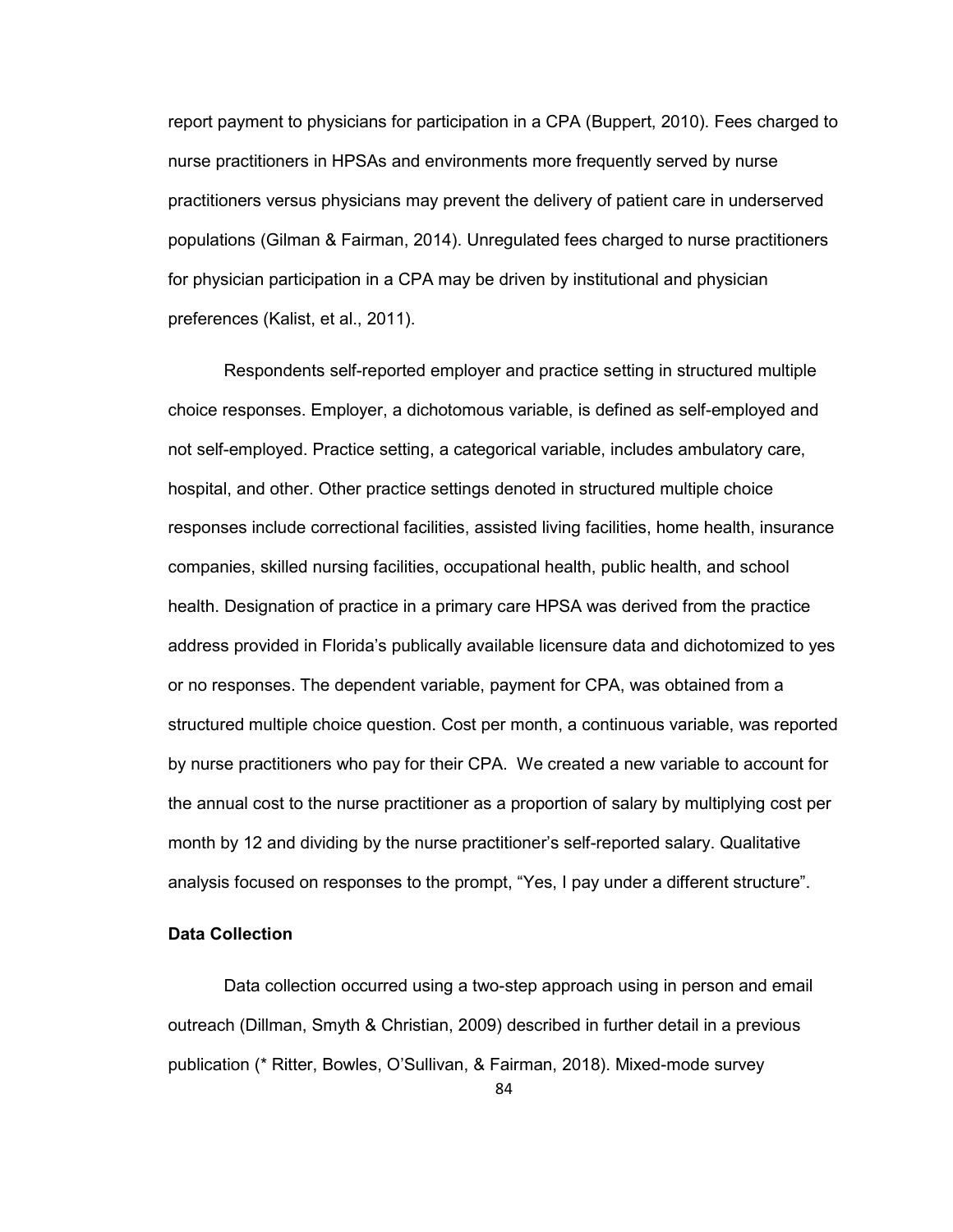approaches include a variety of outreach strategies to ensure responses from a representative group of the population (Dillman & Smyth, & Christian, 2009). In the first approach, the primary investigator attended the Florida Nurse Practitioner Network (FNPN) Annual Conference in August of 2017 and elicited 70 completed surveys, a 58% response rate among this group. The second approach involved unique email outreach to nurse practitioners with an active license in the state of Florida, and took place in October of 2017 utilizing the email address derived from the Florida Department of Health public licensure file. Before sending the email survey, the respondents from the FNPN Annual Conference were removed. Use of a unique link allowed for targeted follow up of non-responders (Qualtrics, 2017). Two rounds of follow up emails sent to non-responders within a 3 week window enhanced response rates (Dillman, et al., 2009). Participants at the FNPN Annual Conference and those recruited via email received the same survey. Five study participants were chosen by random number to receive a \$50 Visa Gift Card at the end of the FNPN conference and again at the close of email outreach.

#### **Data Analysis**

Data analysis includes descriptive statistics, cross-tabulations with chi square testing, and a qualitative descriptive approach utilizing conventional content analysis. The software packages Atlas.ti version 8 and SPSS facilitated data analytics. Nurse practitioners who pay for their CPA versus those who do not pay for their CPA are examined across nurse practitioner employer, practice setting, and HPSA. Statistically significant differences between nurse practitioners who pay for their agreement and those who do not are reported utilizing chi-square testing. Fisher's exact test is utilized for cells representing less than five percent of the sample. Fisher's exact test assesses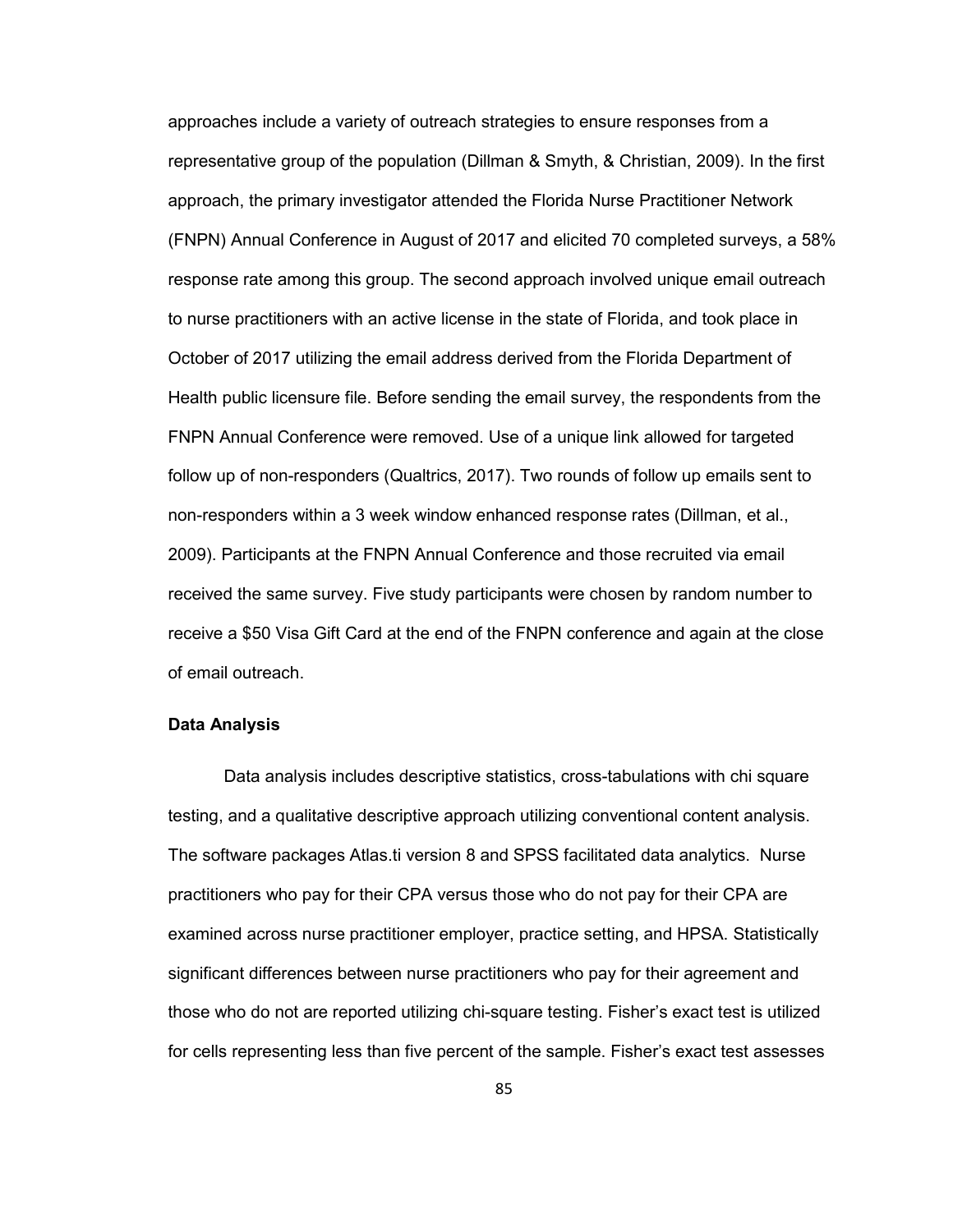statistical association between categorical variables without underlying assumptions about the sample distribution. (Moore, McCabe, & Craig, 2014). Nurse practitioners reporting payment for their CPA are further examined to determine the method of payment and the annual amount. Descriptive statistics outline the monetary cost of the CPAs including the interquartile range, mean, and median to demonstrate the range of payment and the cost as a proportion of nurse practitioner annual salary.

Responses from nurse practitioners who pay for their CPA are further examined to determine the mechanism of payment to the physician for participation in a CPA. Responses to the prompt, "Yes, I pay under a different structure" are analyzed using a qualitative descriptive approach. This approach elicits a comprehensive understanding of events from the perspective of participants (Sandelowski, 2010). In-vivo line by line coding produced meaning units derived from the data (Graneheim & Lundman, 2004; Hsieh & Shannon, 2005). Secondary coding by the primary investigator and a research assistant allowed categories to emerge (Morgan, 2017). Triangulation took place with the Advanced Qualitative Collective at the University of Pennsylvania School of Nursing (Abboud, et al., 2017) and the research team to ensure trustworthiness of findings (Hsieh & Shannon, 2005). Differences in coding were discussed to reach consensus (Guba, 1981). A final descriptive summary yields major categories regarding payment structures for CPAs to physicians from the perspective of nurse practitioners.

### **Results**

A sample of 1,611 nurse practitioners achieved a response rate of 10.17%, reaching a three-point margin of error with a 95% confidence interval assuming maximal variation in the practice of paying for a CPA (Fowler, 2009). Of the 1,611 respondents, 1,444 represent nurse practitioners actively practicing in the state of Florida. Of the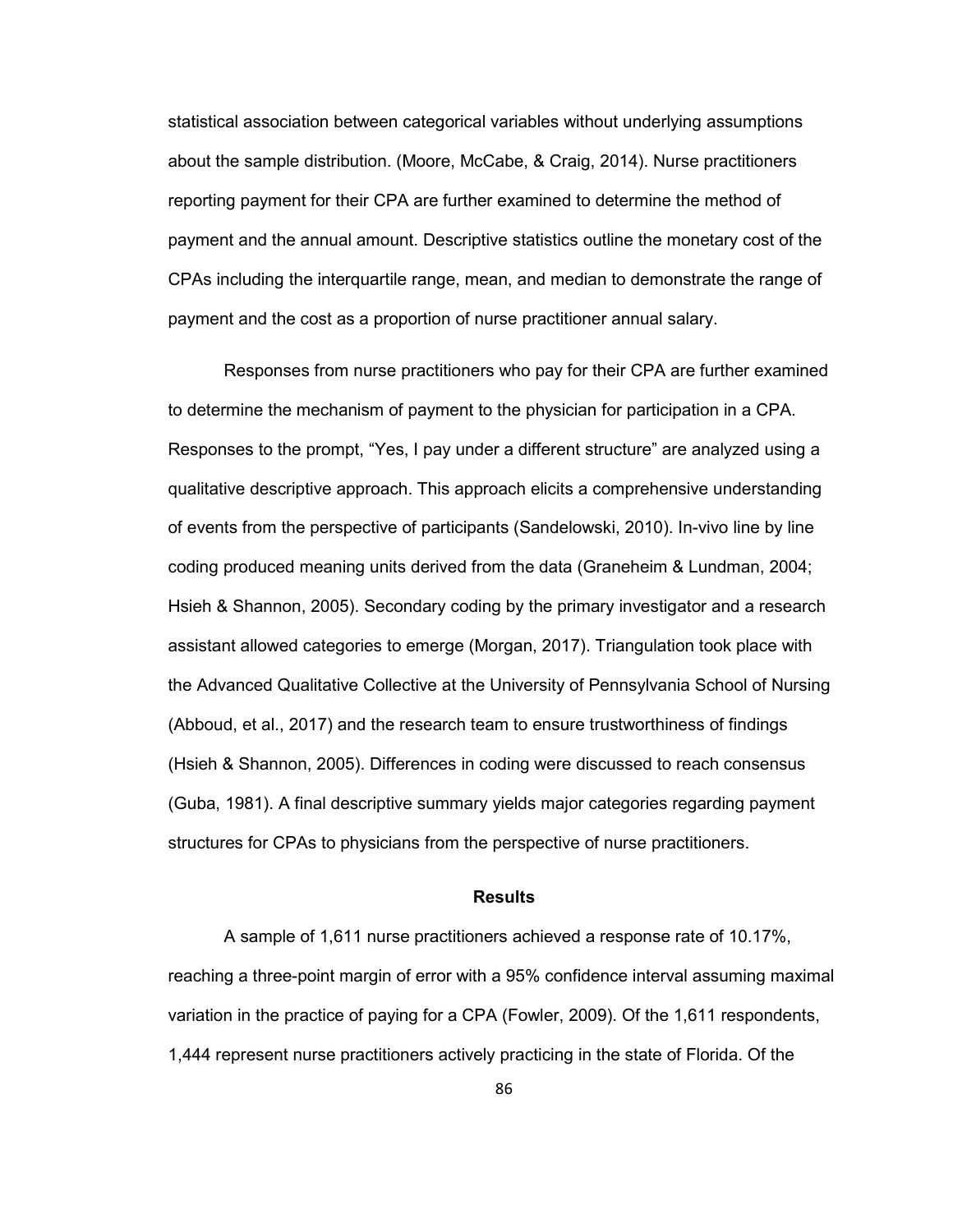1,444 nurse practitioners included in data analysis, 1,365 provide responses to the item "Do you pay to maintain your CPA?" The overall sample of nurse practitioners is not statistically different from the population of nurse practitioners in the state of Florida when comparing sex and age (Florida Center for Nursing, 2016). Respondents more often report white race (86.4% versus 69.7%) and less often report hospital practice (22.8% versus 44.3%). Population estimates are drawn from studies of all ARNPs in Florida (Florida Center for Nursing, 2016), including certified registered nurse anesthetists and certified nurse midwives, and likely overestimate the number of nurse practitioners working in hospital settings.

### **Payment for CPA**

Within the sample, 9.16% (n=124) individuals report payment for their CPA. Table 4.1 demonstrates differences between nurse practitioners who pay for their CPA versus nurse practitioners who report not paying for their CPA. Nearly half of nurse practitioners who pay for their CPA work in ambulatory care ( $n = 56$ ), including primary care, specialty practice, and urgent care. Sixty-four (51.6%) who pay report practice in other settings, described as assisted living facilities, correctional facilities, home health, occupational health, public health, skilled nursing facilities, and school health. Only four nurse practitioners working in hospitals reported payment for their CPA. Seventy-nine (5.5%) of the respondents were unsure if they paid for their CPA, none reporting selfemployment.

 Reports of payment for the CPA differed significantly across practice setting, employer, and HPSA. In the hospital setting, 98.6% of nurse practitioners do not pay for their CPA; significantly higher than all other practice settings (p < 0.001) and confirmed with Fisher's exact test of statistical significance given the uneven distribution with a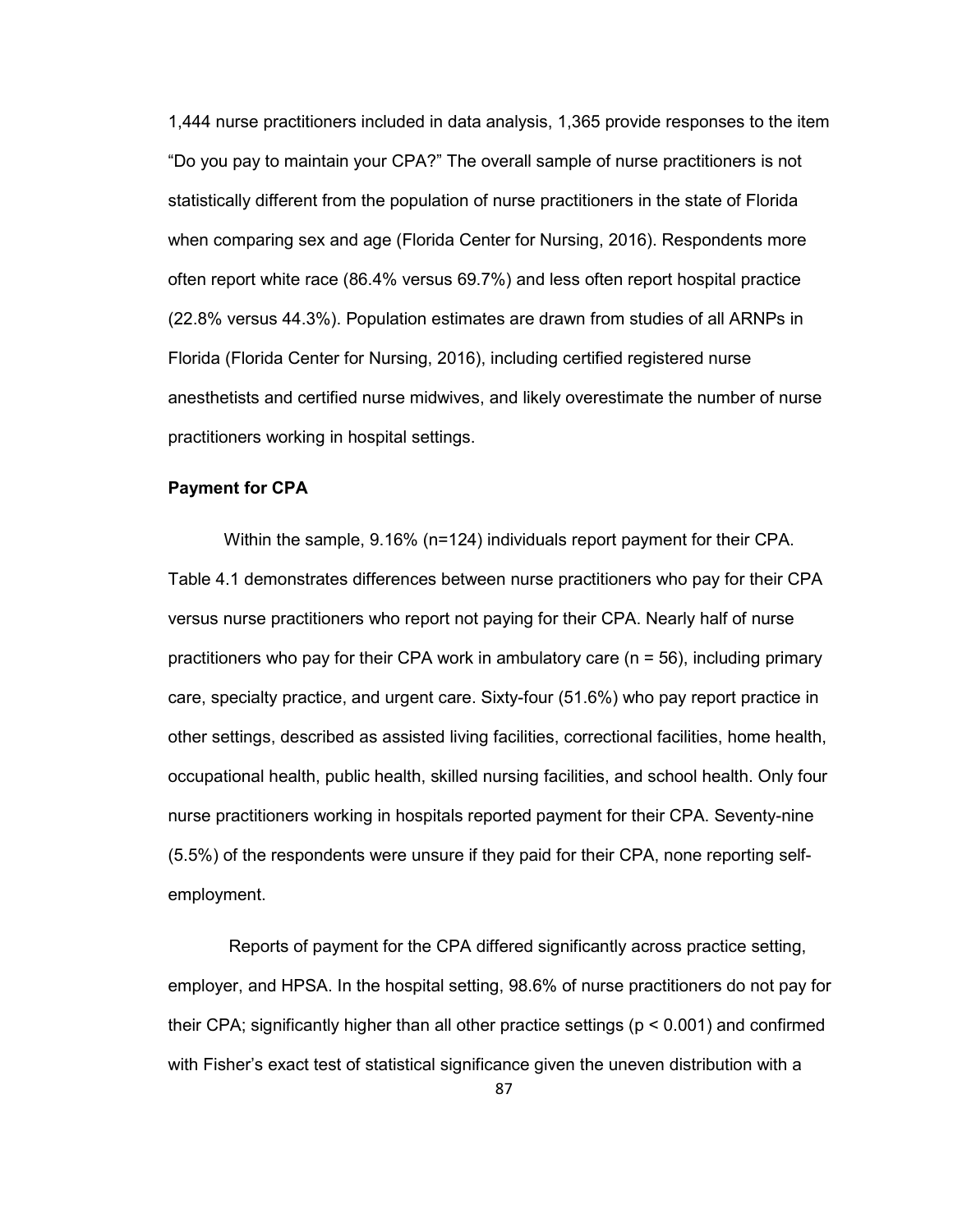small number of respondents in the hospital subgroup reporting payment for their CPA. Nurse practitioners working in other settings report the highest proportion of payment for their CPA, 15.5%. One particular practice setting, assisted living facilities and extended care stands out with 33% (n = 18) of nurse practitioners reporting payment for their CPA. Half of nurse practitioners who report self-employment pay for their CPA compared to only 6.6% of non self-employed nurse practitioners ( $p < 0.01$ ). Seventy-one nurse practitioners (8.3%) with a practice address in a primary care HPSA pay for their CPA, less than the overall rate of payment within the sample, although this was not statistically significant.

Of the 124 nurse practitioners who pay for their CPA,  $37.6\%$  (n = 47) report no terms for physician oversight in their CPA depicted in Figure 4.1. No terms is defined as no physician terms for on-site or remote collaboration and no documentation review documented in the CPA. This group of nurse practitioners are paying a collaborating physician to participate in the agreement without any written delineation of the services delivered to the nurse practitioner by the physician. Of this group, 51% practice in other settings with the remainder practicing in ambulatory care. One half of nurse practitioners reporting no terms for physician supervision and payment to a collaborating physician for participation in the agreement are self-employed.

### **Models of Payment**

Both structured multiple-choice and free text responses describe models of payment to the physician participating in the CPA. Figure 4.2 identifies models of payment to the collaborating physician including payment of a flat fee, payment as a percentage of billing, payment when the collaborating physician is consulted and payment under a different structure. Fifty percent of nurse practitioners who pay for their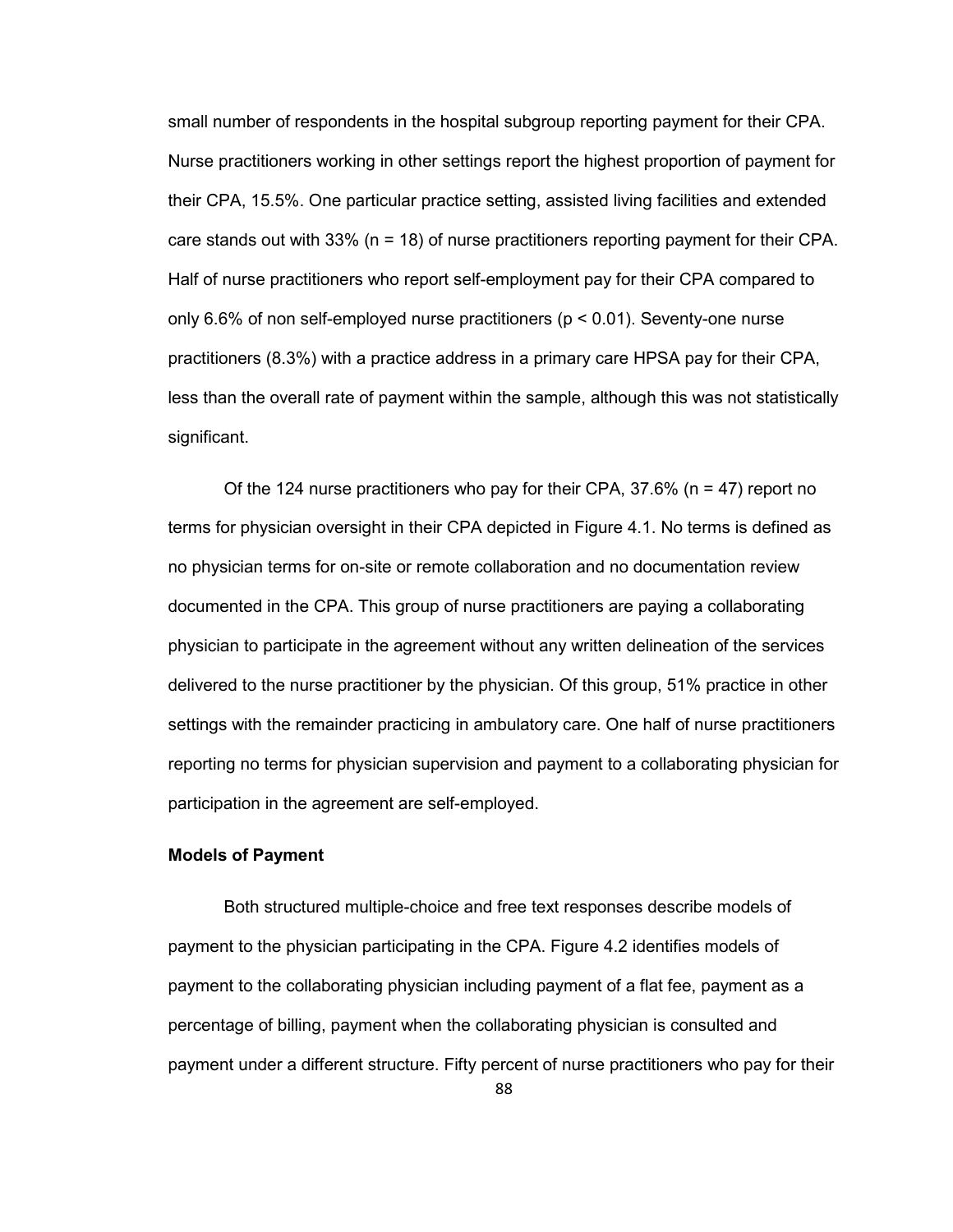CPA report paying a flat rate. Payment of a fee only when the collaborating physician is consulted may be a low estimate in structured responses as this model of payment also came up in free text responses such as "pay per chart review".

Additional models of payment illustrated in free text responses from 34 nurse practitioners reporting payment under a different structure, further described in Table 4.2, include payment to the collaborating physician via exchange of services and payment to the collaborating physician by someone other than the nurse practitioner. The exchange of services from a nurse practitioner to a collaborating physician for participation in a CPA took various forms, including nurse practitioner payment for office resources available to the physician, referral of patients to physician practices, and the exchange of nurse practitioner time and skills. Two respondents report sharing office space and personnel used by the collaborating physician although the nurse practitioner pays for these overhead costs. This included costs such as "Rent, utilities, salaries" of shared space and personnel. The exchange of services included uncompensated patient care delivery by the nurse practitioner and coverage for the physician during vacations. The amount of service exchange was not consistently shared, but referenced weekly nurse practitioner service provision in multiple cases.

 Some nurse practitioner respondents reported other parties were involved in payment to the collaborating physician for CPA participation, defined as, "I do not pay personally". Employers, the most frequently referenced group, commonly paid a collaborating physicians to participate in a CPA. Payments made to the physician for participating in a CPA with a nurse practitioner included salary compensation as well as monthly fees. Others reported payment to a practice management group that provides medical provider credentialing management. While most respondents did not quantify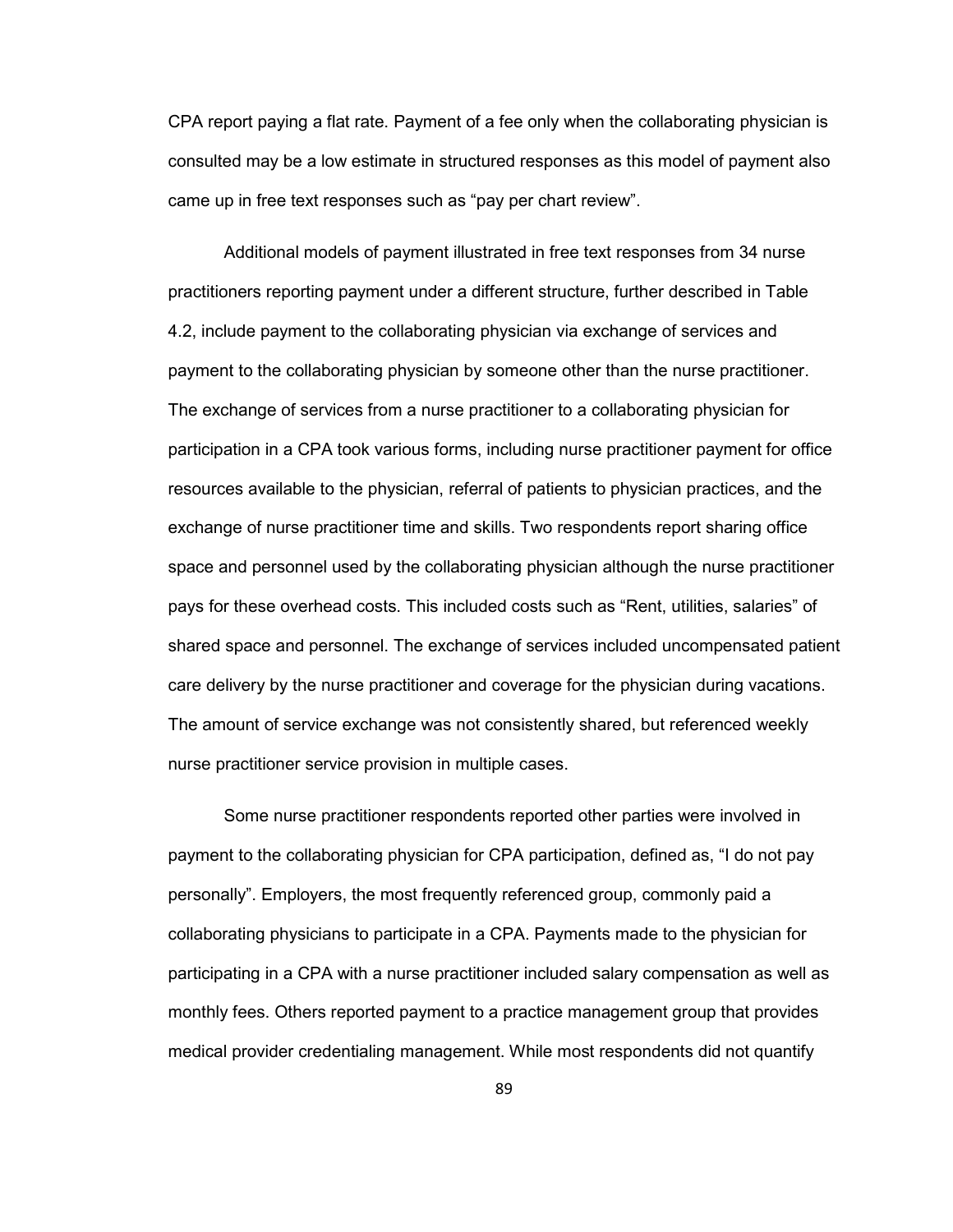the amount paid to the physician by the employer or practice management company in free text responses, one respondent stated "Employer hospital pays the collaborator 750 per APP per month". The respondent abbreviation APP likely refers to advanced practice professional in this response, which includes nurse practitioners.

### **Description of Monetary Payments**

Of the 90 respondents who provide the cost per month of their CPA, nurse practitioners paid their collaborating physician on average \$846.92 per month for participation in a CPA with a median on \$725. Monthly payments ranged from zero dollars to \$6000 per month, with an inter quartile range of \$800. The distribution of fees is demonstrated in Figure 4.3. Half of respondents reported payment for their CPA as more than 8% of their salary, with a maximum rate of 72% of salary, further depicted in Figure 4.4. When considering both the salary of the nurse practitioner and the cost paid per month, payment for the CPA accounted for approximately 10% of the nurse practitioner's salary on average. Twelve respondents reported monthly payment for their CPA greater than \$2000 per month, more than three times the inter quartile range. Of these extreme responses, four are self-employed. Six of the twelve report practice settings not in ambulatory care or hospitals. One works in a hospital. One response was excluded from data analysis due to the implausible report of cost per month in relation to salary, likely a response error.

### **Discussion**

This study quantifies the proportion of Florida nurse practitioners paying their collaborating physician to participate in a CPA, finding approximately 10% of nurse practitioners in the state of Florida pay. Significant associations with nurse practitioners' report of payment for their CPA include practice setting and employer, with very few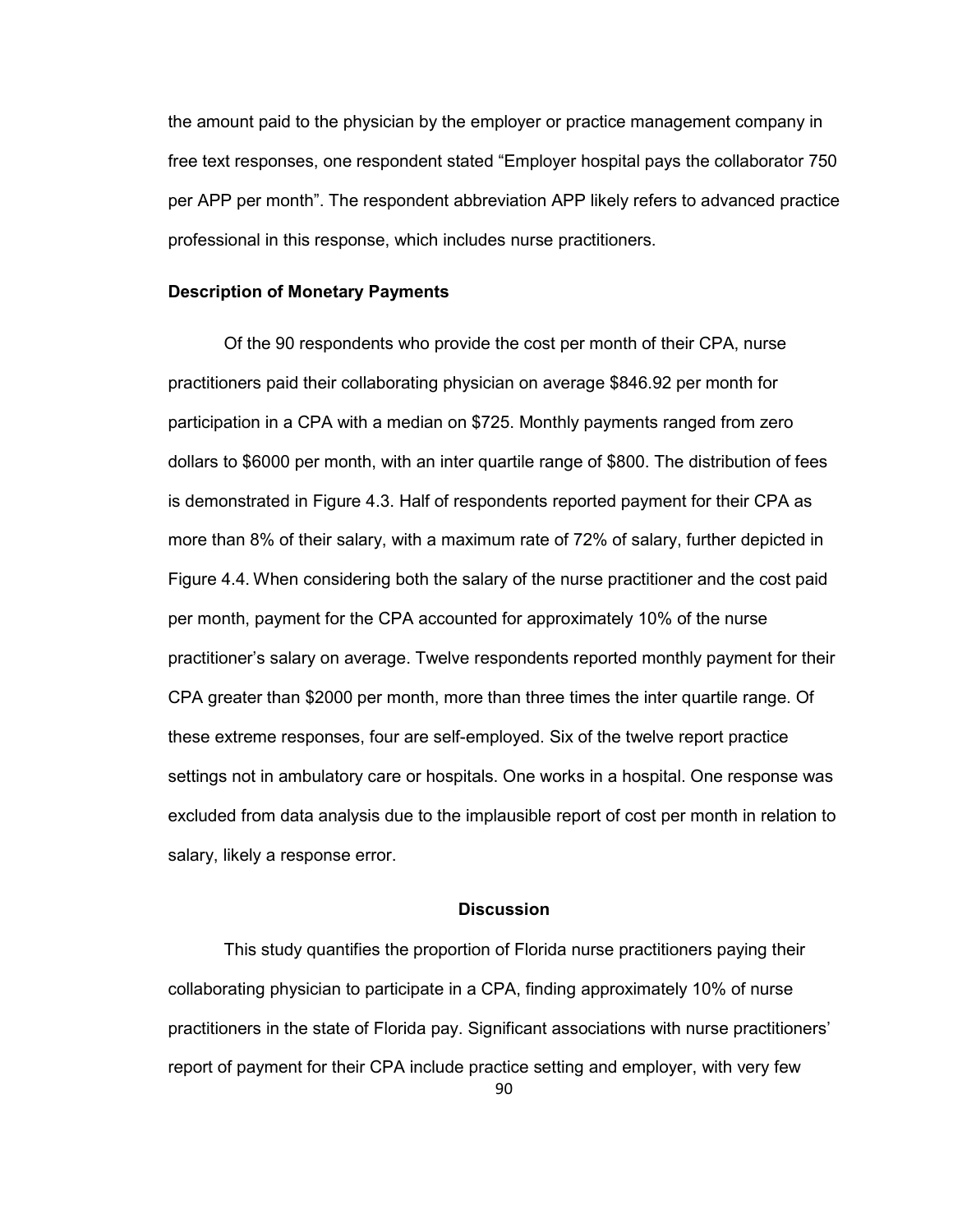nurse practitioners in hospital settings and half of self-employed nurse practitioners paying for their agreement. Monetary cost to nurse practitioners who pay varied from zero dollars to several thousand per month, with annual payments made by nurse practitioners who pay for their CPA consuming on average 10% of their annual salary. The inclusion of qualitative data analysis reveals additional parties involved in compensation to physicians for participation in mandatory CPAs as well as nonmonetary service exchange. Findings from this study corroborate anecdotal reports of payment to physicians for collaborative services (Fauteux, et al., 2017; Gilman & Fairman, 2014; Buppert, 2010) and identify markets where this practice should be further investigated given the higher proportion of nurse practitioners who pay for the agreement in non-hospital settings.

This study provides the first empiric estimates of the proportion of nurse practitioners who pay a collaborating physician to participate in a CPA, the structure of physician compensation, as well as the amount. Qualitative and quantitative analysis of both structured and unstructured survey responses reveal facets of nurse practitioner payment for CPAs not previously captured in grey or academic literature. Previous research studies examining physician oversight of nurse practitioners acknowledge the practice of payment for physician collaborative services but do not specifically analyze direct costs to nurse practitioners or other stakeholders (Lowery, Scott, & Swanson, 2016; Rudner & Kung, 2017). The advanced understanding of payment to physicians for participation in a CPA provided in this study should inform further inquiry of the total cost of this regulatory mechanism and identification of practice settings predisposed to anticompetitive concerns.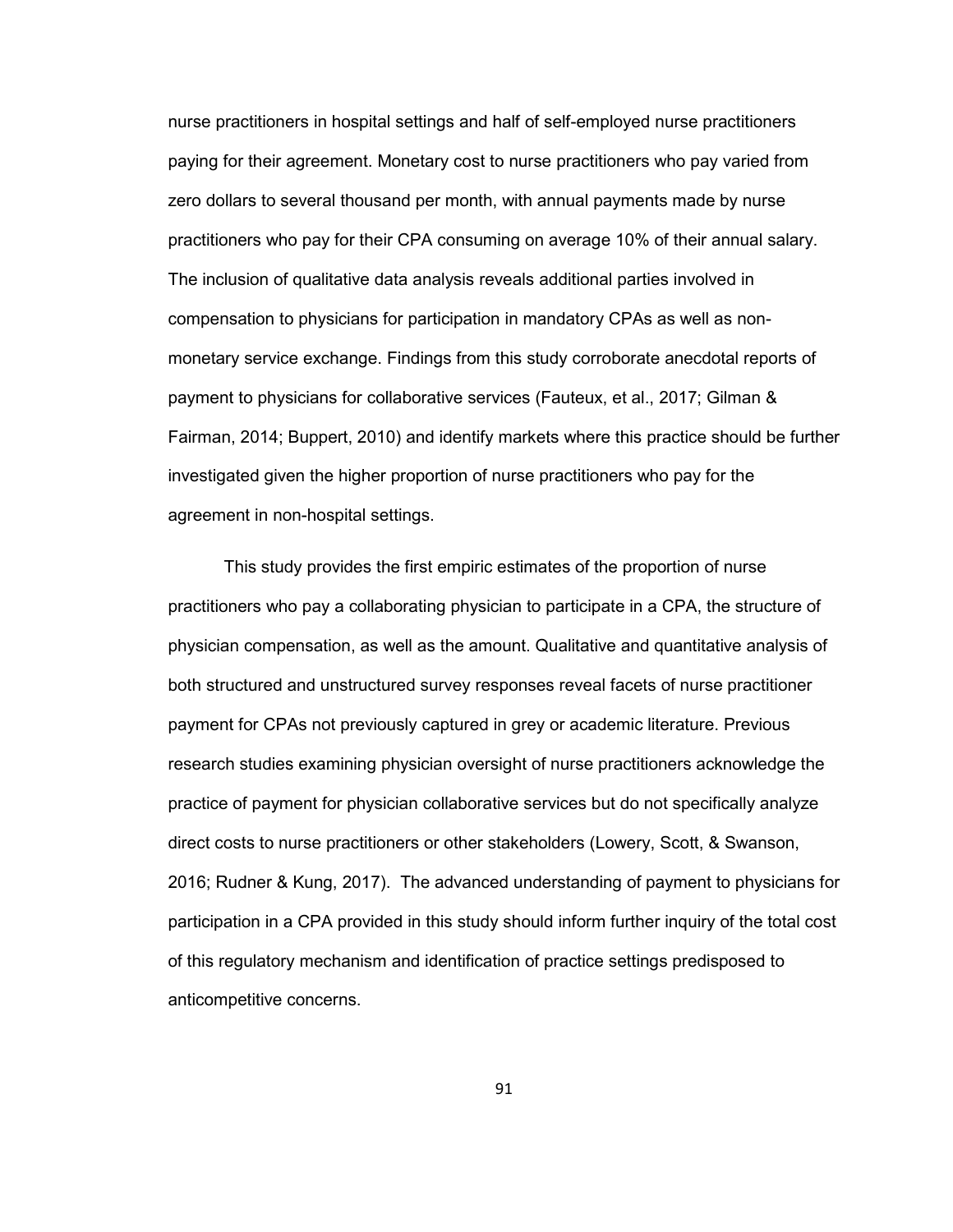Nurse practitioners delivering care in HPSAs do not report payment for their CPA in higher proportions than nurse practitioners in non-HPSAs, despite the relative deficit of physician providers in these areas. The deficit of physicians in HPSAs could hypothetically present opportunities for physicians to charge nurse practitioners high fees for their collaborative services and stifle the ability of nurse practitioners to negotiate the cost. Results do not suggest significant rent-seeking by physicians in HPSAs. Examination of workforce trends in other disciplines with similar occupational licensure suggest the high proportion of care delivery by nurse practitioners in underserved settings (Buerhaus, DesRoches, Dittus, & Donelan, 2015) may preclude anticompetitive conduct of physicians in HPSAs (Kalist, et al., 2011). That said, requirements for CPAs prevent nurse practitioners from practicing in HPSAs and closing gaps in patient access to primary care (Xue, et al., 2018).

Payment to physicians for participation in CPAs that do not include any terms for physician collaboration result in agreements with no contracted service provision to nurse practitioners, and financially impact nurse practitioners. Nearly 40% of nurse practitioners with no terms in their CPA report payment to the collaborating physician for participation in the CPA, a significant finding demonstrating both the skeletal nature of some agreements and evidence for the anticompetitive capacity of state required CPAs. The use of occupational licensure often increase the price of services, limit access to services, and decrease innovation in care delivery and should only be used to address well substantiated consumer safety concerns with regulations that are capable of addressing substantiated concerns (Department of the Treasury Office of Economic Policy, et al., 2015; Federal Trade Commission & United States Department of Justice, 2004). Collaborative practice agreements without terms do not deliver their intended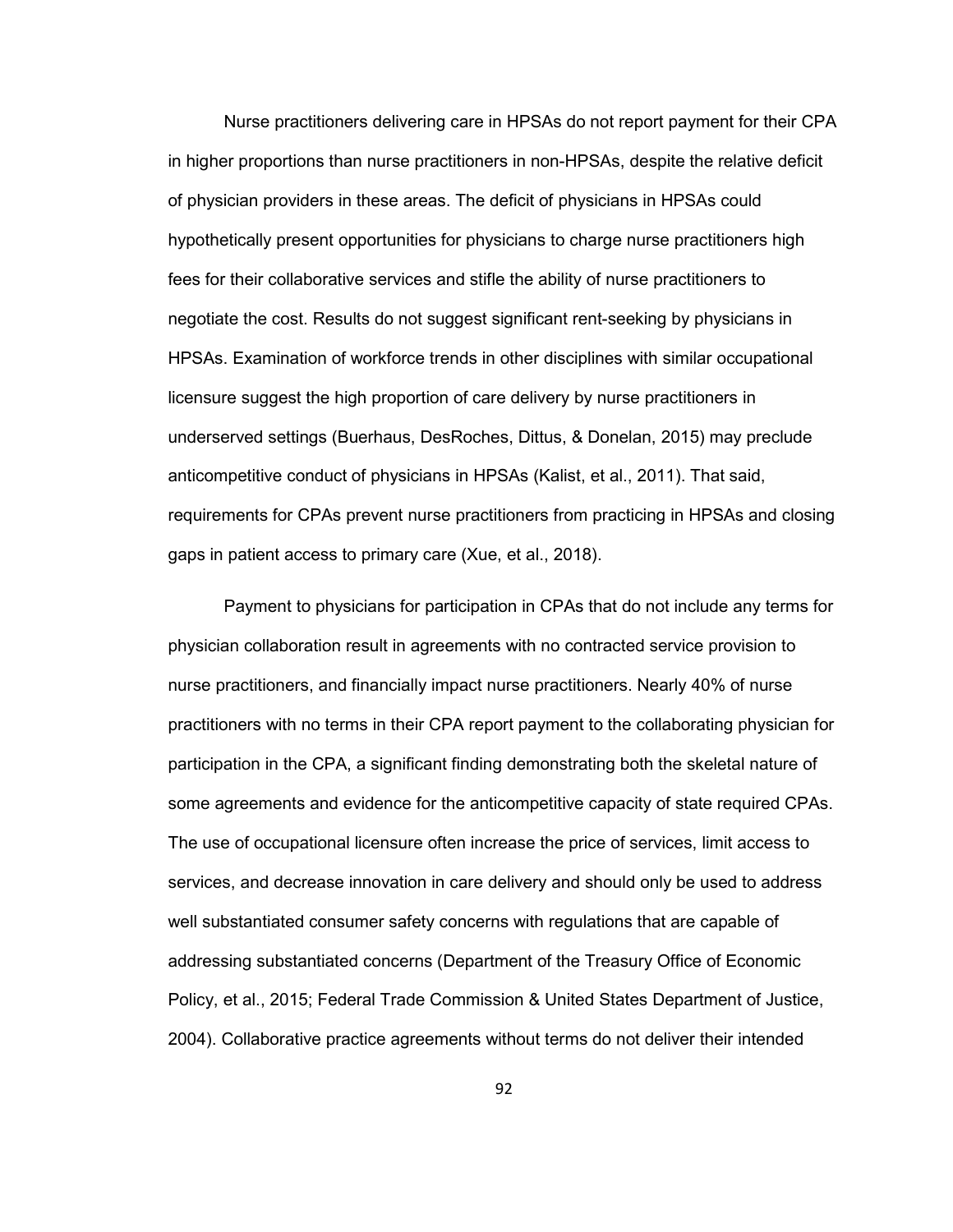purpose of collaboration with a physician. The charges to nurse practitioners are not substantiated by service provision by the physician. Furthermore, payment for CPAs without physician terms create financial relationships between nurse practitioners and physicians that could stifle productive dialogue between providers in the interest of patient safety. Nurse practitioners are unlikely to call collaborating physicians if they are charged for each exchange. Physicians may restrain from challenging a decision of a nurse practitioner if it jeopardizes a revenue stream (Bakanas, 2010).

Payments made to physicians for participation in a CPA do not occur universally, although, high fees in isolation raise concerns for anticompetitive conduct. Outliers paying greater than 2000 dollars per month to a collaborating physician for participation in a CPA substantiate case reports that document extreme cases of high fees paid to physicians for participation in a CPA (Fauteux et al., 2017). High fees to physicians to participate in a CPA are difficult to substantiate when the majority of nurse practitioners do not pay and a large proportion of agreements with high fees do not include physician terms for collaboration.

The combination of monetary and service fees charged to nurse practitioners as a prerequisite to practice not required of other professionals who provide similar services grants a regulatory advantage to physicians (Federal Trade Commission, 2014; Gilman & Fairman, 2014) with the potential for ethical misconduct of professionals (Bakanas, 2010). The American Medical Association affirms the necessity for nurse practitioners to remain in state-required collaborative relationships with physicians to uphold patient safety. No studies substantiate patient risks associated with nurse practitioner care (National Academy of Medicine, 2011) or improved safety or quality of care with CPAs. Additionally, evidence suggests CPAs and other mechanisms of occupational licensure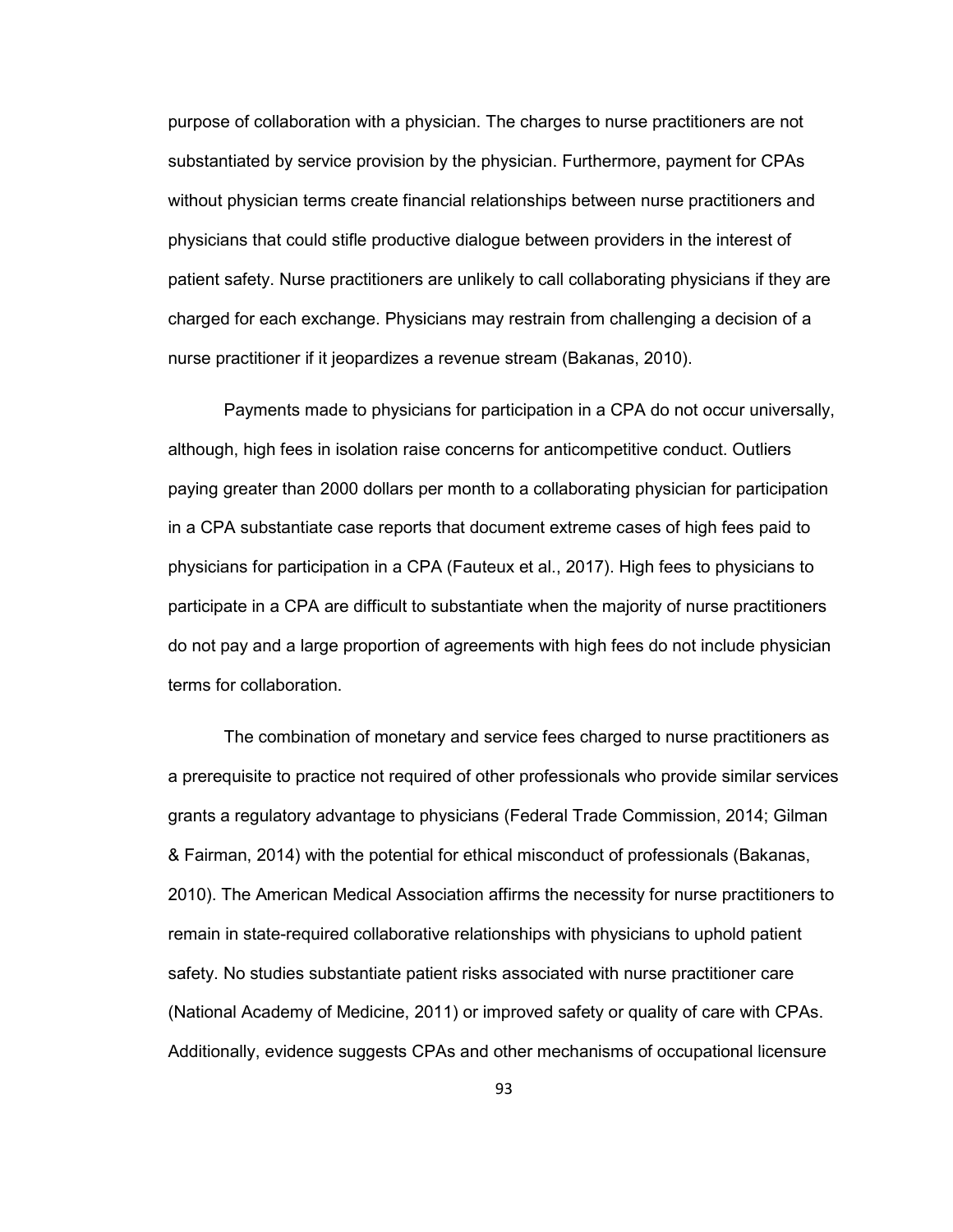are poor tools to improve the quality of patient care (Federal Trade Commission, 2014; Kleiner & Kudrle, 2000; Kleiner, Marier, Park & Wing, 2014). Very few states include language in statute or regulation guiding the practice of physician charges to nurse practitioners for participation in a CPA. As a result, fees charged by physicians are left to the discretion of institutions and providers. Nurse practitioners wishing to practice in a state that legally requires CPAs have little or no leverage in negotiating fees. Physicians receiving compensation from nurse practitioners may act in own their financial best interests, superseding ethical conduct and undermining patient safety, which is one of the premises of occupational licensure (Bakanas, 2010).

#### **Limitations**

The findings of this study are limited to the perspective of nurse practitioners in the state of Florida. This study explicitly measures only direct costs to the nurse practitioner, not the full cost of CPAs to all stakeholders. Because of the skewed distribution of cost per month for CPAs, median and inter quartile range provide a more accurate representation of the data as mean and standard deviation are more responsive to outliers. Monthly charges exceeding 2000 dollars, three times higher than the inter quartile range were examined separately for trends given their extreme nature. This study cannot capture the overall cost of payment to physicians for participation in a CPA from payment models driven by institutions or other agencies identified in this study. The single-state design looking only at nurse practitioners allowed for examination of extra-regulatory variables associated with the use of CPAs in practice. Findings may not be generalizable to other states, though they raise concerns related to the cost of a commonly used regulatory mechanism across states and professions. The crosssectional design employed in this study does not allow for causal inference. The sample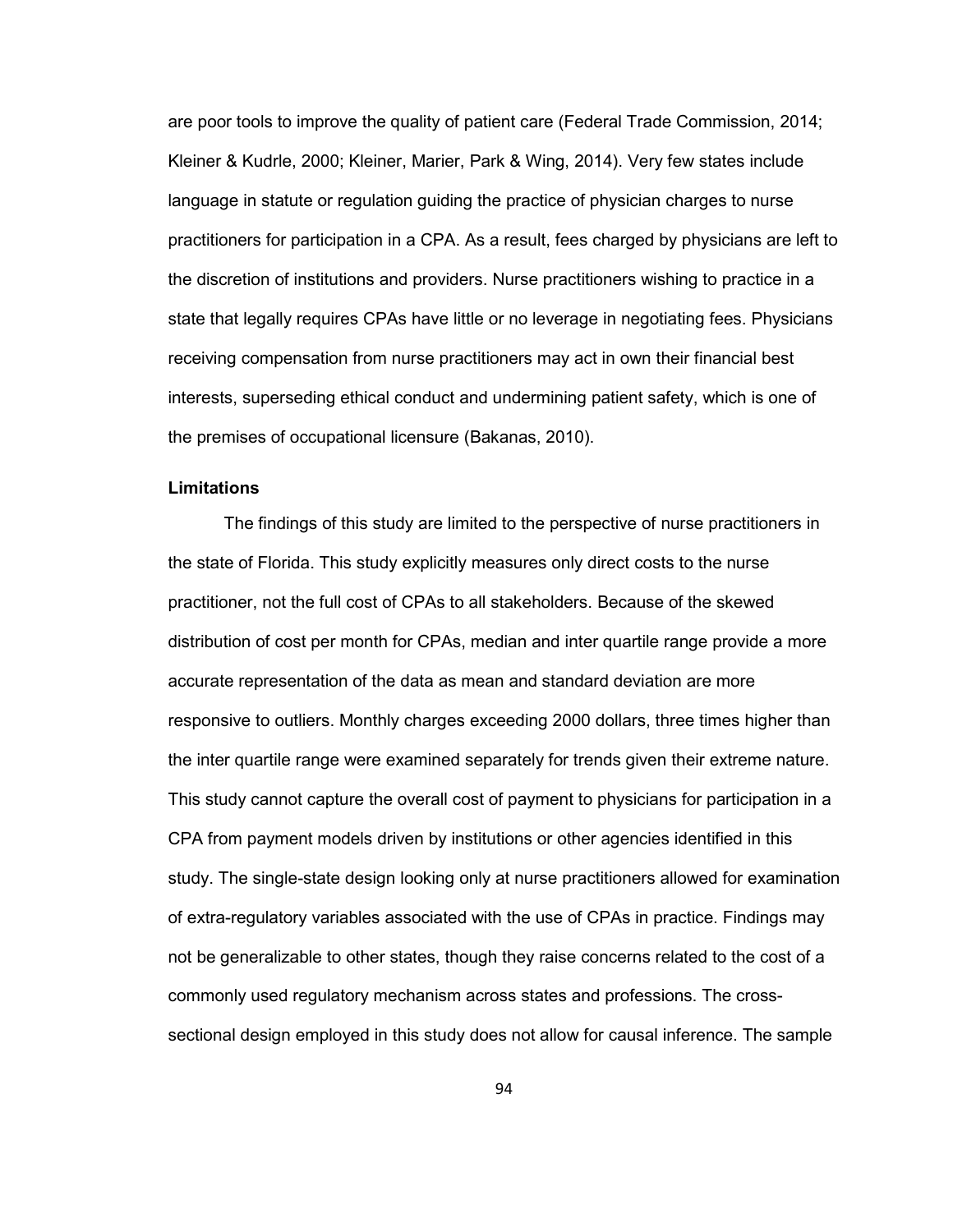size of subgroups limited analysis within specific practice settings in this study. Full understanding of the costs to care delivery associated with CPAs requires further inquiry in additional states and among physicians and employers.

#### **Conclusion**

The cost to nurse practitioners to maintain a CPA varies across employer and practice settings. Nurse practitioners working outside of hospitals, particularly in long term care, and self-employed nurse practitioners more commonly reported paying for their CPAs. Physician shortages, coupled with rapid innovation in care delivery models and increasing numbers of nurse practitioners (American Association of Nurse Practitioners, 2018) begs further investigation of the cumulative costs of CPAs. While not the focus of this study, other studies demonstrate wider economic and workforce effects of requirements for CPAs in Florida (Unruh, et al., 2016), other states (Conover & Richards, 2015; Martsoff & Kandrack, 2017) and nationally (Kleiner, et al., 2014; National Governors Association, 2012). Required fees paid by nurse practitioners, employers, and other stakeholders to physicians to participate in a CPA may prevent optimal utilization of nurse practitioners in the delivery of patient care by creating financial barriers to nurse practitioner employment and the development of new models of care lead by nurse practitioners. Policy makers evaluating the risks and benefits of occupational licensure utilizing CPAs for nurse practitioners must acknowledge the capacity of CPAs to induce financial relationships between providers, potentially to the detriment of collegial collaboration and the ethical conduct of health professionals.

 The capacity of CPAs, a regulatory mechanism, to induce fees for one set of professionals to the benefit of another without substantiated patient safety rationale or even the provision of services in some cases, those with no terms, disrupts the tenants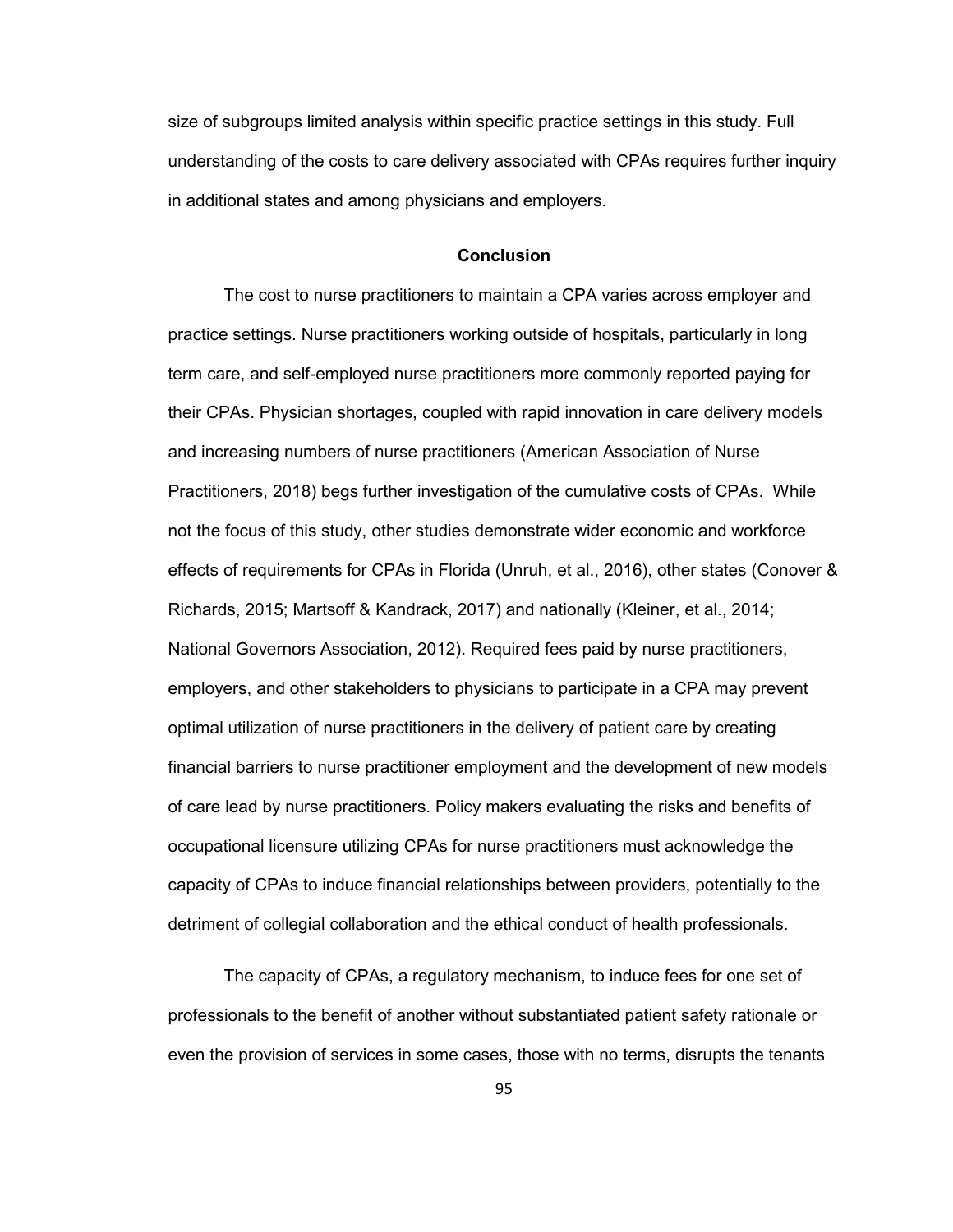of competition policy. State required nurse practitioner CPAs do result in fees charged by physicians to nurse practitioners. Florida and other states should consider the impact of payment for CPAs on the health workforce and patient care delivery. The cumulative effects of nurse practitioner payments for physician involvement in CPAs are substantial in aggregate. In states like Florida that require nurse practitioners to maintain a CPA, payment for the agreement by one tenth of all nurse practitioners affects thousands of professionals. Further exploration of CPAs among employers, physicians, institutions, and in specific environments would further explicate the cumulative costs of this regulatory mechanism.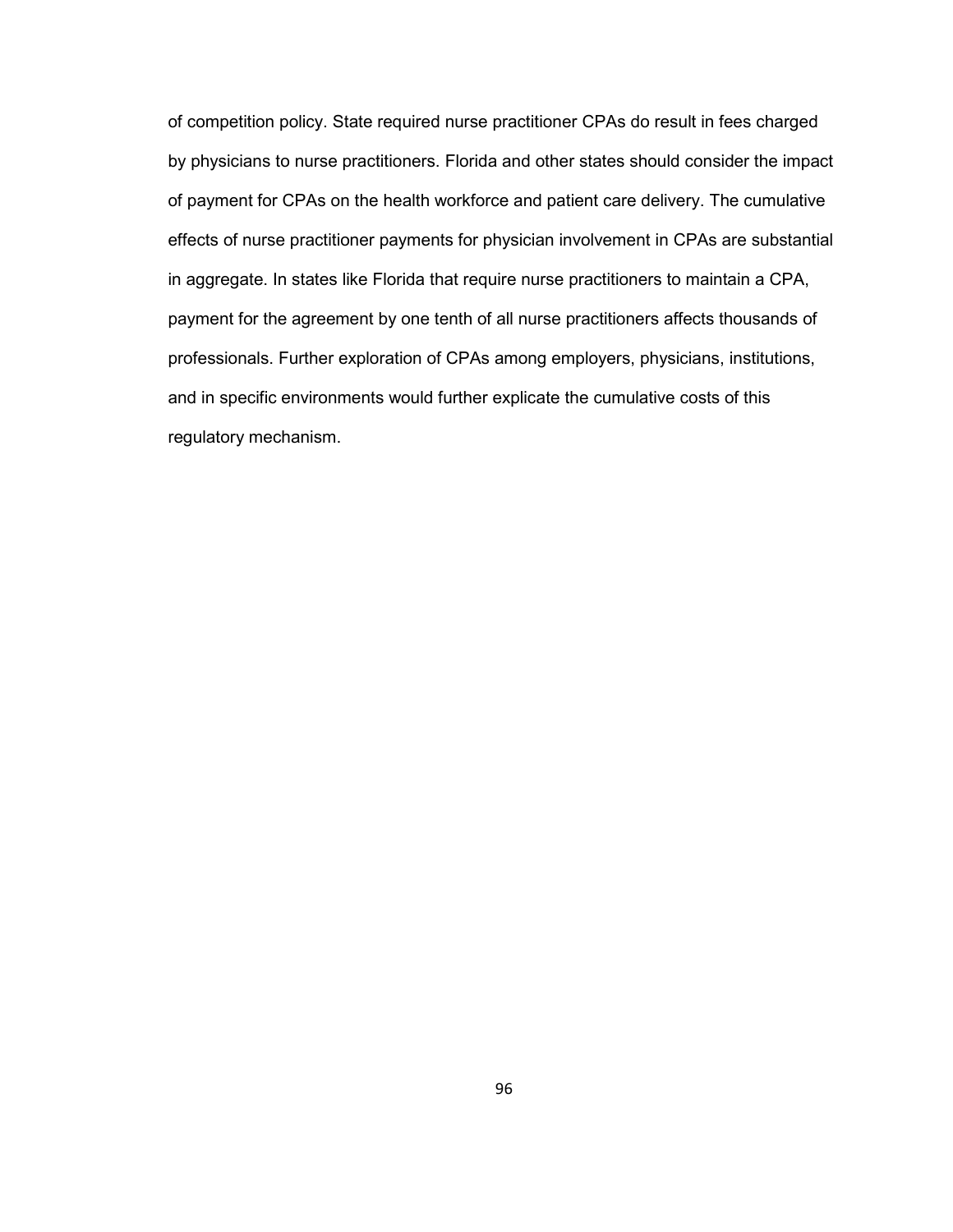#### **References**

- Abboud, S., Kim, S.K., Jacoby, S., Mooney-Doyle, K., Waite, T., Froh, E., …Kagan, S. (2017). Co-creation of a pedagogical space to support qualitative inquiry: An advanced qualitative collective. *Nurse Education Today, 50,* 8-11. doi:10.1016/j.nedt.2016.12.001
- American Association of Nurse Practitioners. (2018). Historical Timeline. Retrieved from https://www.aanp.org/all-about-nps/historical-timeline
- Bakanas, E. L. (2010). Physicians and advanced practice registered nurses: The supervisor-employer relationship. *AMA Journal of Ethics, 12*(1), 12-15. doi:10.1001/virtualmentor.2010.12.1.ccas2-1001
- Buerhaus, P. I., DesRoches, C. M., Dittus, R., & Donelan, K. (2015). Practice characteristics of primary care nurse practitioners and physicians. *Nursing Outlook, 63*(2), 144-153. doi:10.1016/j.outlook.2014.08.008
- Buppert, C. (2010). The pros and cons of mandated collaboration*. The Journal for Nurse Practitioners, 6*(3), 175-176. doi:10.1016/j.nurpra.2010.01.026
- Conover, C., & Richards, R. (2015). Economic benefits of less restrictive regulation of advanced practice nurses in North Carolina. *Nursing Outlook, 63*(5), 585-592. doi:10.1016/j.outlook.2015.05.009
- Creswell, J. W., & Plano Clark, V. L. (2011). *Designing and conducting mixed methods research* (2nd ed.). Thousand Oaks, CA: SAGE.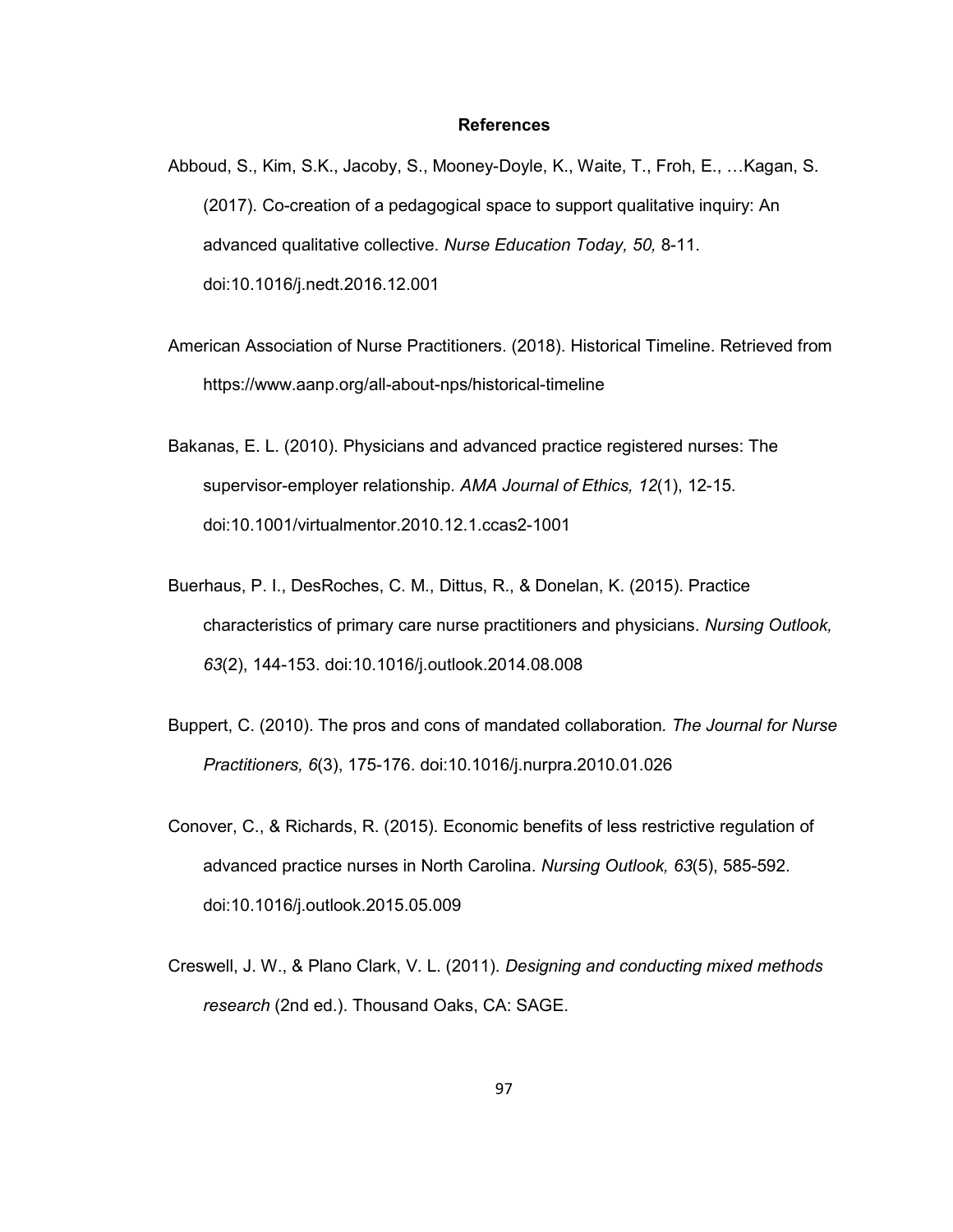- Department of the Treasury Office of Economic Policy, Council of Economic Advisors, & Department of Labor. (2015*). Occupational licensing: A framework for policymakers.* Washington, DC: The White House. Retrieved from https://obamawhitehouse.archives.gov/sites/default/files/docs/licensing\_report\_final \_nonembargo.pdf
- Dillman, D. A., & Smyth, J.D. & Christian, L.M. (2009). *Internet, mail, and mixed-mode surveys* (4th ed.). Hoboken, NJ: John Wiley & Sons.
- Fauteux, B. R., Brand, R., Fink, J. L. W., Frelick, M., & Werrlein, D. (2017). The case for removing barriers to APRN practice. *Charting Nursing's Future, 30,* 1-10.
- Federal Trade Commission. (2014). *Policy perspectives: Competition and the regulation of advance practice nurses.* Retrieved from https://www.ftc.gov/reports/policyperspectives-competition-regulation-advanced-practice-nurses
- Florida Center for Nursing. (2016). *Florida's advanced registered nurse practitioner supply: 2014-2015 workforce characteristics and trends.* Retrieved from https://www.flcenterfornursing.org/DesktopModules/Bring2mind/DMX/Download.asp x?Command=Core\_Download&EntryId=1196&PortalId=0&TabId=151
- Florida Department of Health. (2017). Health care practitioner data portal. Retrieved from https://appsmqa.doh.state.fl.us/downloadnet/Licensure.aspx
- Florida Statutes. (2017). *Chapter 464.012:* Certification of advanced registered nurse practitioners, fees. Retrieved from http://floridasnursing.gov/licensing/advancedregistered-nurse-practitioner/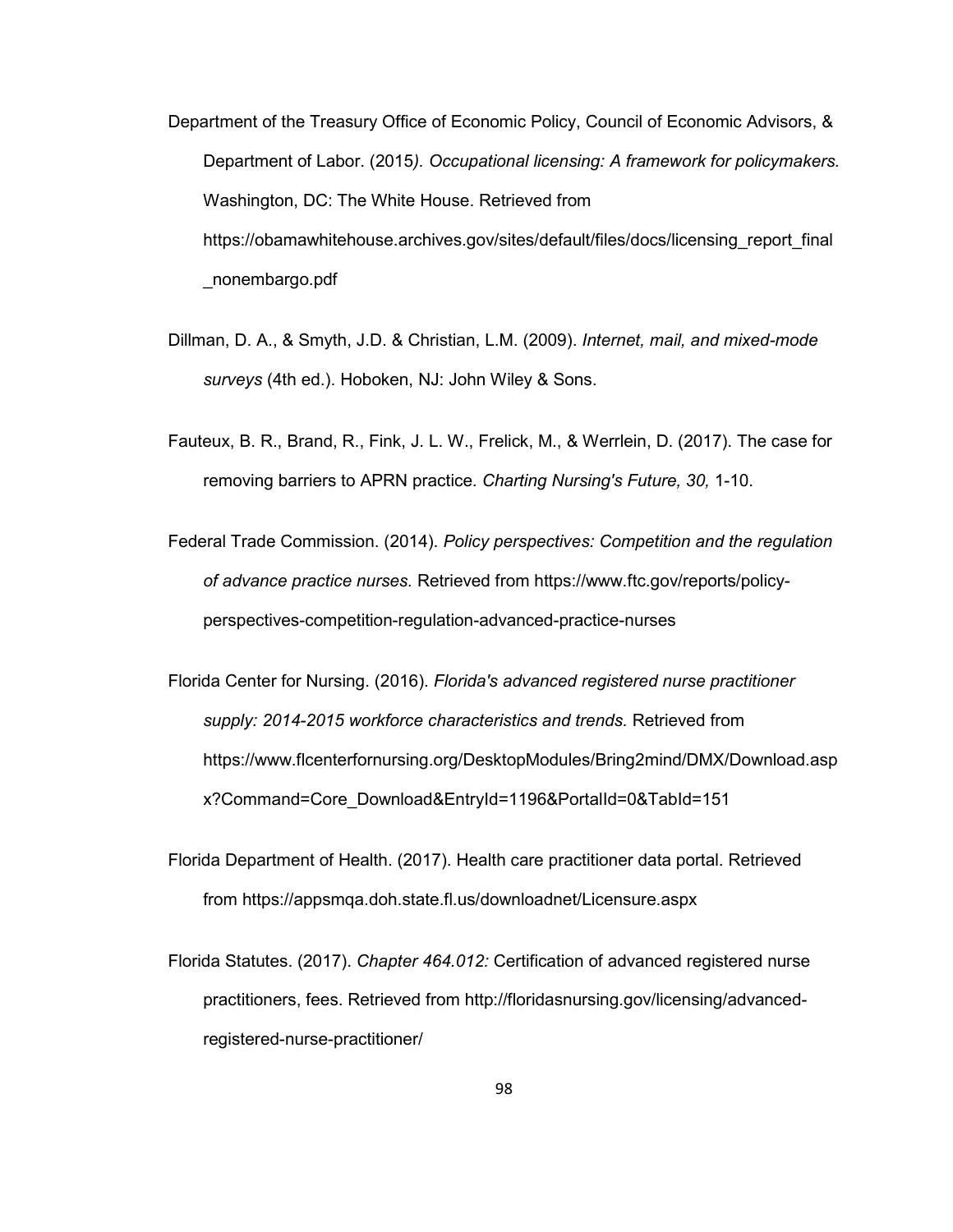- Fowler, F. J. (2009). *Survey research methods* (4th ed.). Thousand Oaks, CA: Sage Publications.
- Furman, J. (2015). *Occupational licensing and economic rents.* (Prepared Oral Remarks).The Brookings Institution. Retrieved from https://obamawhitehouse.archives.gov/sites/default/files/page/files/20151102\_occup ational\_licensing\_and\_economic\_rents.pdf
- Gilman, D. J., & Fairman, J. (2014). Antitrust and the future of nursing: Federal competition policy and the scope of practice. *Health Matrix, 24,* 143-208. doi: 10.2139/ssrn.2207108
- Graneheim, U. H., & Lundman, B. (2004). Qualitative content analysis in nursing research: Concepts, procedures and measures to achieve trustworthiness. *Nurse Education Today, 24*(2), 105-112. doi:10.1016/j.nedt.2003.10.001
- Groves, R. M., Fowler, F. L., Couper, M. P., Lepkowski, J. M., & Singer, E. & Tourangean, R. (2011). *Survey methodology* (3rd ed.). New Jersey: Wiley.
- Guba, E. G. (1981). Criteria for assessing trustworthiness in naturalistic inquiries. *Educational Communication and Technology Journal, 29*(2), 75-91.
- Hsieh, H. F., & Shannon, S. E. (2005). Three approaches to qualitative content analysis. *Qualitative Health Research, 15*(9), 1277-1288. doi:15/9/1277
- Kalist, D. E., Molinari, N. A., & Spurr, S. J. (2011). Cooperation and conflict between very similar occupations: The case of anesthesia. *Health Economics Policy and Law, 6*(2), 237-264. doi:10.1017/S1744133110000162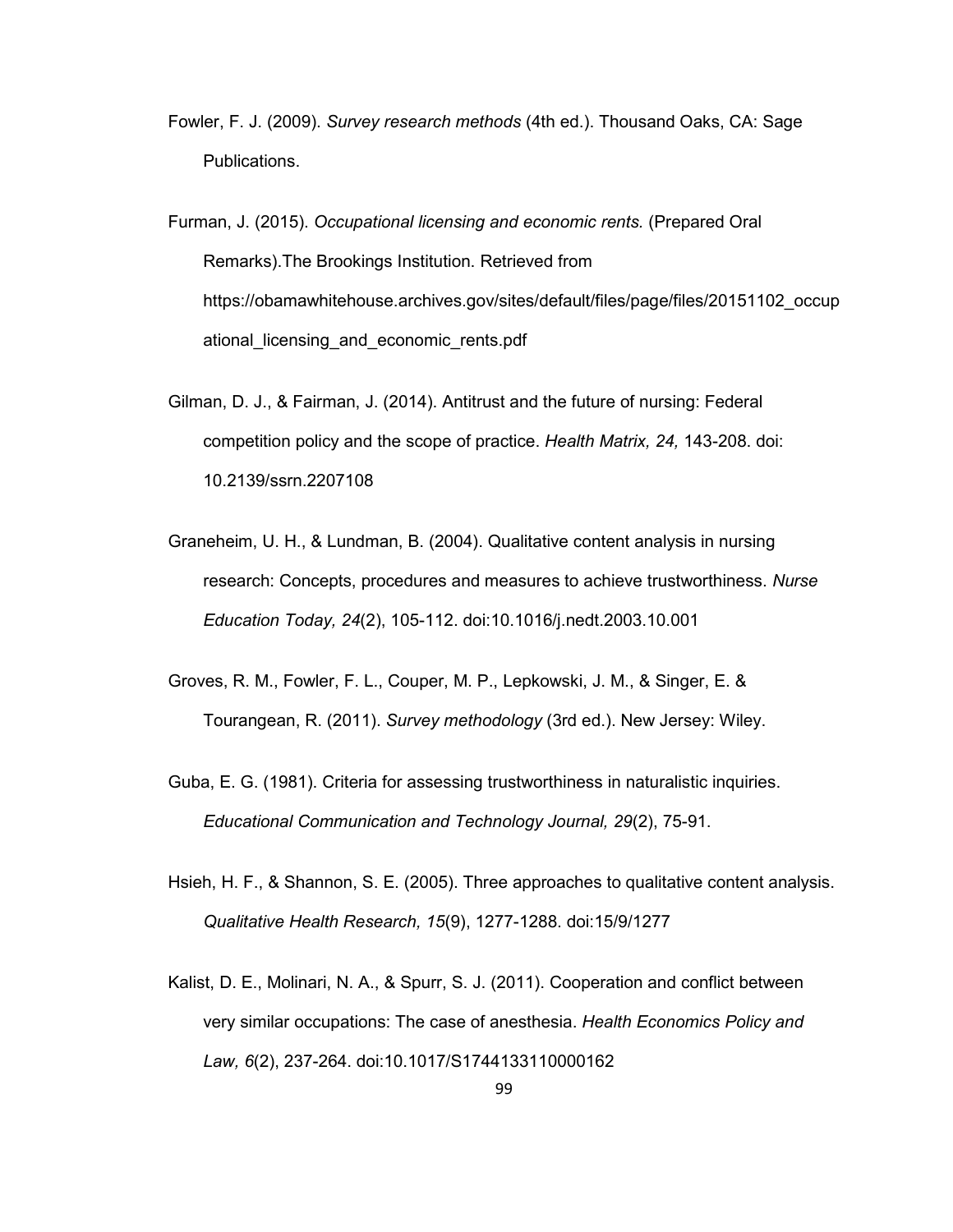- Kleiner, M. M. (2016). Battling over jobs: Occupational licensing in health care. *American Economic Review: Papers and Proceedings, 106*(5), 165-170.
- Kleiner, M., & Kudrle, R. (2000). Does regulation affect economic outcomes? The case of dentistry. *Journal of Law & Economics, 43*(2), 547-582. doi:10.1086/467465
- Kleiner, M. M., Marier, A., Park, K. W., & Wing, C. (2014). Relaxing occupational licensing requirements: Analyzing wages and prices for a medical service. (Working Paper No. 19906). Cambridge, MA: National Bureau of Economic Research. Retrieved from http://www.nber.org/papers/w19906.pdf
- Kurtzman, E.T., Barnow, B.S., Johnson, J.E., Simmens, S.J., Infeld, D.L., & Mullan, F. (2017). Does the regulatory environment affect nurse practitioners' patterns of practice or quality of care in health centers? *Health Services Research, 52*(suppl 1), 437-458. doi:10.1111/1475-6773.12643
- Laurant, M., Reeves, D., Hermens, R., Braspenning, J., Grol, R., & Sibbald, B. (2005). Substitution of doctors by nurses in primary care. *The Cochrane Database of Systematic Reviews, 2*, CD001271. doi:10.1002/14651858.CD001271.pub2
- Lowery, B., Scott, E., & Swanson, M. (2016). Nurse practitioner perceptions of the impact of physician oversight on quality and safety of nurse practitioner practice. *Journal of the American Association of Nurse Practitioners, 28*, 436-445. doi:10.1002/2327-6924.12336
- Martsoff, G.R. & Kandrack, R. (2017). The impact of establishing a full scope of practice for advanced practice registered nurses in the state of Indiana. Santa Monica. CA: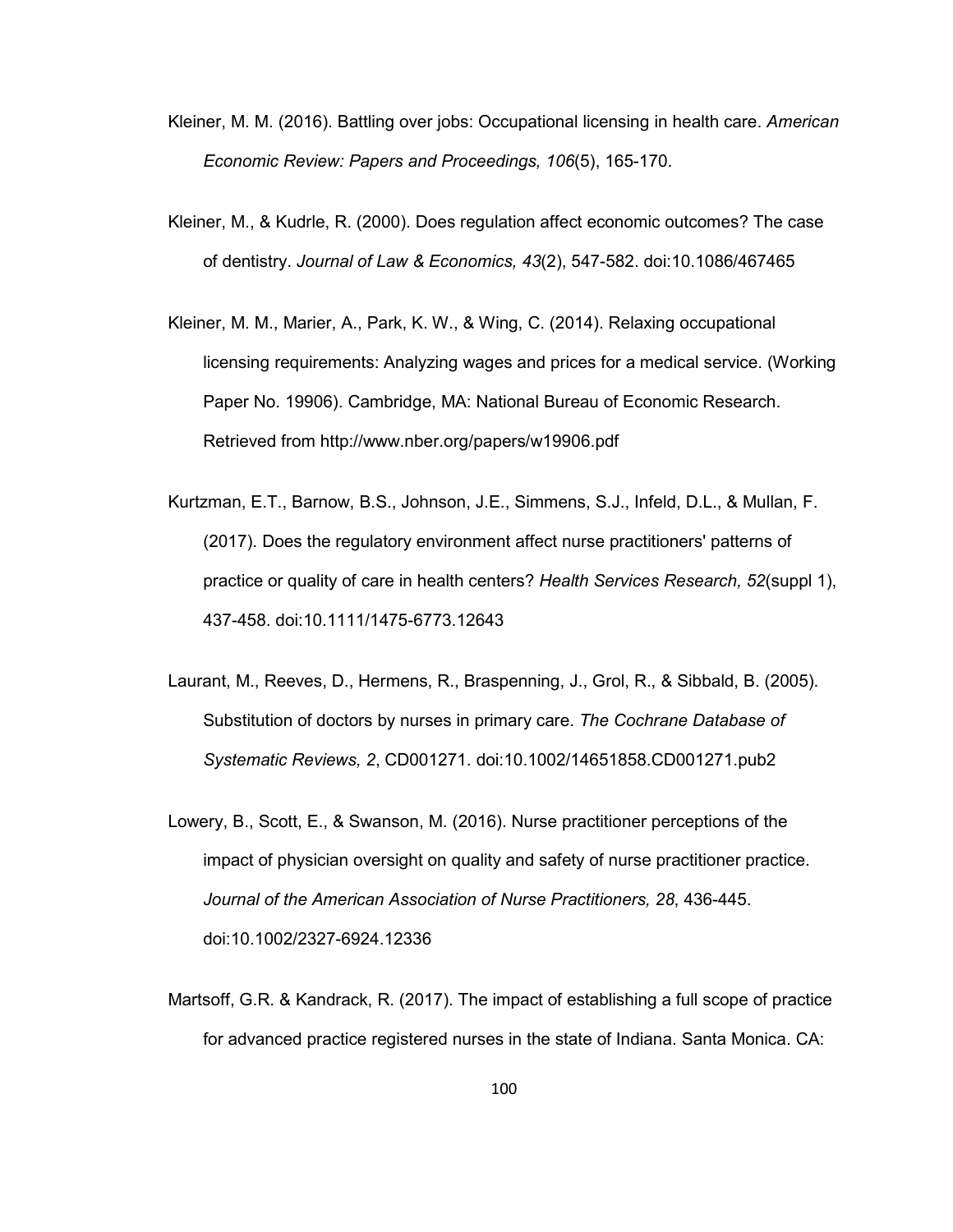RAND Corporation. Retrieved from

https://www.rand.org/content/dam/rand/pubs/research\_reports/RR1800/RR1864/RA ND\_RR1864.pdf

- McClellan, F., Hansen-Turton, T. & Ware, J.M. (2010). Nurse practitioners in primary care. *Temple Law Review, 82*(5) 1235-1265.
- Moore, D. S., McCabe, G. P., & Craig, B. A. (2014). *Introduction to the practice of statistics* (8th ed.). New York, NY: W.H. Freeman and Company.
- Morgan, D.L. (2018). Themes, theories, and models. *Qualitative Health Research*, *28*(3), 339-345. doi:10.1177/1049732317750127
- National Academy of Medicine. (2011). *The future of nursing: Leading change, advancing health*. Washington, DC: The National Academies Press.
- National Council of State Boards of Nursing. (2018). Implementation status map. Retrieved from https://www.ncsbn.org/2018Janmapwithpoints.pdf

National Governors Association. (2012). *The role of nurse practitioners in meeting increased demand for primary care.* Retrieved from https://www.nga.org/cms/home/nga-center-for-best-practices/centerpublications/page-health-publications/col2-content/main-content-list/the-role-ofnurse-practitioners.html

Newhouse, R. P., Stanik-Hutt, J., White, K. M., Johantgen, M., Bass, E. B., Zangaro, G., . . . Weiner, J. P. (2011). Advanced practice nurse outcomes 1990-2008: A systematic review. *Nursing Economic\$, 29*(5), 230-50.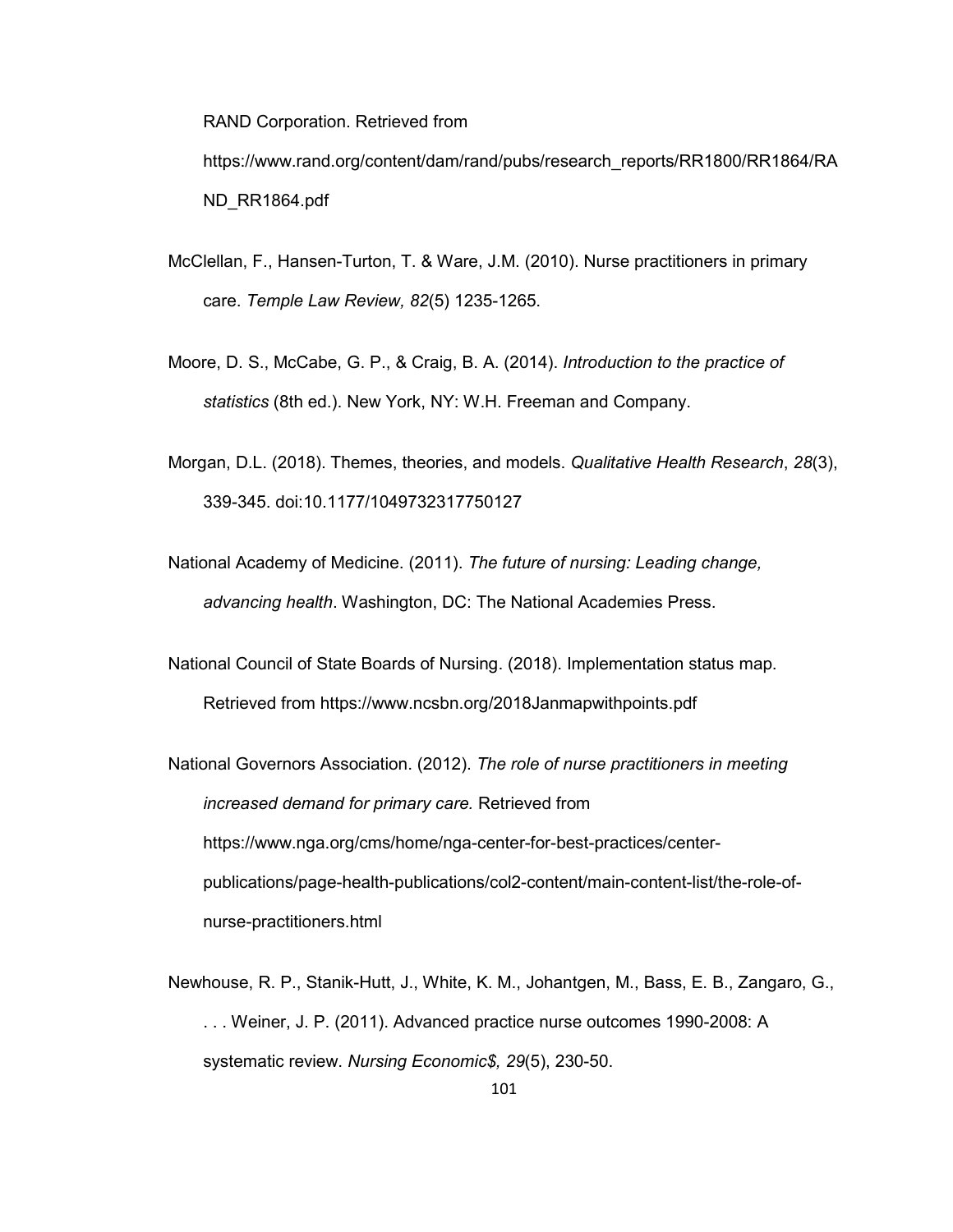- Oliver, G. M., Pennington, L., Revelle, S., & Rantz, M. (2014). Impact of nurse practitioners on health outcomes of Medicare and Medicaid patients. *Nursing Outlook, 62*(6), 440-447. doi:10.1016/j.outlook.2014.07.004
- Phillips, S. J. (2017). 29th annual APRN legislative update. *The Nurse Practitioner, 42*(1), 18-46. doi: 10.1097/01.NPR.0000511006.68348.93
- Qualtrics. (2017). Email distribution management. Retrieved from https://www.qualtrics.com/support/survey-platform/distributions-module/emaildistribution/emails/email-distribution-management/
- Rudner, N., & Kung, Y. M. (2017). An assessment of physician supervision of nurse practitioners. *Journal of Nursing Regulation, 7*(4), 22-29. doi:10.1016/S2155- 8256(17)30017-0
- Sandelowski, M. (2010). What's in a name? Qualitative descriptive revisited. *Research in Nursing and Health, 33*, 77-84. doi:10.1002/nur.20362
- Unruh, L., Rutherford, A., & Schirle, L. (2016). What role do advanced registered nurse practitioner have in meeting Florida's health needs and contributing to its economy? Retrieved from https://www.flcenterfornursing.org/DesktopModules/Bring2mind/DMX/Download.asp x?Command=Core\_Download&EntryId=1245&PortalId=0&TabId=151
- Xue, Y., Ye, Z., Brewer, C., & Spetz, J. (2016). Impact of state nurse practitioner scopeof-practice regulation on health care delivery: Systematic review. *Nursing Outlook, 64*(1), 71-85. doi:10.1016/j.outlook.2015.08.005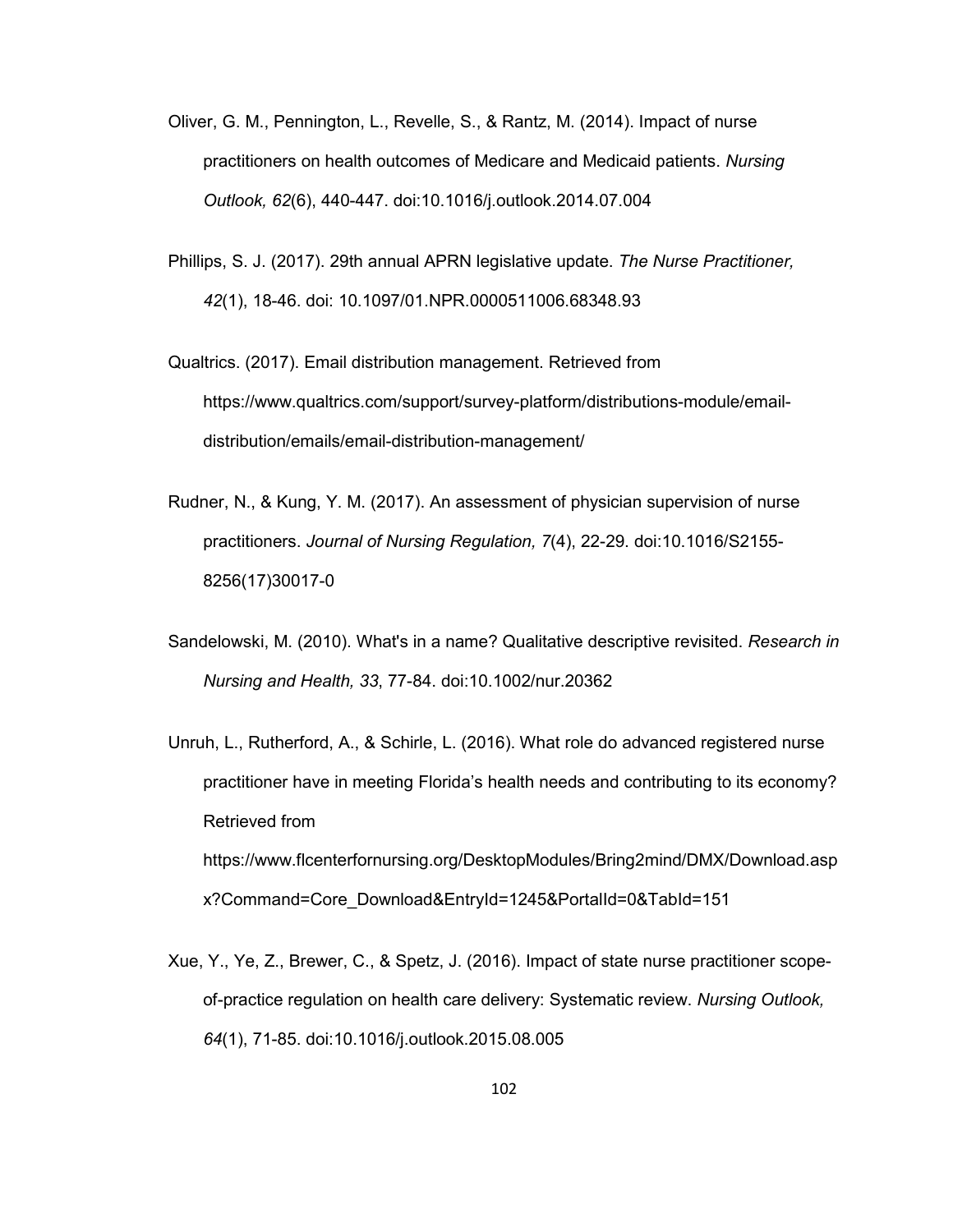Xue, Y., Kannan, V., Greener, E., Smith, J.A., Brasch, J., Johnson, B.A. & Spetz, J. (2018). Full scope of practice regulation is associated with higher supply of nurse practitioners in rural and primary care health professional shortage counties. *Journal of Nursing Regulation, 8*(4), 5-13. doi:10.1016/S2-155-8256(17)30176-X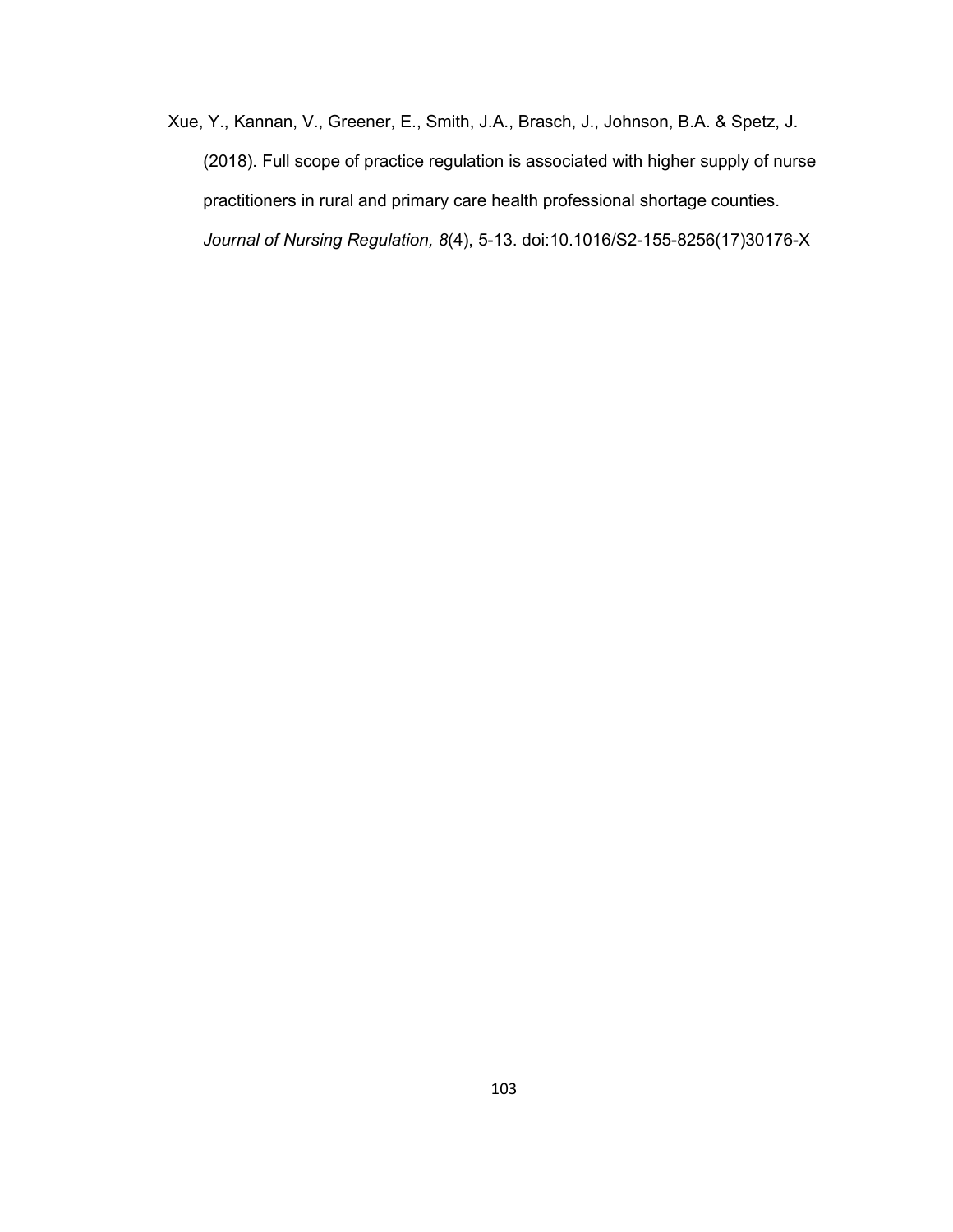## Table 4.1

# *Payment for CPA by Subgroup*

|                                       | Pay for    | Do Not Pay | Not Sure of |
|---------------------------------------|------------|------------|-------------|
|                                       | <b>CPA</b> | for CPA    | Payment     |
| Total (n=1,365)                       | 9.16%      | 85.1%      | 5.8%        |
|                                       |            |            |             |
| Self Employed (n=92)                  | 50.0%      | 50.0%      | $0\%$       |
| Hospital (n=306)                      | 1.3%       | 92.8%      | 5.9%        |
| Ambulatory Care (n=612)               | 9.2%       | 85.6%      | 5.2%        |
| Other Practice Setting $\pm$ (n=442)  | 14.5%      | 80.0%      | 6.6%        |
| Practice in Primary Care HPSA (n=857) | 8.3%       | 85.9%      | 6.1%        |

*Note*: Other practice setting denoted as ‡ includes correctional facilities, assisted living facilities, home health, insurance companies, skilled nursing facilities, occupational health, public health, and school health.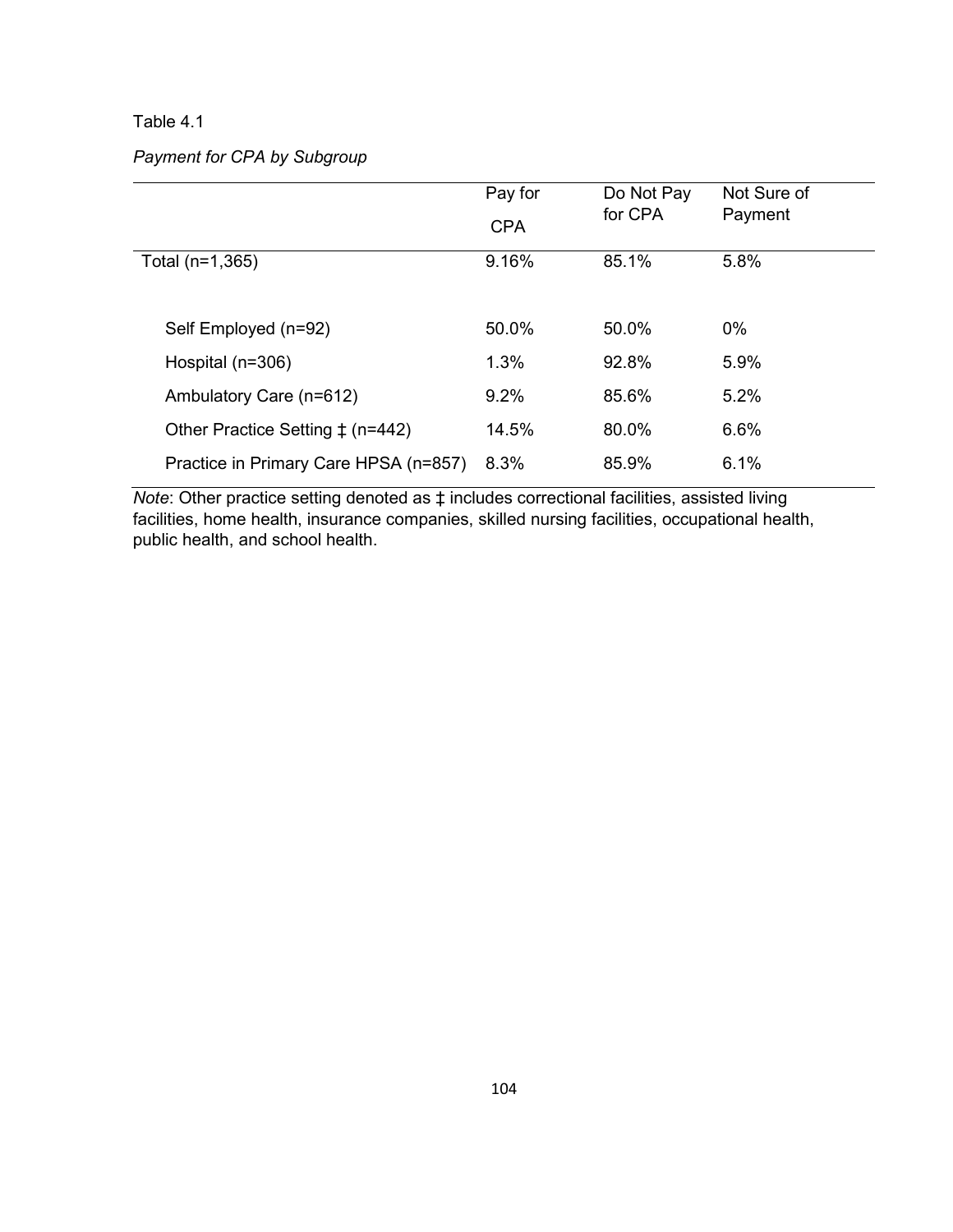Figure 4.1



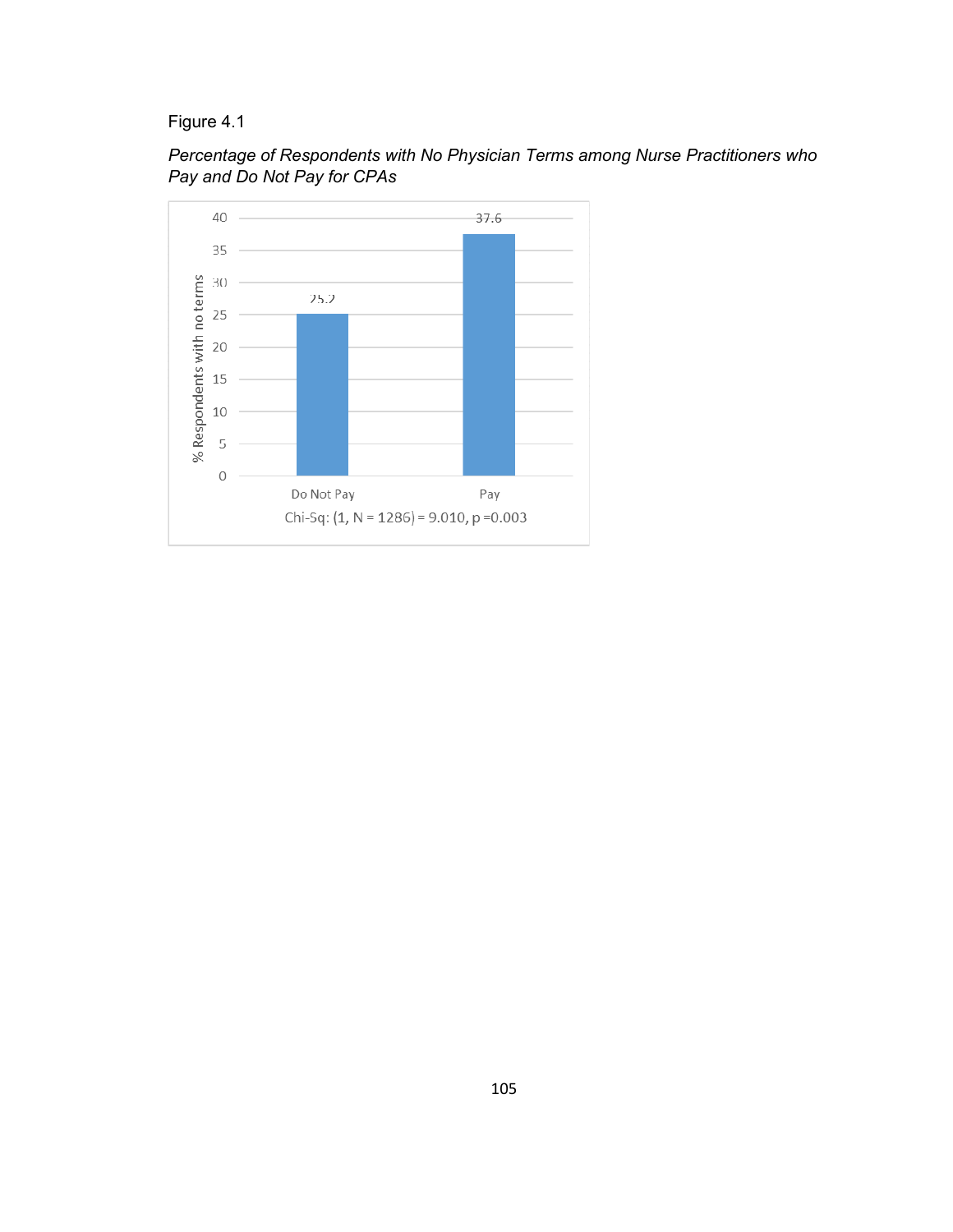Figure 4.2



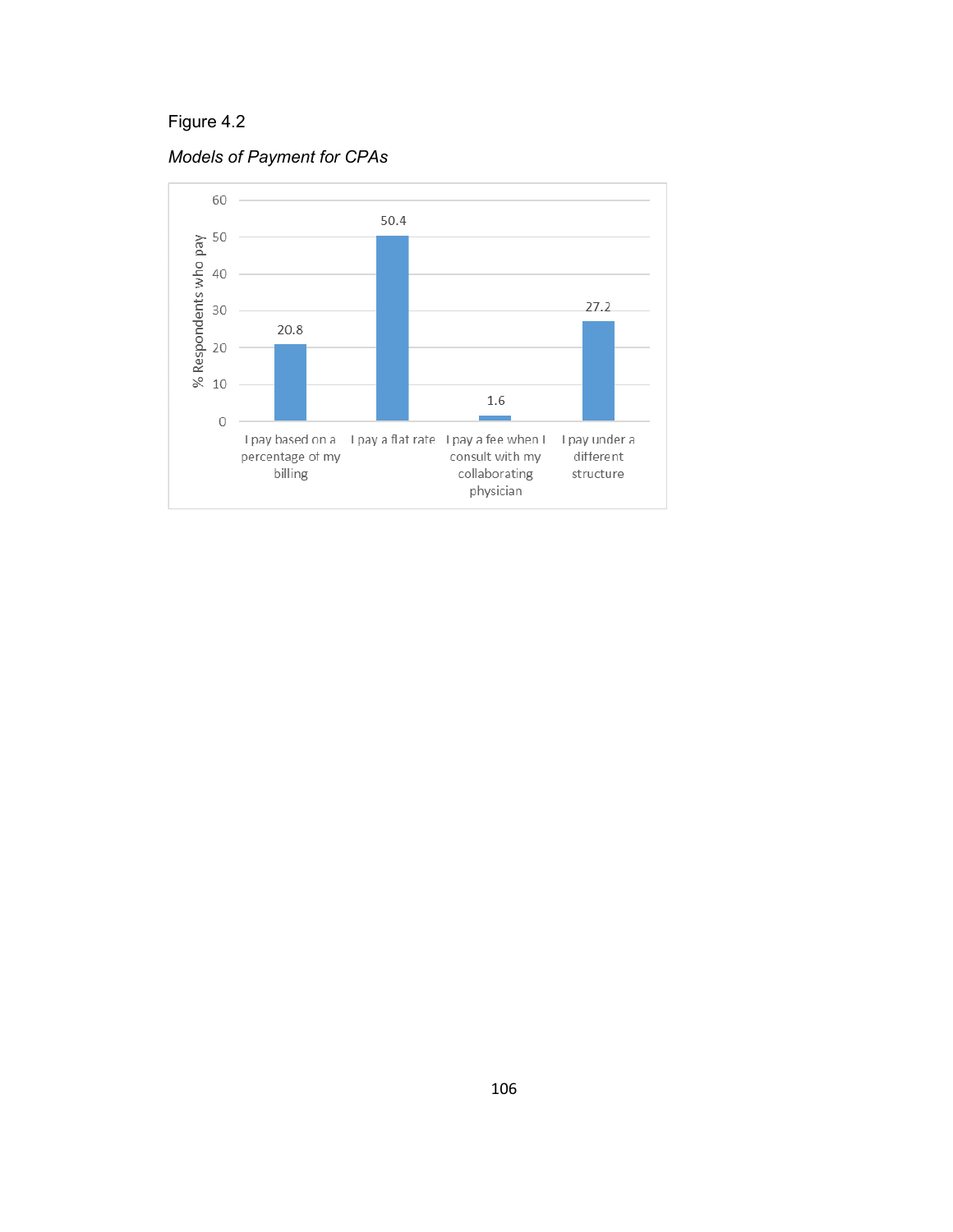# Table 4.2

| Category                   | Definition                                                                                                                                                                                                                                                                                                  |
|----------------------------|-------------------------------------------------------------------------------------------------------------------------------------------------------------------------------------------------------------------------------------------------------------------------------------------------------------|
| I do not pay<br>personally | The nurse practitioner does not directly pay the physician.<br>Payment to the physician to participate in the collaborative<br>practice agreement is done through another party such as the<br>employer of the nurse practitioner or an outside firm that<br>manages credentialing of health professionals. |
| Exchange of services       | No exchange of money though nurse practitioner provides<br>service(s) in exchange for physician participation in the<br>collaborative practice agreement.<br>ALL $\alpha$ then the contract of the contract $\alpha$ is $\alpha$ and $\alpha$ is the contract of $\alpha$                                   |

*Note*: Qualitative data derived from the prompt "I pay for my CPA under a different structure."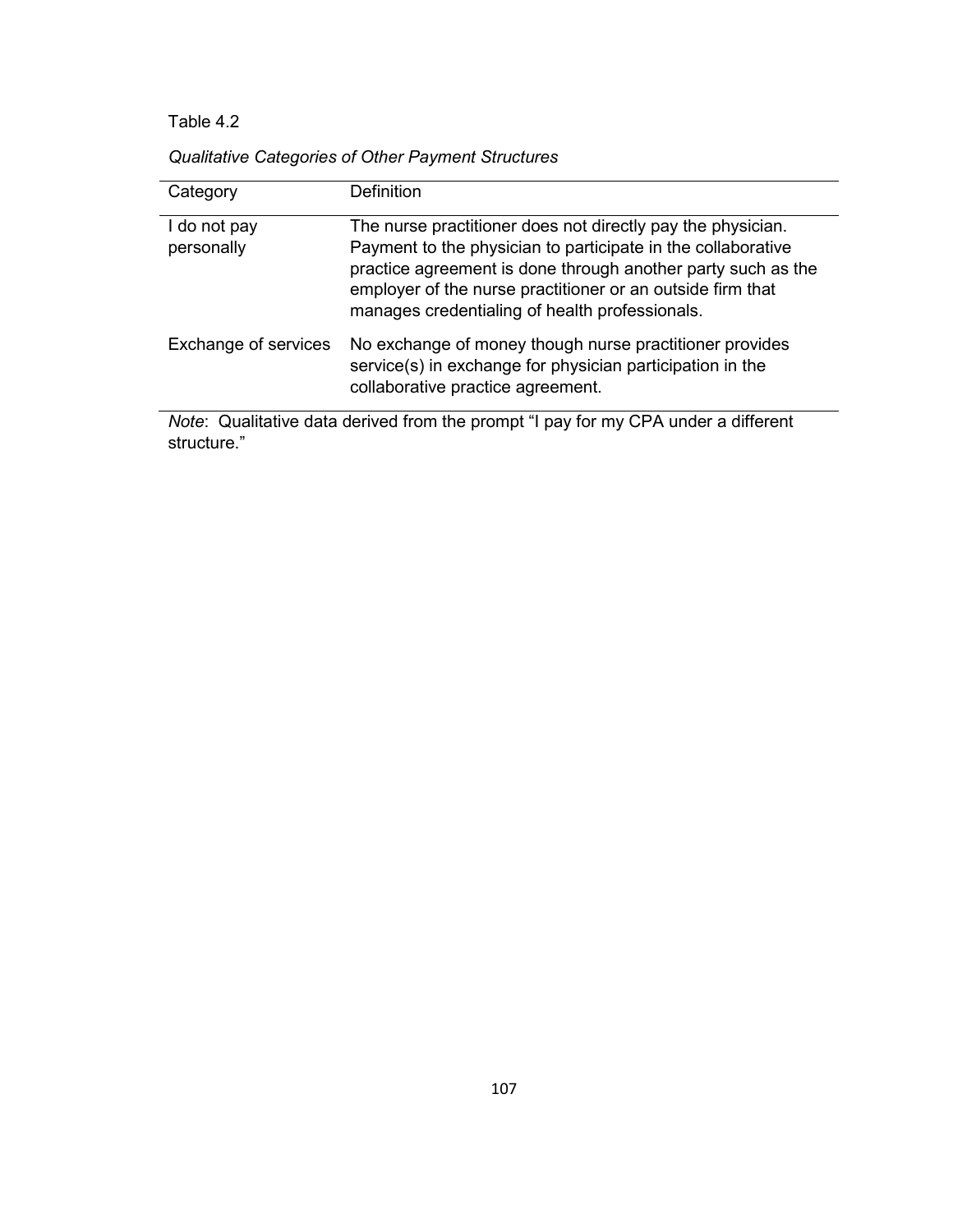Figure 4.3





Please specify the typical cost of your collaborative practice agreement per month in dollars.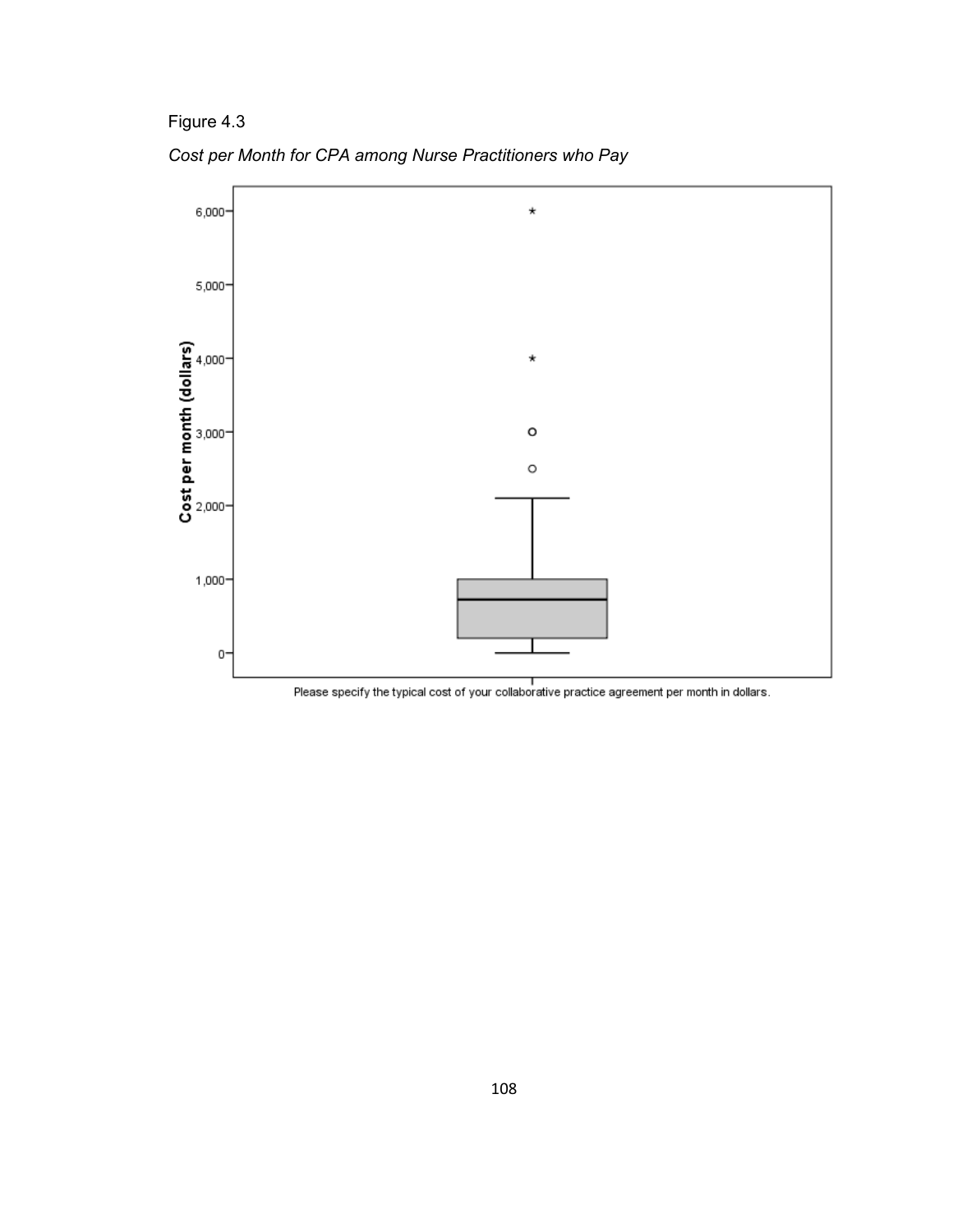Figure 4.4



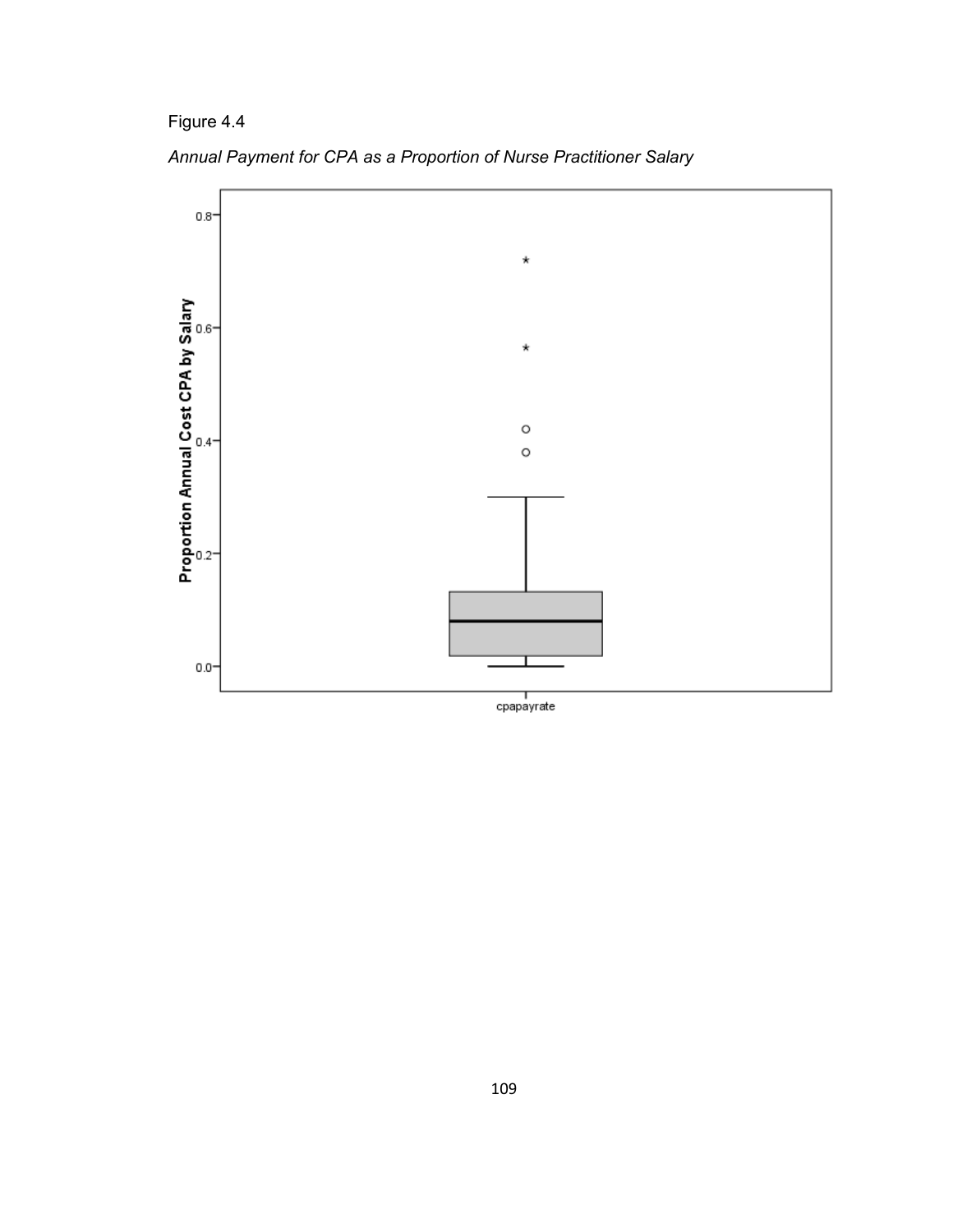#### **CHAPTER 5: CONCLUSION**

This dissertation focused on nurse practitioner CPAs, and specifically examined the terms and cost of agreements from the perspective of nurse practitioners in Florida. Collaborative practice agreements are a mechanism of occupational licensure used in 20 states (National Council of State Boards of Nursing. 2018), yet very few prior studies clarify the specific terms and payment for agreements in practice (Lowery, Scott, & Swanson, 2016; Rudner & Kung, 2017). Examination of CPAs and related models of occupational licensure across health professions provides essential background on the similarities and differences between nurse practitioner CPAs and related models of occupational licensure within healthcare settings. This body of work expands knowledge further explicating the structure of CPAs, variability in nurse practitioner and physician terms, and the cost of CPAs. Results provided in the three manuscripts address the study aims by providing a synthesis of existing literature and new knowledge regarding CPAs.

#### **Summary of Results**

The framework presented in paper one, *Legally Required Supervision of Nurse Practitioners and other Health Professionals,* demonstrates the various policy mechanisms that create relationships where one health professional is required to oversee the practice of another health professional credentialed to provide a similar service. Collaborative practice agreements are one component of nurse practitioner regulation administered by state governments. Aim one addressed in this paper, *examine the effects of collaborative practice agreements and similar models of health professional regulation on the cost and delivery of health services,* required critical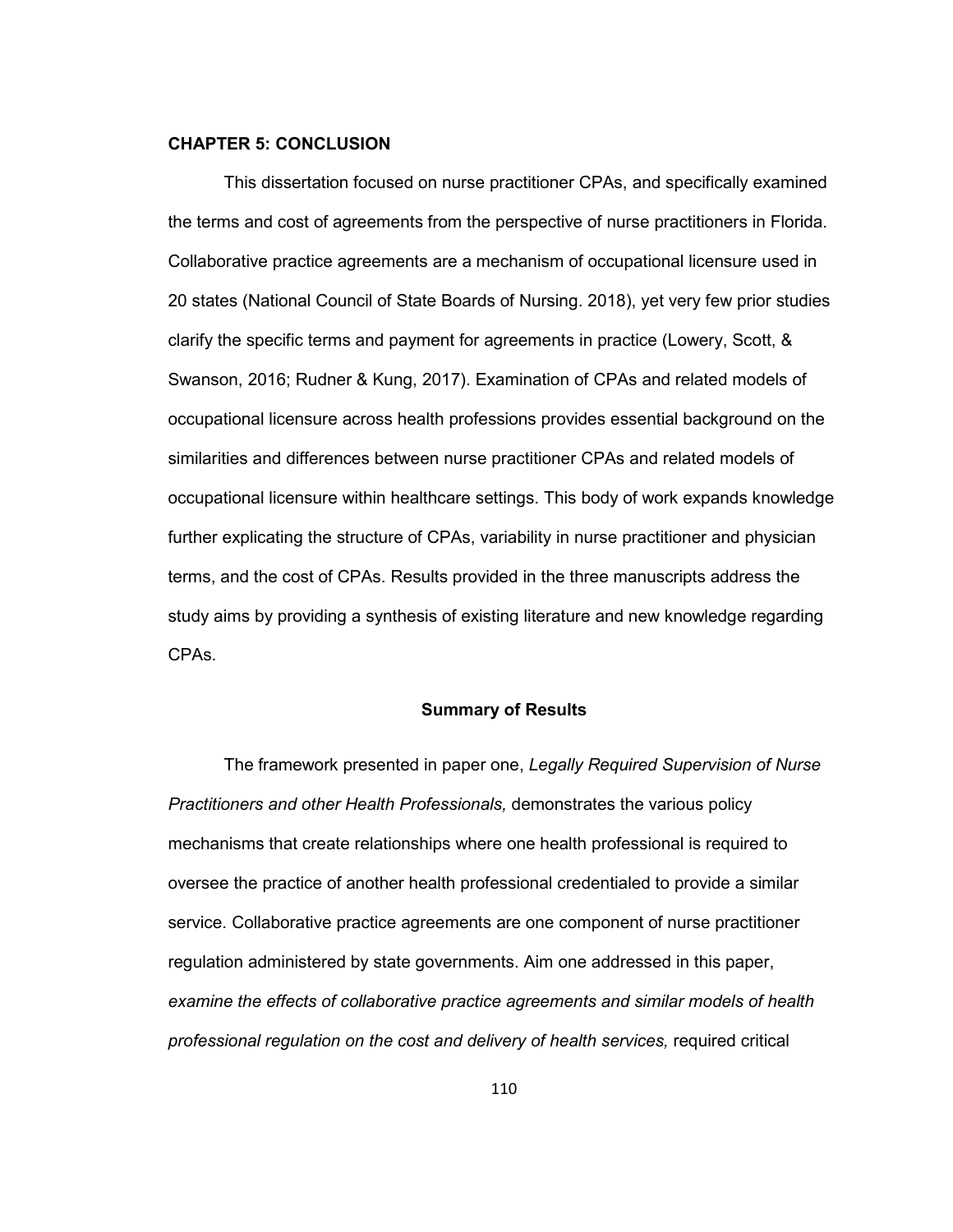analysis and synthesis of three distinct bodies of literature including occupational licensure, competition policy, and nurse practitioner scope of practice. Only one previous study looks specifically at the effect of CPAs on the number of nurse practitioners in practice (Reagan & Salsberry, 2013). Measurement of the effects of legally required supervision on the production and cost of health services demonstrate the capacity of regulatory mechanisms similar to CPAs to reduce the supply of supervised health professionals, decrease the production of services by supervised professionals, and increased costs measured primarily by provider wages and consumer prices.

 Results presented in paper two, *Variation in the Terms of Collaborative Practice Agreements between Nurse Practitioners and Physicians*, demonstrate extensive variability in the structure of CPAs and the use of vague language failing to delineate the terms of collaboration between the physician and the nurse practitioner. Results from this paper address aim two, *describe variation in the collaborative services provided by physicians to nurse practitioners under collaborative practice agreements and explore associations between nurse practitioner employer, practice setting, and health professional shortage area (HPSA) with no physician terms in the CPA in Florida.* Findings corroborate results from a previous study demonstrating variability in the terms of physician oversight for nurse practitioners in Florida (Rudner and Kung, 2017). This study advances current knowledge by describing nurse practitioner terms in a CPA and showing that the absence of physician terms in the CPA, reported by 24% of respondents, are significantly associated with nurse practitioner self- employment and practice settings outside of hospitals. Nurse practitioners within HPSAs demonstrate equal proportions of no physician terms in their CPA as those not working in a HPSA, a non-significant finding.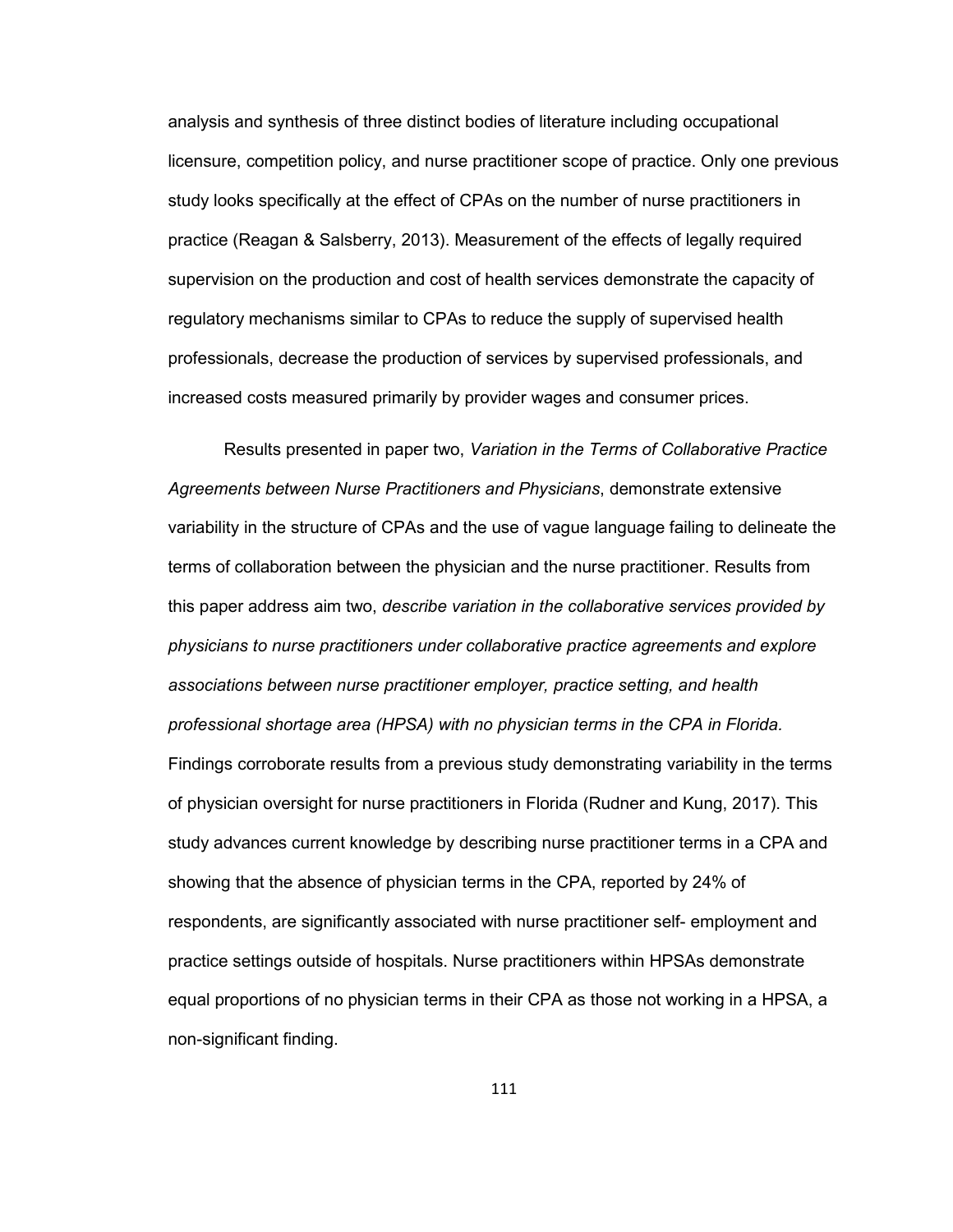Paper three, *The Cost of Collaborative Practice Agreements between Nurse Practitioners and Physicians*, provides the first state-level estimates of the proportion of nurse practitioners who pay for their CPA, the various models of payment to physicians for CPAs by nurse practitioners, and the range of payment amounts. Paper 3 address aim 3, *describe variation in the cost of collaborative practice agreements to nurse practitioners and explore associations between nurse practitioner employer, practice setting, and health professional shortage area (HPSA) with payment by the nurse practitioner for the CPA in Florida.* Nurse practitioner self-employment and practice outside of a hospital setting are significantly associated with payment to a physician for participation in a CPA. Payments made to physicians by nurse practitioners for participation in a CPA account for 8- 10% of the nurse practitioner's salary, around \$10,000 a year. Nurse practitioners identify payments made to physicians for participation in CPAs by employers and institutions as well, though do not provide the actual cost. Most interestingly, 37.6% of nurse practitioner with no terms for physician collaboration in their CPA also report payment for the CPA*.* 

## **Study Limitations**

This study examined CPAs in one state from the perspective of nurse practitioners. Nineteen other states utilize CPAs as a requirement of nurse practitioner occupational licensure. The statutes and regulations defining the requirements for nurse practitioner CPAs differ in every state, making it difficult to broadly generalize findings from this study to states other than Florida. Other disciplines utilize CPAs, specifically certified registered nurse anesthetists and certified nurse midwives in Florida. Different practice characteristics as well as federal and institutional regulations limit generalization of the results to other advanced registered nurse practitioners in Florida. Responses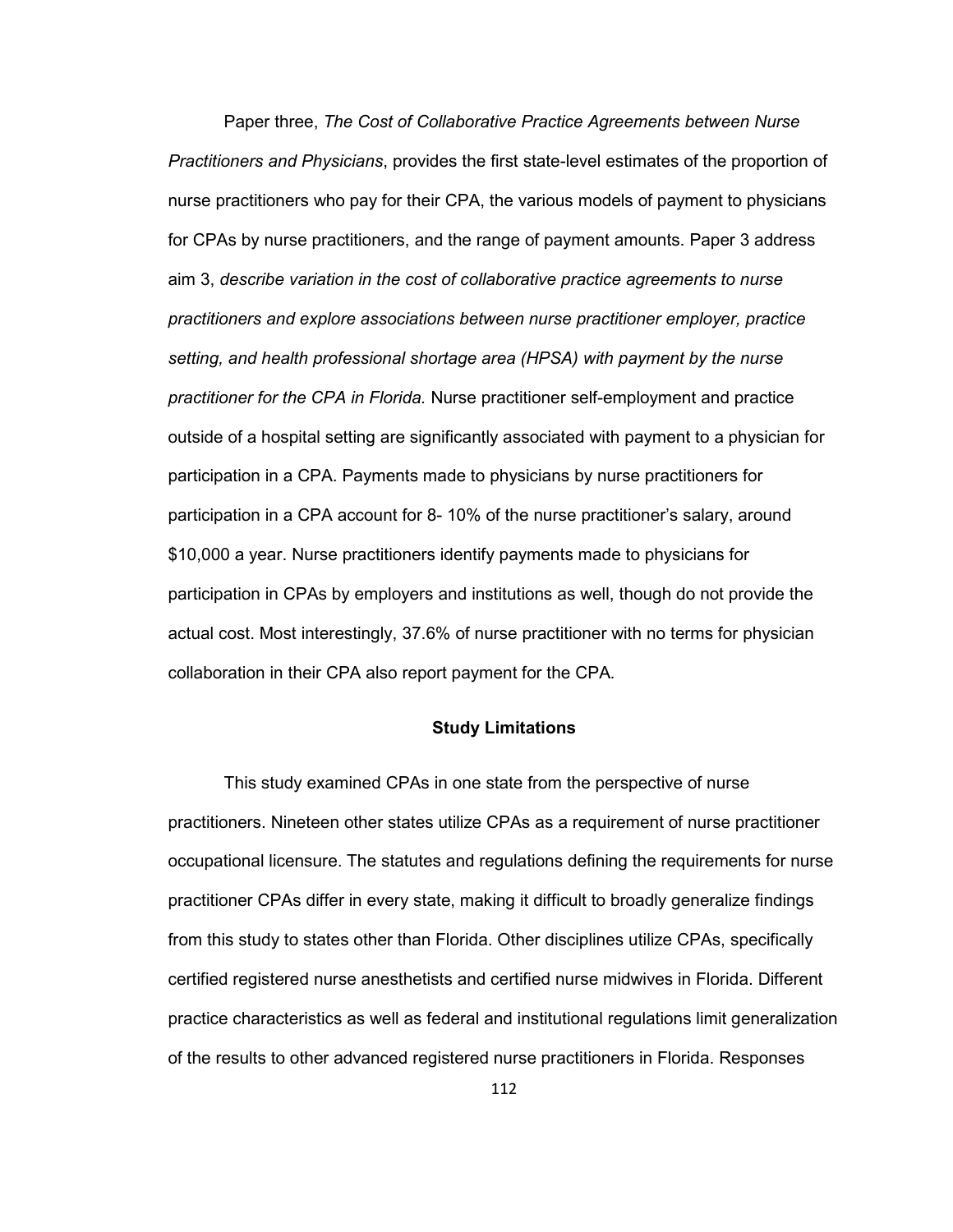utilized in data analysis reflect the perspectives of nurse practitioners only, potentially overlooking relevant perspectives on the structure, terms, and cost of CPAs from physicians, employing institutions, and patients. The measurement of costs in this study refers only to fees and non-monetary costs incurred directly by nurse practitioners, minimizing the direct and indirect costs of CPAs to all stakeholders. Findings make mention of federal and institutional regulations influencing nurse practitioner practice, although this study purposely focused on one mechanism of regulation to isolate the terms and cost implications of nurse practitioner CPAs. Results may understate the perspectives of non-white nurse practitioners, underrepresented in this sample.

## **Practice Implications**

The perspectives of nurse practitioners regarding their CPAs presented in this study contribute to a much larger public health agenda addressing shortages of patient care services and escalating health care costs. No evidence suggests CPAs protect the public, but rather, CPAs add a level of regulatory burden that may have implications on the ability of nurse practitioners to work in areas in need of providers and other costs not investigated in this study. Florida, one of the more restrictive practice environments for nurse practitioners in the country, struggles to meet consumer needs for basic health services, exacerbated by excessive regulatory requirements for nurse practitioners (Petterson, Cai, Moore & Bazemore, 2013; Unruh, Rutherford & Schirle, 2016). Collaborative practice agreements with no terms, and nurse practitioner payment to physicians for agreements occurred most often among self-employed nurse practitioners and in non-hospital settings, potentially preventing the entry of nurse practitioners to these areas. The variable or absent terms of CPAs challenge the typical argument for CPAs as a patient safety mechanism. Related costs to nurse practitioners to maintain a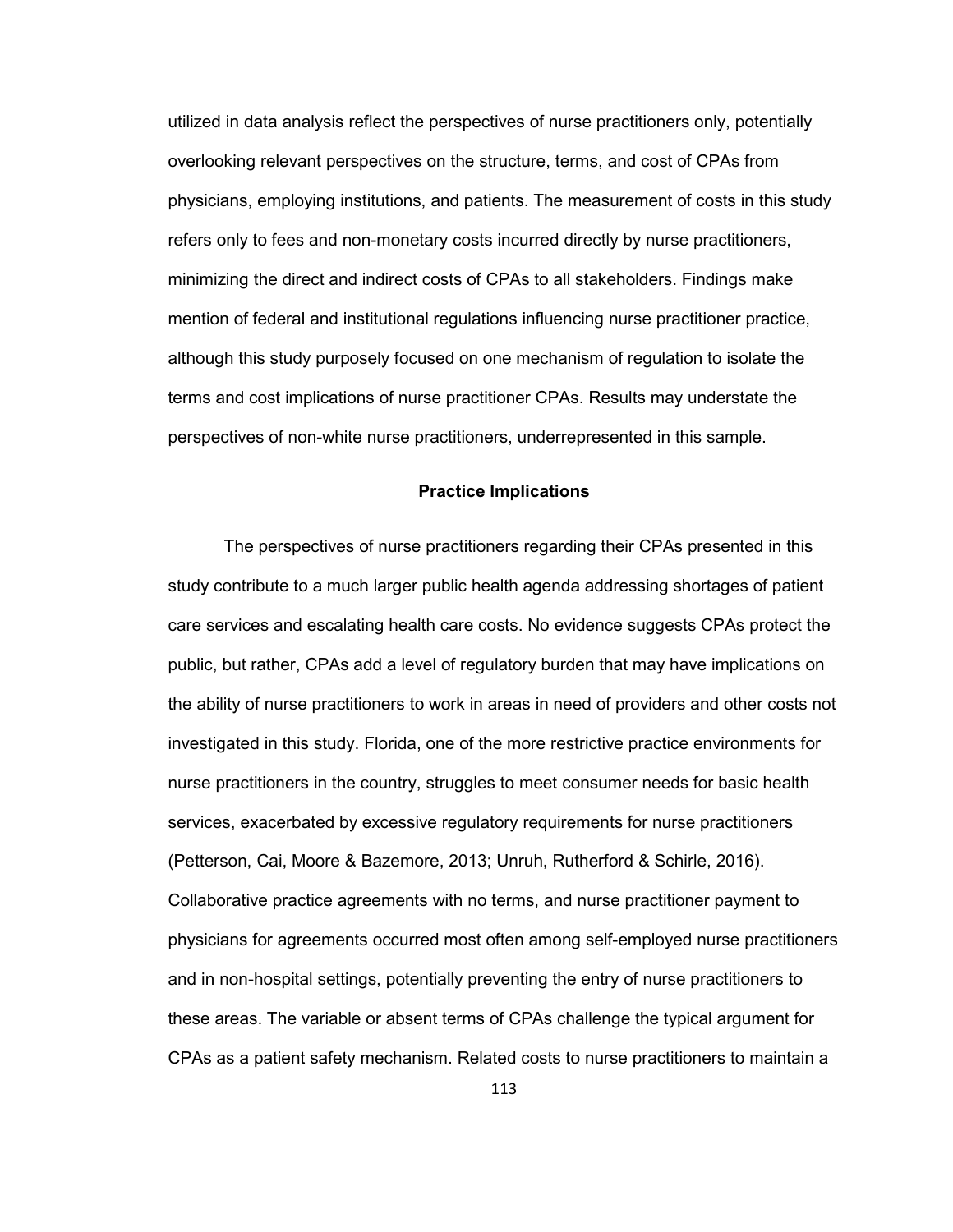CPA do not include measurement of lost opportunities for nurse practitioners to address patient care shortages, lost state economic opportunities from nurse practitioner job creation, or the cost to employers to maintain nurse practitioner credentialing and physician dependent practice models (Fauteux, Brand, Fink, Frellick & Werrlein, 2017; Unruh, et al., 2016). These are areas for future research. State requirements for CPAs perpetuate inflexibility in the delivery of health services sustaining dependence on physician practice with downstream consequences for state economies and most importantly, patients.

#### **Policy Implications**

Collaborative practice agreements, demonstrating variation and the absence of physician terms, are minimally effective tools of occupational licensure. Principles of occupational licensure and competition guide key policy questions, namely, are CPAs narrowly tailored? Are anticompetitive practices between providers, such as payments for agreements that do not specify service provision, evident in practice? Variation in the terms of CPAs presented in paper two validate concerns that CPAs are not narrowly tailored. One-quarter of agreements lack physician terms for oversight, further weakening persistent claims by physician organizations that CPAs ensure interdisciplinary collaboration with physicians that are required to maintain patient safety (National Academy of Medicine, 2011). Perhaps more concerning from the perspective of competition, findings presented in paper three show nearly 40% of nurse practitioners that reported no terms for physician collaboration in their CPA pay a physician to participate in the agreement. In essence, findings suggest nurse practitioners in some cases are paying for an agreement without any promise of service provision by physicians in return. Competition policy encourages fair payment for service exchange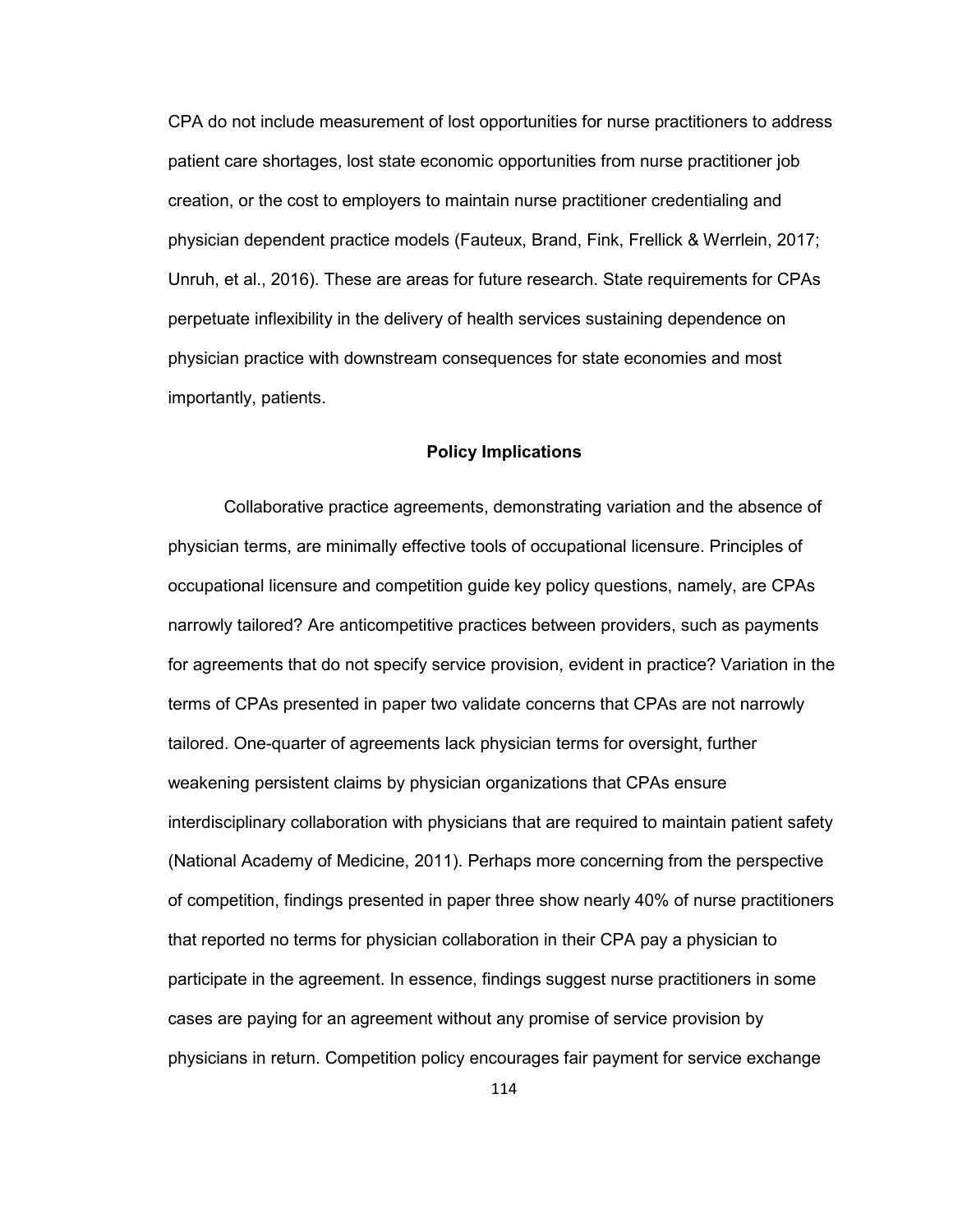(Gilman & Fairman, 2014). This study indicates that requirements for CPAs permit favorable financial conditions for physicians while nurse practitioners face the regulatory burden.

#### **Future Research**

Heterogeneity of state laws defining nurse practitioner occupational licensure preclude national studies of the effects of CPAs on the health workforce and care delivery. The National Council of State Boards of Nursing (NCSBN) identifies in a dashboard states that require a nurse practitioner CPA (National Council of State Boards of Nursing, 2018), although specific requirements for CPAs vary in each state. Technically, New York and Illinois require a CPA for some element of practice, although are not included in the NCSBN count. Michigan practices under a Public Health Code and therefore has no clear requirement for a CPA. South Dakota changed their law in 2017 to remove career long requirements for CPAs, but continues to require a CPA for a prescribed length of time before a nurse practitioner may practice independent of a physician. Further analysis of CPAs in a variety of states would strengthen evidence regarding the benefits and burdens of this regulatory mechanism.

Knowledge of the structure and terms that comprise CPAs provided by this study present essential baseline information informing future research of the full effects of CPAs on the delivery of patient care and healthcare costs. This study highlighted additional payers for CPAs, differences in the terms of agreements across practice settings, and the role of institutions in structuring agreements. Other stakeholders include physicians, employers, health systems, legislators, and consumers who likely experience CPAs in different capacities. Developing an of understanding CPAs from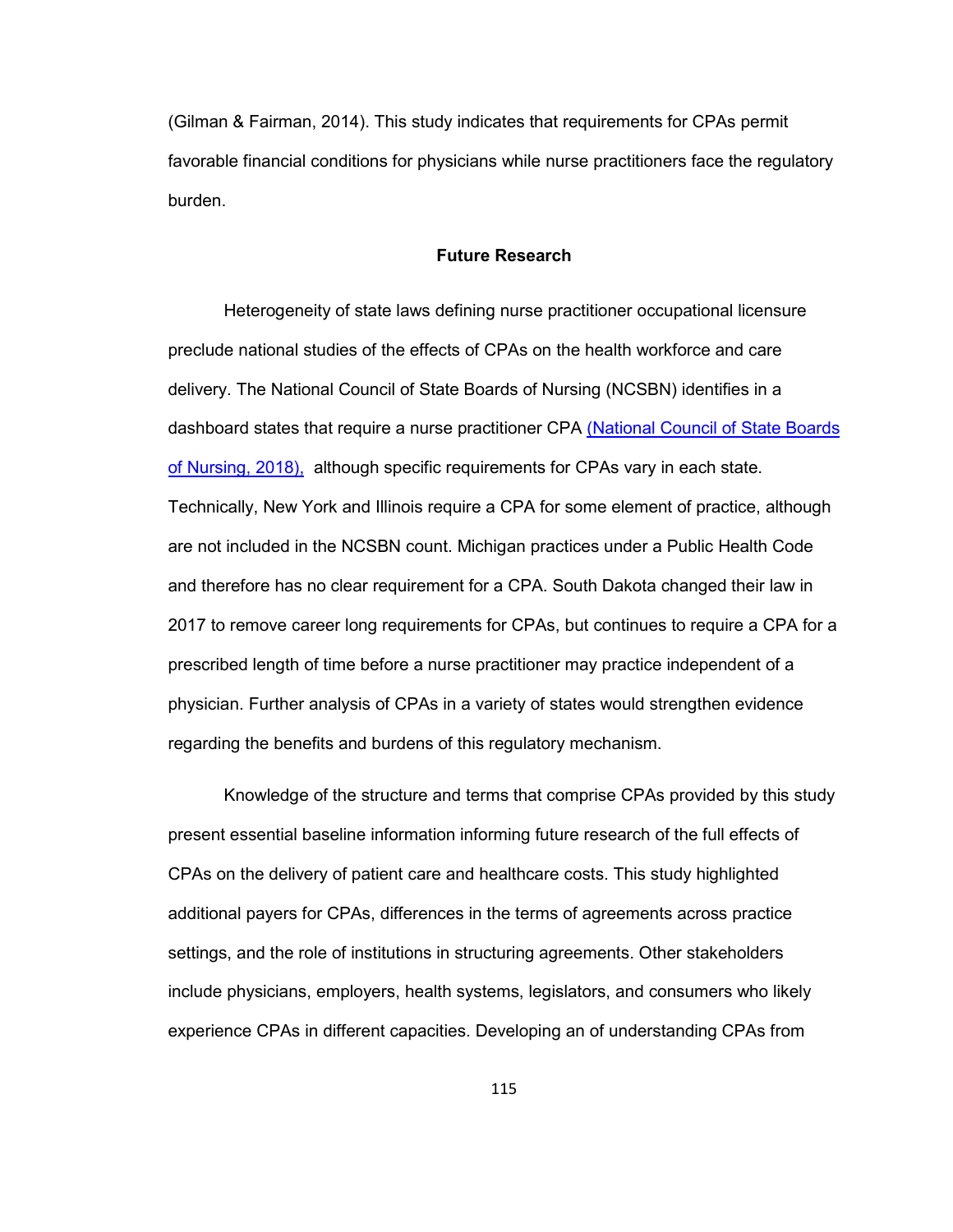various perspectives would provide further clarity on the development of agreements, necessity (or lack of necessity) for CPAs within the context of other regulatory mechanisms, and the cumulative costs of nurse practitioner CPAs on the delivery of health services. For example, what is the cost to institutions of the time and resources needed to maintain CPAs? What is the cost to the public when a nurse practitioner cannot provide services due to relocation or lost privileges of the collaborating physician? These scenarios and others contribute to the cost of CPAs to institutions, providers, and the public. Qualitative exploration among a variety of stakeholders could provide further foundation for a quantitative economic analysis of CPAs as a regulatory mechanism across states that require the agreements and those that do not.

#### **Conclusion**

This exploration of CPAs among nurse practitioners in Florida links concepts of occupational licensure, competition policy, and the practice of nurse practitioners. Examining other health disciplines with mechanisms of regulation resulting in legally required supervision provided background unavailable within the literature specifically examining nurse practitioner CPAs. Eliciting the perspective of nurse practitioners in Florida on their CPA provides new information on the structure, terms and cost of CPAs. Findings inform the practice and research priorities of health professionals, employers, and policy makers. The consistent priority of this study and future work remains the creation of a regulatory environment that facilitates the optimal employment of the health workforce to address patient needs, a goal shared by various stakeholders.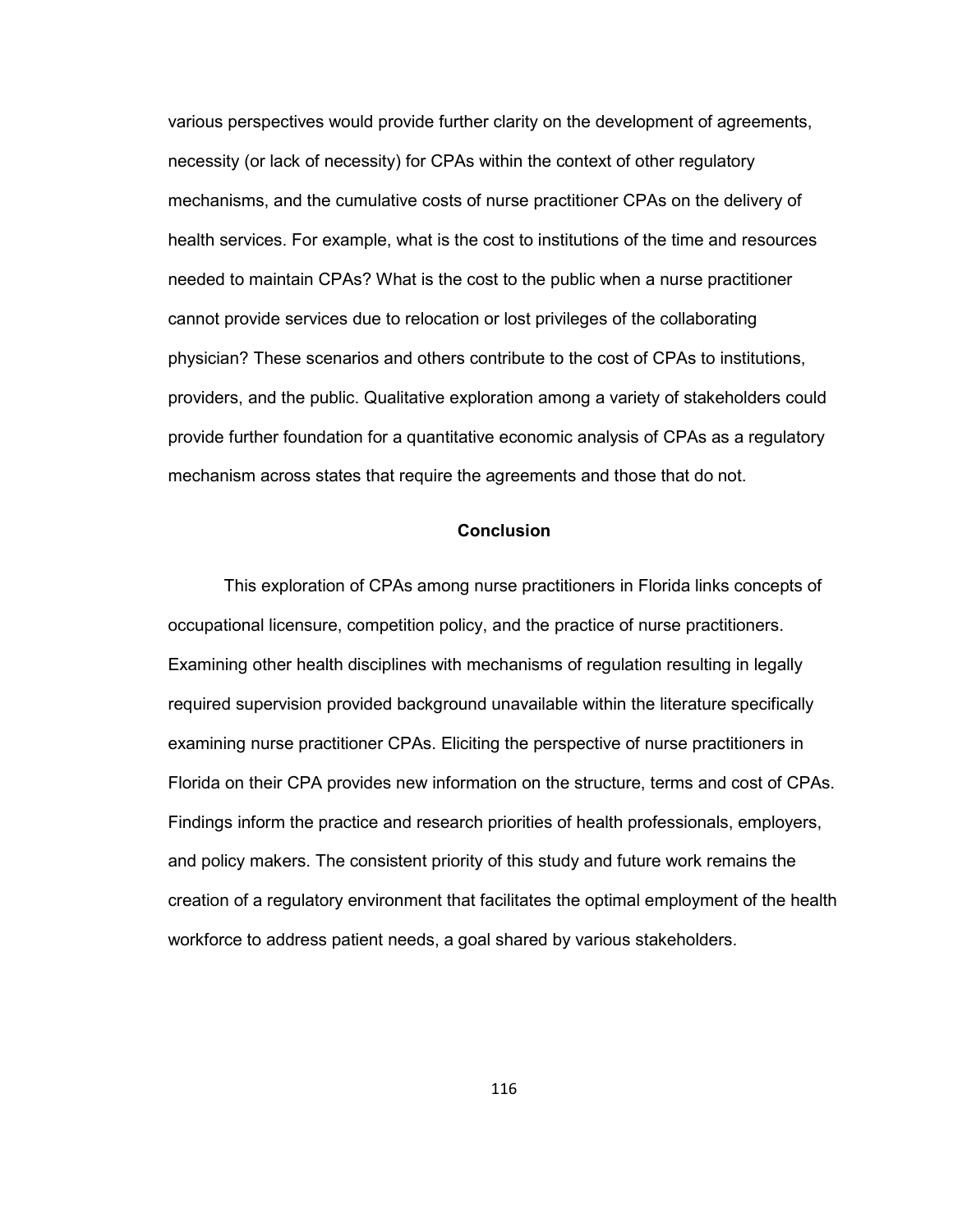#### **References**

- Fauteux, B. R., Brand, R., Fink, J. L. W., Frelick, M., & Werrlein, D. (2017). The case for removing barriers to APRN practice. *Charting Nursing's Future, 30*, 1-10.
- Gilman, D. J., & Fairman, J. (2014). Antitrust and the future of nursing: Federal competition policy and the scope of practice. *Health Matrix,* 24, 143-208. doi: 10.2139/ssrn.2207108
- Lowery, B., Scott, E., & Swanson, M. (2016). Nurse practitioner perceptions of the impact of physician oversight on quality and safety of nurse practitioner practice. *Journal of the American Association of Nurse Practitioners, 28,* 436-445. doi:10.1002/2327-6924.12336
- National Academy of Medicine. (2011). *The future of nursing: Leading change, advancing health.* Washington, DC: The National Academies Press.
- National Council of State Boards of Nursing. (2018). Implementation status map. Retrieved from https://www.ncsbn.org/2018Janmapwithpoints.pdf
- Petterson, S.M., Cai, A., Moore, M., & Bazemore, A. (2013). State-level projections of primary care workforce, 2010-2030. Robert Graham Center, Washington, D.C. Retrieved from https://www.graham-center.org/dam/rgc/documents/maps-datatools/state-collections/workforce-projections/Florida.pdf
- Reagan, P. B., & Salsberry, P. J. (2013). The effects of state-level scope-of-practice regulations on the number and growth of nurse practitioners. *Nursing Outlook*, *61*(6), 392-399. doi:10.1016/j.outlook.2013.04.007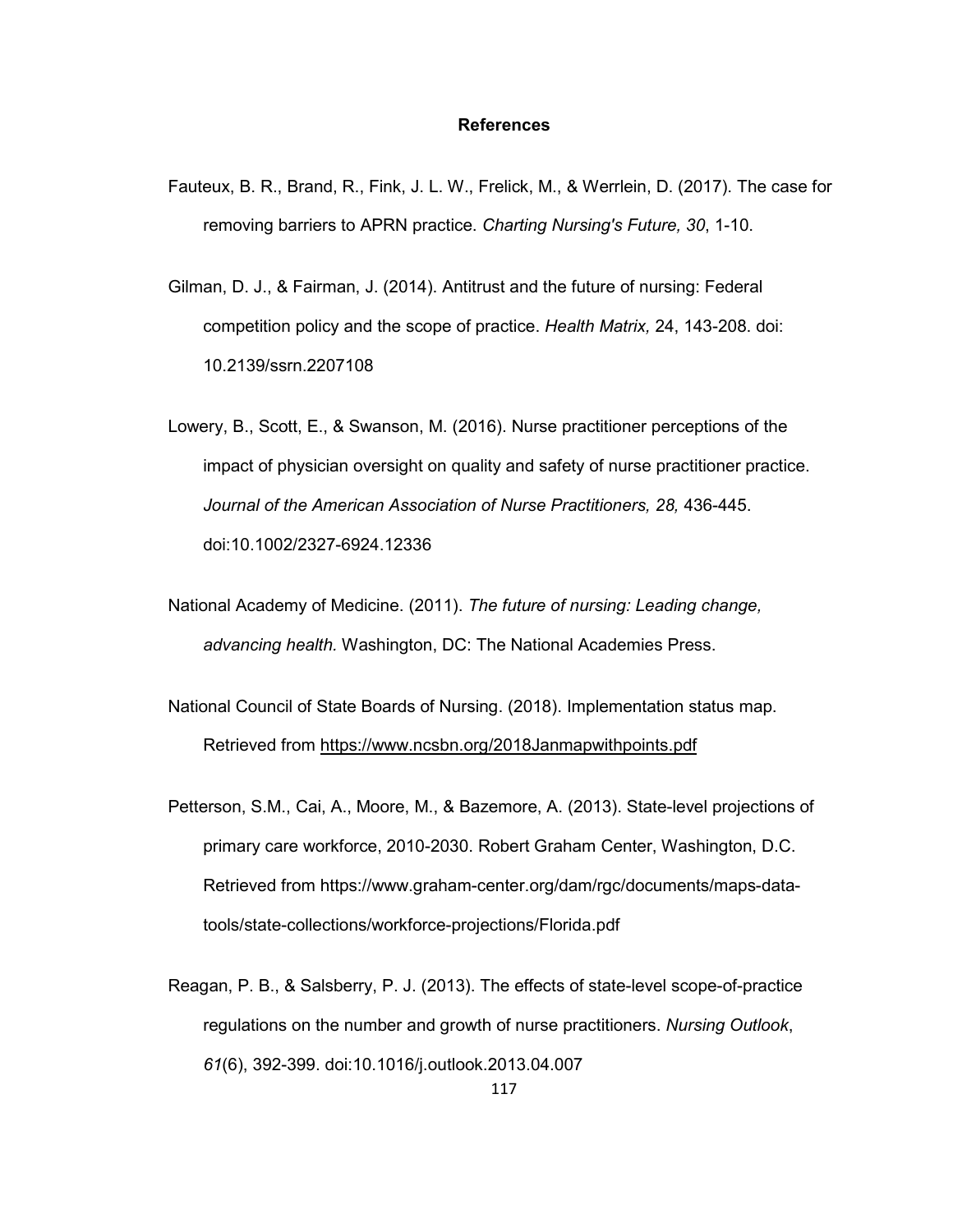- Rudner, N., & Kung, Y. M. (2017). An assessment of physician supervision of nurse practitioners. *Journal of Nursing Regulation, 7*(4), 22-29. doi:10.1016/S2155- 8256(17)30017-0
- Unruh, L., Rutherford, A., & Schirle, L. (2016). What role do advanced registered nurse practitioner have in meeting Florida's health needs and contributing to its economy? Retrieved from https://www.flcenterfornursing.org/DesktopModules/Bring2mind/DMX/Download.asp x?Command=Core\_Download&EntryId=1245&PortalId=0&TabId=151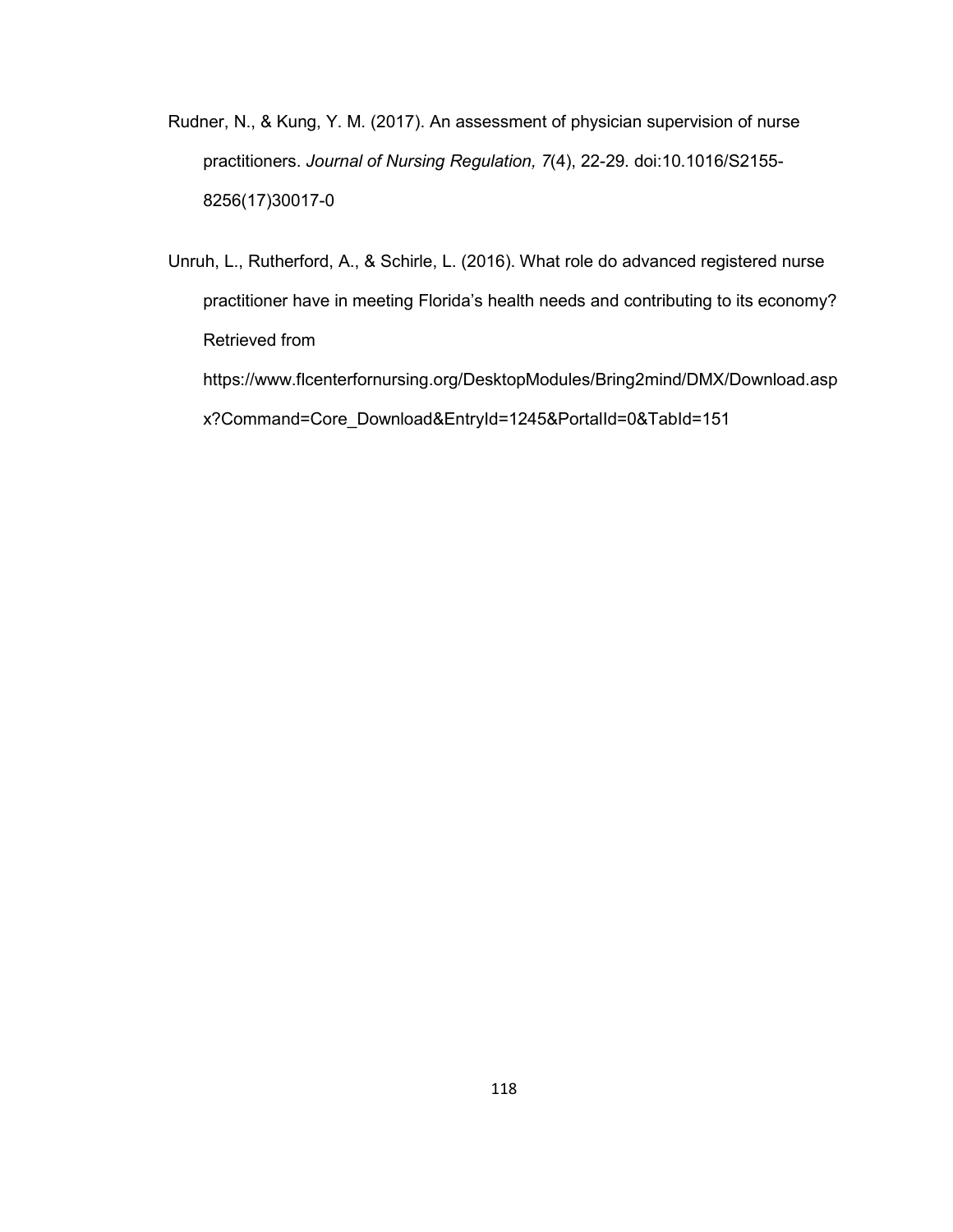## APPENDIX: SURVEY INSTRUMENT



**UNIVERSITY of PENNSYLVANIA SCHOOL of NURSING** 

Claire M. Fagin Hall 418 Curie Boulevard Philadelphia, PA 19104-4217 www.nursing.upenn.edu

Thank you for your participation in this study. The state of Florida currently requires nurse practitioners to maintain a protocol agreement, also known as a collaborative practice agreement, as a condition of state licensure. The goal of this questionnaire is to understand the terms of your collaborative practice agreement.

The structure of collaborative practice agreements differs across states, institutions, and providers. We currently know very little about the details of collaborative practice agreements. This study aims to understand the cost, terms, and maintenance of your collaborative practice agreement(s) to better estimate their influence on nurse practitioner practice and the delivery of patient care.

This survey consists of several questions related to your collaborative practice agreement with a physician. The survey will take approximately 6 minutes to complete. Your participation will help to advance the science behind the regulation of nursing practice. Your participation is voluntary. Results will be reported in aggregate to maintain confidentiality.

All respondents who complete this research study will be entered in a raffle to win one of five \$50 Visa gift cards.

If you choose to participate, please complete this survey reflecting your experience as a nurse practitioner in your current job. When responding to questions, please recall your most current position and collaborative practice agreement(s). If you work in multiple settings, please reflect on the environment where you spend the majority of your time. Please remember not to report identifying information in your responses to maintain confidentiality.

If you have questions, please contact Ashley Z. Ritter at 215-746-4460 or zampinia@nursing.upenn.edu.

Sections:

- 1: Nurse Practitioner Characteristics
- 2: Practice Characteristics
- 3: Collaborative Practice Agreement
- 4: Payment for Collaborative Practice Agreement
- 5: Terms of Collaborative Practice Agreement
- 6: Impact on Practice
- 7: Maintenance of Collaborative Practice Agreement
- 8: Demographics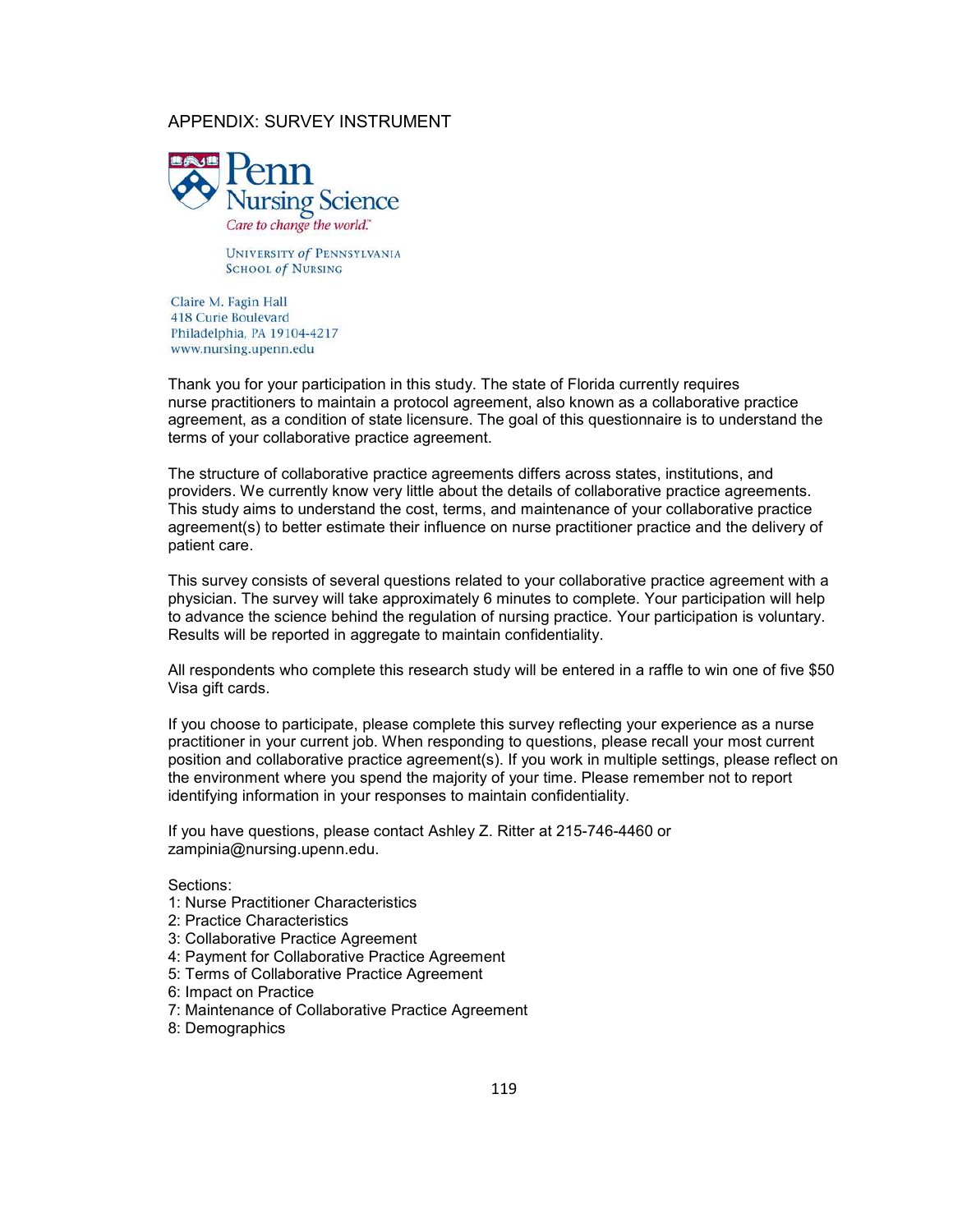#### **Section 1: Nurse Practitioner Characteristics**

*Please mark the circle that reflects your response.*

- 1. How many years have you been working as a nurse practitioner? o *Please enter the number of years*
- 2. Do you hold a national certification?

*\_\_\_\_\_\_\_\_\_\_\_\_\_\_\_\_* 

- o No
	- o Yes
		- 2. A What type of certification do you currently hold? Please select all that apply.
			- o Acute Care Nurse Practitioner
			- o Adult Nurse Practitioner
			- o Adult Gerontology Acute Care Nurse Practitioner
			- o Adult Gerontology Primary Care Nurse Practitioner
			- o Adult Psychiatric /Mental Health Nurse Practitioner
			- o Family Nurse Practitioner
			- o Gerontological Nurse Practitioner
			- o Neonatal Nurse Practitioner
			- o Nurse Midwife
			- o Nurse Anesthetist
			- o Pediatric Primary Care Nurse Practitioner
			- o Pediatric Acute Care Nurse Practitioner
			- o School Nurse Practitioner
			- o Women's Health/ Reproductive Health Nurse Practitioner
			- $\circ$  Other
- 3. Are you currently employed full-time by one employer?
	- o No
	- o Yes
- 4. In how many positions are you currently employed as a nurse practitioner? *Please write the number of positions*
- 5. Do you provide patient care in more than one state?

*\_\_\_\_\_\_\_\_\_\_\_\_\_\_\_\_\_\_\_\_\_\_\_\_\_\_\_\_\_* 

- o No
- o Yes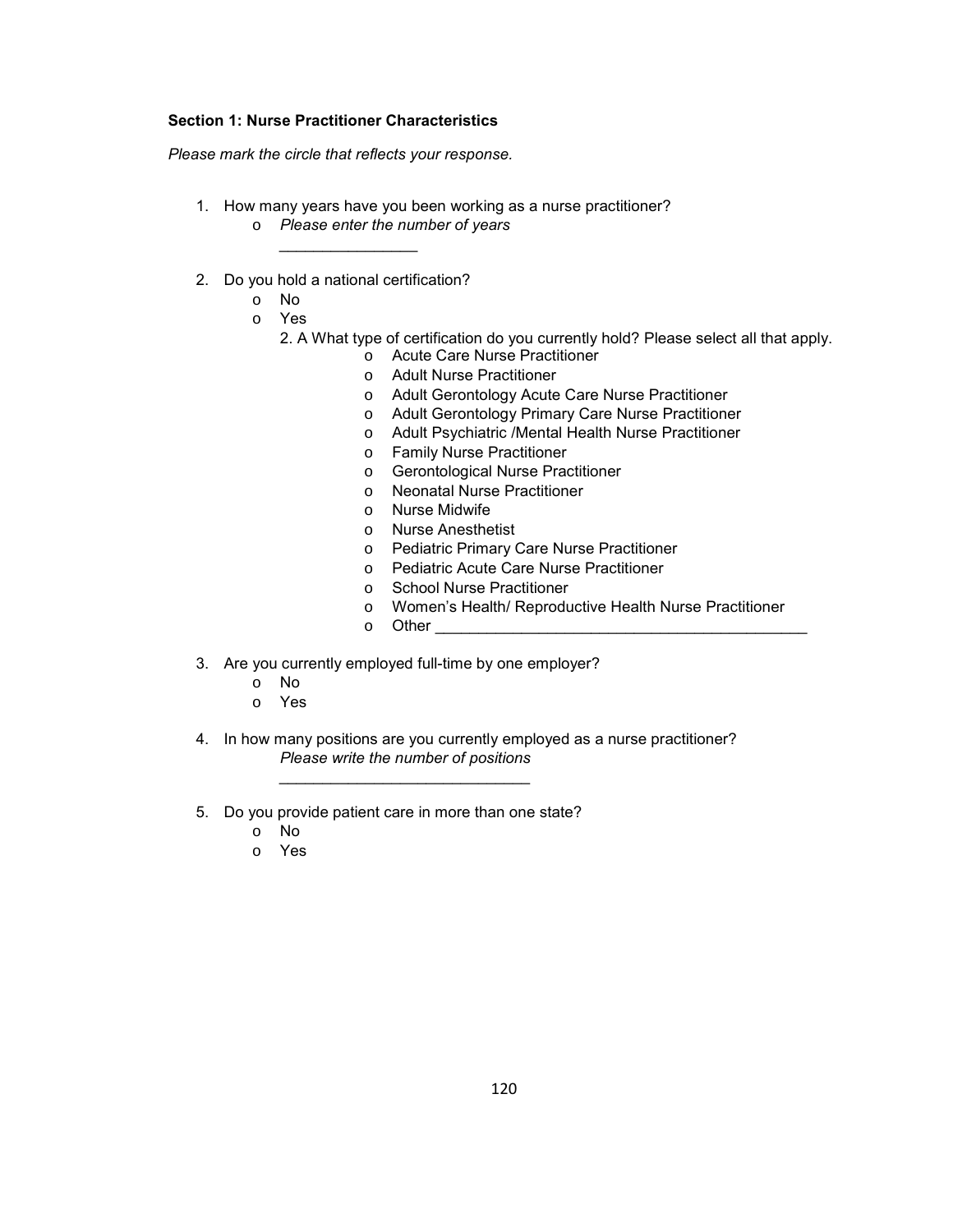#### **Section 2: Practice Characteristics**

*For the purposes of this survey, we hope to collect information about the practice setting where you spend the majority of your time. Please reflect on your current employment. Please refrain from providing any identifying information about your employer or collaborating physician in free text responses.* 

- 1. In which state do you primarily provide patient care as a nurse practitioner?
	- o I do not provide direct patient care
	- o I do not work in the United States
	- o Florida
- 2. Who is your employer? By employer, we are referring to the organization that issues your paycheck.
	- o Self-employed
		- 2. A If you are self-employed, are you in:
			- o Solo practice
			- o Group practice
			- o Independent contractor
	- o Solo physician
	- o Nurse practitioner
	- o Independent physician group
	- o Single institution
	- o Network or health care system
	- o Retail-based clinic
	- o Veteran's Administration
	- o Federally Qualified Health Center
	- o Community based health clinic
	- o Insurance company or managed care organization
	- $\circ$  Other (please specify)  $\qquad \qquad$
- 3. Please select the setting that most closely corresponds to your primary work environment as a nurse practitioner.
	- o Ambulatory Care Setting
		- 3. A Please select the ambulatory care setting that most closely corresponds to your primary work environment as a nurse practitioner.
			- o Emergency Department
			- o Primary Care
			- o Specialty Practice
			- o Urgent Care
	- o Correctional Facility
	- o Extended Care/Assisted Living Facility
	- o Home Health
	- o Hospital
	- o Insurance Claims/Benefits
	- o Nursing Home/Skilled Nursing Facility
	- o Occupational Health
	- o Policy/Planning/Regulatory/Licensing Agency
	- o Public Health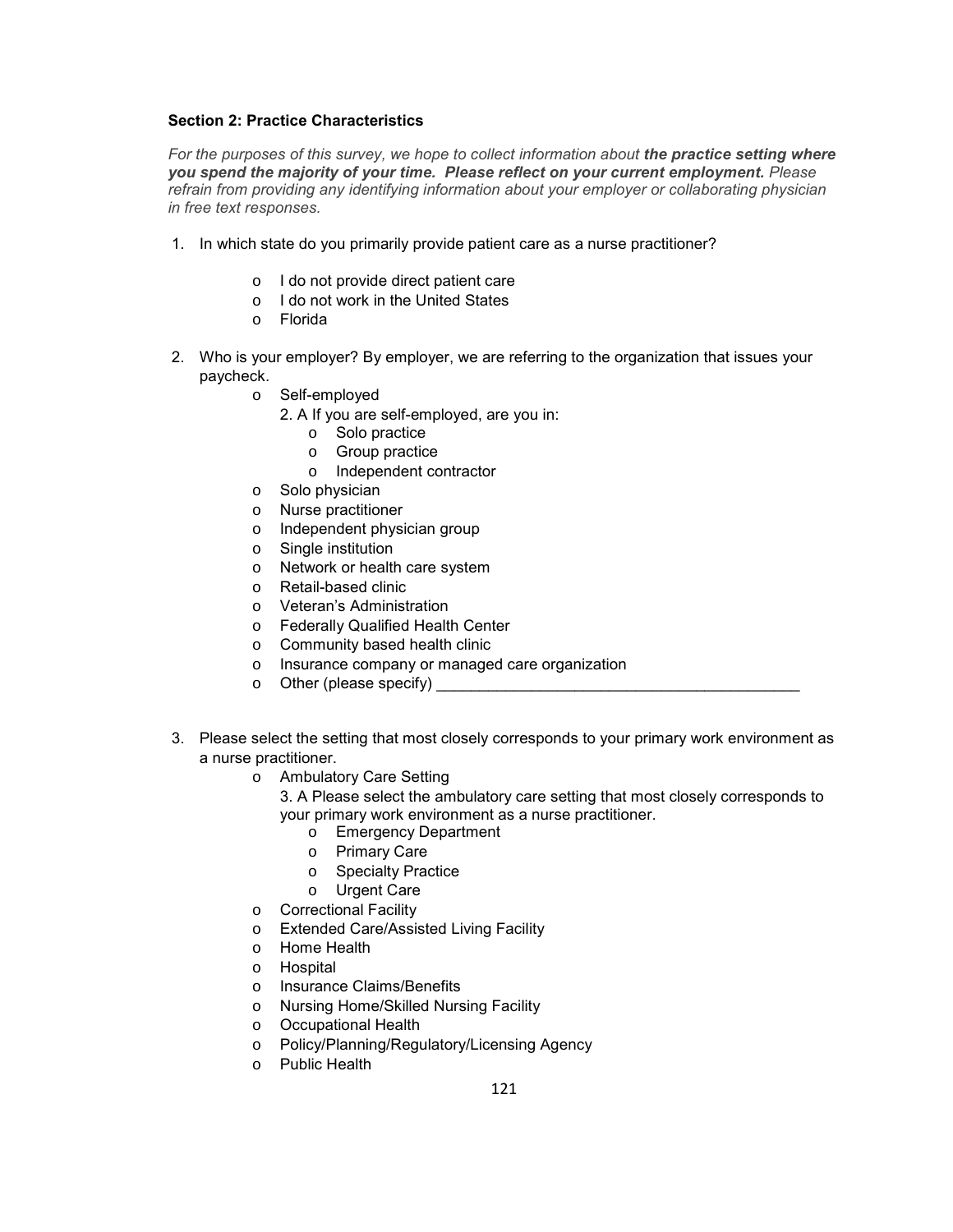- o School Health Service
- o Telehealth

 *\_\_\_\_\_\_\_\_\_\_\_\_\_\_\_\_\_\_\_\_\_\_\_\_\_\_\_\_* 

- $\circ$  Other
- 4. How many years have you been working in your current position?  *Please write the number*
- 5. What is the zip code of your current PRIMARY practice location? *Please write your 5 digit zip code*
- 6. How do you bill for your services in your current PRIMARY practice location? Check all that apply.
	- o Direct billing

 *\_\_\_\_\_\_\_\_\_\_\_\_\_\_\_\_\_\_\_\_\_\_\_\_\_\_* 

- o Split shared billing
- o Incident to billing
- o I do not bill for services
- o I do not know
- 7. Please specify the patient populations ages for which you provide care. Please choose all that apply.
	- o 0-2 years
	- o 3-12 years
	- o 13-18 years
	- o 19-26 years
	- o 27-64 years
	- o 65 years and older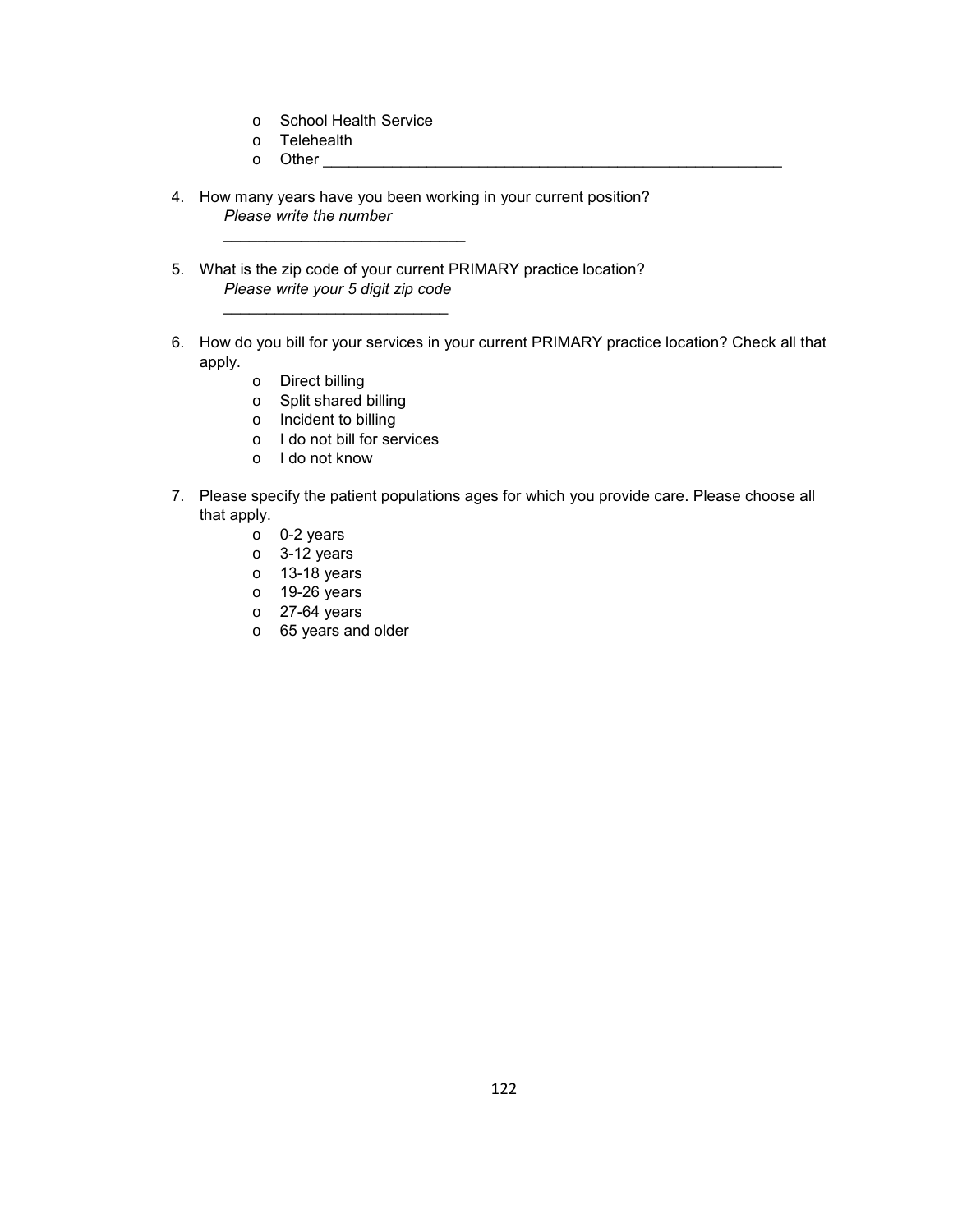#### **Section 3: Collaborative Practice Agreement**

*The state you designated as your primary practice location REQUIRES a physician to oversee the practice of a nurse practitioner under state law. The language of these agreements vary, but include terms such as supervisory agreement or practice protocol. We refer to all such agreements as collaborative practice agreements. Please answer questions based on your current employment and collaborative practice agreements in the practice setting where you spend the majority of your time. Please refrain from providing any identifying information about your employer or collaborating physician in free text responses.* 

- 1. Based on the practice location where you spend the majority of your time, how many active collaborative practice agreements do you have on file with your state? *Please write the number of agreements*
- 2. If your **STATE** did not require a collaborative or supervisory practice agreement, would you:
	- o Develop a collaborative agreement similar to the one I currently have
	- o Practice without a collaborative agreement

*\_\_\_\_\_\_\_\_\_\_\_\_\_\_\_\_\_\_\_\_\_\_\_\_\_\_\_\_\_\_\_* 

o Negotiate a different type of agreement according to my practice needs.

 *\_\_\_\_\_\_\_\_\_\_\_\_\_\_\_\_\_\_\_\_\_\_\_\_\_\_\_\_\_\_\_\_\_\_\_\_\_\_\_\_\_\_\_\_\_\_\_\_\_\_\_\_\_ \_\_\_\_\_\_\_\_\_\_\_\_\_\_\_\_\_\_\_\_\_\_\_\_\_\_\_\_\_\_\_\_\_\_\_\_\_\_\_\_\_\_\_\_\_\_\_\_\_\_\_\_\_* 

- 2. A Please specify what changes you would make.
- **3.** Are you **REQUIRED BY YOUR EMPLOYER** to maintain a collaborative practice agreement with a physician **IN ADDITION TO WHAT IS REQUIRED BY STATE LAW?**
	- o I am not sure
	- o No
	- o Yes
		- 3. A Is your **EMPLOYER REQUIRED** collaborative practice agreement for:
			- o General Practice
			- o Prescriptive Practice
			- o Both agreement
			- o I am not sure
- 4. How far is your collaborating physician from your primary practice location?
	- o On site
	- o 0-10 miles
	- $\circ$  11-25 miles
	- o 26-50 miles
	- o 51-75 miles
	- o 76-100 miles
	- o Greater than 100 miles

*\_\_\_\_\_\_\_\_\_\_\_\_\_\_\_\_\_\_\_\_\_\_* 

5. How many nurse practitioners does your collaborating physician supervise at one time, including you?

*Please write number*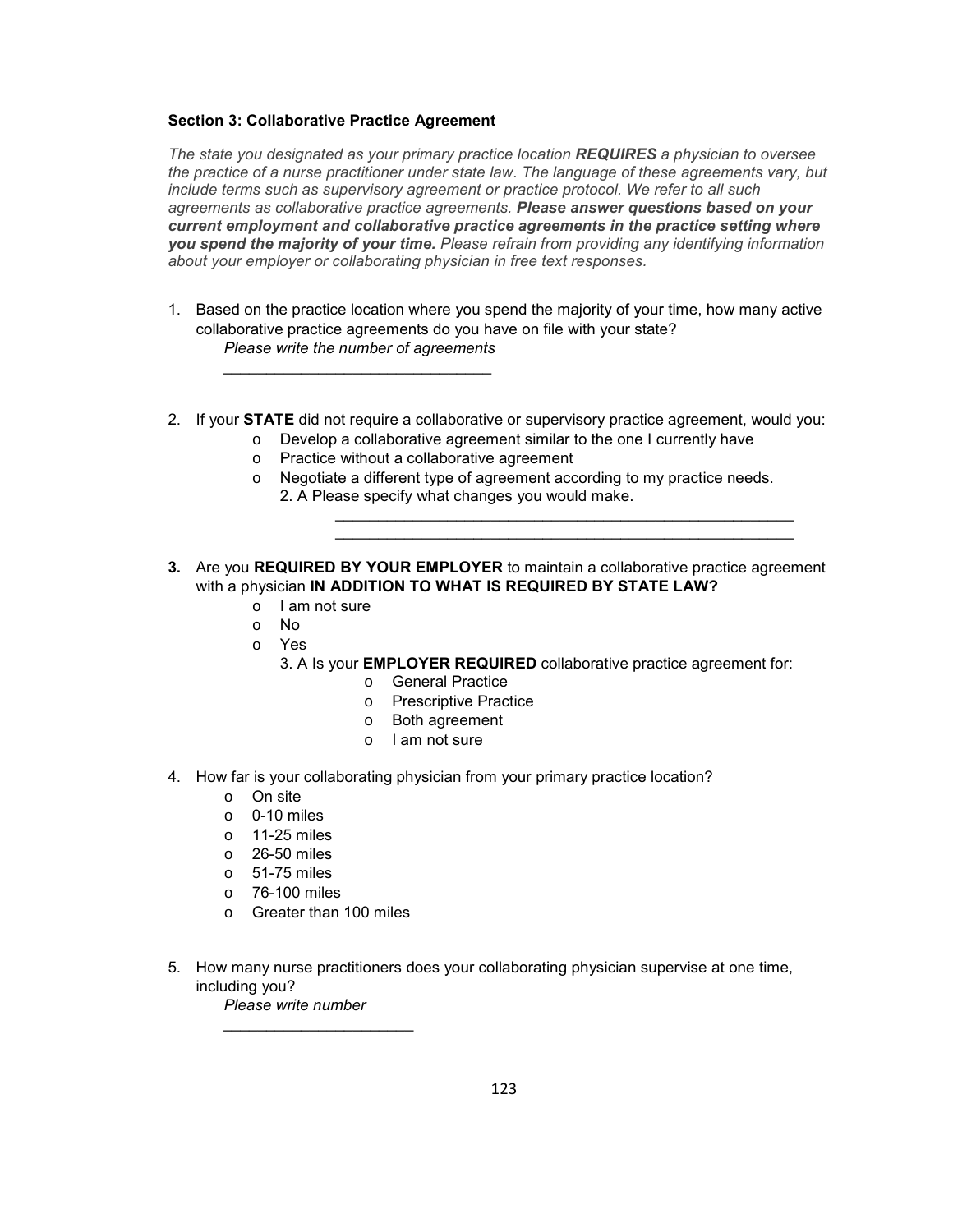- 6. Please rate the difficulty you experienced finding a physician with whom to develop a collaborative practice agreement.
	- o Very Easy
	- o Easy
	- o Difficult
	- o Very Difficult

6. A Please specify why finding a physician with whom to collaborate was **difficult** or **very difficult**.

\_\_\_\_\_\_\_\_\_\_\_\_\_\_\_\_\_\_\_\_\_\_\_\_\_\_\_\_\_\_\_\_\_\_\_\_\_\_\_\_\_\_\_\_\_\_\_\_\_\_\_\_\_\_\_\_\_\_\_\_\_\_\_\_ \_\_\_\_\_\_\_\_\_\_\_\_\_\_\_\_\_\_\_\_\_\_\_\_\_\_\_\_\_\_\_\_\_\_\_\_\_\_\_\_\_\_\_\_\_\_\_\_\_\_\_\_\_\_\_\_\_\_\_\_\_\_\_\_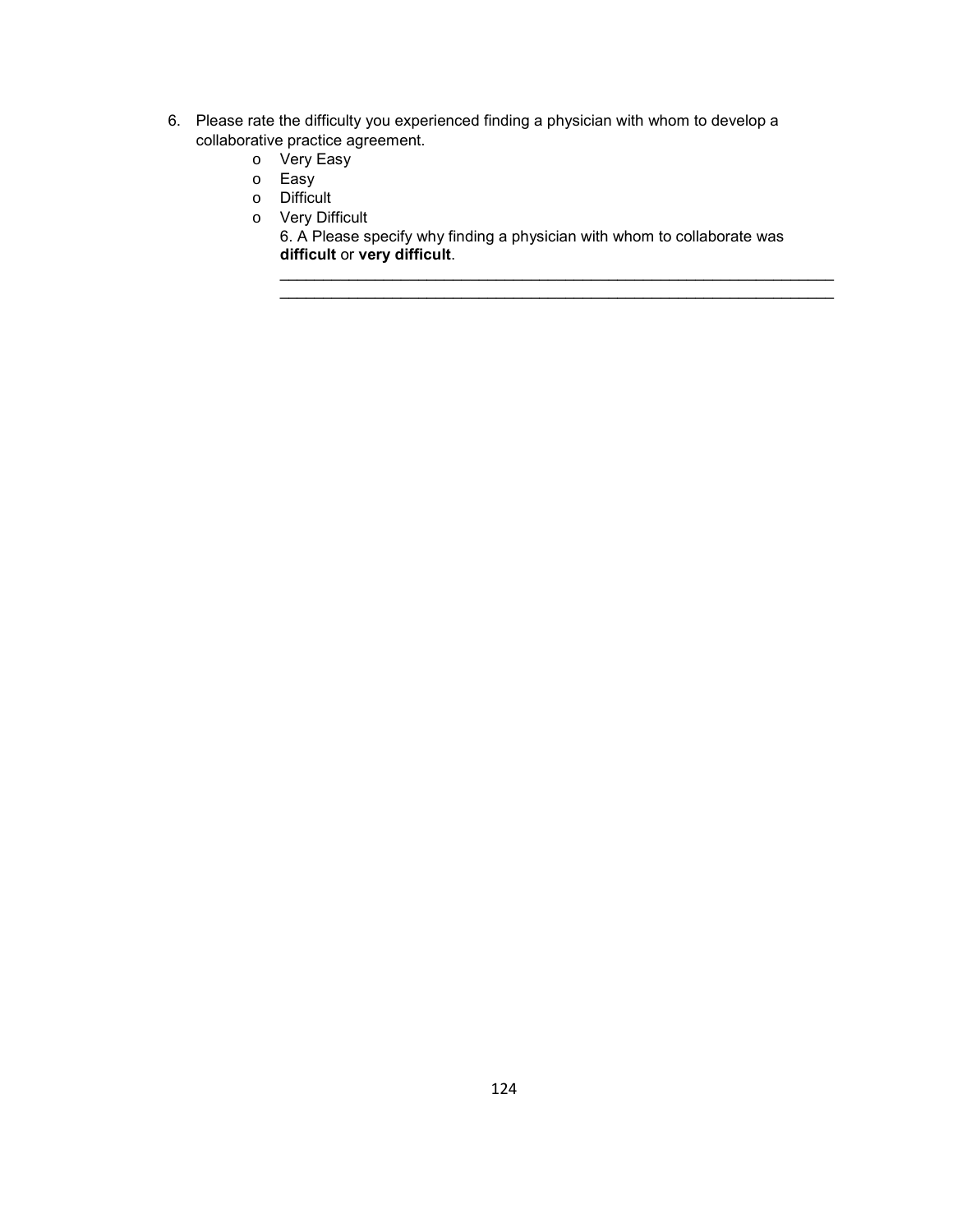#### **Section 4: Payment for Collaborative Practice Agreement**

*The following questions ask about the cost of your collaborative practice agreement. Information about your salary will be used to calculate the ratio of what you pay for your agreement to your overall income. We will not share this information and ratios will be reported in aggregate.* 

- 1. Do you pay to maintain your collaborative practice agreement? This does not include payments made to the state to maintain your license. Please choose all that apply.
	- o No
	- o I am not sure
	- o Yes, I pay based on a percentage of my billing
		- 1. A Please specify the percentage of your billing paid to your collaborating physician.

 $\_$  , and the set of the set of the set of the set of the set of the set of the set of the set of the set of the set of the set of the set of the set of the set of the set of the set of the set of the set of the set of th 1.B Please specify the typical cost of your collaborative practice agreement per month in dollars

 $\_$  , and the set of the set of the set of the set of the set of the set of the set of the set of the set of the set of the set of the set of the set of the set of the set of the set of the set of the set of the set of th

 $\_$  , and the set of the set of the set of the set of the set of the set of the set of the set of the set of the set of the set of the set of the set of the set of the set of the set of the set of the set of the set of th

 $\_$  , and the set of the set of the set of the set of the set of the set of the set of the set of the set of the set of the set of the set of the set of the set of the set of the set of the set of the set of the set of th

 $\_$  , and the set of the set of the set of the set of the set of the set of the set of the set of the set of the set of the set of the set of the set of the set of the set of the set of the set of the set of the set of th

- o Yes, I pay a flat rate
	- 1. B Please specify the typical cost of your collaborative practice agreement per month in dollars.
- o Yes, I pay when I consult with my collaborating physician
	- 1. C Please specify the hourly rate paid to your collaborating physician.
	- 1. B Please specify the typical cost per month
- o Yes, I pay under a different structure
	- 1. D Please specify
	- 1. B Please specify the typical cost of your collaborative practice agreement per month in dollars.

\_\_\_\_\_\_\_\_\_\_\_\_\_\_\_\_\_\_\_\_\_\_\_\_\_\_\_\_\_\_\_\_\_\_\_\_\_\_\_\_\_\_\_\_\_\_\_\_\_\_\_\_\_\_\_\_\_\_\_\_\_\_\_\_

- 2. Does your collaborative practice agreement determine the compensation you receive? Please check all that apply.
	- o It determines my salary
	- o It determines my portion of reimbursement for services
	- o It includes payments for facility charges
	- o It includes payments for administration fees
	- o The collaborative practice agreement does not determine the compensation I receive
- 3. What is your annual salary? Please round to the nearest thousand. *Please write your numeric salary*

*\_\_\_\_\_\_\_\_\_\_\_\_\_\_\_\_\_\_\_\_\_\_\_\_\_\_\_\_\_\_\_\_\_\_\_\_\_\_\_\_\_* 

- 4. Are you responsible for paying your collaborating physician's malpractice insurance?
	- o I am not sure
	- o No
	- o Yes

4.A Please specify the cost of your collaborating physician's malpractice insurance per year in dollars.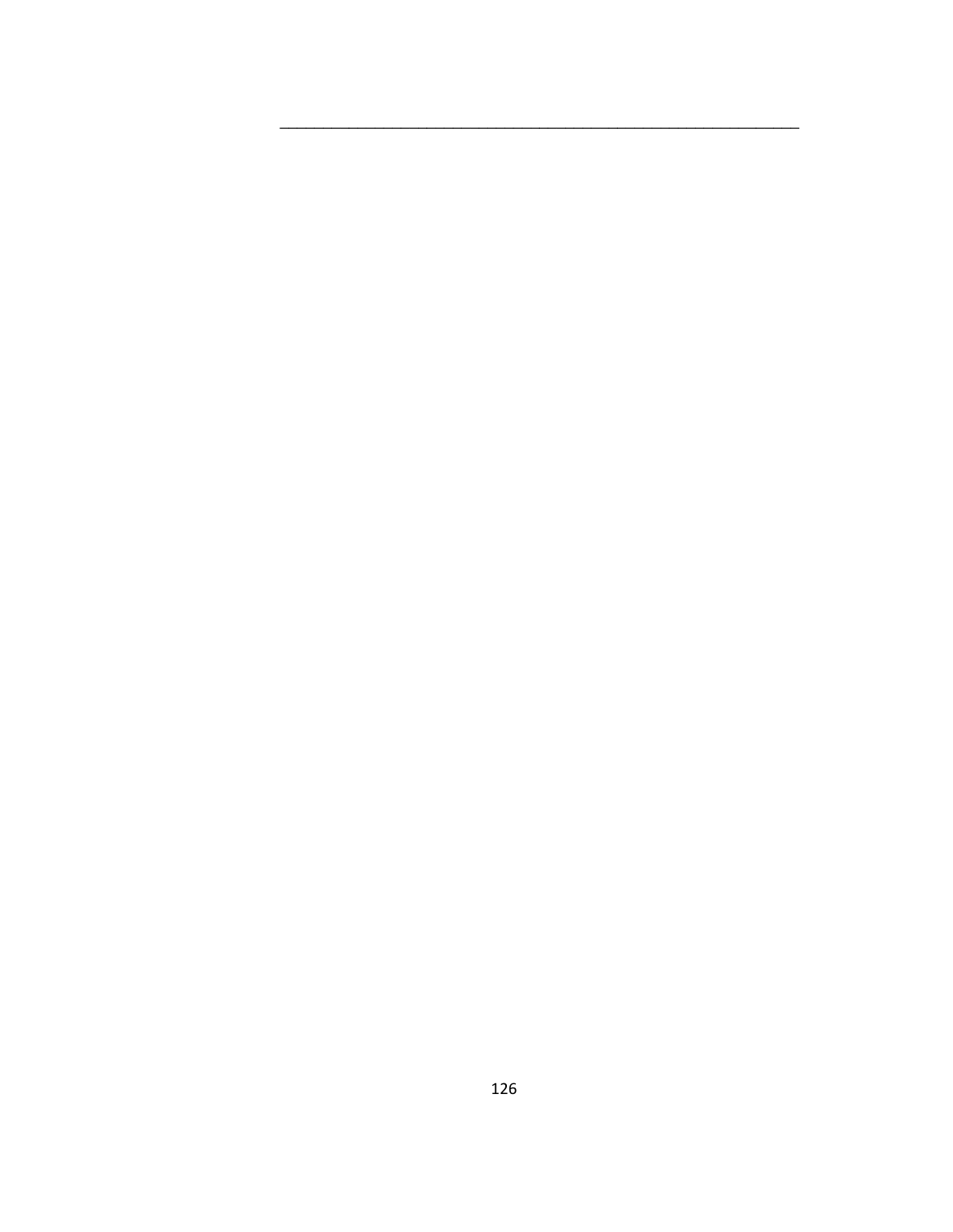#### **Section 5: Terms of Collaborative Practice Agreement**

*The following questions refer to the terms listed in your collaborative practice agreement. Please respond based on your current employment and collaborative practice agreements in the practice setting where you spend the majority of your time. Please refrain from providing any identifying information about your employer or collaborating physician in free text responses.* 

- 1. Does your collaborative practice agreement specify terms for any of the following? Please choose all that apply.
	- o On-site physician collaboration
	- o Remote physician collaboration
	- o Practice protocols
	- o None of the above **(SKIP TO QUESTION 5)**
- 2. For what services does your collaborative practice agreement require **on-site** collaboration with your physician? Please choose all that apply.
	- o Prescribing medications
	- o Diagnosis of new conditions
	- o Treatment plan for existing conditions
	- o Physician must personally see the patient
	- o Co-signature of nurse practitioner documentation
	- o Other
- 3. For what services does your collaborative practice agreement require **remote** physician collaboration? Please choose all that apply.
	- o Prescribing medications
	- o Diagnosis of new conditions
	- o Treatment plan for existing conditions
	- o Review of nurse practitioner documentation
	- o Other
- 4. Did you have input into developing the terms of your required collaborative practice agreement? Please check all areas where you had input.
	- o I had no input in the development of any terms for my collaborative practice agreement

 $\_$  ,  $\_$  ,  $\_$  ,  $\_$  ,  $\_$  ,  $\_$  ,  $\_$  ,  $\_$  ,  $\_$  ,  $\_$  ,  $\_$  ,  $\_$  ,  $\_$  ,  $\_$  ,  $\_$  ,  $\_$  ,  $\_$  ,  $\_$  ,  $\_$  ,  $\_$ \_\_\_\_\_\_\_\_\_\_\_\_\_\_\_\_\_\_\_\_\_\_\_\_\_\_\_\_\_\_\_\_\_\_\_\_\_\_\_\_\_\_\_\_\_\_\_\_\_\_\_\_\_\_\_\_\_\_\_\_\_\_\_\_  $\_$  ,  $\_$  ,  $\_$  ,  $\_$  ,  $\_$  ,  $\_$  ,  $\_$  ,  $\_$  ,  $\_$  ,  $\_$  ,  $\_$  ,  $\_$  ,  $\_$  ,  $\_$  ,  $\_$  ,  $\_$  ,  $\_$  ,  $\_$  ,  $\_$  ,  $\_$ \_\_\_\_\_\_\_\_\_\_\_\_\_\_\_\_\_\_\_\_\_\_\_\_\_\_\_\_\_\_\_\_\_\_\_\_\_\_\_\_\_\_\_\_\_\_\_\_\_\_\_\_\_\_\_\_\_\_\_\_\_\_\_\_

- o Prescribing terms
- o Formulary of medications permitted to prescribe
- o Diagnosis of new conditions terms
- o Treatment of existing conditions terms
- o On-site supervision terms
- o Remote supervision terms
- o How often patient required to be seen by a physician
- 5. Please specify the frequency you are **REQUIRED BY YOUR COLLABORATIVE PRACTICE AGREEMENT** to meet with your collaborating physician **in person**.
	- o Not specified in my agreement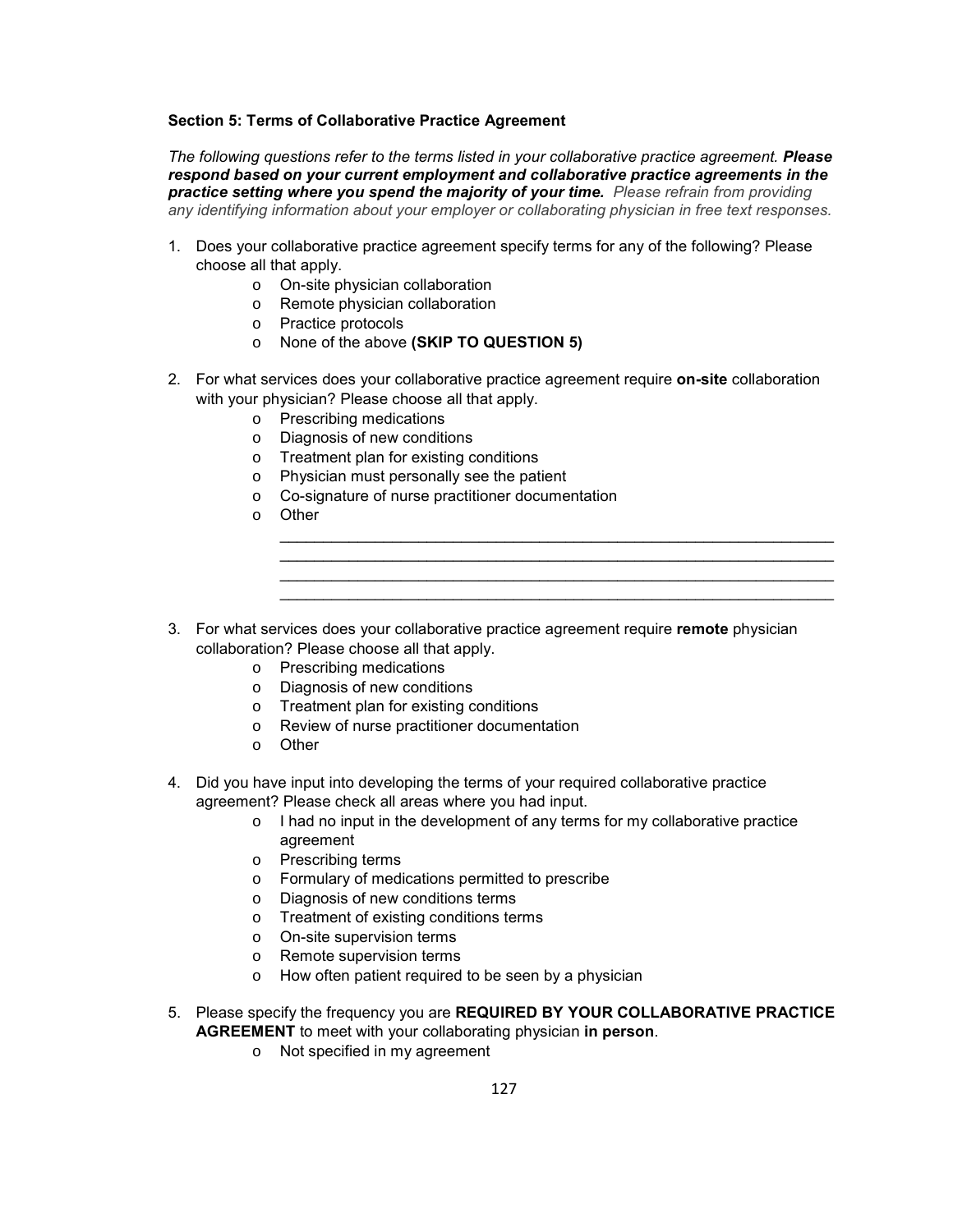- o Annually
- o Quarterly
- o Monthly
- o Weekly
- o Daily
- o Multiple times daily
- o I do not know if this is specified in my agreement
- 6. Please specify the frequency you **ACTUALLY** meet with your collaborating physician **in person**.
	- o We do not meet in person
	- o Annually
	- o Quarterly
	- o Monthly
	- o Weekly
	- o Daily
	- o Multiple times daily
- 7. Please specify the frequency you are **REQUIRED BY YOUR COLLABORATIVE PRACTICE AGREEMENT** to meet with your collaborating physician by telephone or email.
	- o Not specified in my agreement
	- o Annually
	- o Quarterly
	- o Monthly
	- o Weekly
	- o Daily
	- o Multiple times daily
	- o I do not know if this is specified in my agreement
- 8. Please specify the frequency you **ACTUALLY** meet with your collaborating physician by telephone or email.
	- o We do not meet via telephone or email
	- o Annually
	- o Quarterly
	- o Monthly
	- o Weekly
	- o Daily
	- o Multiple times daily
- 9. Please specify the services covered by **protocols** in your collaborative practice agreement. \_\_\_\_\_\_\_\_\_\_\_\_\_\_\_\_\_\_\_\_\_\_\_\_\_\_\_\_\_\_\_\_\_\_\_\_\_\_\_\_\_\_\_\_\_\_\_\_\_\_\_\_\_\_\_\_\_\_\_\_\_\_\_\_\_\_\_\_\_\_\_\_\_\_\_\_\_

\_\_\_\_\_\_\_\_\_\_\_\_\_\_\_\_\_\_\_\_\_\_\_\_\_\_\_\_\_\_\_\_\_\_\_\_\_\_\_\_\_\_\_\_\_\_\_\_\_\_\_\_\_\_\_\_\_\_\_\_\_\_\_\_\_\_\_\_\_\_\_\_\_\_\_\_\_ \_\_\_\_\_\_\_\_\_\_\_\_\_\_\_\_\_\_\_\_\_\_\_\_\_\_\_\_\_\_\_\_\_\_\_\_\_\_\_\_\_\_\_\_\_\_\_\_\_\_\_\_\_\_\_\_\_\_\_\_\_\_\_\_\_\_\_\_\_\_\_\_\_\_\_\_\_ \_\_\_\_\_\_\_\_\_\_\_\_\_\_\_\_\_\_\_\_\_\_\_\_\_\_\_\_\_\_\_\_\_\_\_\_\_\_\_\_\_\_\_\_\_\_\_\_\_\_\_\_\_\_\_\_\_\_\_\_\_\_\_\_\_\_\_\_\_\_\_\_\_\_\_\_\_

10. Can you provide services not designated in a written protocol?

- o No
- o Yes

10. A Please specify the services you provide that are not designated in a written protocol.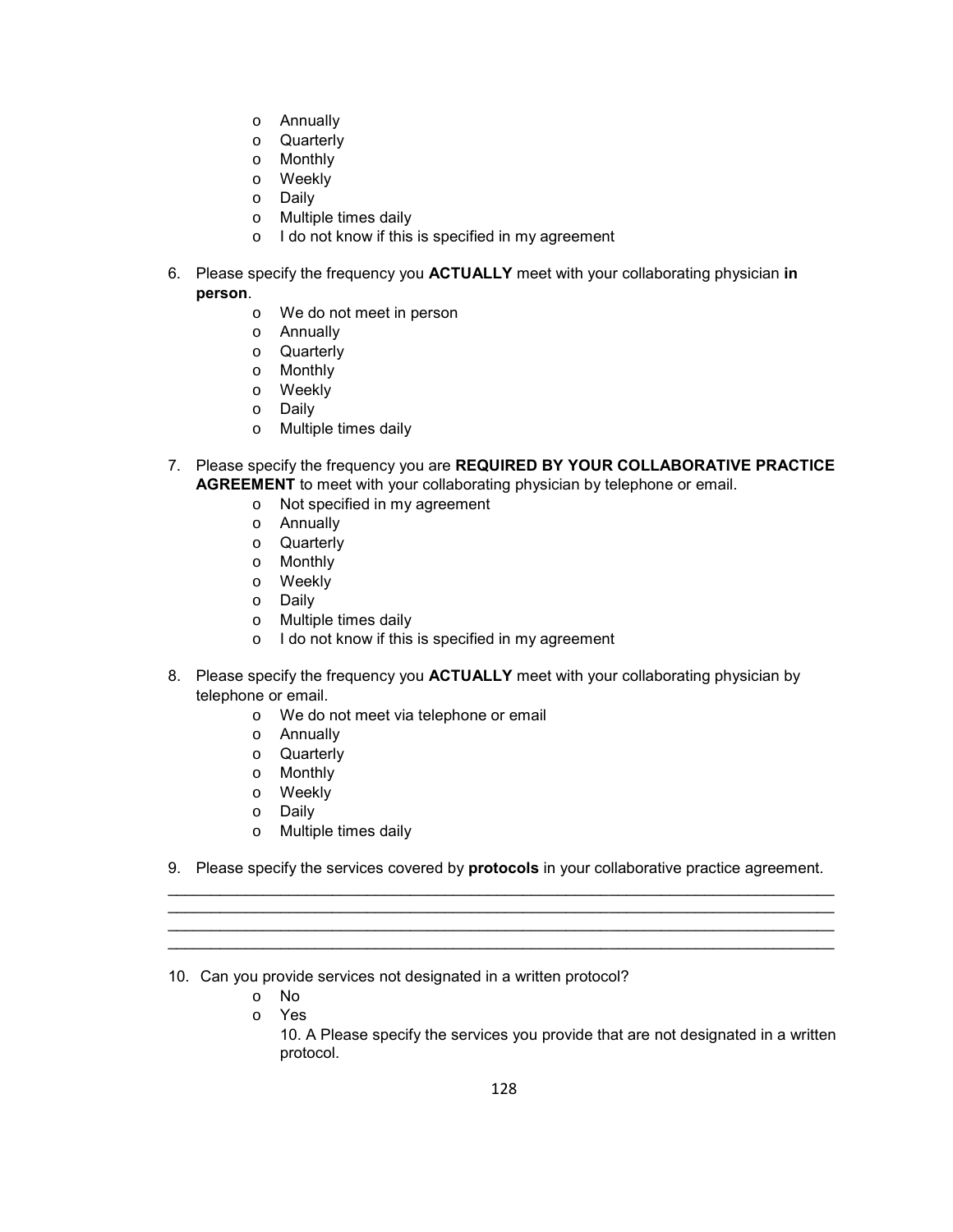- 11. When prescribing a **SCHEDULED** drug does your collaborative practice agreement allow you to:
	- o Write the prescription, immediately call it in to a pharmacy, or electronically prescribe to patients

\_\_\_\_\_\_\_\_\_\_\_\_\_\_\_\_\_\_\_\_\_\_\_\_\_\_\_\_\_\_\_\_\_\_\_\_\_\_\_\_\_\_\_\_\_\_\_\_\_\_\_\_\_\_\_\_\_\_\_\_\_\_\_\_  $\_$  ,  $\_$  ,  $\_$  ,  $\_$  ,  $\_$  ,  $\_$  ,  $\_$  ,  $\_$  ,  $\_$  ,  $\_$  ,  $\_$  ,  $\_$  ,  $\_$  ,  $\_$  ,  $\_$  ,  $\_$  ,  $\_$  ,  $\_$  ,  $\_$  ,  $\_$  $\_$  ,  $\_$  ,  $\_$  ,  $\_$  ,  $\_$  ,  $\_$  ,  $\_$  ,  $\_$  ,  $\_$  ,  $\_$  ,  $\_$  ,  $\_$  ,  $\_$  ,  $\_$  ,  $\_$  ,  $\_$  ,  $\_$  ,  $\_$  ,  $\_$  ,  $\_$ \_\_\_\_\_\_\_\_\_\_\_\_\_\_\_\_\_\_\_\_\_\_\_\_\_\_\_\_\_\_\_\_\_\_\_\_\_\_\_\_\_\_\_\_\_\_\_\_\_\_\_\_\_\_\_\_\_\_\_\_\_\_\_\_

- $\circ$  Tell patients they must wait until the physician approves the prescription the same day
- o Tell patients they must come back for their prescription the next day
- o I do not prescribe scheduled drugs
- 12. When prescribing **NON-SCHEDULED** drug does your collaborative practice agreement allow you to:
	- o Write the prescription, immediately call it in to a pharmacy, or electronically prescribe to patients
	- o Tell patients they must wait until the physician approves the prescription the same day
	- o Tell patients they must come back for their prescription the next day
	- o I do not prescribe non scheduled drugs
- 13. In **ACTUAL** practice when writing prescriptions for **SCHEDULED** drugs, do you:
	- o Write the prescription, immediately call it in to a pharmacy, or electronically prescribe to patients
	- o Tell patients they must wait until the physician approves the prescription the same day
	- o Tell patients they must come back for their prescription the next day
- 14. In **ACTUAL** practice when writing prescriptions for **NON-SCHEDULED** drugs, do you:
	- $\circ$  Write the prescription, immediately call it in to a pharmacy, or electronically prescribe to patients
		- $\circ$  Tell patients they must wait until the physician approves the prescription the same day
		- o Tell patients they must come back for their prescription the next day
- 15. Please specify the amount of physician review of nurse practitioner documentation required by your collaborative practice agreement.
	- o Not specified in my collaborative practice agreement
	- o Less than 25%
	- o 25%
	- o 50%
	- o 75%
	- o 100%
	- o I do not know if this is specified in my collaborative practice agreement
- 16. Please specify the amount of physician review of nurse practitioner documentation in **ACTUAL** practice.
	- o My collaborating physician does not review my documentation
	- o Less than 25%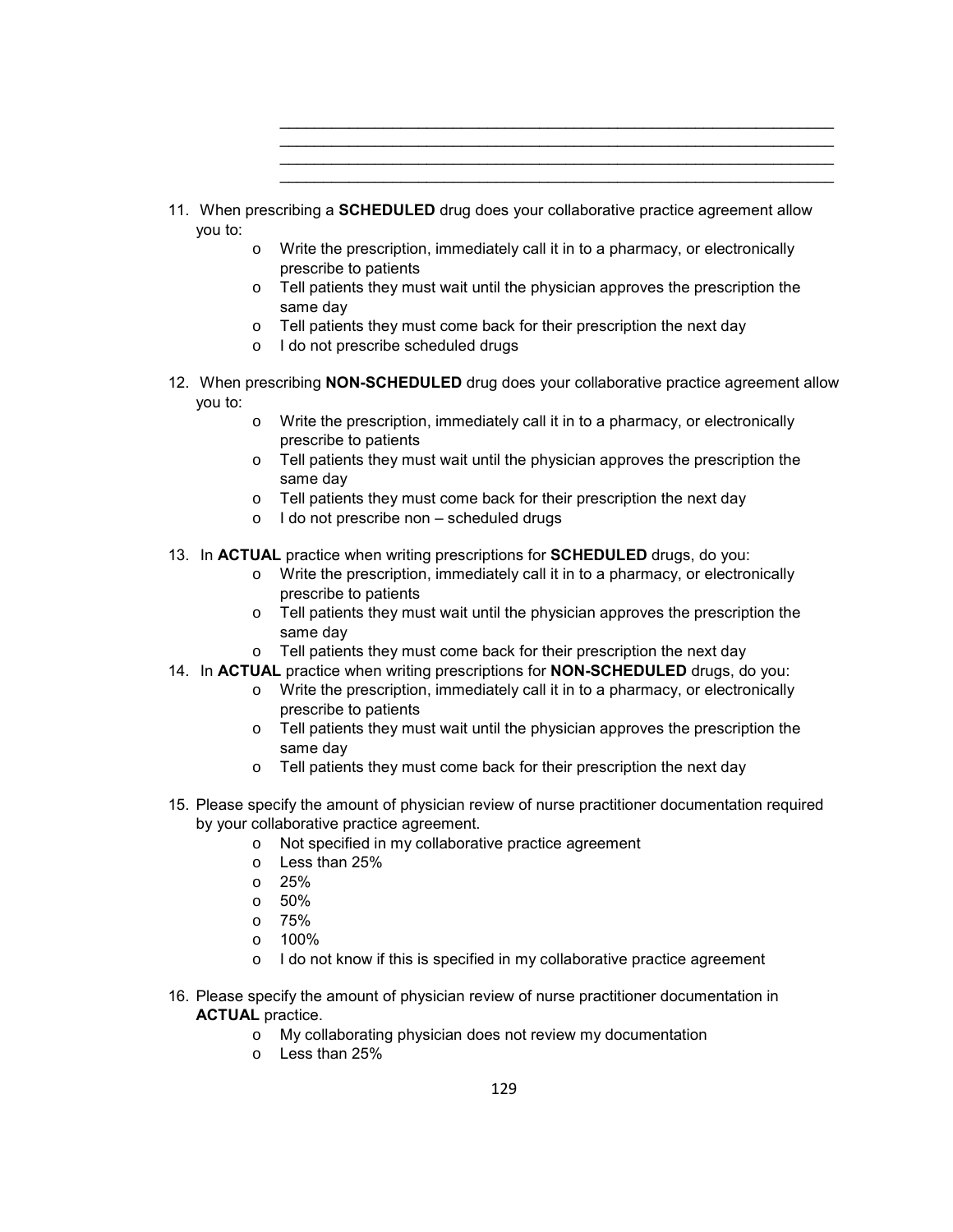- o 25%
- o 50%
- o 75%
- o 100%
- 17. Please specify the method of physician review of nurse practitioner documentation.
	- o My collaborating physician does not review my documentation
	- o Retrospective review of my documentation with co-signature only
	- o Retrospective review of my documentation with co-signature and/or case discussion
	- o Real time review of my documentation with co-signature only
	- o Real time review of my documentation with co-signature and/or case discussion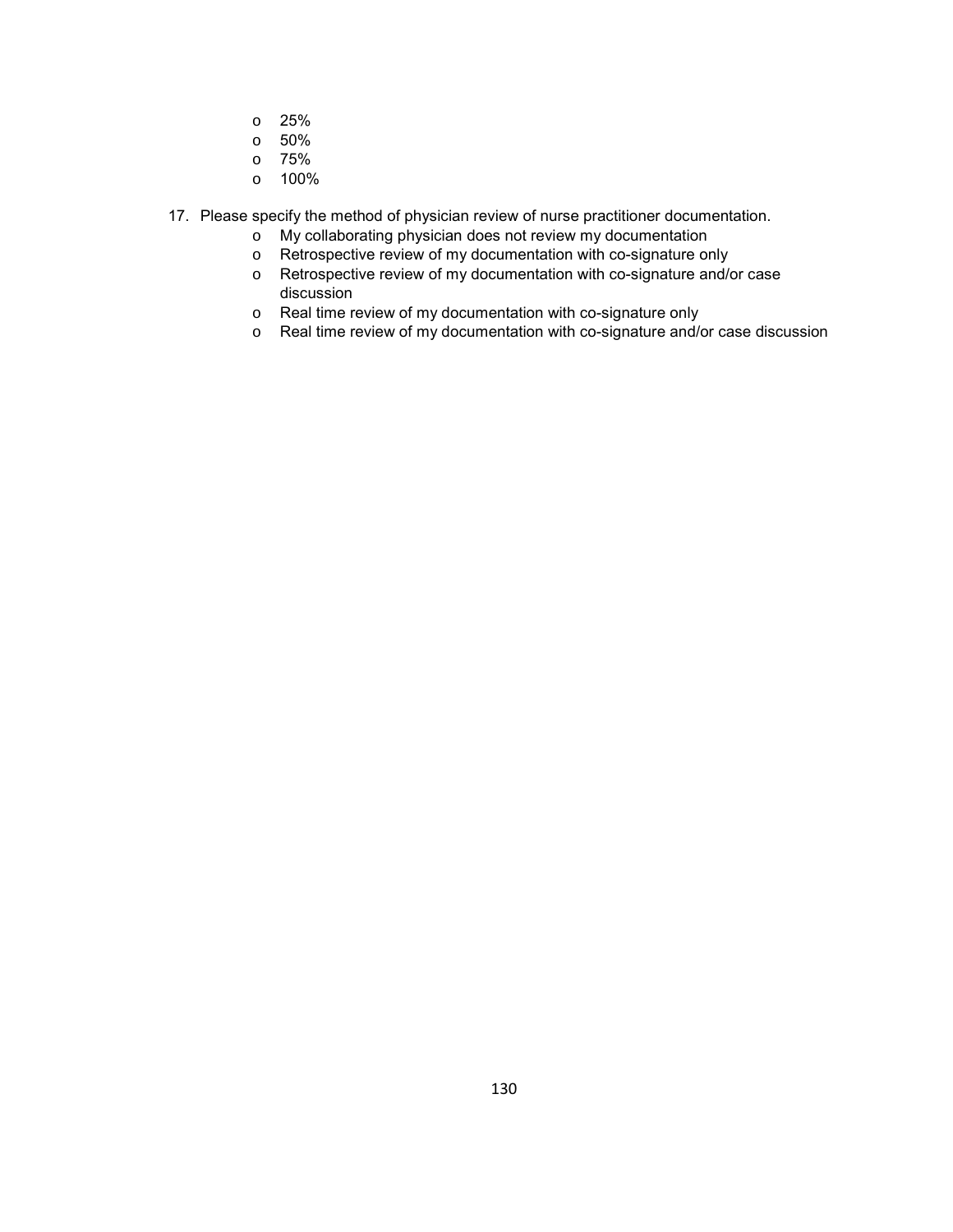## **Section 6: Impact on Practice**

*When answering the following questions, consider how your collaborative practice agreement specifically influences the way you provide patient care. Please respond based on your current employment in the environment where you spend the majority of your time.* 

- 1. Do your patients benefit from your required collaborative or supervisory practice agreement with your physician?
	- o No
	- o Very Little
		- 1. A (Negative Responses) Please specify why your patients do not benefit from your required collaborative practice agreement.

 $\_$  ,  $\_$  ,  $\_$  ,  $\_$  ,  $\_$  ,  $\_$  ,  $\_$  ,  $\_$  ,  $\_$  ,  $\_$  ,  $\_$  ,  $\_$  ,  $\_$  ,  $\_$  ,  $\_$  ,  $\_$  ,  $\_$  ,  $\_$  ,  $\_$  ,  $\_$ 

\_\_\_\_\_\_\_\_\_\_\_\_\_\_\_\_\_\_\_\_\_\_\_\_\_\_\_\_\_\_\_\_\_\_\_\_\_\_\_\_\_\_\_\_\_\_\_\_\_\_\_\_\_\_\_\_\_\_\_\_\_\_\_\_ \_\_\_\_\_\_\_\_\_\_\_\_\_\_\_\_\_\_\_\_\_\_\_\_\_\_\_\_\_\_\_\_\_\_\_\_\_\_\_\_\_\_\_\_\_\_\_\_\_\_\_\_\_\_\_\_\_\_\_\_\_\_\_\_

- o Somewhat
- o Yes

1 B. (Affirmative Response) Please specify how your patients benefit from your required collaborative practice agreement. \_\_\_\_\_\_\_\_\_\_\_\_\_\_\_\_\_\_\_\_\_\_\_\_\_\_\_\_\_\_\_\_\_\_\_\_\_\_\_\_\_\_\_\_\_\_\_\_\_\_\_\_\_\_\_\_\_\_\_\_\_\_\_\_

\_\_\_\_\_\_\_\_\_\_\_\_\_\_\_\_\_\_\_\_\_\_\_\_\_\_\_\_\_\_\_\_\_\_\_\_\_\_\_\_\_\_\_\_\_\_\_\_\_\_\_\_\_\_\_\_\_\_\_\_\_\_\_\_ \_\_\_\_\_\_\_\_\_\_\_\_\_\_\_\_\_\_\_\_\_\_\_\_\_\_\_\_\_\_\_\_\_\_\_\_\_\_\_\_\_\_\_\_\_\_\_\_\_\_\_\_\_\_\_\_\_\_\_\_\_\_\_\_ \_\_\_\_\_\_\_\_\_\_\_\_\_\_\_\_\_\_\_\_\_\_\_\_\_\_\_\_\_\_\_\_\_\_\_\_\_\_\_\_\_\_\_\_\_\_\_\_\_\_\_\_\_\_\_\_\_\_\_\_\_\_\_\_

- 2. What is the impact of your required collaborative practice agreement on your practice? Please check all that apply.
	- o No impact on my practice
	- o Facilitates interdisciplinary team based care
	- o Caused me to limit the services I provide
	- o Caused me to raise prices for certain services
	- o Other (please specify)
- 3. What is the impact of the collaborative practice agreement on your **PATIENTS**? Please check all that apply.

 $\_$  , and the set of the set of the set of the set of the set of the set of the set of the set of the set of the set of the set of the set of the set of the set of the set of the set of the set of the set of the set of th \_\_\_\_\_\_\_\_\_\_\_\_\_\_\_\_\_\_\_\_\_\_\_\_\_\_\_\_\_\_\_\_\_\_\_\_\_\_\_\_\_\_\_\_\_\_\_\_\_\_\_\_\_\_\_\_\_\_\_\_\_\_\_\_\_\_\_ \_\_\_\_\_\_\_\_\_\_\_\_\_\_\_\_\_\_\_\_\_\_\_\_\_\_\_\_\_\_\_\_\_\_\_\_\_\_\_\_\_\_\_\_\_\_\_\_\_\_\_\_\_\_\_\_\_\_\_\_\_\_\_\_\_\_\_  $\_$  ,  $\_$  ,  $\_$  ,  $\_$  ,  $\_$  ,  $\_$  ,  $\_$  ,  $\_$  ,  $\_$  ,  $\_$  ,  $\_$  ,  $\_$  ,  $\_$  ,  $\_$  ,  $\_$  ,  $\_$  ,  $\_$ 

- o No impact on my patients
- o Preserves patient safety
- o Decreased access to care
- o Repetitive care
- o Delay in care delivery
- o Patient inconvenience
- 4. Have your patients had to return for additional services as required by your collaborative practice agreement? **Please check all that apply.**
	- o Prescriptions
	- o Forms or paperwork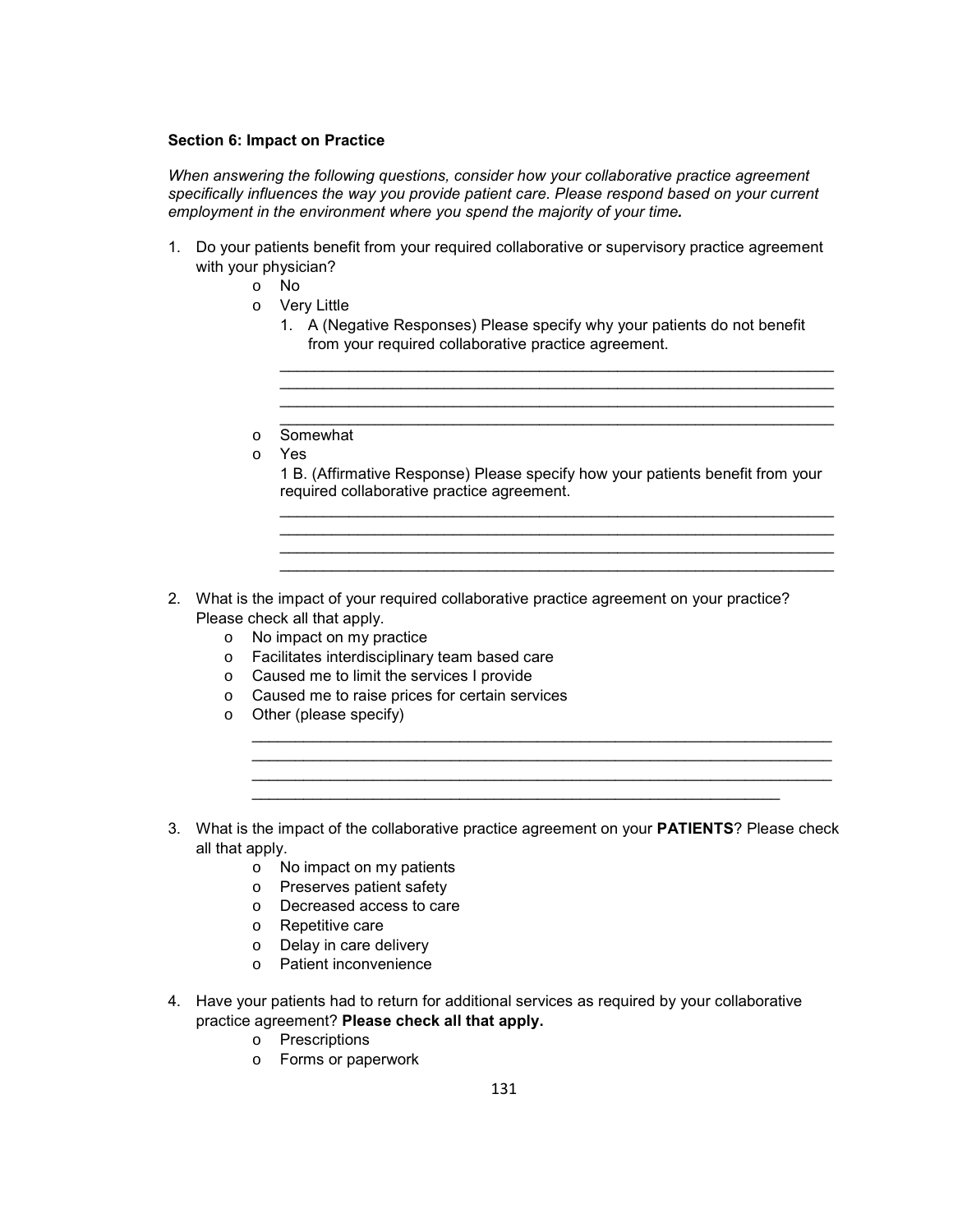- o Referral to specialists
- o Referral to additional services (physical therapy, occupational therapy, etc.)
- o Referral to home health services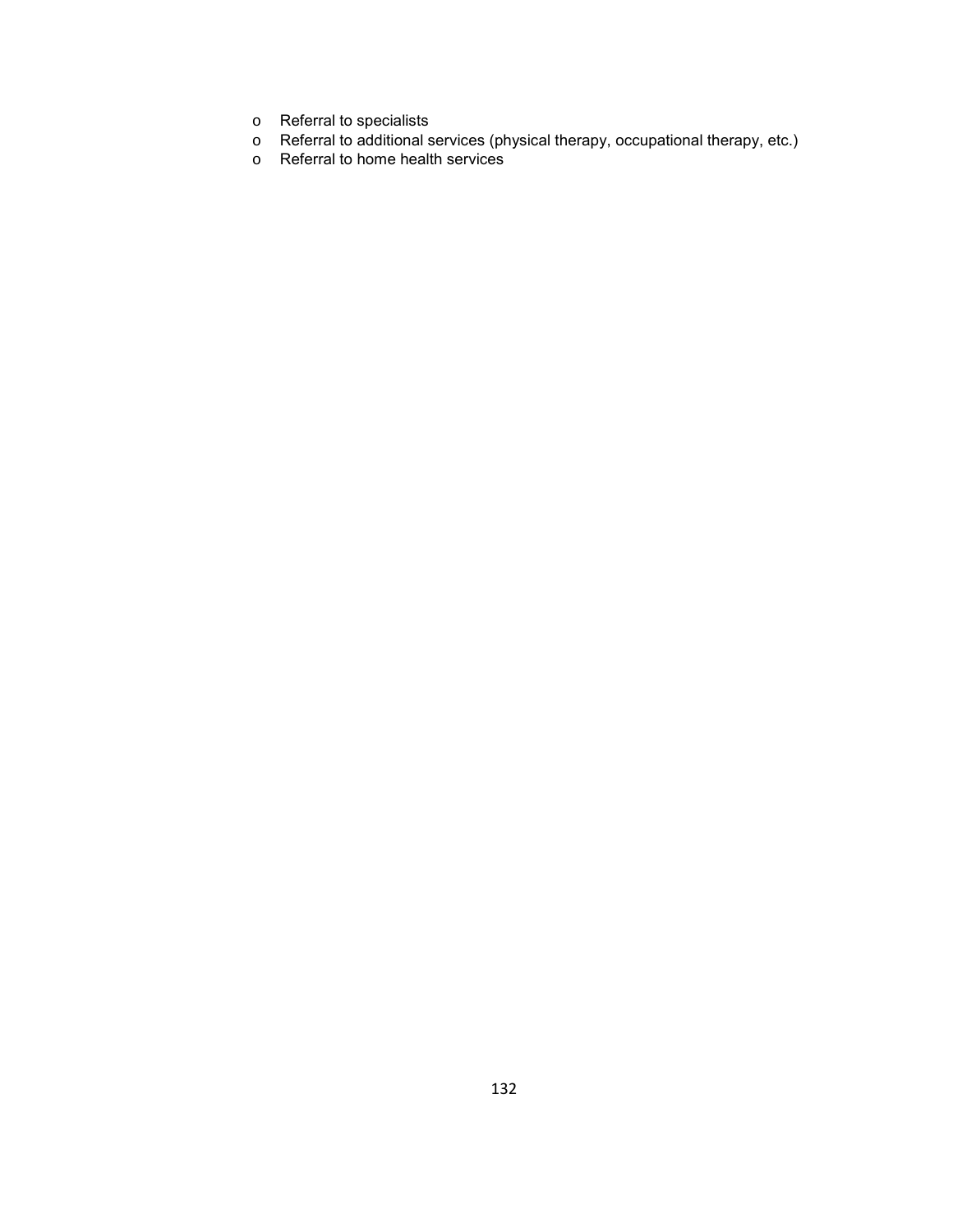## **Section 7: Maintenance of the Collaborative Practice Agreement**

*This section asks questions about the process of keeping your collaborative practice agreement up to date to reflect changes in your practice. Please respond based on your current employment in the environment where you spend the majority of your time.* 

- 1. How frequently do you review your collaborative practice agreement?
	- o Never
	- o As needed
	- o Annually
	- o More than annually
	- o When I renew my license(s) with the state
- 2. After first developing your collaborative practice agreement, have you made any changes to the original agreement?
	- o No
	- o Yes
		- 2. A What precipitated the need to make changes to your collaborative practice agreement? **Please select all that apply**
			- o The employment of my collaborating physician changed

\_\_\_\_\_\_\_\_\_\_\_\_\_\_\_\_\_\_\_\_\_\_\_\_\_\_\_\_\_\_\_\_\_\_\_\_\_\_\_\_\_\_\_\_\_\_\_\_\_\_\_ \_\_\_\_\_\_\_\_\_\_\_\_\_\_\_\_\_\_\_\_\_\_\_\_\_\_\_\_\_\_\_\_\_\_\_\_\_\_\_\_\_\_\_\_\_\_\_\_\_\_\_ \_\_\_\_\_\_\_\_\_\_\_\_\_\_\_\_\_\_\_\_\_\_\_\_\_\_\_\_\_\_\_\_\_\_\_\_\_\_\_\_\_\_\_\_\_\_\_\_\_\_\_ \_\_\_\_\_\_\_\_\_\_\_\_\_\_\_\_\_\_\_\_\_\_\_\_\_\_\_\_\_\_\_\_\_\_\_\_\_\_\_\_\_\_\_\_\_\_\_\_\_\_\_

- o Update of substitute physicians
- o The requirements of the state changed
- o The requirements of my institution changed
- o Other (please specify)
- 3. Please rate the difficulty you experienced making changes to your collaborative practice agreement.
	- o Very Difficult
	- o Difficult

3. A Please specify why changing your collaborative practice agreement was **difficult** or **very difficult**.

\_\_\_\_\_\_\_\_\_\_\_\_\_\_\_\_\_\_\_\_\_\_\_\_\_\_\_\_\_\_\_\_\_\_\_\_\_\_\_\_\_\_\_\_\_\_\_\_\_\_\_\_\_\_\_\_\_\_\_\_\_\_\_\_  $\_$  ,  $\_$  ,  $\_$  ,  $\_$  ,  $\_$  ,  $\_$  ,  $\_$  ,  $\_$  ,  $\_$  ,  $\_$  ,  $\_$  ,  $\_$  ,  $\_$  ,  $\_$  ,  $\_$  ,  $\_$  ,  $\_$  ,  $\_$  ,  $\_$  ,  $\_$ \_\_\_\_\_\_\_\_\_\_\_\_\_\_\_\_\_\_\_\_\_\_\_\_\_\_\_\_\_\_\_\_\_\_\_\_\_\_\_\_\_\_\_\_\_\_\_\_\_\_\_\_\_\_\_\_\_\_\_\_\_\_\_\_

- o Easy
- o Very Easy
- 4. Has your state's board of nursing ever inspected your compliance with any of the following terms of your collaborative practice agreement? Please select all that apply.
	- $\circ$  No, the state board has not inspected compliance with the collaborative practice agreement
	- o Prescription records
	- o Patient records
	- o Documentation of physician collaborative or supervisory interactions (e.g. meetings, email, telephone contacts)
	- o I do not know if the state board has inspected compliance with my collaborative practice agreement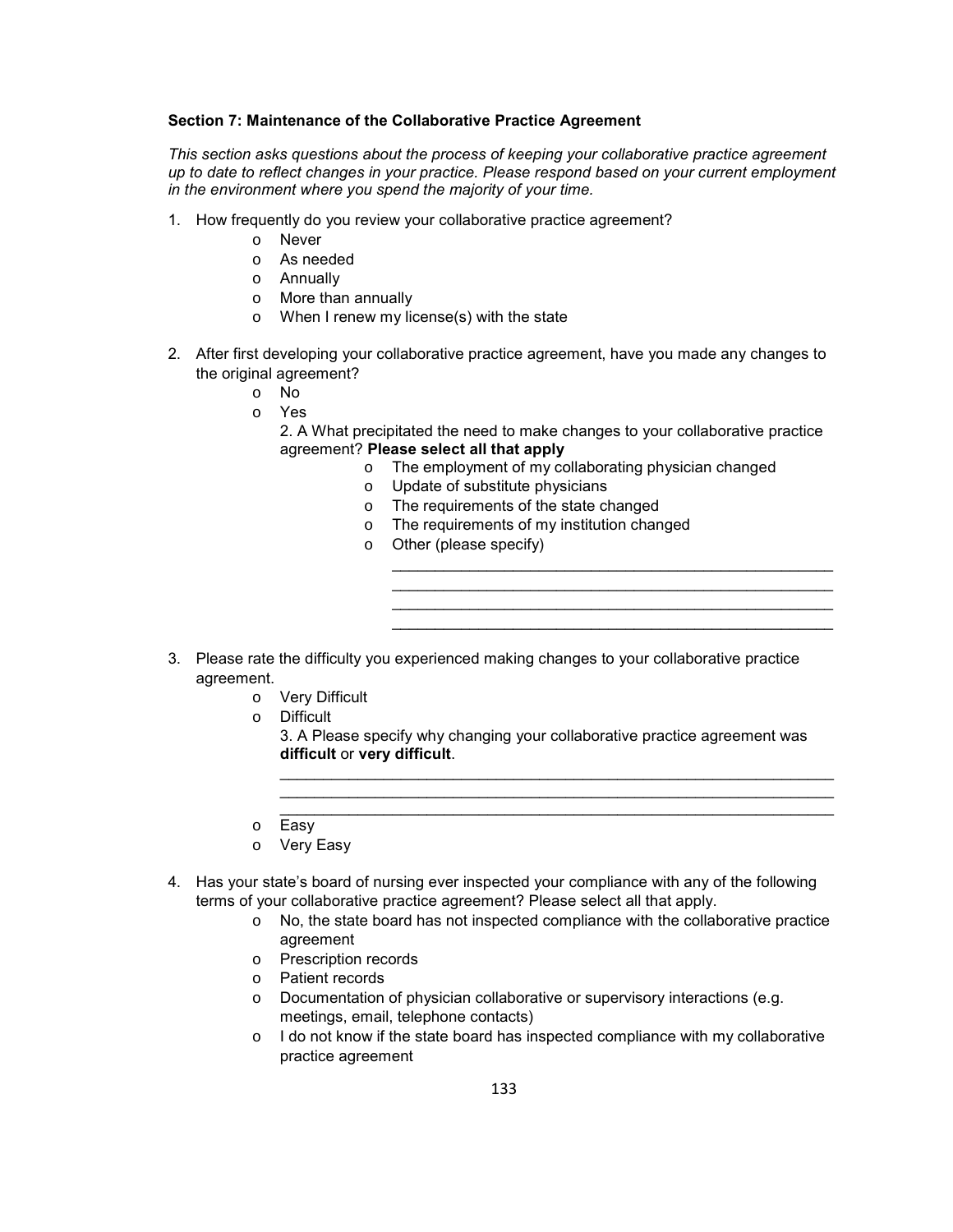o Other (Please Specify)

| 5. Has your state's board of nursing ever inspected your collaborating physician's compliance<br>with any of the following terms of your collaborative practice agreement? Please select all |
|----------------------------------------------------------------------------------------------------------------------------------------------------------------------------------------------|
| that apply.                                                                                                                                                                                  |

o No, the state board has not inspected compliance with the collaborative practice agreement

\_\_\_\_\_\_\_\_\_\_\_\_\_\_\_\_\_\_\_\_\_\_\_\_\_\_\_\_\_\_\_\_\_\_\_\_\_\_\_\_\_\_\_\_\_\_\_\_\_\_\_\_\_\_\_\_\_\_\_\_\_\_\_\_ \_\_\_\_\_\_\_\_\_\_\_\_\_\_\_\_\_\_\_\_\_\_\_\_\_\_\_\_\_\_\_\_\_\_\_\_\_\_\_\_\_\_\_\_\_\_\_\_\_\_\_\_\_\_\_\_\_\_\_\_\_\_\_\_

 $\_$  ,  $\_$  ,  $\_$  ,  $\_$  ,  $\_$  ,  $\_$  ,  $\_$  ,  $\_$  ,  $\_$  ,  $\_$  ,  $\_$  ,  $\_$  ,  $\_$  ,  $\_$  ,  $\_$  ,  $\_$  ,  $\_$  ,  $\_$  ,  $\_$  ,  $\_$ 

- o Prescription records
- o Patient records
- o Documentation of physician collaborative or supervisory interactions (e.g. meetings, email, telephone contacts)
- o I do not know if the state board has inspected compliance with my collaborative practice agreement

 $\_$  , and the set of the set of the set of the set of the set of the set of the set of the set of the set of the set of the set of the set of the set of the set of the set of the set of the set of the set of the set of th  $\mathcal{L}_\text{max}$  $\_$  , and the state of the state of the state of the state of the state of the state of the state of the state of the state of the state of the state of the state of the state of the state of the state of the state of the

o Other. (Please specify)